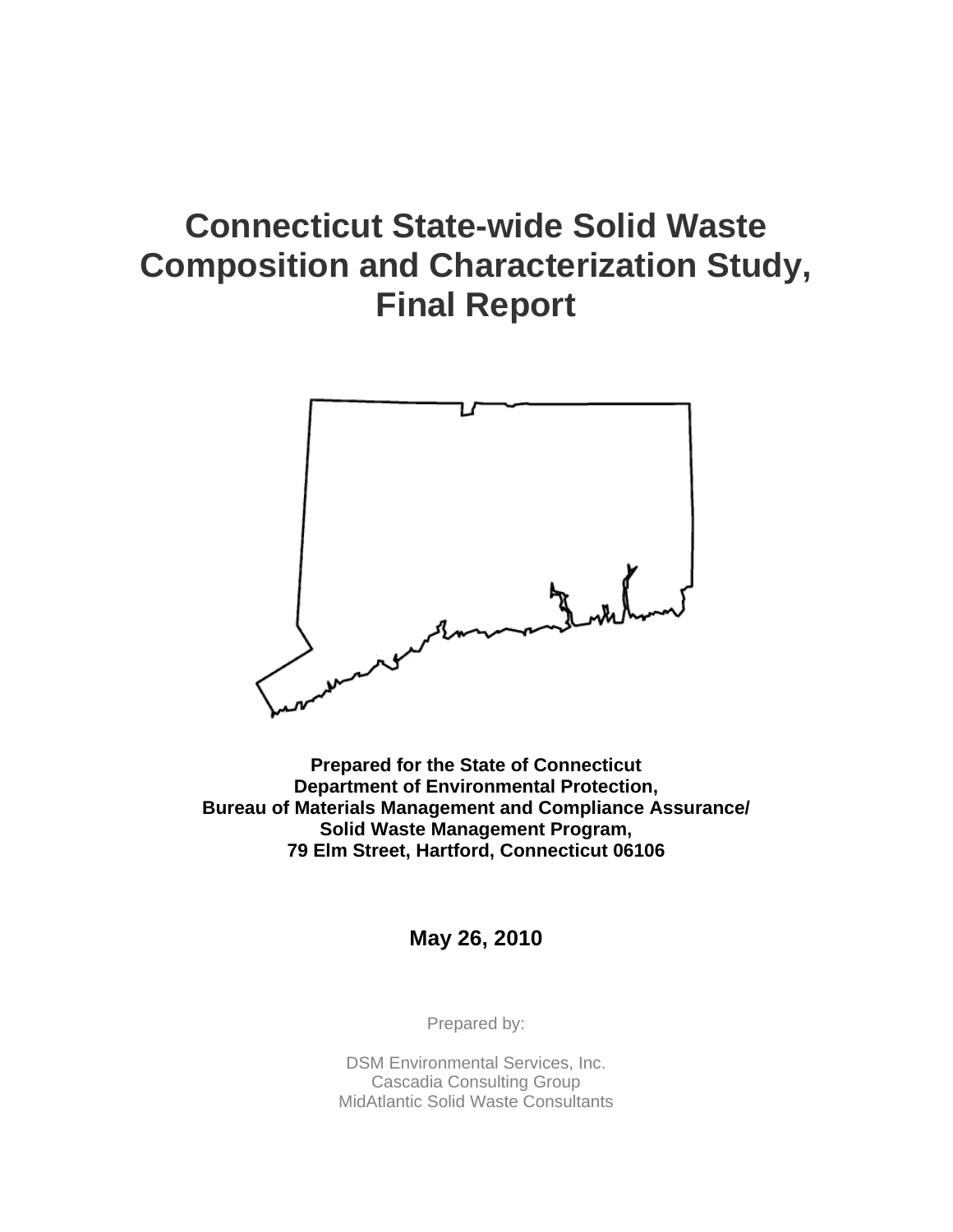## **Acknowledgement of Funding**

The funding for this study was provided by the State Solid Waste Fund administered by the Connecticut Department of Environmental Protection (DEP).

### **Acknowledgement of Assistance**

Assistance was provided by the five solid waste disposal facilities where waste sampling and surveying took place. We would like to thank the staff of Bristol Resource Recovery Facility (Bristol RRF), CRRA Mid-CT Project (Hartford) RRF, CRRA Southeast Project (Preston) RRF, New Haven Municipal Transfer Station and Wheelabrator Bridgeport RRF for their assistance during the study.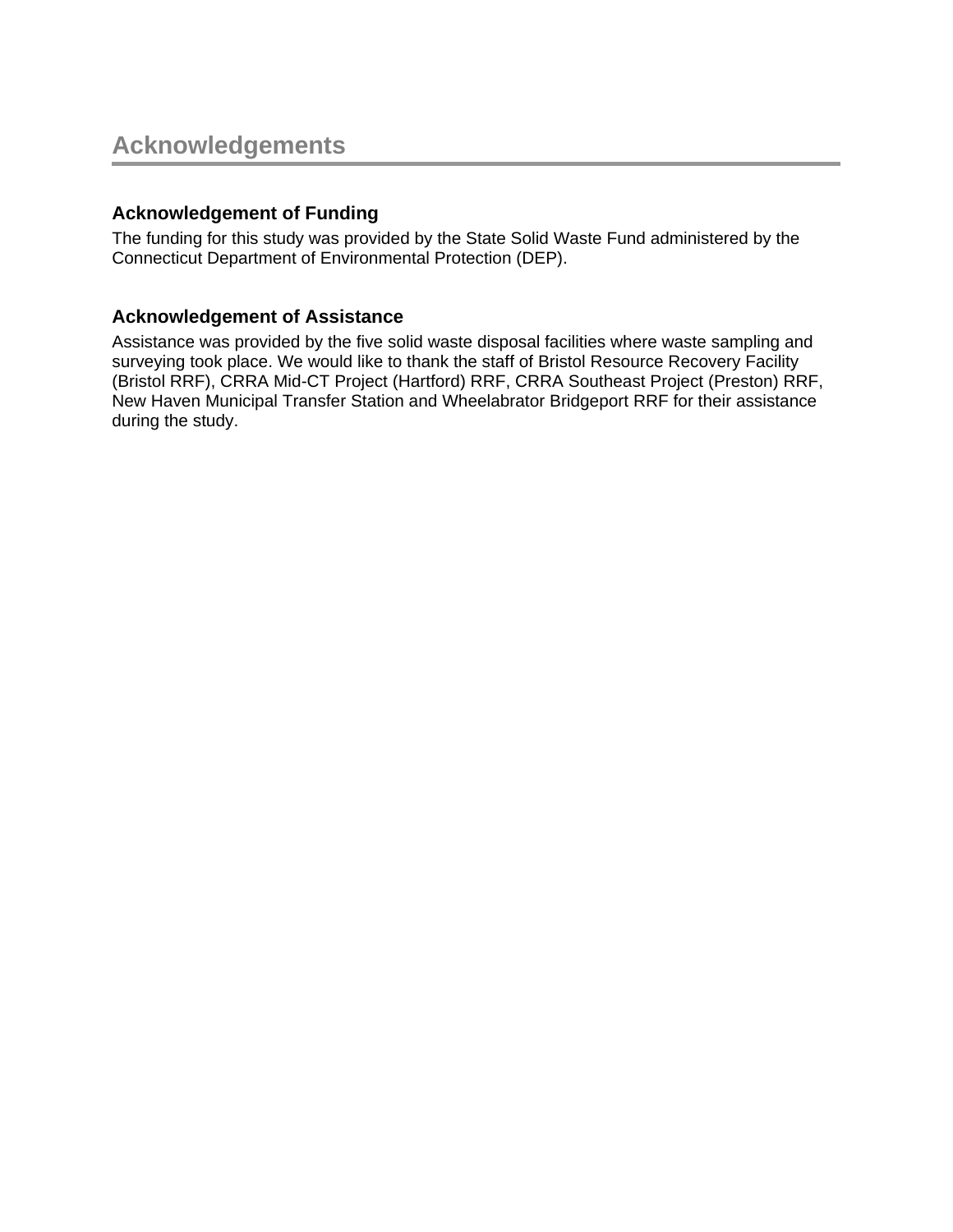## **Table of Contents**

|                                                                             | Page ES-1<br>Page ES-1 |
|-----------------------------------------------------------------------------|------------------------|
|                                                                             | Page ES-1              |
|                                                                             | Page ES-2              |
|                                                                             | Page 1                 |
|                                                                             | Page 1                 |
|                                                                             | Page 2                 |
|                                                                             | Page 3                 |
|                                                                             | Page 3                 |
|                                                                             | Page 4                 |
|                                                                             | Page 4                 |
|                                                                             | Page 4                 |
|                                                                             | Page 5                 |
|                                                                             | Page 6                 |
|                                                                             | Page 7                 |
|                                                                             | Page 7                 |
| Explanation of Mean Estimates and Confidence Intervals                      | Page 9                 |
|                                                                             | Page 9                 |
|                                                                             | Page 10                |
|                                                                             | Page 10                |
| Allocation of Overall State-wide ICI vs. Residential Waste                  | Page 11                |
|                                                                             | Page 13                |
|                                                                             | Page 16                |
|                                                                             | Page 20                |
|                                                                             | Page 23                |
|                                                                             | Page 24                |
|                                                                             | Page 27                |
|                                                                             | Page 30                |
|                                                                             | Page 33                |
|                                                                             | Page 36                |
|                                                                             | Page 39                |
|                                                                             | Page 39                |
|                                                                             | Page 42                |
|                                                                             | Page 45                |
|                                                                             | Page 48                |
|                                                                             | Page 51                |
| Waste Composition, by Facility, Overall (Combined Seasons)                  | Page 54-58             |
| Recommendations for Future Waste Composition Studies                        | Page 59                |
|                                                                             | Page A-1               |
|                                                                             | Page B-1               |
|                                                                             | Page C-1               |
| Figure E.1 Overview of Waste Composition - Overall Statewide Disposed Waste | Page ES-2              |
|                                                                             | Page 6                 |
| Figure 2 Overview of Waste Composition - Overall Statewide Disposed Waste   | Page 13                |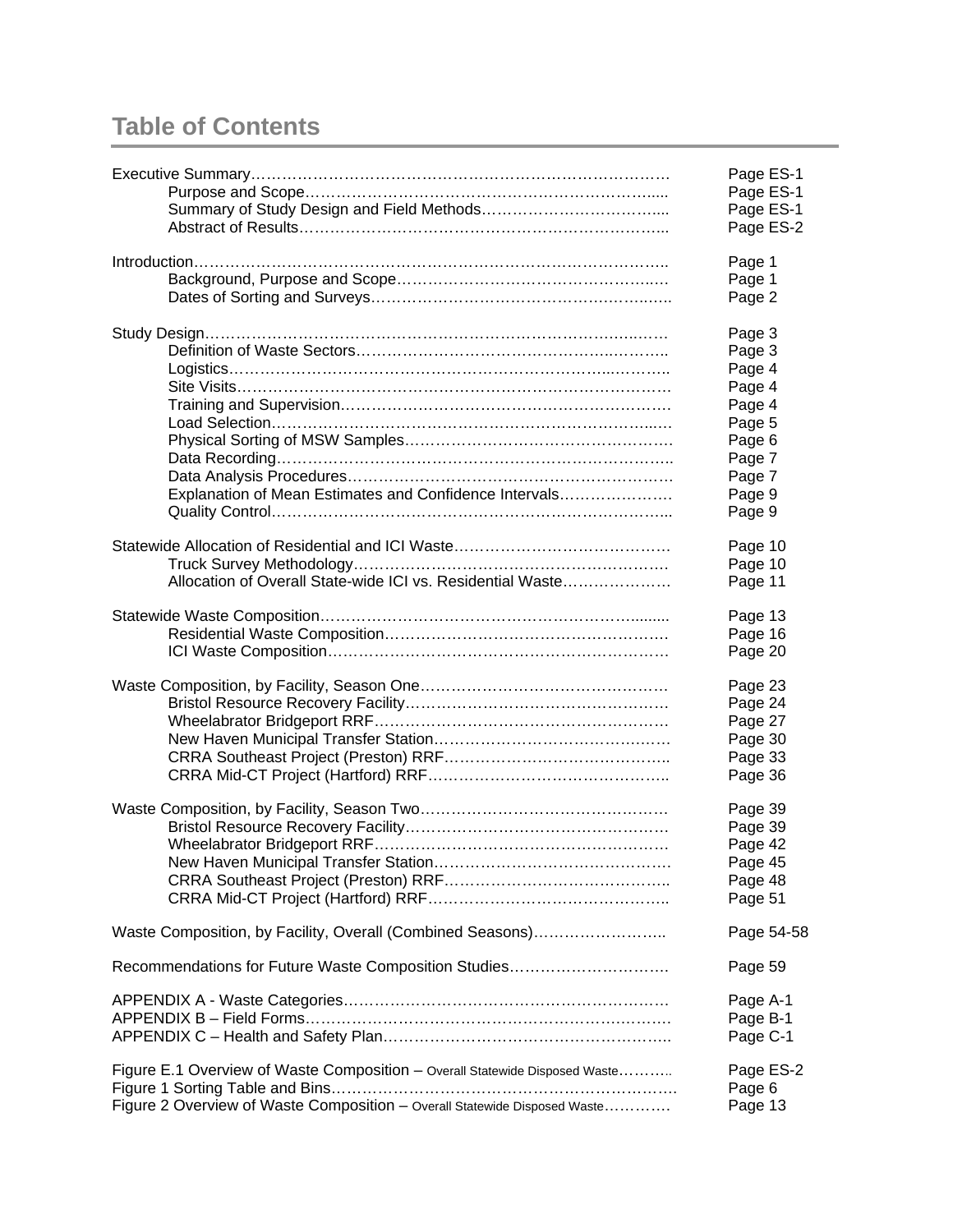| Figure 3 Overview of Waste Composition - Statewide Residential Disposed Waste       | Page 16   |
|-------------------------------------------------------------------------------------|-----------|
| Figure 4 Overview of Waste Composition - Statewide ICI Disposed Waste               | Page 20   |
| Table E.1 Ten Most Common Materials, by Weight - Overall Statewide Disposed Waste   | Page ES-3 |
|                                                                                     | Page 2    |
|                                                                                     | Page 2    |
|                                                                                     | Page 6    |
|                                                                                     | Page 11   |
| Table 5 Ten Most Common Materials, by Weight - Overall Statewide Disposed Waste     | Page 14   |
| Table 6 Detailed Composition, Statewide Disposed MSW                                | Page 15   |
| Table 7 Ten Most Common Materials, by Weight - Overall Residential Disposed Waste   | Page 17   |
|                                                                                     | Page 18   |
| Table 9 Ten Most Common Materials, by Weight - Overall Statewide ICI Disposed Waste | Page 21   |
|                                                                                     | Page 22   |
| Table 11 Overall Waste Season One - Bristol Resource Recovery Facility              | Page 24   |
| Table 12 Residential Waste Season One - Bristol Resource Recovery Facility          | Page 25   |
| Table 13 ICI Waste Season One - Bristol Resource Recovery Facility                  | Page 26   |
| Table 14 Overall Waste Season One - Wheelabrator Bridgeport RRF                     | Page 27   |
| Table 15 Residential Waste Season One - Wheelabrator Bridgeport RRF                 | Page 28   |
| Table 16 ICI Waste Season One - Wheelabrator Bridgeport RRF                         | Page 29   |
| Table 17 Overall Waste Season One - New Haven Municipal Transfer Station            | Page 30   |
| Table 18 Residential Waste Season One - New Haven Municipal Transfer Station        | Page 31   |
| Table 19 ICI Waste Season One - New Haven Municipal Transfer Station                | Page 32   |
| Table 20 Overall Waste Season One - CRRA Southeast Project (Preston) RRF            | Page 33   |
| Table 21 Residential Waste Season One - CRRA Southeast Project (Preston) RRF        | Page 34   |
| Table 22 ICI Waste Season One - CRRA Southeast Project (Preston) RRF                | Page 35   |
| Table 23 Overall Waste Season One - CRRA Mid-CT Project (Hartford) RRF              | Page 36   |
| Table 24 Residential Waste Season One - CRRA Mid-CT Project (Hartford) RRF          | Page 37   |
| Table 25 ICI Waste Season One - CRRA Mid-CT Project (Hartford) RRF                  | Page 38   |
| Table 26 Overall Waste Season Two - Bristol Resource Recovery Facility              | Page 39   |
| Table 27 Residential Waste Season Two - Bristol Resource Recovery Facility          | Page 40   |
| Table 28 ICI Waste Season Two - Bristol Resource Recovery Facility                  | Page 41   |
| Table 29 Overall Waste Season Two - Wheelabrator Bridgeport RRF                     | Page 42   |
| Table 30 Residential Waste Season Two - Wheelabrator Bridgeport RRF                 | Page 43   |
| Table 31 ICI Waste Season Two - Wheelabrator Bridgeport RRF                         | Page 44   |
| Table 32 Overall Waste Season Two - New Haven Municipal Transfer Station            | Page 45   |
| Table 33 Residential Waste Season Two - New Haven Municipal Transfer Station        | Page 46   |
| Table 34 ICI Waste Season Two - New Haven Municipal Transfer Station                | Page 47   |
| Table 35 Overall Waste Season Two - CRRA Southeast Project (Preston) RRF            | Page 48   |
| Table 36 Residential Waste Season Two - CRRA Southeast Project (Preston) RRF        | Page 49   |
| Table 37 ICI Waste Season Two - CRRA Southeast Project (Preston) RRF                | Page 50   |
| Table 38 Overall Waste Season Two - CRRA Mid-CT Project (Hartford) RRF              | Page 51   |
| Table 39 Residential Waste Season Two - CRRA Mid-CT Project (Hartford) RRF.         | Page 52   |
| Table 40 ICI Waste Season Two - CRRA Mid-CT Project (Hartford) RRF                  | Page 53   |
| Table 41 Combined Seasons - Bristol Resource Recovery Facility                      | Page 54   |
| Table 42 Combined Seasons - Wheelabrator Bridgeport RRF                             | Page 55   |
| Table 43 Combined Seasons - New Haven Municipal Transfer Station                    | Page 56   |
| Table 44 Combined Seasons - CRRA Southeast Project (Preston) RRF                    | Page 57   |
| Table 45 Combined Seasons - CRRA Mid-CT Project (Hartford) RRF                      | Page 58   |
|                                                                                     | Page B-1  |
|                                                                                     | Page B-2  |
|                                                                                     | Page B-3  |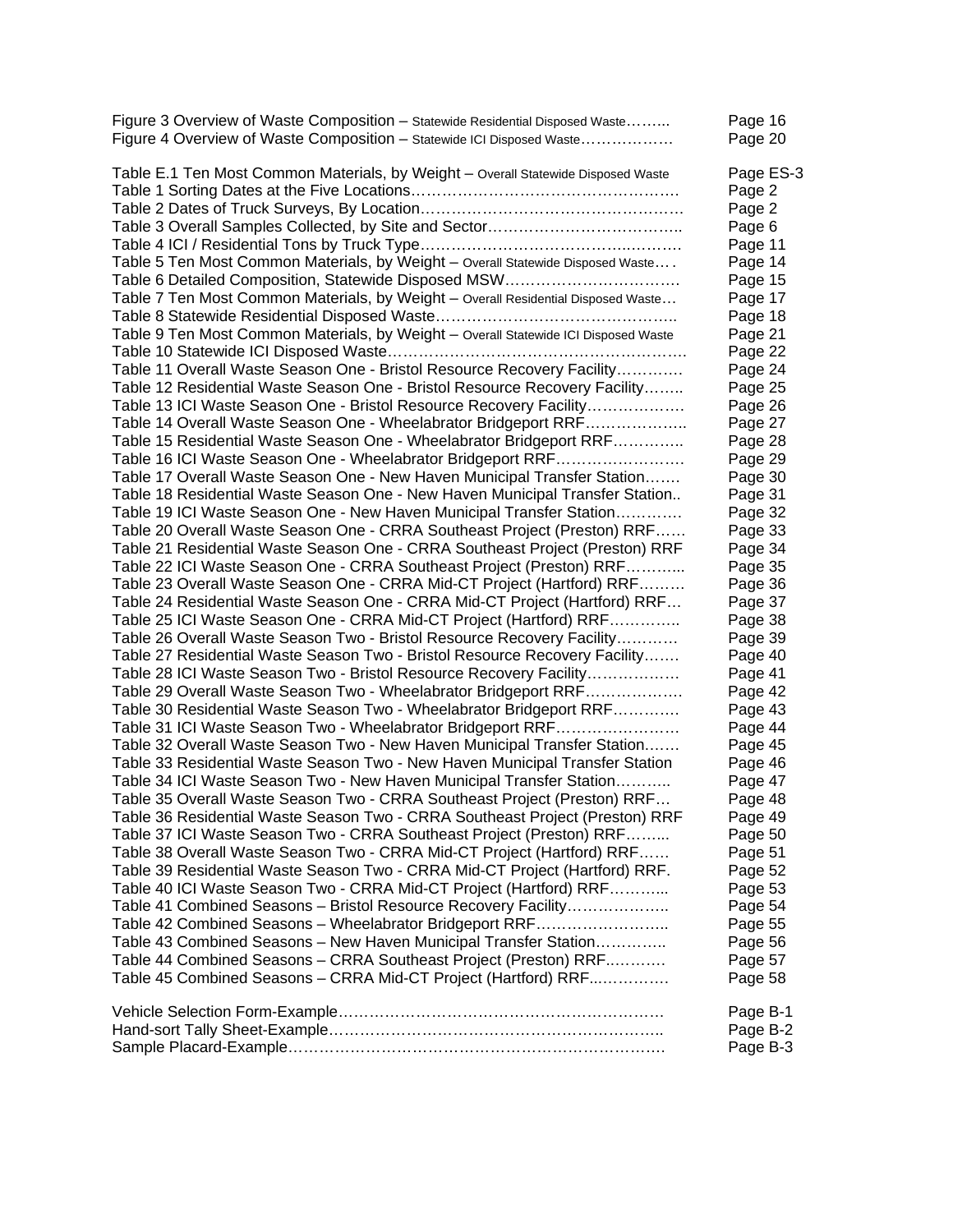## **Executive Summary**

## **Purpose and Scope**

The State of Connecticut Department of Environmental Protection (CTDEP) commissioned a State-wide Municipal Solid Waste Disposal Characterization Study (Study) to estimate the composition of Municipal Solid Waste (MSW) from residential and Industrial/Commercial/Institutional (ICI) generators disposed of or transferred through Connecticut permitted solid waste management facilities.

The CTDEP selected five solid waste disposal facilities or transfer stations for the waste sampling activities to represent statewide composition:

- Bristol Resource Recovery Facility (Bristol RRF)
- CRRA Mid-CT Project (Hartford) RRF
- CRRA Southeast Project (Preston) RRF
- New Haven Municipal Transfer Station
- Wheelabrator Bridgeport RRF

The Study was carried out by a Project Team consisting of DSM Environmental Services, Inc. (Project Manager), Cascadia Consulting Group (Data Analysis), and MidAtlantic Solid Waste Consultants (MSW Consultants – Sorting and Sampling) over approximately one year, with waste sampling activities occurring at each of the selected facilities during February/March, 2009 and October, 2009.

MSW from residential and ICI generators was sampled to obtain statistically valid waste composition data. The composition data were then applied to CTDEP MSW tonnage, allocated between residential and ICI tonnage, to estimate total tons of waste by material type delivered to Connecticut facilities for calendar year (CY) 2009.

## **Summary of Study Design and Field Methods**

MSW delivered to the five selected solid waste facilities was sampled during two seasons, for approximately two to three days at each facility. A total of 258 samples were analyzed using a systematic selection procedure to identify representative vehicles to be selected for manual grab sampling at the host facility.

The systematically selected loads were directed to a designated tipping area for subsequent grab sampling. The driver was first interviewed by the Field Supervisor to confirm information including the origin of the load, waste generating sector, hauler, and vehicle type and number. This information was noted on a vehicle selection form, along with a unique sample identifying number.

A random sample of between 200 and 250 pounds was taken from the load after it was dumped and placed in 50 gallon holding barrels, specially labeled with the unique identification number. The material was then dumped onto the sorting table and manually sorted into the prescribed component categories. Plastic 18-gallon bins with sealed bottoms, each labeled and located around the sorting table, were used to contain the separated components. The materials were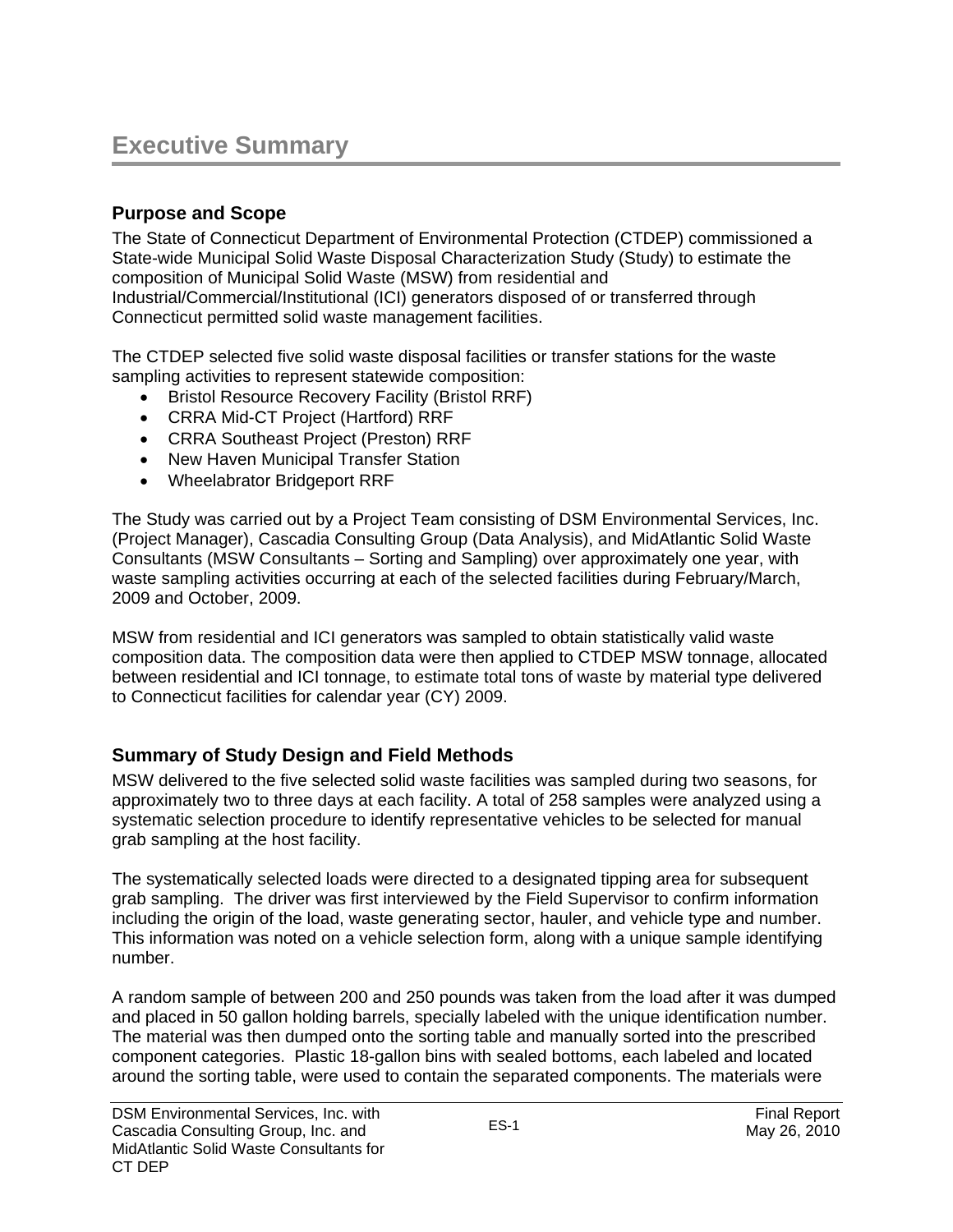sorted to particle size of 2-inches or less by hand, until no more than a small amount of homogeneous material remained.

A Crew Chief was responsible for overseeing all weighing and data recording of each manually sorted sample. The Crew Chief used a waste composition data sheet to record the composition weights. Each data sheet containing the sorted weights of each sample was matched with the Field Supervisor's sample sheet to assure accurate tracking of the samples each day.

The waste composition data sheets were subsequently tabulated by MSW Consultants and sent to Cascadia Consulting Group for entry into the database and subsequent analysis.

#### **Abstract of Results**

The average composition of the 98 residential and 160 ICI samples were expressed as a percentage of the total by material type. These percentages were then applied to the estimated total residential and ICI waste, respectively, to estimate the composition, in tons, of waste disposed in CY 2009 by material type.

Based on waste disposal data provided by CTDEP, residents and businesses disposed of a combined 2,380,000 tons (rounded) of MSW in CY 2009. Figure E.1 graphically depicts the nine main categories of material, based on the application of the average waste composition to the overall tonnage.

At nearly 27%, *Organics* made up the largest share of the overall waste stream. *Paper* followed at nearly 26%, while both *Plastic* and *Construction and Demolition* each represented over 14% of the Connecticut overall disposed MSW stream.



#### **Figure E.1**

#### **Overview of Waste Composition – Overall Statewide Disposed Waste**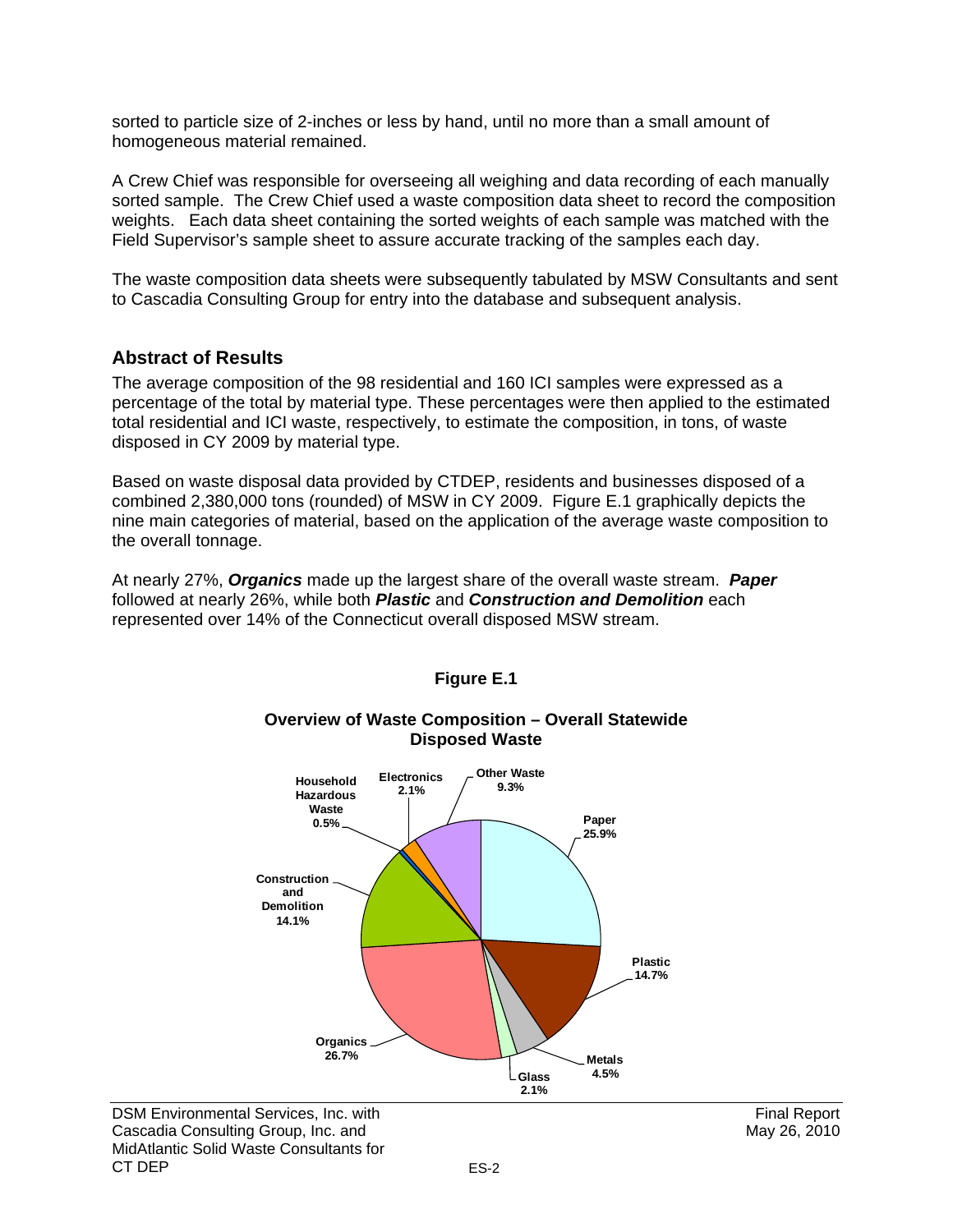Table E.1, below presents the ten most common materials, by weight, in the overall (combined residential and ICI) disposed MSW, arranged in descending order. These ten materials represent over 56% of the disposed MSW. Food waste was the most prevalent material, at over 320,000 tons (13%). Other large components included compostable paper (8%), leaves and grass (7%), OCC/Kraft paper (6%), and treated wood (5%).

Five of the materials listed in Table E.1 may be important for future program development purposes. The first is the prevalence of organics in the waste stream, which could potentially be diverted for composting or for anaerobic digestion to recover energy. Together, food waste, compostable papers, and leaf and yard waste represent 29% (rounded) of total MSW disposed at CT facilities.

Second, approximately 9%, or 224,000 tons (rounded) of material disposed as MSW represents corrugated and kraft paper and other recyclable papers, indicating that there remains the potential to capture more paper from the existing recycling programs.

Third, durable plastic items, typically composed of High Density Polyethylene and Polypropylene plastics, represent another 86,000 tons of material. These plastics are potentially recyclable, and could be a significant new source of recycled plastic resin.

Fourth, treated wood comprises another 5%, or 111,000 tons of MSW. A number of power plants in Maine currently burn treated wood to produce power that qualifies for Renewable Energy Credits (REC) for sale to Connecticut utilities. It would appear that the potential exists for construction of a similar facility in Connecticut.

Fifth, carpet represents over 3%, or 83,000 tons (rounded) currently being disposed at Connecticut facilities. Carpet recycling has made significant advances over the past ten years, and may be feasible for more of this material in Connecticut.

| $151$ must communitate lais, by weight $-$ overall claiswide bisposed waste |                |                |           |  |  |  |  |  |  |
|-----------------------------------------------------------------------------|----------------|----------------|-----------|--|--|--|--|--|--|
|                                                                             | Est.           | Cum.           | Est.      |  |  |  |  |  |  |
| <b>Material</b>                                                             | <b>Percent</b> | <b>Percent</b> | Tons      |  |  |  |  |  |  |
| Food Waste                                                                  | 13.5%          | 13.5%          | 321,481   |  |  |  |  |  |  |
| Compostable Paper                                                           | 8.2%           | 21.7%          | 195,185   |  |  |  |  |  |  |
| Leaves & Grass                                                              | 7.2%           | 29.0%          | 172,408   |  |  |  |  |  |  |
| <b>OCC/Kraft Paper</b>                                                      | 5.8%           | 34.8%          | 138,240   |  |  |  |  |  |  |
| Wood - Treated                                                              | 4.7%           | 39.4%          | 111,404   |  |  |  |  |  |  |
| Durable Plastic Items                                                       | 3.6%           | 43.1%          | 86,325    |  |  |  |  |  |  |
| Other Recyclable Paper                                                      | 3.6%           | 46.7%          | 85,517    |  |  |  |  |  |  |
| Other Film                                                                  | 3.5%           | 50.2%          | 83,478    |  |  |  |  |  |  |
| Carpet                                                                      | 3.5%           | 53.7%          | 83,125    |  |  |  |  |  |  |
| R/C Organic                                                                 | 3.2%           | 56.8%          | 75,195    |  |  |  |  |  |  |
| Total                                                                       | 56.8%          |                | 1,352,359 |  |  |  |  |  |  |

#### **Table E.1**

**Ten Most Common Materials, by Weight – Overall Statewide Disposed Waste**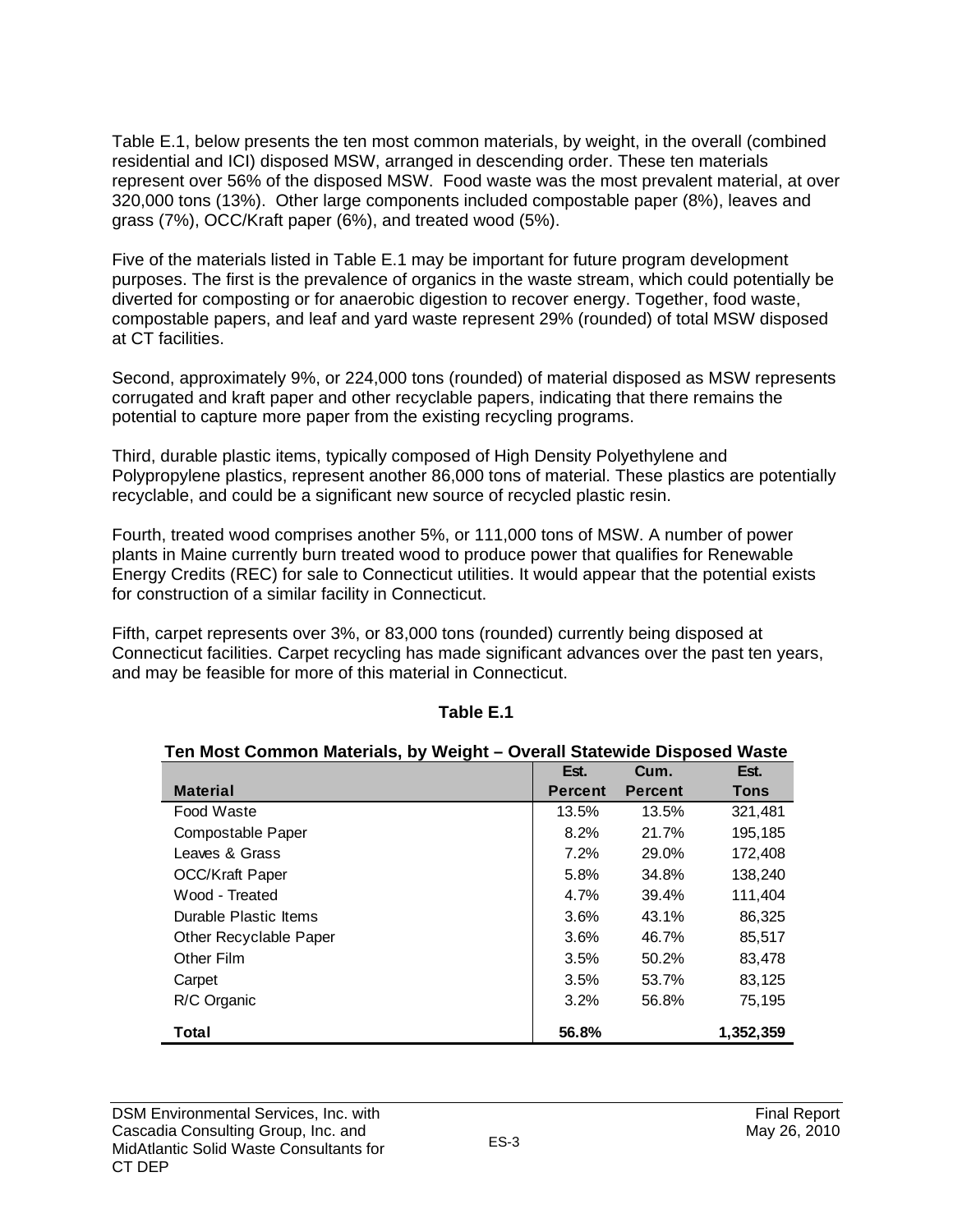## **Background, Purpose and Scope**

The State of Connecticut Department of Environmental Protection (CTDEP) commissioned a composition and characterization study of municipal solid waste (MSW) generated within the State of Connecticut. The primary purpose of the State-wide Waste Characterization Study (Study) was to estimate the composition of MSW from residential and Industrial/Commercial/ Institutional (ICI) sectors disposed at Connecticut permitted solid waste facilities. The resultant data will help guide CTDEP as it embarks on an effort to boost the diversion rate, currently estimated at 30 percent, to 58 percent.

This Study was carried out by a Project Team consisting of DSM Environmental Services, Inc., Cascadia Consulting Group, and MidAtlantic Solid Waste Consultants (MSW Consultants). The roles of each firm are summarized below.

**DSM Environmental Services, Inc.** coordinated the Project Team in all activities and had primary responsibility for:

- Project Management
- Logistics
- Sample Site Selection
- Allocation of Residential and Commercial Waste
- Client Contact
- Problem Resolution
- Preparation of the Draft and Final Report

## **Cascadia Consulting Group** was responsible for:

- Preparation of Draft and Final Study Design
- Overall QA/QC effort
- Statistical Analysis
- Report Tables Preparation
- Report Review

#### **MSW Consultants** was responsible for:

- Field Supervision
- On-site Logistics
- Sampling and Sorting
- Sort Crew Training
- Sorting QA/QC
- Compilation of Sorting Data

The Study included surveying by DSM to develop rough estimates of the breakdown between residential and ICI waste. CTDEP recognizes that limited resources were available for allocation of residential and ICI wastes, so that the resulting allocation is a rough approximation based on the limited surveying at sites where sampling occurred.

The Study was carried out over the course of two seasons (February/March 2009 and October, 2009), with waste sampling activities occurring at five permitted solid waste facilities throughout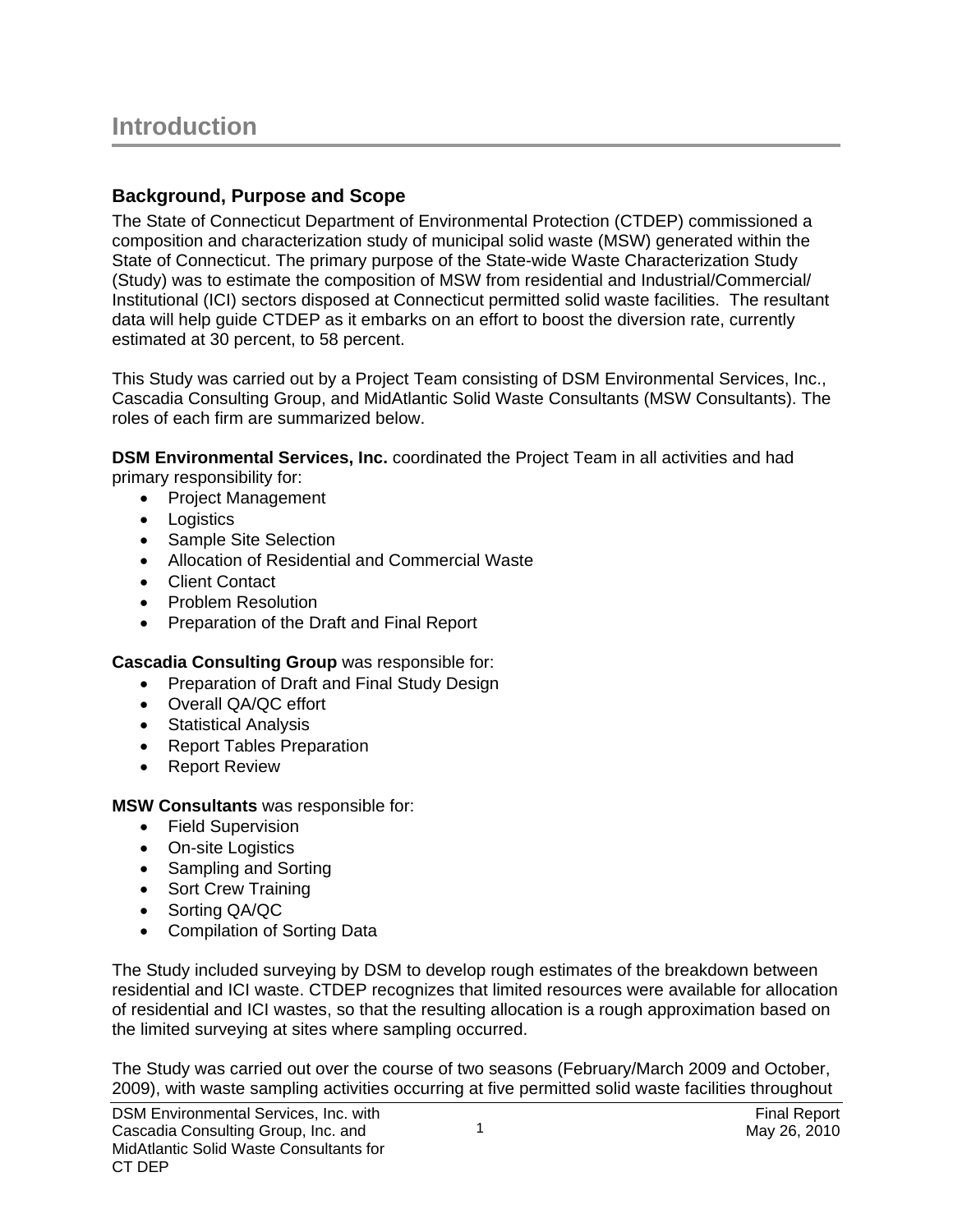the State. This Final Report presents the results of the Study. Aggregate, state-wide residential and ICI waste composition is presented, assuming that the five facilities where sorting occurred are representative of the State as a whole. Waste composition data are then presented for two seasons for each of the five facilities participating in the Study. Note that the sampling targets for this study were intended first and foremost to provide statewide results that could be stated with a high degree of statistical confidence. Results by season and by facility – which are calculated from a smaller number of samples – do not exhibit as high a statistical level of confidence; however, the data remain valuable for planning purposes at this level.

## **Dates of Sorting and Surveys**

Table 1 presents the waste characterization sampling dates at each of the five facilities. Table 2 presents the surveying dates at each of the five facilities. The first round of surveying was carried out in conjunction with the first round of sampling. The second round of surveying was carried out prior to the second round of sampling in an effort to finalize the recommended allocation of samples between residential and ICI loads.

| <b>Location of Sorting</b>                  | Season   | Date                |
|---------------------------------------------|----------|---------------------|
| <b>Bristol Resource Recovery Facility</b>   | Season 1 | 02/25/09 - 02/27/09 |
| Wheelabrator Bridgeport RRF                 | Season 1 | 02/27/09 - 03/03/09 |
| New Haven Municipal Transfer Station        | Season 1 | 03/03/09 - 03/05/09 |
| <b>CRRA Southeast Project (Preston) RRF</b> | Season 1 | 03/05/09 - 03/09/09 |
| <b>CRRA Mid-CT Project (Hartford) RRF</b>   | Season 1 | 03/09/09 - 03/11/09 |
| Wheelabrator Bridgeport RRF                 | Season 2 | 10/15/09 - 10/17/09 |
| <b>Bristol Resource Recovery Facility</b>   | Season 2 | 10/19/09 - 10/21/09 |
| New Haven Municipal Transfer Station        | Season 2 | 10/21/09 - 10/22/09 |
| <b>CRRA Southeast Project (Preston) RRF</b> | Season 2 | 10/23/09 - 10/26/09 |
| <b>CRRA Mid-CT Project (Hartford) RRF</b>   | Season 2 | 10/27/09 - 10/29/09 |

**Table 1 Sorting Dates at the Five Locations** 

| Table 2                                    |
|--------------------------------------------|
| <b>Dates of Truck Surveys, By Location</b> |

| <b>Location of Hauler Surveys</b>           | Season                               | Date               | # Trucks |
|---------------------------------------------|--------------------------------------|--------------------|----------|
| <b>Bristol Resource Recovery Facility</b>   | Season 1                             | 02/25/09           | 73       |
| <b>Wheelabrator Bridgeport RRF</b>          | Season 1                             | 03/02/09           | 31       |
| New Haven Municipal Transfer Station        | Season 1                             | 03/03/09           | 57       |
| <b>CRRA Southeast Project (Preston) RRF</b> | Season 1                             | 03/09/09           | 113      |
| CRRA Mid-CT (Hartford) RRF                  | Season 1                             | 03/10/09           | 199      |
|                                             |                                      | Total for Season 1 | 473      |
| <b>Bristol Resource Recovery Facility</b>   | Season 2                             | 07/23/09           | 99       |
| Wheelabrator Bridgeport RRF                 | Season 2                             | 07/28/09           | 100      |
| New Haven Municipal Transfer Station        | Season 2                             | 07/27/09           | 661      |
| <b>CRRA Southeast Project (Preston) RRF</b> | Season 2                             | 07/31/09           | 94       |
| CRRA Mid-CT (Hartford) RRF                  | Season 2                             | 07/22/09           | 203      |
|                                             |                                      | Total for Season 2 | 562      |
|                                             | <b>Total Trucks for Both Seasons</b> |                    | 1035     |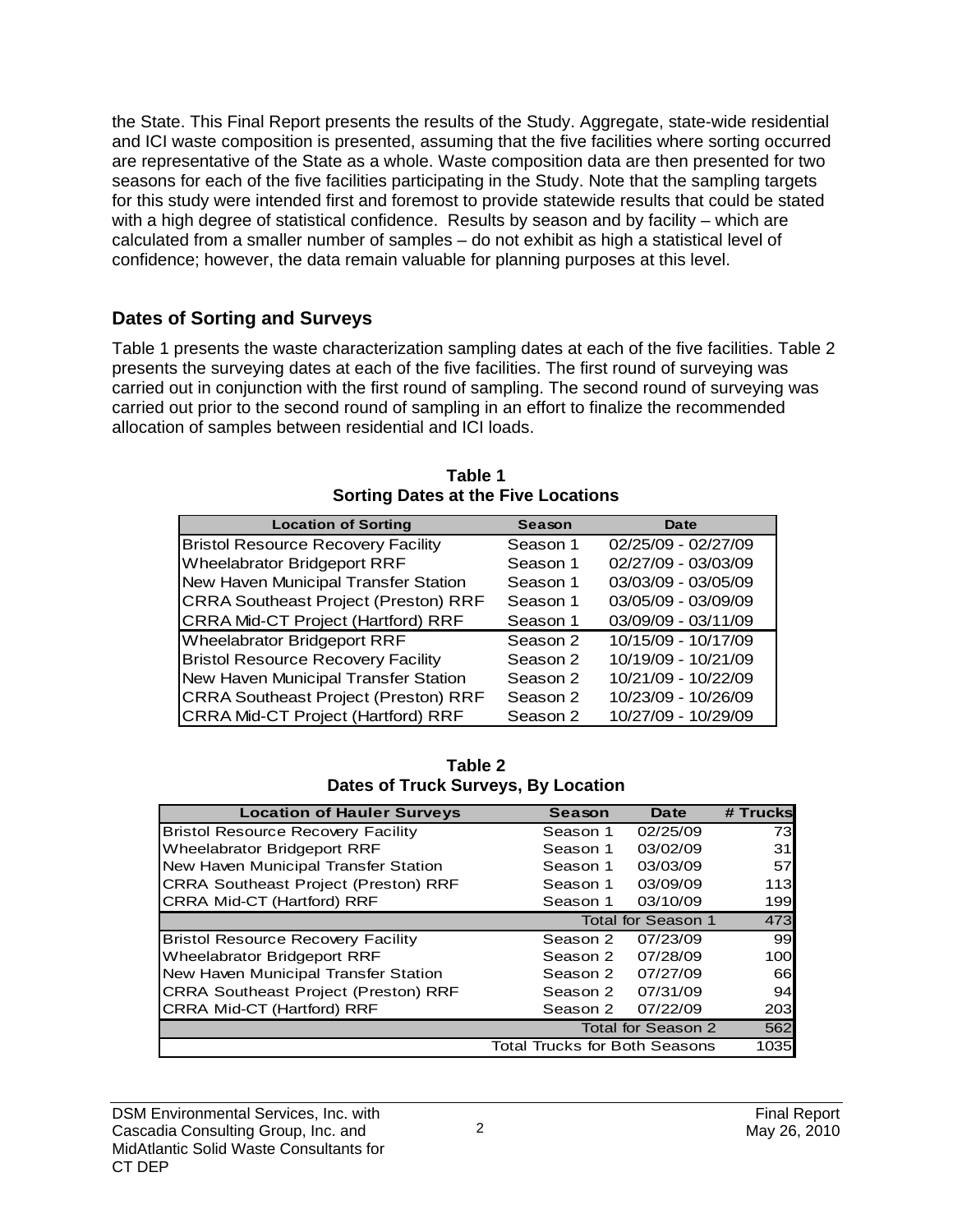## **Study Design**

DSM met with CTDEP on December 4, 2008 to begin work on the Study. The proposed Study Design and list of materials was reviewed, and CTDEP agreed to select the five facilities for sampling that CTDEP believed would be representative of statewide waste composition.

CTDEP selected the following five facilities for sampling, which collectively receive approximately 77% percent of the total waste generated in Connecticut:

#### **Bristol Resource Recovery Facility**

650 ton per day (TPD) mass burn waste-to-energy (WTE) facility located in Bristol, CT and owned and operated by Covanta Bristol, Inc. Sixteen municipalities deliver waste to this facility. They are located to the west of the Mid-CT Project (Hartford) RRF listed below.

#### **CRRA Mid-CT Project (Hartford) RRF**

2,850 TPD refuse derived fuel (RDF) facility operated by CRRA, with the resulting fuel conveyed to an adjacent power plant operated by Covanta. The CRRA Mid-CT project accepts waste from 70 municipalities around Hartford, CT.

#### **CRRA Southeast Project (Preston) RRF**

690 TPD mass burn WTE facility serving communities in southeastern CT around Preston, CT. CRRA owns this facility which is operated by Covanta.

#### **New Haven Municipal Transfer Station**

Owned by the New Haven Solid Waste and Recycling Authority. Privately operated (under contract) 700 TPD facility accepting MSW and C&D wastes.

#### **Wheelabrator Bridgeport RRF**

2,250 TPD mass burn WTE facility owned and operated by Wheelabrator Bridgeport, L.P. serving the greater Bridgeport area.

Once the five facilities had been selected the Project Team prepared a Final Study Design describing the sampling and analysis procedure and the final definition of materials for sorting. The Final Study Design was submitted to CTDEP in January 2009 for review, and was finalized in February 2009 based on comments from CTDEP. The final list of materials and their definitions are included as Appendix A to this report.

## **Definition of Waste Sectors**

Sectors of the MSW stream analyzed in the study are defined as follows:

• **Residential** – defined as waste brought to the five facilities in which 80% or more of the waste is from single-family and/or multifamily residential sources. Vehicles chosen for sampling in the Residential waste sector included **Residential Transfer Trucks** arriving from rural transfer stations as well as **Packer Trucks** carrying waste from household routes.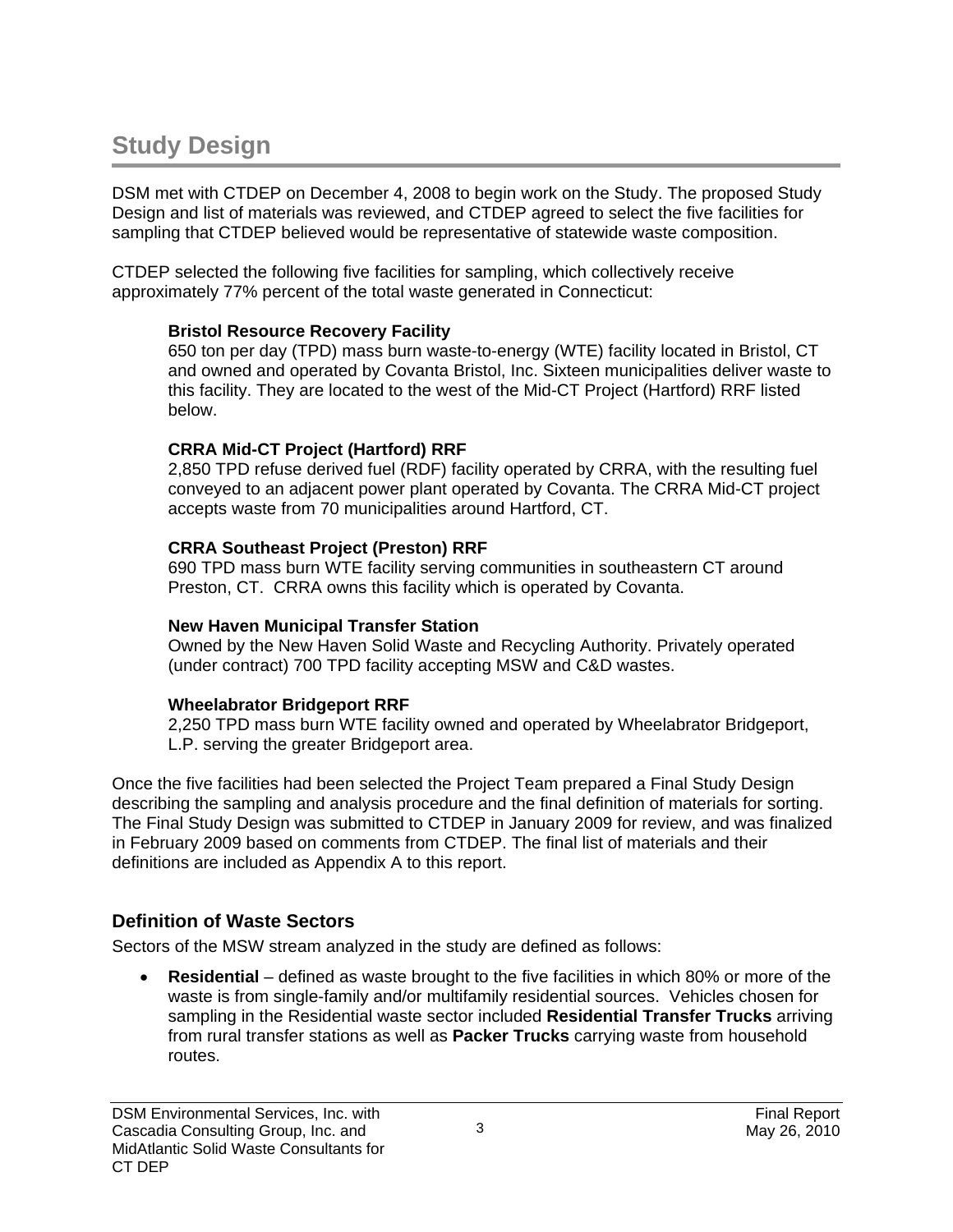- **Institutional/Commercial/Industrial (ICI)** defined as waste brought to the five facilities in which 80% or more of the waste is from institutional, commercial, or industrial sources. This sector excludes Construction and Demolition debris as well as Bulky Waste. Vehicles chosen for sampling in the ICI sector included **Roll-Off Trucks** and **Front Loading Packer Trucks**.
- **Unacceptable Loads**  Loads that contain less than 80% or either residential or ICI waste, and loads originating from outside of Connecticut.

## **Logistics**

Once the Final Study Design was completed the Project Team worked with the selected facilities to collect the following facility specific information necessary to develop the sampling plan:

- The facility's contact information;
- The facility's days and hours of operation;
- Vehicle traffic expected for each sector on each day of the week, and the estimated peak time of day for each type of load;
- What recycling or recovery operations exist at the facility, and how the Project Team could effectively obtain samples of waste prior to any diversionary measures;
- Unusual conditions (e.g., weather, anomalies in traffic patterns, etc.) that might affect data collection and necessitate special logistical arrangements;
- Procedure used to determine the net weight of vehicles (e.g. reliance on scale house records or use of net weight cards);
- The facility's ability to provide assistance (e.g. front loader, sorting space, vehicle selection, etc.).

## **Site Visits**

Following the data requests, site visits were scheduled at each facility. The site visits served the following crucial functions:

- Introduced the Study objectives to the Facility Manager, and introduced the waste sort Field Supervisor, and the truck surveyor to facility personnel;
- Clarified information provided in response to the information request;
- Finalized locations for setting up the work area, taking samples, queuing samples, discarding sorted samples, and other in-process activities;
- Confirmed procedures requiring coordination between the host facility personnel and the Project Team;
- Reviewed facility-specific health and safety procedures and emergency contact numbers;
- Established the procedure for surveying of in-coming trucks to allocate waste between residential and ICI loads;
- Answered any questions or concerns of the Facility Manager; and,
- Established tentative dates for surveying and sampling.

## **Training and Supervision**

DSM Environmental Services, Inc. with Final Report Final Report Final Report Cascadia Consulting Group, Inc. and May 26, 2010 May 26, 2010 MidAtlantic Solid Waste Consultants for CT DEP 4 At the outset of each sampling season, an MSW Consultants Trainer led a detailed training session the morning of the first day sampling. At the conclusion of the training, the sorting crew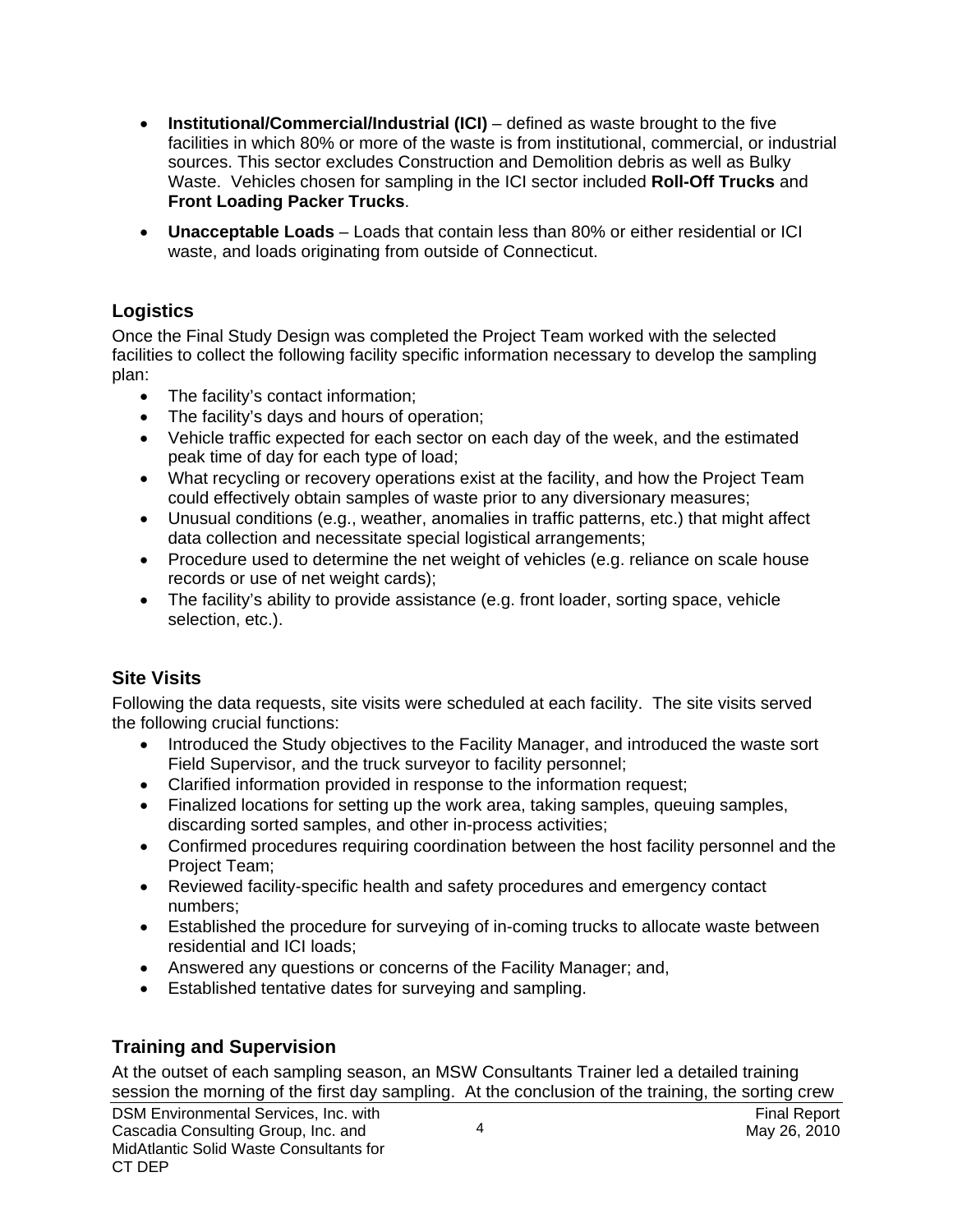was prepared to conduct the sorts. For the rest of the sampling season, the Crew Chief directed and supervised the sort crew. The same sorting crew members worked each of the five facilities each season, which further assured consistency and efficiency.

The training covered all aspects of the safety and health requirements, as well as sorting and weighing procedures and guidance to improve productivity. Training covered information found in the Health and Safety Plan (enclosed as Appendix C) and included:

- General facility overview;
- Learning and reviewing the material categories and definitions;
- Facility-specific health and safety requirements;
- Personal protective equipment (PPE) requirements;
- Waste handling techniques; and
- Productivity strategies and daily sorting quotas.

## **Load Selection**

MSW Consultants used a systematic selection procedure to identify the vehicles from which waste would be sampled. Systematic sampling is intended to remove any sampling bias that may arise during selection of specific incoming vehicles. To remove such bias, the Field Supervisor divided the expected total number of incoming residential and ICI loads at a facility by the number of samples needed that day from that facility. The resulting number is the sampling frequency and determines whether every third vehicle, every sixth vehicle, or every 20th vehicle is selected for sampling. This strategy is the known as the "Nth Truck" approach.

Deviations from the nth truck occurred if the sorting crew completed sorting all the obtained samples and was waiting for the next sample to be taken. In that case the Field Supervisor deviated from the "N" truck protocol to take the next eligible truck. The Field Supervisor selected the next available truck that met the selection criteria whenever he needed another residential or commercial sample, or to assure that sufficient samples are stockpiled to meet the sort crew needs and/or the correct sample size and allocation for the facility. The Field Supervisor asked the driver if there was waste from outside of Connecticut on the load. If there was, the Field Supervisor skipped that truck and took the sample from the next truck meeting the selection criteria that contains only waste from Connecticut. The Project Team does not believe that this introduced any bias to the sampling procedure, because the next eligible load was automatically taken under this circumstance and no judgment entered into the decision.

The systematically selected loads were directed to a designated tipping area for subsequent grab sampling. During the interview process, the Field Supervisor confirmed information such as origin of the load, waste generating sector, hauler, vehicle type and number, and other data. This information was noted on a vehicle selection form, along with a unique identifying number associated with that vehicle on that day.

Table 3 presents the allocation of loads agreed on in the Final Study Design, and the final load allocation after all sampling had occurred. As illustrated by Table 3, the Project Team collected and characterized more samples in each category then required under the Study Design.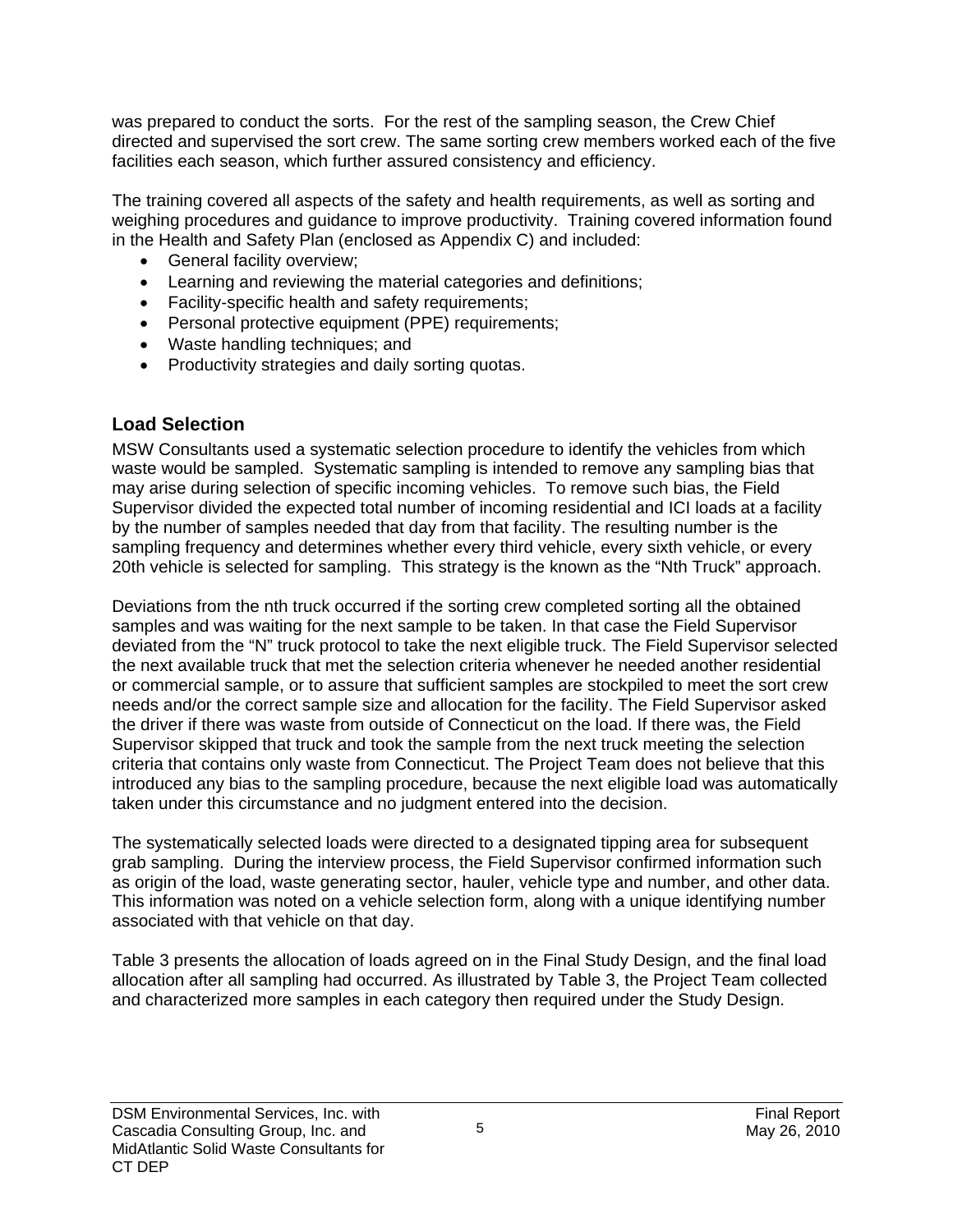|                                             | Residential |        | ici              |        | Actual        | Planned       |
|---------------------------------------------|-------------|--------|------------------|--------|---------------|---------------|
| Facility                                    | Residential | Packer | Compacted        | Packer | <b>Totals</b> | <b>Totals</b> |
|                                             | Transfer    | Loads  | <b>Dropboxes</b> | Loads  |               |               |
| <b>Bristol Resource Recovery Facility</b>   | 10          | 9      | 6                | 24     | 49            | 48            |
| <b>Wheelabrator Bridgeport RRF</b>          | 2           | 15     |                  | 24     | 48            | 48            |
| New Haven Municipal Transfer Station        | $\Omega$    | 26     | 12               | 10     | 48            | 48            |
| <b>CRRA Southeast Project (Preston) RRF</b> | 9           | 11     | 9                | 22     | 51            | 48            |
| CRRA Mid-CT Project (Hartford) RRF          |             | 9      | 10               | 36     | 62            | 48            |
| <b>Actual Totals</b>                        | 28          | 70     | 44               | 116    | 258           | 240           |
| <b>Planned Totals</b>                       | 26          | 64     | 40               | 110    | 240           |               |

**Table 3 Overall Samples Collected, by Site and Sector** 

## **Physical Sorting of MSW Samples**

Once the sample had been acquired and placed in 50 gallon holding barrels, specially labeled with the unique identification number, the material was unloaded onto the sorting table and manually sorted into the prescribed material categories. Plastic 18-gallon bins with sealed bottoms, each labeled and located around the sorting table, were used to contain the separated components. This is shown in Figure 1.





Sorters were trained to specialize in certain material groups, with someone handling the paper categories, another plastic, another glass and metals, and so on. In this way, sorters became highly knowledgeable in a short period of time as to the definitions of individual material categories.

The Crew Chief monitored the bins as each sample was being sorted, requiring a re-sort of materials that were improperly classified. Open bins allowed the Crew Chief to see the material at all times. The Crew Chief also verified the sorting accuracy of each component during the weigh-out.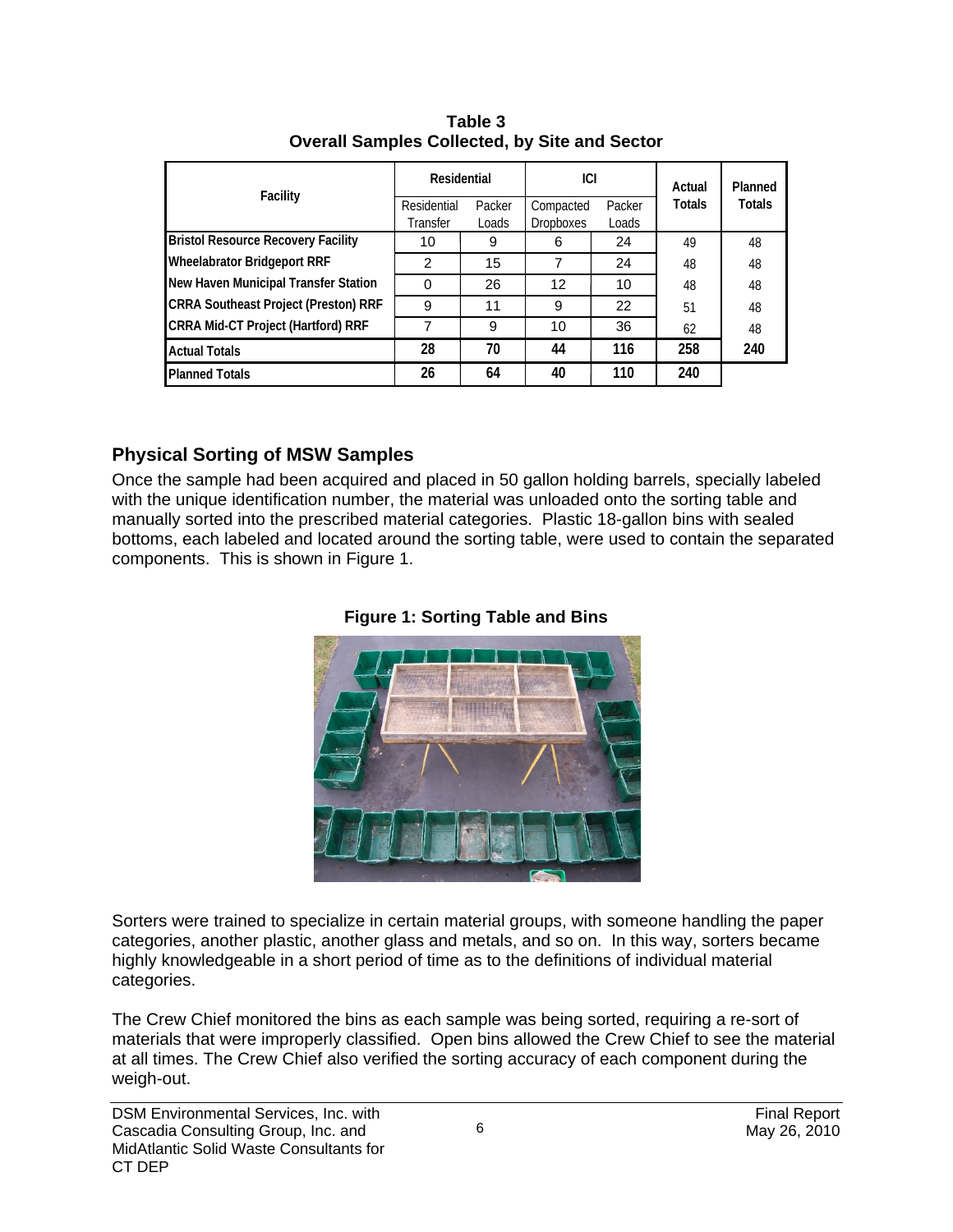The materials were sorted to particle size of 2-inches or less by hand, until no more than a small amount of homogeneous material remained. This layer of mixed 2-inch-minus material was allocated to the appropriate categories based on the best judgment of the Crew Chief—most often a combination of Other Paper, Other Organics, or Food Waste. Small particles passing through a separate ½ inch screen were then swept into a separate container and recorded as their own material category called "Bottom Fines & Dirt" (categorized under the Organics material group).

### **Data Recording**

The weigh-out and data recording process is arguably the most critical process of the sort. The Crew Chief was singularly responsible for overseeing all weighing and data recording of each manually sorted sample. Once each sample had been sorted, and fines swept from the table, the weigh-out was performed. Each bin containing sorted materials from the just-completed samples were carried over to a digital scale. Sorting laborers assisted with carrying and weighing the bins of sorted material, while the Crew Chief recorded all data. After each bin was weighed, the bins were emptied in the prescribed discard area for final disposal.

The Crew Chief used a waste composition data sheet to record the composition weights. Each data sheet containing the sorted weights of each sample was matched up against the Field Supervisor's sample sheet to ensure accurate tracking of the samples each day.

## **Data Analysis Procedures**

Following each seasonal fieldwork, all field forms were transported back to MSW Consultant's office and entered into sample tally sheets. The sample tally sheets were then electronically sent to Cascadia Consulting Group for entry in an Access database created specifically for the Connecticut Statewide Study.

The sample tally sheets were checked by the Cascadia Data Manager, who verified that all required data had been recorded properly. As an additional step in quality control, an inspection of randomly selected records was carried out to monitor the accuracy of the data entry process.

Once these steps had been taken, Cascadia Consulting conducted the waste composition analysis as follows.

Composition estimates represent the **ratio of the components' weight to the total waste** for each noted material component in a particular segment of the waste stream. They are derived by summing each component's weight across all of the relevant samples and dividing by the sum of the total weight of waste, as shown in the following equation:

$$
r_j = \frac{\sum_i c_{ij}}{\sum_i w_i}
$$

where:

 *c = weight of particular material component* 

 *w = sum of all component weights*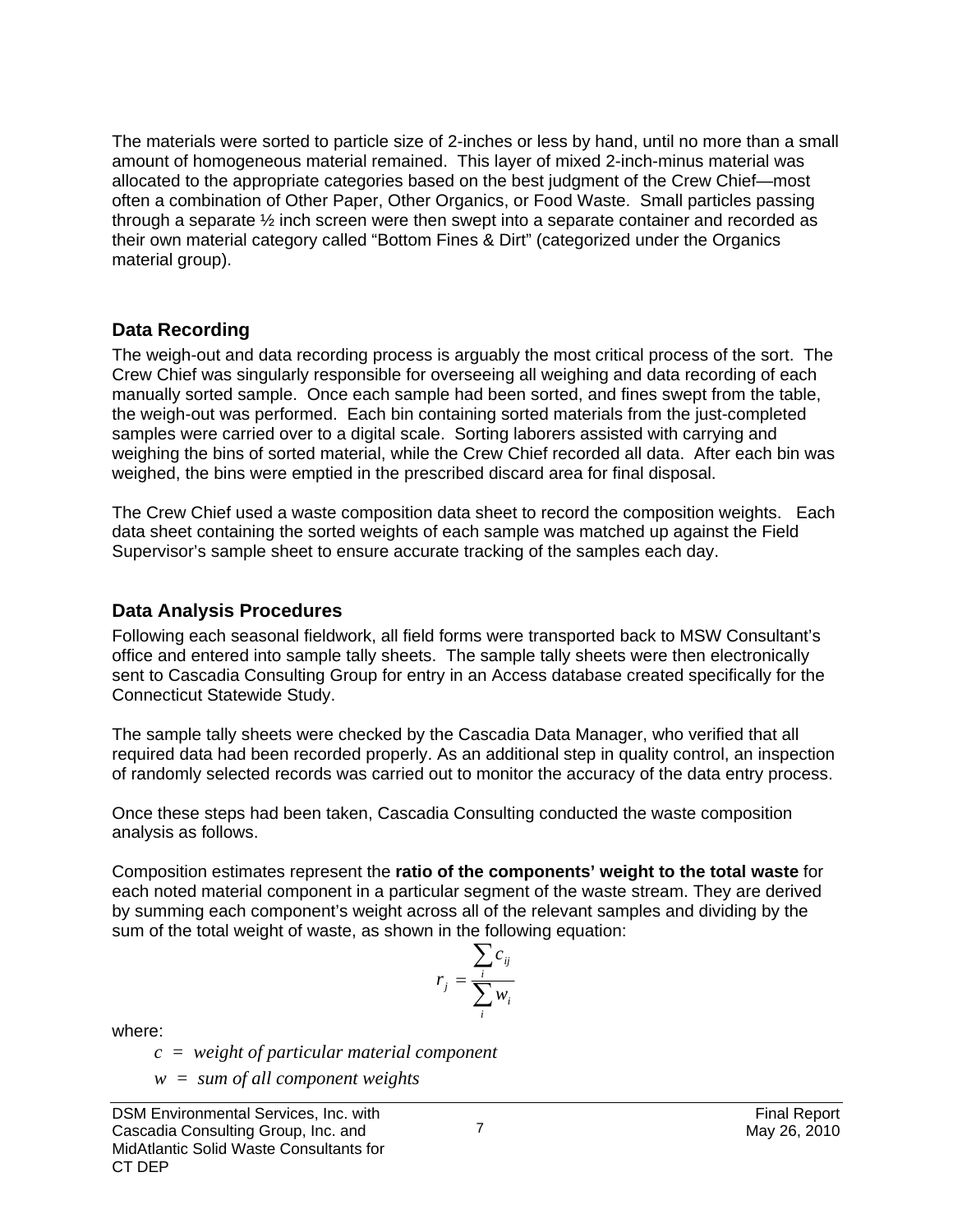for 
$$
i = 1
$$
 to  $n$   
where  $n =$  number of selected samples  
for  $j = 1$  to  $m$   
where  $m =$  number of material components

The confidence interval for this estimate is derived in two steps. First, the variance around the estimate was calculated, accounting for the fact that the ratio included two random variables (the component and total sample weights). The **variance of the ratio estimator** equation follows:

$$
\hat{V}_{r_j} = \left(\frac{1}{n}\right) \cdot \left(\frac{1}{\overline{w}^2}\right) \cdot \left(\frac{\sum_i \left(c_{ij} - r_j w_i\right)^2}{n - 1}\right)
$$

*w*

*i*

*n*

where:

(Note: the standard deviation is the square root of the variance term.)

Second, **confidence intervals** at the 90% confidence level are calculated for a component's mean as follows:

*w*

 $=$  $\frac{i}{i}$ ∑

$$
r_j \pm \left(t \cdot \sqrt{\hat{V}_{r_j}}\right)
$$

where:

 *t = the value of the t-statistic corresponding to a 90% confidence level* 

A weighted average of composition percents is used when the findings for small segments of the waste stream are aggregated to describe a larger piece of the waste stream. The **weighted average for an aggregated composition estimate** is performed as follows:

$$
O_j = (p_1 * r_{j1}) + (p_2 * r_{j2}) + (p_3 * r_{j3}) + \dots
$$

where:

 *p = the proportion of tonnage contributed by the noted substream (i.e., the weighting factor)* 

*r = ratio of component weight to total waste weight in the noted substream (i.e, the composition percent for the given material component)* 

*for j = 1 to m* 

 *where m = number of material components* 

#### The **variance of the weighted average** is calculated:

 $VarO_j = (p_1^{2} * \hat{V}_{r_{j1}}) + (p_2^{2} * \hat{V}_{r_{j2}}) + (p_3^{2} * \hat{V}_{r_{j3}}) + ...$ 1'  $I_1$   $I_2$   $I_{j2}$   $I_3$   $I_{j3}$ 

(Note: the **standard deviation** is the square root of the variance term.)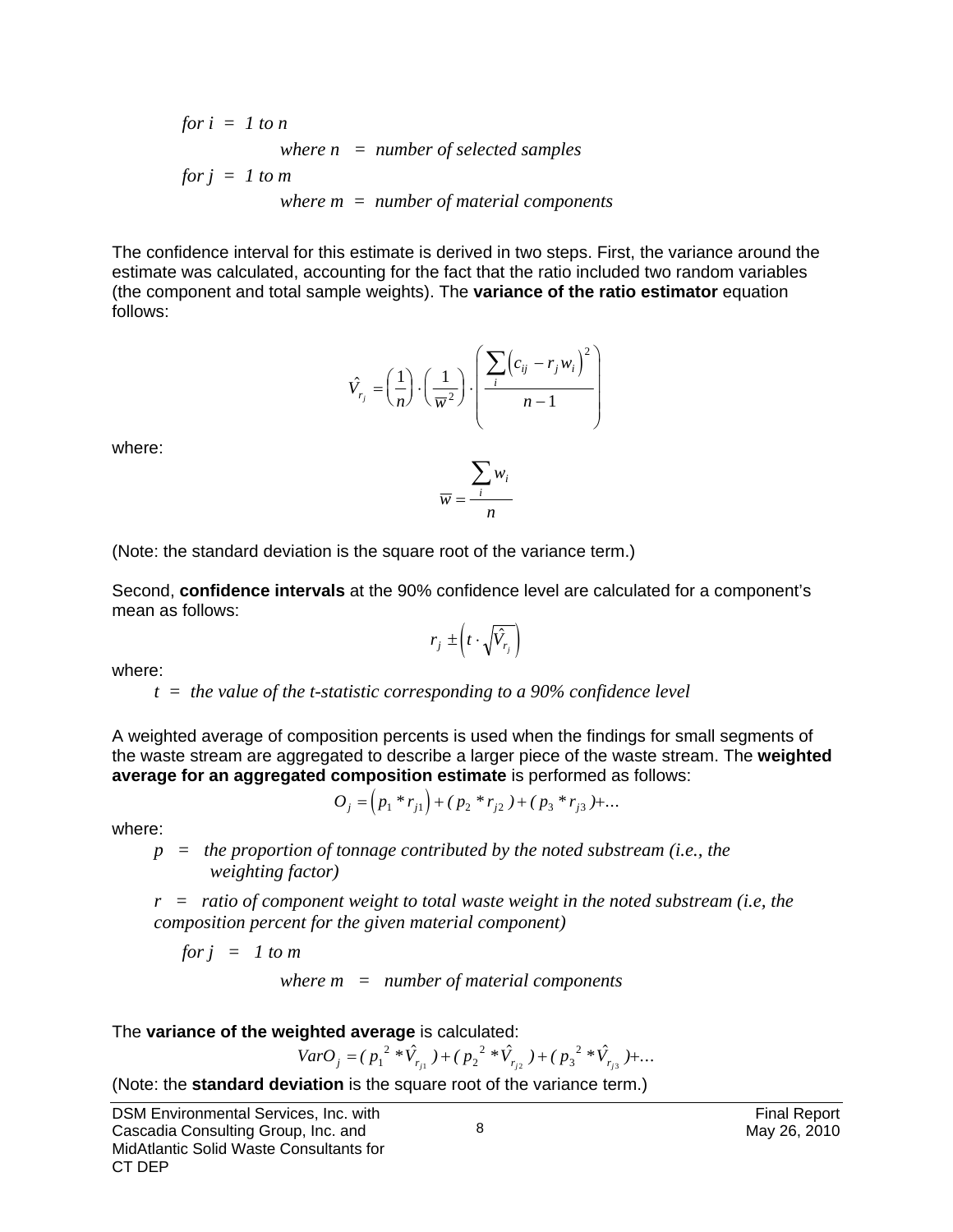## **Explanation of Mean Estimates and Confidence Intervals**

Data from the sorting process were treated with a statistical procedure that provided three kinds of information for each of the material categories found in the tables below:

*the sample mean estimate, which is the percent-by-weight represented by the individual material within the set (or subset) of samples that were examined.* 

*the confidence interval, which represents upper and lower boundaries around the mean estimate. Calculating the confidence interval at the 90% confidence level, means that the Project Team is 90% certain that the true mean composition percent for a given material lies between the upper and lower boundaries around the sample mean estimate.* 

*the standard deviation, which is measurement of the variability of the amount of a given material from one sample to another.*

## **Quality Control**

The sampling and sorting crew used several strategies to ensure the accuracy of all data collected in the field. These steps included:

- Developing a thorough sampling plan with the host facility to verify that there would be enough vehicles to choose from on each sampling day.
- Talking to the driver of each selected vehicle to verify the type of waste load.
- Using two-way radios to communicate with the gatehouse staff person and to resolve any questions about vehicle selection immediately.
- Checking to ensure the sample met the minimum weight criterion at the moment when the sample was extracted from the selected load.
- Training the entire sampling crew in the definitions of each material, and referring to the written definitions as often as needed during sorting.
- Using two to three people to read, record, and verify the weight of each material as it crosses the scales after sorting.

Steps were also taken to ensure proper record keeping and transfer of the sample data to Cascadia for analysis. These steps included:

- Assigning a unique combination of date and Field Sample Number to each sample, and writing that information on the data form used to record material weights for the sample.
- Encoding the type of waste load into the Field Sample Number. For example, on a particular date, samples of commercial waste would be numbered Com-1, Com-2, etc.
- Using the Vehicle Selection Form to track the numbers of each type of load that have been obtained and sampled.
- Verifying that data forms were obtained for each day the data collection crew was in the field.
- Entering of data into Cascadia prescribed data forms for electronic delivery to Cascadia for analysis.

Finally, Cascadia cross checked all data received from MSW Consultants to verify that the data made intuitive sense during the analysis. Cascadia's analysis was then checked by DSM, as Project Manager, and by MSW Consultants during development of draft reports prior to release to CT DEP for review.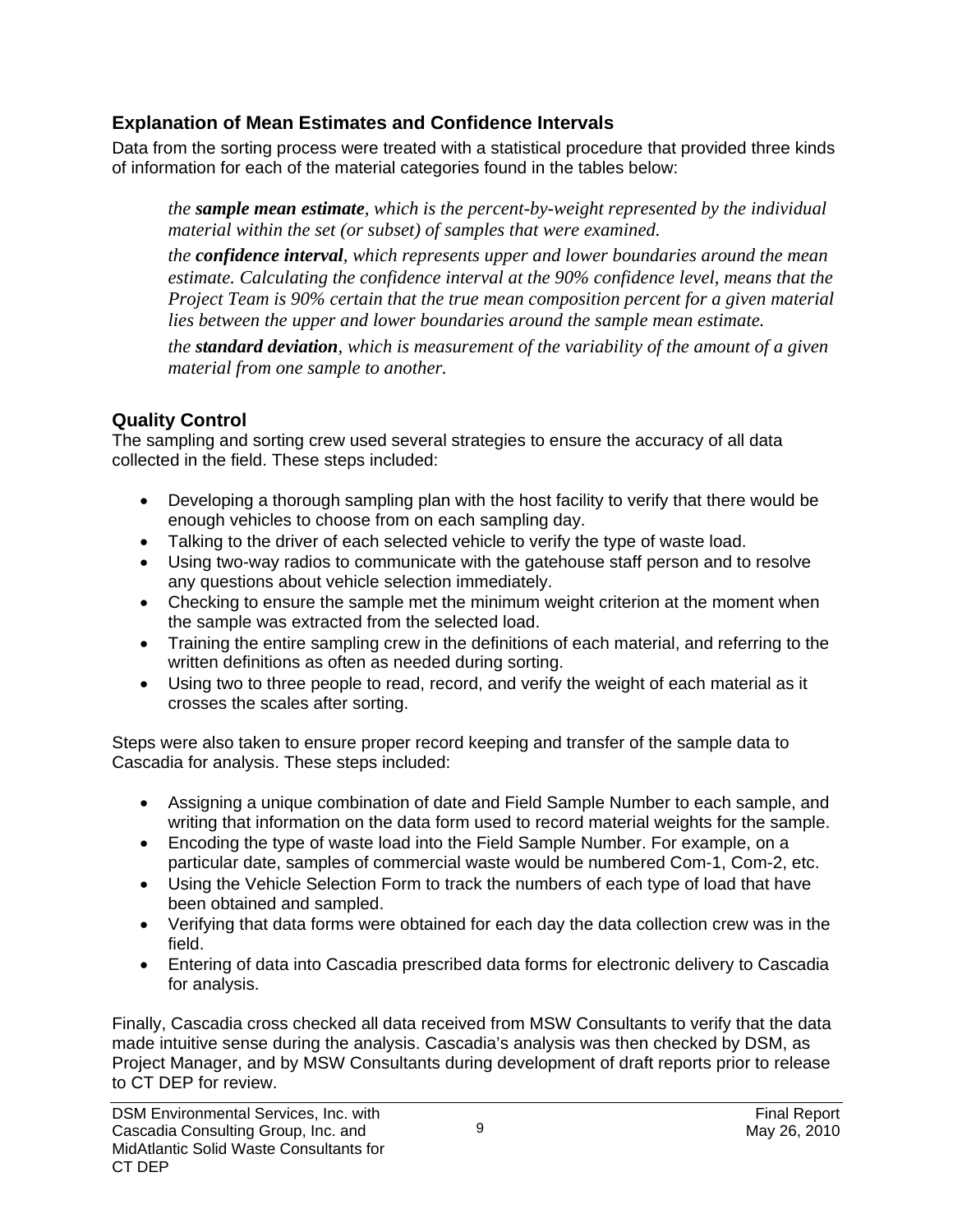The results of the composition analyses are expressed as percentages, which can then be applied to total disposed tons to determine quantities of waste by material type.

CTDEP does not collect data on the percent of MSW disposed in Connecticut which is ICI versus residential MSW. Therefore, DSM conducted two days of truck surveys at each facility where sorting took place to develop rough estimates of the breakdown between ICI and residential MSW.

## **Truck Survey Methodology**

DSM conducted the first round of truck surveys during one of the three days that MSW Consultants was carrying out the first round of sampling at each facility. The scale house was identified as a safe and efficient place to conduct the surveys. In all cases the drivers had to stop to weigh in and receive a weight ticket which in most cases recorded a net weight based on the average tare weight for the truck. The survey was conducted when the weight ticket was handed to the driver.

The location, date, truck type, time of day, truck number, net weight of waste (total weight minus truck weight) and percentage of ICI or residential MSW was recorded for each truck surveyed. The drivers were first asked to identify the load as ICI or residential. A second question was then asked to determine whether the entire load was either residential or ICI, or whether some portion of the load was a different type of waste. For example, while a driver would typically identify waste collected from dumpsters at a condominium complex or apartment building as "ICI" waste – especially if it were collected as part of an ICI route – that waste is actually residential MSW even though it is collected commercially.

If the driver reported that his load included MSW from condominiums or apartments, then the surveyor would ask the driver to estimate what percent of the MSW on the truck was from condominiums or apartments and what percent was from businesses. Similarly, a driver of a rear loading packer truck typically used to collect residential waste might report that they had collected from some small businesses on the residential route, in which case the driver would be asked to estimate what percent was business waste.

Drivers of the large transfer trailers delivering waste to the surveyed facilities were not surveyed because there was no way for the driver to know what type of waste was in the transfer trailers. This represented a significant amount of the total waste delivered to some surveyed facilities.

A second round of hauler surveys were then carried out in July 2009, with the results of the two rounds of surveying averaged to allocate waste deliveries at each participating facility between residential and ICI MSW. Finally, the total tons by truck type from all five facilities (see Table 4) was used to allocate residential and ICI MSW on a state-wide basis.

These hauler surveys were used to: confirm the number of samples of residential versus ICI waste to be sorted during the second round of sampling and to allocate state-wide disposed MSW quantities—provided by CTDEP— between ICI and residential MSW.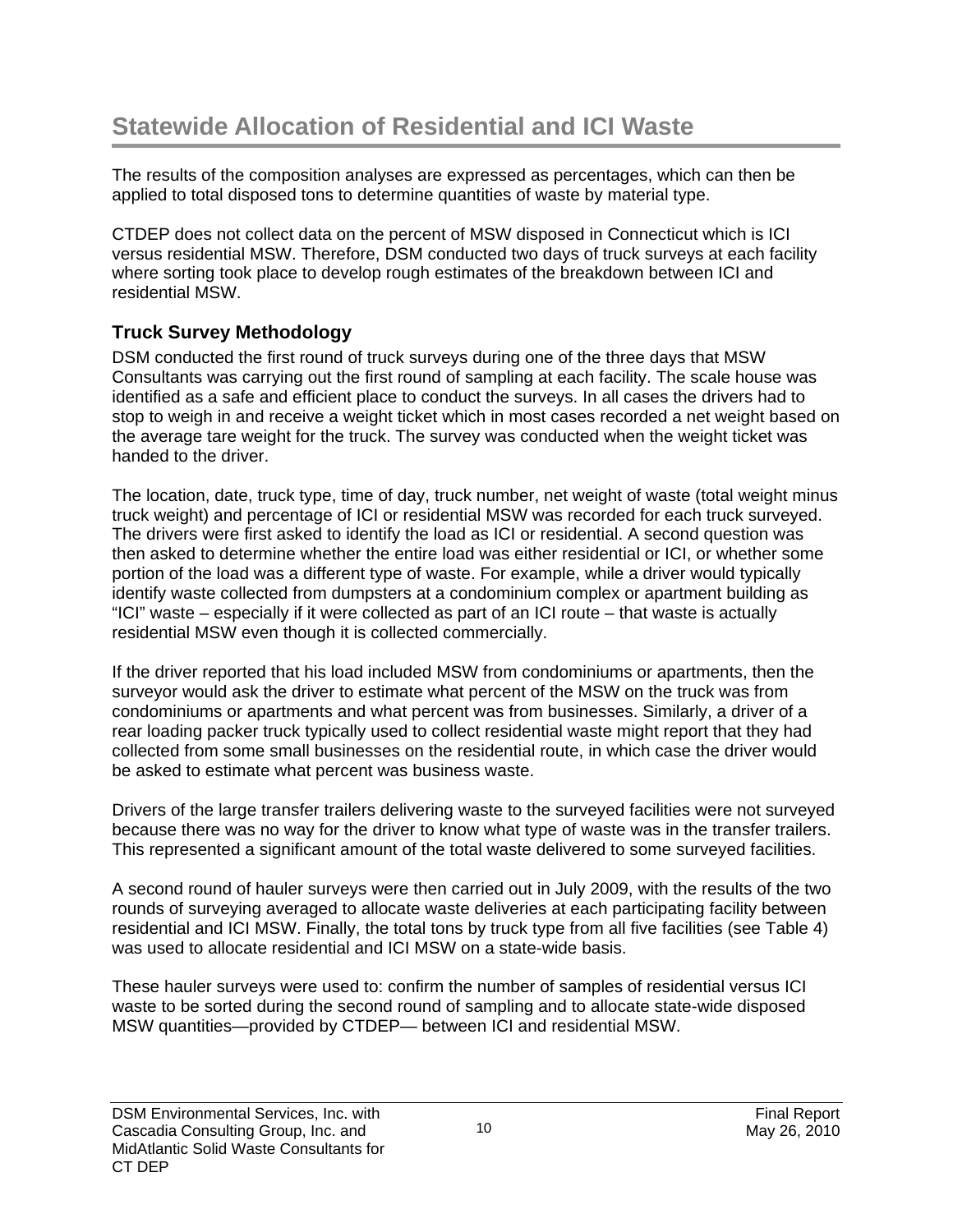## **Allocation of Overall State-wide ICI vs. Residential Waste**

Table 4 summarizes the results of the vehicle surveys for each of the five facilities included in the study.<sup>1</sup> For each facility, incoming tonnages are shown for each of the vehicle types carrying residential and ICI waste into the facility for sampling. The residential (3,541) and ICI (2,768) tonnages were then converted to a percentage of the overall incoming tonnage captured during the surveys (6,309 tons). As illustrated by Table 4, residential MSW represents 56% of the incoming tonnage and ICI represents 44%.

| <b>IGT/Residential Tons by Truck Type</b>      |                    |        |                  |        |  |  |  |  |
|------------------------------------------------|--------------------|--------|------------------|--------|--|--|--|--|
| <b>Facility</b>                                | <b>Residential</b> |        | <b>ICI</b>       |        |  |  |  |  |
|                                                | Residential        | Packer | Compacted        | Packer |  |  |  |  |
|                                                | Transfer           | Loads  | <b>Dropboxes</b> | Loads  |  |  |  |  |
| <b>Bristol Resource Recovery Facility</b>      | 88                 | 594    | 101              | 332    |  |  |  |  |
| <b>CRRA Mid-CT (Hartford) RRF</b>              | 78                 | 1291   | 232              | 805    |  |  |  |  |
| <b>CRRA Southeastern Project (Preston) RRF</b> | 153                | 477    | 136              | 361    |  |  |  |  |
| <b>New Haven Municipal Transfer Station</b>    | 6                  | 235    | 60               | 199    |  |  |  |  |
| <b>Wheelabrator Bridgeport RRF</b>             | 63                 | 556    | 139              | 403    |  |  |  |  |
| <b>Subtotals</b>                               | 388                | 3153   | 668              | 2100   |  |  |  |  |
|                                                | <b>Residential</b> |        | <b>ICI</b>       |        |  |  |  |  |
| <b>Total Tons</b>                              | 3541               |        | 2768             |        |  |  |  |  |
| Percentages                                    | 56%                |        | 44%              |        |  |  |  |  |

| Table 4                                     |  |  |  |  |  |
|---------------------------------------------|--|--|--|--|--|
| <b>ICI / Residential Tons by Truck Type</b> |  |  |  |  |  |

These percentages were then applied to the State of Connecticut's CY 2009 total disposed tonnage figure of 2,379,687 tons, which was allocated as 1,334,651 tons (56%) of residential waste and 1,045,036 tons (44%) of ICI waste.

The Project Team believes it is important to recognize that the allocation of ICI and residential waste for all waste generated in Connecticut – encompassing wastes disposed *in-state* as well as wastes that are *exported* for final disposal – may differ from the allocation derived from the truck surveys performed for this project, which encompassed only wastes that are disposed *instate*.

Four out of the five host facilities in this study – at which the truck surveys were conducted – are waste-to-energy facilities that have waste flows guaranteed by a range of flow control and/or municipally contracted arrangements. The municipalities that supply wastes to these facilities have much greater control over residentially generated wastes, which are (in Connecticut as well as nationally) predominantly managed by municipal governments. Conversely, commercial

11

 $\overline{a}$ <sup>1</sup>The Wheelabrator Bridgeport RRF facility was surveyed by DSM during the first season on March 2, 2009 during a winter storm. No Residential Transfer Trucks (40 yard open and closed roll offs with residential waste) were delivered on that day due to the storm. Therefore, tonnage data from February 27, 2009 (a day that MSW Consultants collected samples) was requested from the Wheelabrator Bridgeport RRF facility to better represent normal conditions. Table 4, a summary of both seasons, includes the February 27, 2009 data from Wheelabrator Bridgeport RRF and was used to allocate the facility specific sampling data presented in the composition tables.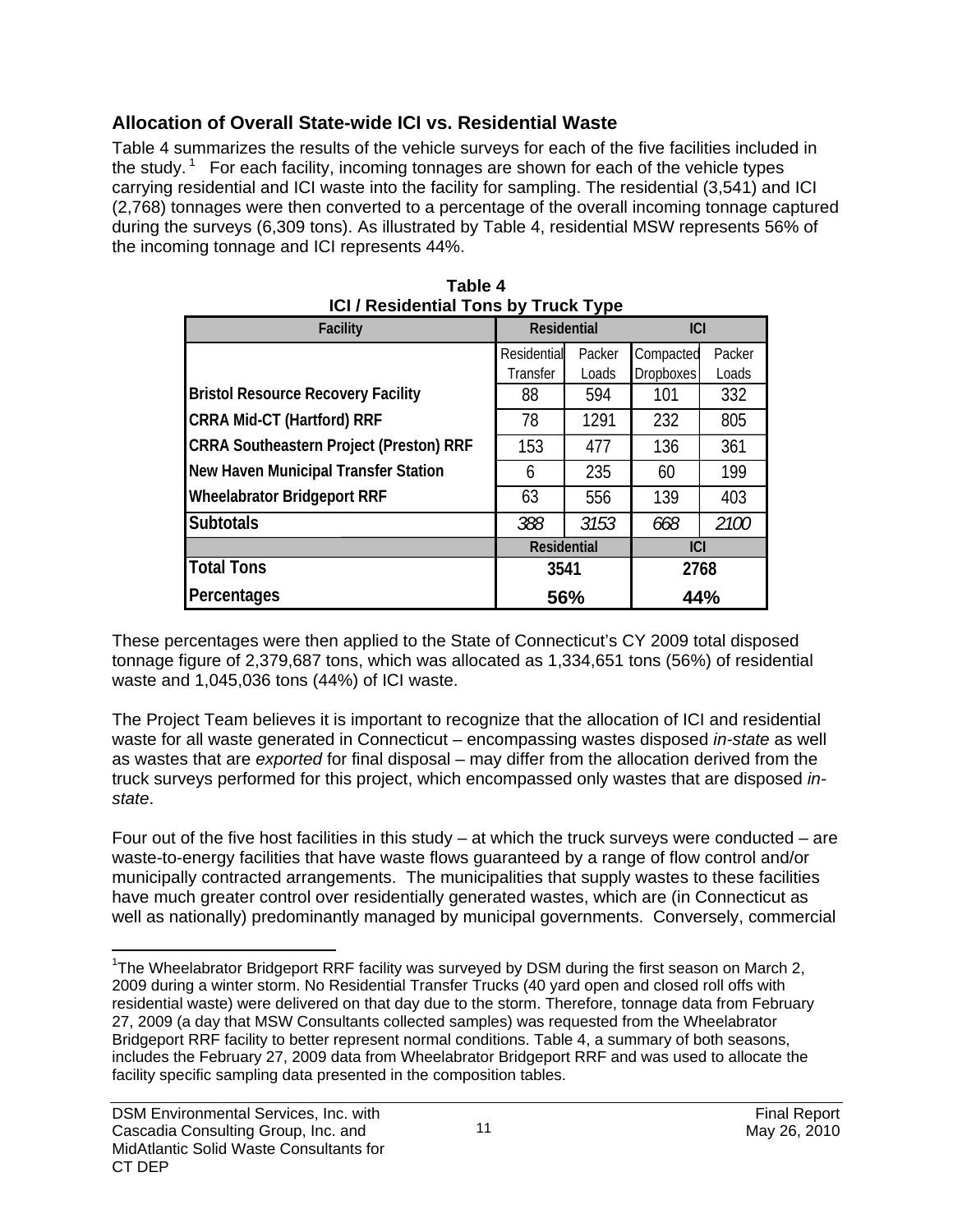waste generators are more commonly required to seek waste collection and disposal service directly from private haulers (i.e., open market), who may or may not opt to deliver these wastes to the local WTE facility. There are 137 permitted transfer stations in Connecticut. It is possible that a majority of the tons delivered to the larger transfer stations was ICI wastes, which could bypass in-state WTE facilities and be disposed at landfills in other states.

Therefore, although the Project Team believes the results of the truck survey are representative of the origin of wastes received at the five host facilities, and most likely representative of the universe of wastes generated and disposed *within* the boundaries of Connecticut, it may be that the ICI/Residential allocation percentages derived in this exercise understate the contribution of ICI waste to the statewide (i.e., in-state disposed plus exports) waste stream.<sup>2</sup>

 $\overline{a}$  $^2$  Allocation of waste between residential and ICI sources is a common problem in many states. DSM conducted a detailed study to allocate wastes generated in Delaware, where virtually all wastes generated in the State are disposed at Delaware Solid Waste Authority landfills, and determined that the allocation in Delaware was 45% ICI and 55% residential. It is also possible that the economic recession impacted on the survey data gathered by DSM in 2009.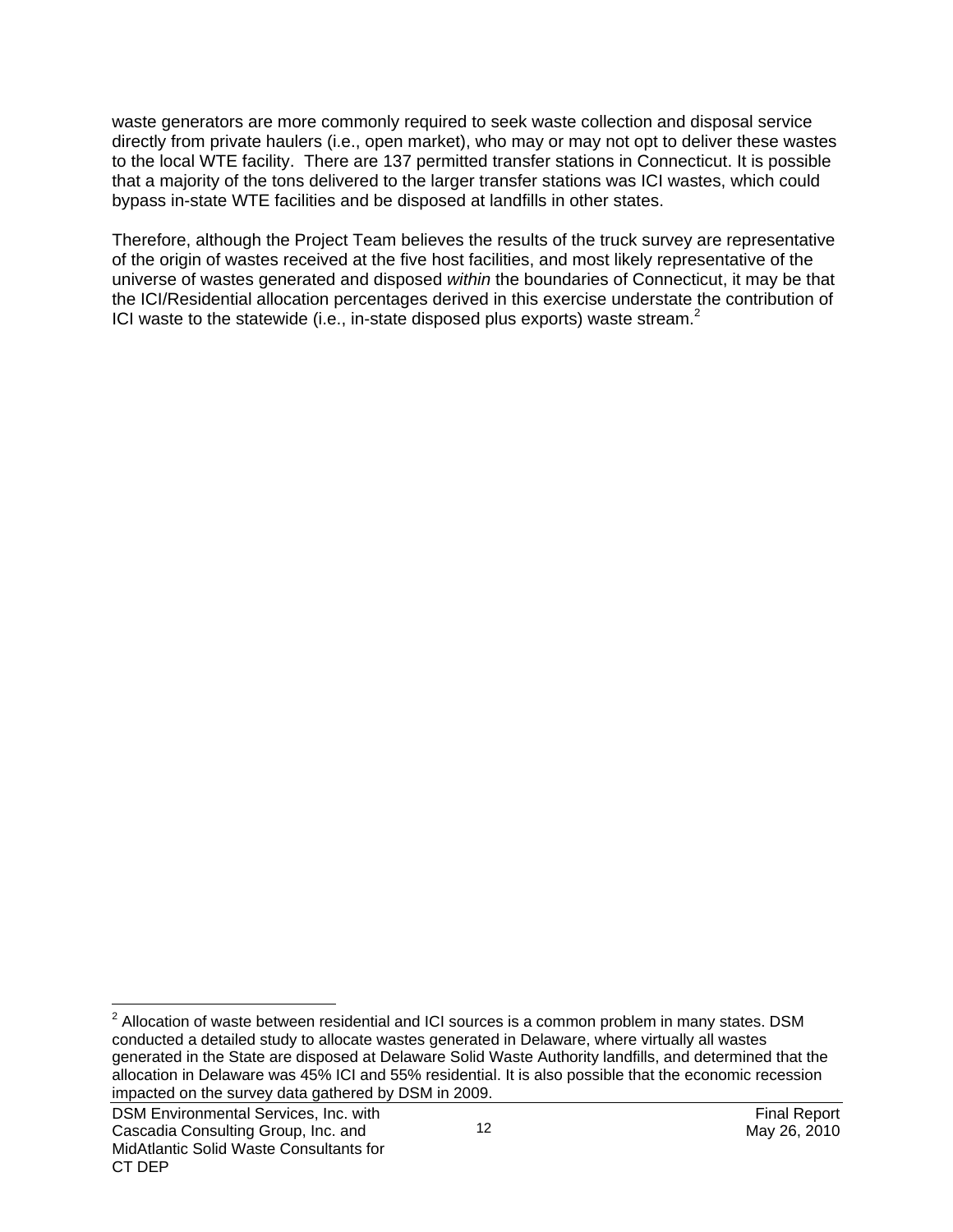## **Statewide Waste Composition**

This section presents the estimated composition of all MSW disposed at Connecticut disposal facilities, based on the allocation of statewide MSW between residential and ICI waste as described above. The results are presented as follows: First, Figure 2 graphically depicts the composition by the nine broad material classes: paper; plastic; metal; glass; organics; construction and demolition; household hazardous waste; electronics; and, other waste. Second, Table 5 presents the ten most prevalent materials, by weight. Finally, Table 6 presents the full composition results for all waste materials.

These tables are followed by a presentation of the estimated composition of the statewide residential waste stream and the statewide ICI waste stream.

Figure 2 presents the proportion of the nine main classes of material in the overall waste stream, based on their share of the overall tonnage. At nearly 27%, *Organics* made up the largest share of the overall waste stream. *Paper* followed at nearly 26% while both *Plastic* and *Construction and Demolition* each represented over 14% of the Connecticut overall disposed waste stream.



### **Figure 2: Overview of Waste Composition – Overall Statewide Disposed Waste**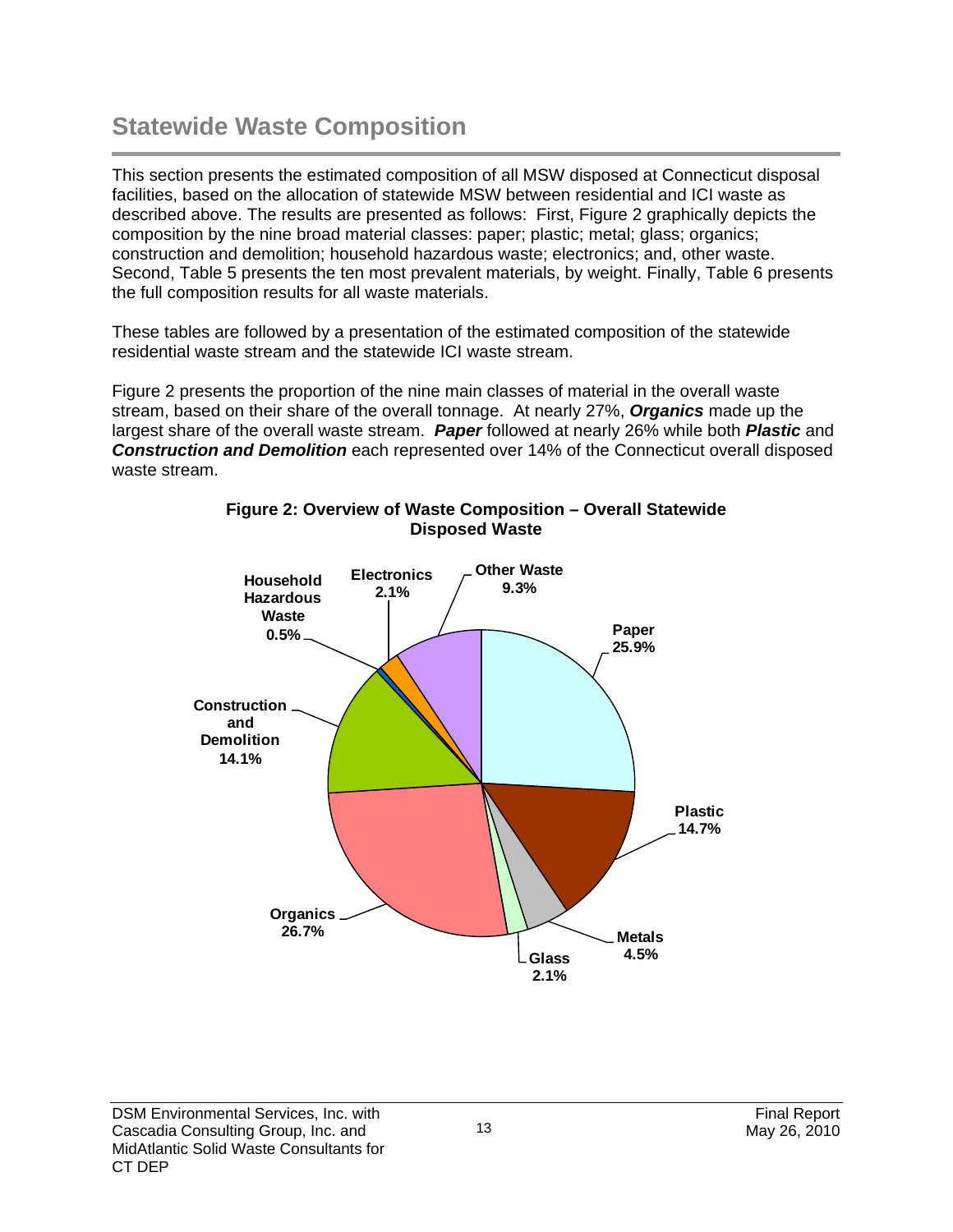In calendar year 2009, residents and businesses disposed of 2,380,000 tons of MSW (rounded) at Connecticut facilities. Based on this tonnage disposal estimate, of the 68 material categories included in the Waste Characterization, Table 5 presents the ten most common materials, by weight, in the statewide disposed MSW stream, arranged in descending order.

*Food waste* was the most prevalent material, at over 320,000 tons (14%). Other large components included *compostable paper* (8%), *leave and grass* (7%) *OCC/Kraft paper* (6%), and treated wood (5%). Total, statewide MSW composition, representing all 68 materials, is presented in Table 6. Approximately 19% of the materials listed in Table 6 are State mandated recyclables.

**Table 5** 

| Ten Most Common Materials, by Weight - Overall Statewide Disposed Waste |                |                |             |  |  |  |  |  |  |
|-------------------------------------------------------------------------|----------------|----------------|-------------|--|--|--|--|--|--|
|                                                                         | Est.           | Cum.           | Est.        |  |  |  |  |  |  |
| <b>Material</b>                                                         | <b>Percent</b> | <b>Percent</b> | <b>Tons</b> |  |  |  |  |  |  |
| Food Waste                                                              | 13.5%          | 13.5%          | 321,481     |  |  |  |  |  |  |
| Compostable Paper                                                       | 8.2%           | 21.7%          | 195,185     |  |  |  |  |  |  |
| Leaves & Grass                                                          | 7.2%           | 29.0%          | 172,408     |  |  |  |  |  |  |
| OCC/Kraft Paper                                                         | 5.8%           | 34.8%          | 138,240     |  |  |  |  |  |  |
| Wood - Treated                                                          | 4.7%           | 39.4%          | 111,404     |  |  |  |  |  |  |
| Durable Plastic Items                                                   | 3.6%           | 43.1%          | 86,325      |  |  |  |  |  |  |
| <b>Other Recyclable Paper</b>                                           | 3.6%           | 46.7%          | 85,517      |  |  |  |  |  |  |
| Other Film                                                              | 3.5%           | 50.2%          | 83,478      |  |  |  |  |  |  |
| Carpet                                                                  | 3.5%           | 53.7%          | 83,125      |  |  |  |  |  |  |
| R/C Organic                                                             | 3.2%           | 56.8%          | 75,195      |  |  |  |  |  |  |
| Total                                                                   | 56.8%          |                | 1,352,359   |  |  |  |  |  |  |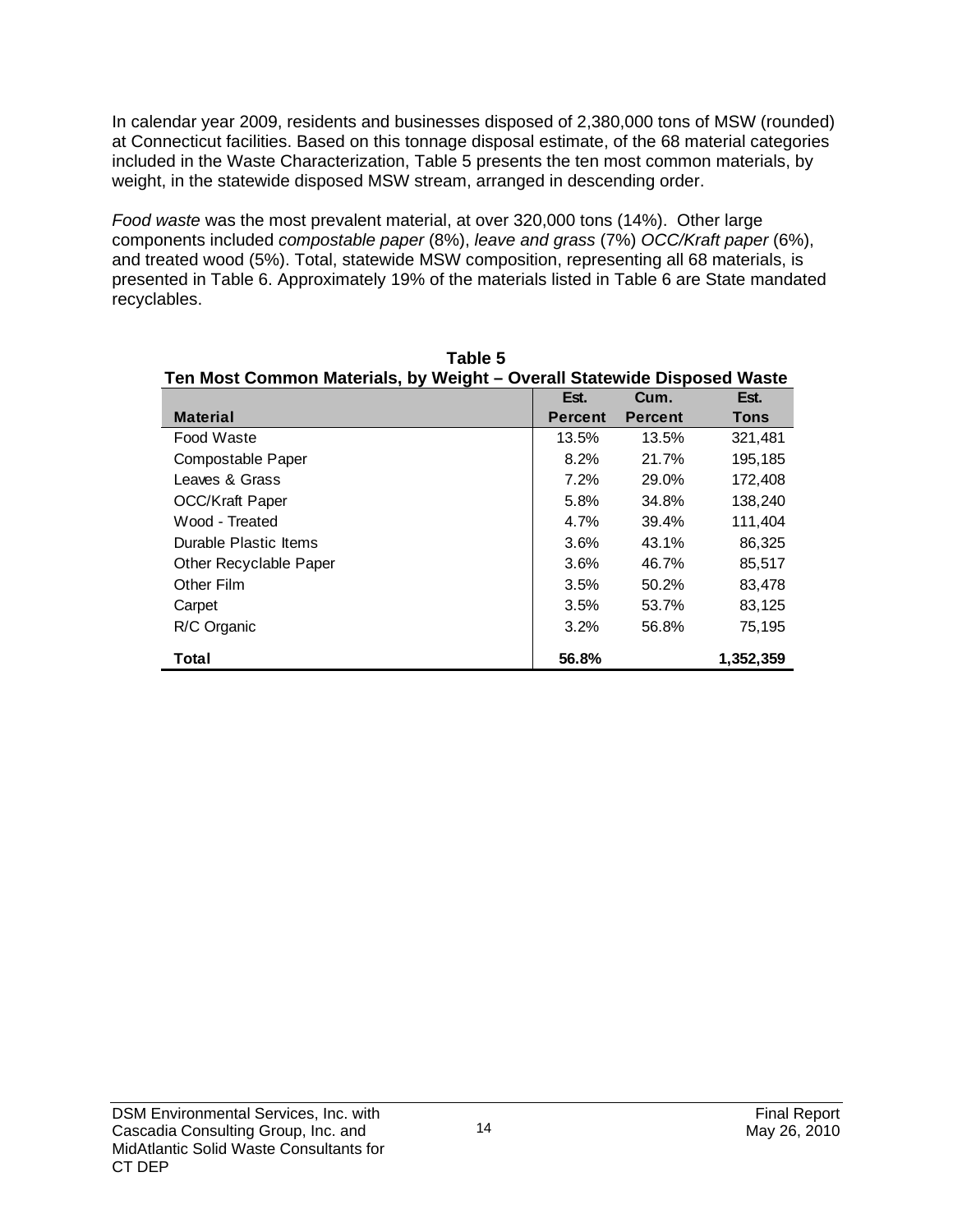| <b>Material</b>                           | Est.<br>Percent $+/-$ |      | Stand.<br>Dev. | Est.<br><b>Tons</b> | <b>Material</b>                            | Est.<br><b>Percent</b> | $+1-$ | Stand.<br>Dev. | Est.<br><b>Tons</b> |
|-------------------------------------------|-----------------------|------|----------------|---------------------|--------------------------------------------|------------------------|-------|----------------|---------------------|
|                                           |                       |      |                |                     |                                            |                        |       |                |                     |
| Paper                                     | 25.9%                 |      |                | 616,223             | Organics                                   | 26.7%                  |       |                | 636,215             |
| OCC/Kraft Paper                           | 5.8%                  | 0.6% | 0.39%          | 138,240             | Food Waste                                 | 13.5%                  | 1.2%  | 0.74%          | 321,481             |
| Offshore Cardboard                        | 0.4%                  | 0.1% | 0.08%          | 10,357              | Branches & Stumps                          | 0.4%                   | 0.3%  | 0.17%          | 10,149              |
| High Grade Office Paper                   | 1.7%                  | 0.4% | 0.22%          | 41,229              | Prunings & Trimmings                       | 2.2%                   | 1.1%  | 0.68%          | 51,550              |
| Magazines/Catalogs                        | 1.3%                  | 0.2% | 0.11%          | 30,570              | Leaves & Grass                             | 7.2%                   | 1.4%  | 0.87%          | 172,408             |
| Newsprint                                 | 2.0%                  | 0.6% | 0.36%          | 47,510              | <b>Manures</b>                             | 0.2%                   | 0.1%  | 0.09%          | 5,432               |
| Phone Books & Directories                 | 0.3%                  | 0.1% | 0.08%          | 7,797               | R/C Organic                                | 3.2%                   | 0.5%  | 0.28%          | 75,195              |
| Other Recyclable Paper                    | 3.6%                  | 0.3% | 0.19%          | 85,517              |                                            |                        |       |                |                     |
| Compostable Paper                         | 8.2%                  | 0.7% | 0.43%          | 195,185             | <b>Construction and Demolition</b>         | 14.1%                  |       |                | 334,817             |
| R/C Paper                                 | 2.5%                  | 0.5% | 0.32%          | 59,819              | Asphalt, Brick, & Concrete                 | 0.1%                   | 0.1%  | 0.06%          | 2,752               |
|                                           |                       |      |                |                     | Wood - Treated                             | 4.7%                   | 1.0%  | 0.62%          | 111,404             |
| <b>Plastic</b>                            | 14.7%                 |      |                | 349,480             | Wood - Untreated                           | 2.7%                   | 0.7%  | 0.40%          | 63,566              |
| PET Bottles/Jars (non-haz)                | 0.5%                  | 0.1% | 0.03%          | 12,531              | Asphalt Roofing                            | 0.3%                   | 0.3%  | 0.19%          | 6,145               |
| PET Containers-non bottles (non-haz) 0.1% |                       | 0.0% | 0.02%          | 3,126               | Drywall/Gypsum Board                       | 0.6%                   | 0.5%  | 0.33%          | 15,263              |
| Plastic CT Dep. Bev. Containers           | 0.5%                  | 0.3% | 0.18%          | 10,734              | Carpet                                     | 3.5%                   | 1.9%  | 1.12%          | 83,125              |
| HDPE Bottles (non-haz)                    | 0.5%                  | 0.1% | 0.05%          | 10,829              | Carpet Padding                             | 0.8%                   | 0.4%  | 0.23%          | 17,945              |
| HDPE Containers other than Bottles        | 0.2%                  | 0.0% | 0.03%          | 4,398               | R/C C&D                                    | 1.5%                   | 0.4%  | 0.24%          | 34,616              |
| Plastic Containers #3-#7 (non-haz)        | 0.5%                  | 0.1% | 0.06%          | 11,546              |                                            |                        |       |                |                     |
| Expanded Poly. Non-Food Grade             | 0.8%                  | 0.6% | 0.34%          | 20,095              | Household Hazardous Waste (HHW)            | 0.5%                   |       |                | 12,986              |
| Expanded Poly. Food-grade                 | 0.7%                  | 0.1% | 0.07%          | 16,021              | Ballasts, CFLs, & Other FLs                | 0.0%                   | 0.0%  | 0.00%          | 142                 |
| Durable Plastic Items                     | 3.6%                  | 0.8% | 0.48%          | 86,325              | Batteries - Lead Acid                      | 0.0%                   | 0.0%  | 0.01%          | 178                 |
| Film                                      | 0.6%                  | 0.2% | 0.09%          | 13.329              | <b>Other Batteries</b>                     | 0.1%                   | 0.0%  | 0.01%          | 1.562               |
| Grocery/Merchandise Bags                  | 0.5%                  | 0.1% | 0.03%          | 11,823              | Paint                                      | 0.0%                   | 0.0%  | 0.03%          | 815                 |
| Other Film                                | 3.5%                  | 0.3% | 0.20%          | 83,478              | Sharps                                     | 0.0%                   | 0.0%  | 0.01%          | 281                 |
| Pallets - Plastic                         | 0.3%                  | 0.2% | 0.10%          | 6,989               | Vehicle & Equipment Fluids                 | 0.0%                   | 0.0%  | 0.02%          | 950                 |
| R/C Plastic                               | 2.4%                  | 0.4% | 0.24%          | 58,258              | Empty Metal, Glass, & Plastic Cont. (Haz.) | 0.2%                   | 0.1%  | 0.04%          | 4.298               |
|                                           |                       |      |                |                     | Pesticides & Fertilizers                   | 0.0%                   | 0.0%  | 0.00%          | 50                  |
| Metal                                     | 4.5%                  |      |                | 107,475             | Other Hazardous Waste & HHW                | 0.2%                   | 0.2%  | 0.10%          | 4.711               |
| Alc. Beverage Containers                  | 0.1%                  | 0.0% | 0.01%          | 1,249               |                                            |                        |       |                |                     |
| Alc. CT Dep. Bev. Containers              | 0.1%                  | 0.1% | 0.03%          | 3,519               | <b>Electronics</b>                         | 2.1%                   |       |                | 50,738              |
| <b>Tin/Steel Containers</b>               | 0.8%                  | 0.1% | 0.08%          | 18,878              | <b>Computer-related Electronics</b>        | 0.4%                   | 0.2%  | 0.15%          | 9.125               |
| Other Ferrous                             | 1.6%                  | 0.4% | 0.27%          | 38,452              | <b>Other Small Consumer Electronics</b>    | 0.4%                   | 0.1%  | 0.09%          | 10,225              |
| Other Non-Ferrous                         | 0.6%                  | 0.3% | 0.20%          | 14,936              | TVs and Computer Monitors                  | 1.0%                   | 0.5%  | 0.33%          | 22,734              |
| Appliances                                | 0.5%                  | 0.3% | 0.19%          | 12,185              | <b>Other Large Electronics</b>             | 0.4%                   | 0.3%  | 0.17%          | 8,655               |
| <b>Compressed Fuel Containers</b>         | 0.1%                  | 0.1% | 0.05%          | 1,849               |                                            |                        |       |                |                     |
| R/C Metal                                 | 0.7%                  | 0.2% | 0.14%          | 16,408              | <b>Other Waste</b>                         | 9.3%                   |       |                | 220,687             |
|                                           |                       |      |                |                     | <b>Bulky Items</b>                         | 2.5%                   | 0.8%  | 0.50%          | 60,223              |
| Glass                                     | 2.1%                  |      |                | 51,065              | Textiles (other than carpet)               | 4.1%                   | 0.6%  | 0.34%          | 96,521              |
| Clear & Amber Glass Containers            | 1.2%                  | 0.5% | 0.30%          | 27,659              | Restaurant Fats, Oils, & Grease            | 0.0%                   | 0.0%  | 0.01%          | 196                 |
| Green & Other Colored Glass Cont.         | 0.2%                  | 0.1% | 0.04%          | 4,272               | Bottom Fines & Dirt                        | 1.4%                   | 0.2%  | 0.10%          | 33,303              |
| Glass CT Dep. Bev. Containers             | 0.3%                  | 0.1% | 0.08%          | 7,364               | <b>Other Miscellaneous</b>                 | 1.3%                   | 0.4%  | 0.22%          | 30,445              |
| Flat Glass - Uncoated                     | 0.2%                  | 0.1% | 0.06%          | 3,621               |                                            |                        |       |                |                     |
| R/C Glass                                 | 0.3%                  | 0.3% | 0.16%          | 8,150               |                                            |                        |       |                |                     |
|                                           |                       |      |                |                     | <b>Totals</b>                              | 100.0%                 |       |                |                     |
|                                           |                       |      |                |                     | <b>Sample Count</b>                        | 258                    |       |                |                     |
|                                           |                       |      |                |                     | Tonnage                                    | 2.379.687              |       |                |                     |

**Table 6 Detailed Composition, Statewide Disposed MSW**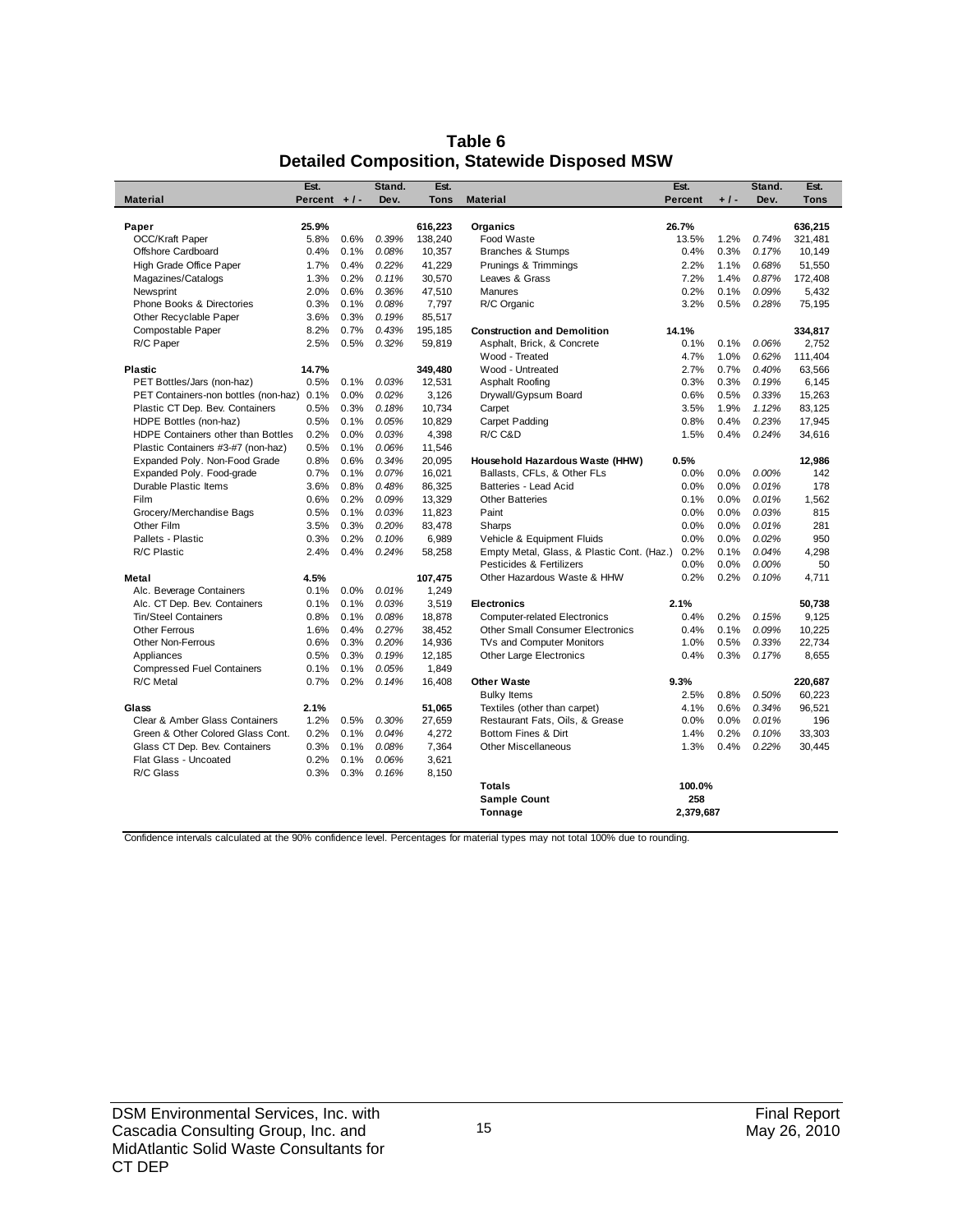## **Residential Waste Composition**

The residential waste composition is based on 98 samples analyzed over two seasons. Figure 3 presents a breakdown of the nine main classes of material in this residential stream, assuming that residential waste represents 1,335,000 tons (rounded) of total disposed MSW. At just over 32%, *Organics* made up the largest share of the residential waste stream. *Paper* followed at 25% and *Plastic* represented 13% of the residential stream.



**Figure 3: Overview of Waste Composition – Statewide Residential Disposed Waste**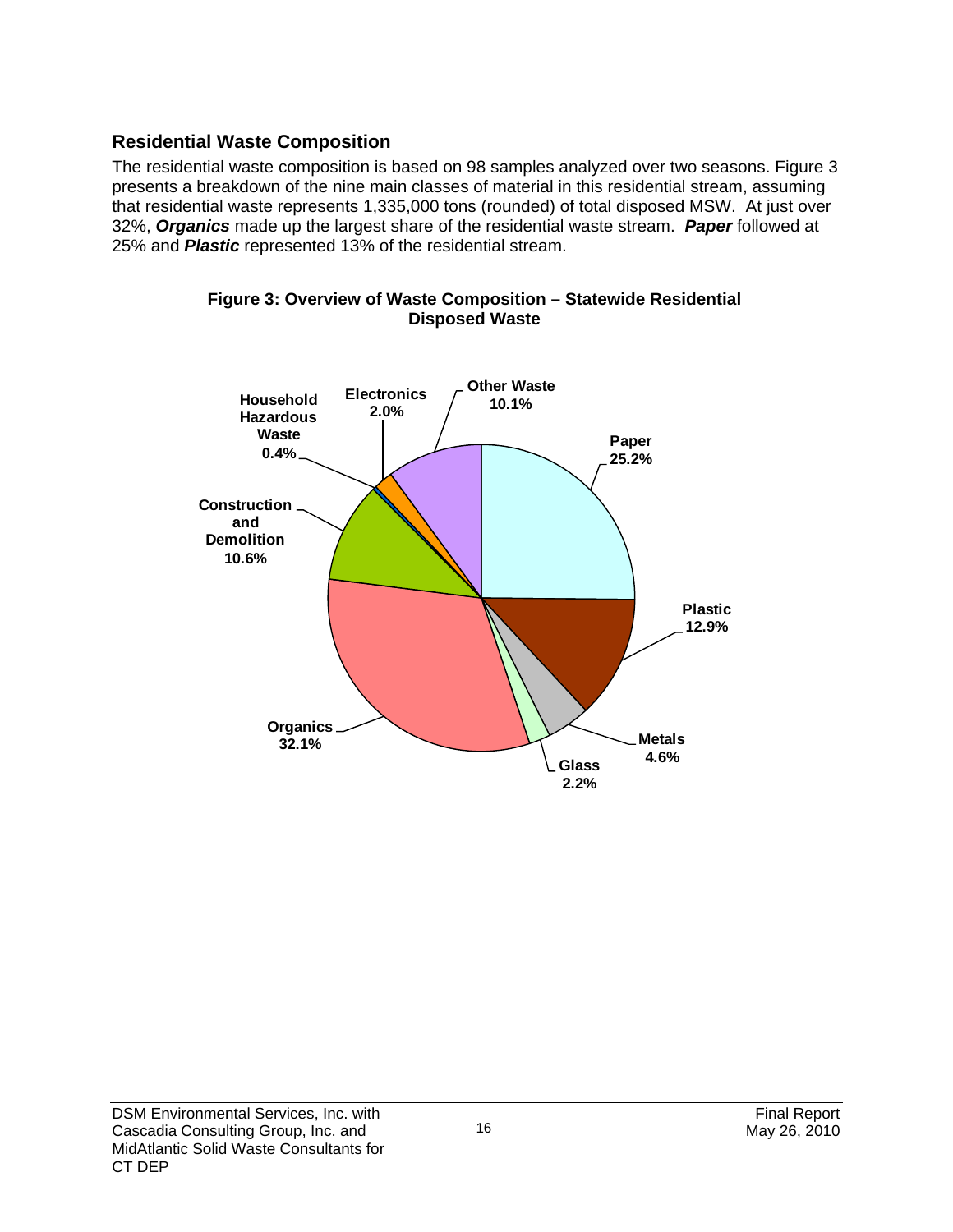Table 7 presents the ten most common materials, by weight, in the overall disposed residential waste stream. *Food waste* was the most prevalent material, at over 195,000 tons (14%). Other large components included *leaves and grass* (11%), *compostable paper* (10%)*, other recyclable*  paper, R/C organics, carpet, other film, and treated wood, each representing nearly 4% of the residential waste stream. Complete residential MSW composition, representing all 68 materials, is presented in Table 8.

| en most Common materials, by Weight – Overall Residential Disposed Waste |                |                |             |  |  |  |  |  |
|--------------------------------------------------------------------------|----------------|----------------|-------------|--|--|--|--|--|
|                                                                          | Est.           | Cum.           | Est.        |  |  |  |  |  |
| <b>Material</b>                                                          | <b>Percent</b> | <b>Percent</b> | <b>Tons</b> |  |  |  |  |  |
| Food Waste                                                               | 13.7%          | 13.7%          | 195,894     |  |  |  |  |  |
| Leaves & Grass                                                           | 10.7%          | 24.4%          | 152,383     |  |  |  |  |  |
| Compostable Paper                                                        | 9.8%           | 34.2%          | 140,561     |  |  |  |  |  |
| Other Recyclable Paper                                                   | 4.2%           | 38.4%          | 59,474      |  |  |  |  |  |
| R/C Organic                                                              | 4.0%           | 42.4%          | 56,790      |  |  |  |  |  |
| Carpet                                                                   | 4.0%           | 46.4%          | 56,708      |  |  |  |  |  |
| Other Film                                                               | 3.9%           | 50.2%          | 55,501      |  |  |  |  |  |
| Wood - Treated                                                           | 3.8%           | 54.1%          | 54,798      |  |  |  |  |  |
| Prunings & Trimmings                                                     | 3.1%           | 57.2%          | 44,272      |  |  |  |  |  |
| Durable Plastic Items                                                    | 2.8%           | 60.0%          | 40,420      |  |  |  |  |  |
| Total                                                                    | 60.0%          |                | 856,801     |  |  |  |  |  |

| Table 7                                                                   |
|---------------------------------------------------------------------------|
| Ten Most Common Materials, by Weight – Overall Residential Disposed Waste |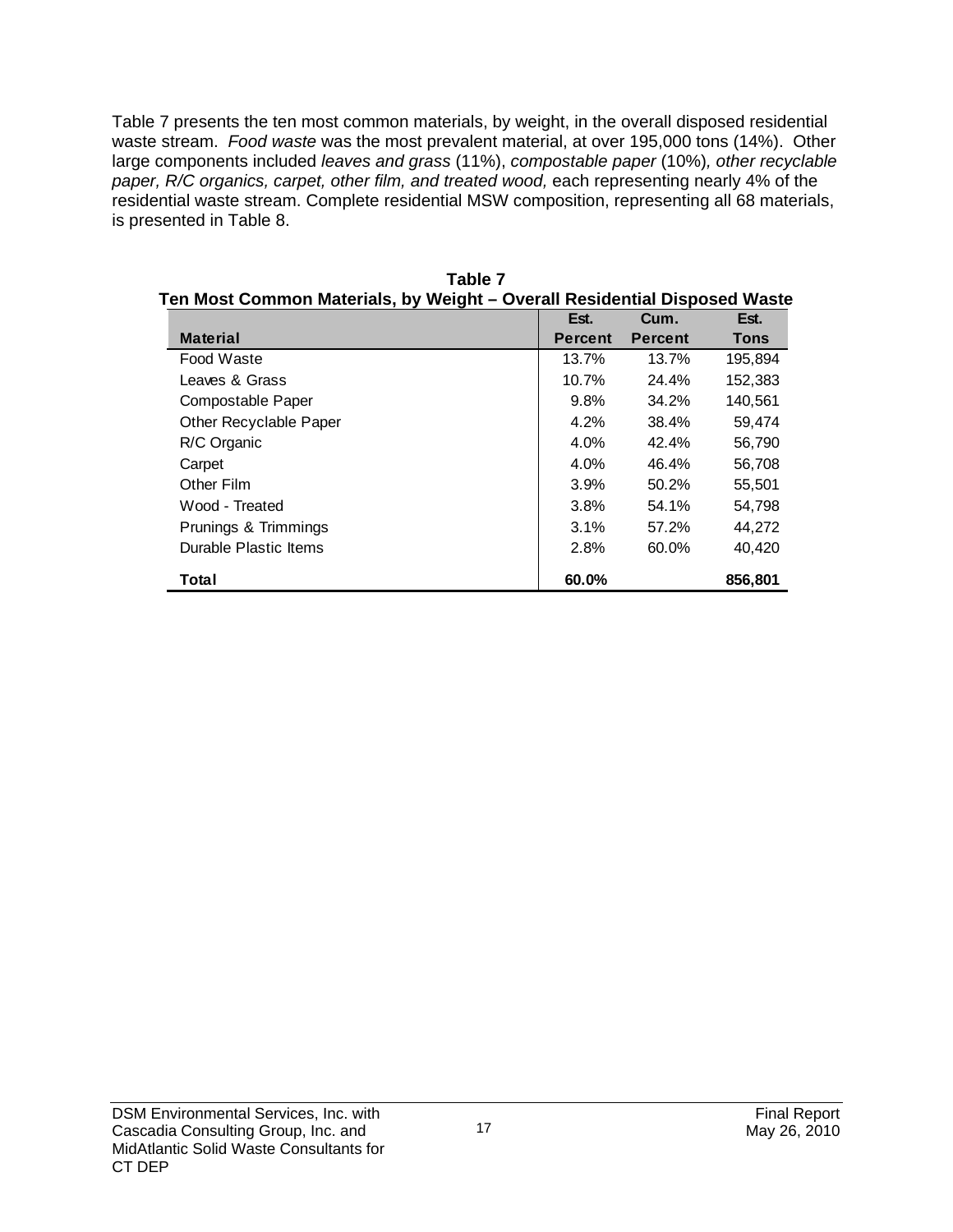|                                                                                                                                 | Est.           |       | Stand. | Est.        |                                            | Est.      |       | Stand. | Est.        |
|---------------------------------------------------------------------------------------------------------------------------------|----------------|-------|--------|-------------|--------------------------------------------|-----------|-------|--------|-------------|
| <b>Material</b>                                                                                                                 | <b>Percent</b> | $+1-$ | Dev.   | <b>Tons</b> | <b>Material</b>                            | Percent   | $+1-$ | Dev.   | <b>Tons</b> |
|                                                                                                                                 |                |       |        |             |                                            |           |       |        |             |
| Paper                                                                                                                           | 25.2%          |       |        | 335,752     | Organics                                   | 32.1%     |       |        | 428,088     |
| <b>OCC/Kraft Paper</b>                                                                                                          | 2.7%           | 0.6%  | 0.39%  | 35.683      | Food Waste                                 | 13.7%     | 1.6%  | 0.97%  | 183.112     |
| Offshore Cardboard                                                                                                              | 0.4%           | 0.1%  | 0.09%  | 4,722       | Branches & Stumps                          | 0.3%      | 0.3%  | 0.20%  | 4,139       |
| High Grade Office Paper                                                                                                         | 1.5%           | 0.5%  | 0.30%  | 19,445      | Prunings & Trimmings                       | 3.1%      | 1.9%  | 1.19%  | 41.384      |
| Magazines/Catalogs                                                                                                              | 1.6%           | 0.3%  | 0.18%  | 21,787      | Leaves & Grass                             | 10.7%     | 2.4%  | 1.46%  | 142,441     |
| Newsprint                                                                                                                       | 2.3%           | 1.0%  | 0.60%  | 30,903      | Manures                                    | 0.3%      | 0.2%  | 0.14%  | 3,928       |
| Phone Books & Directories                                                                                                       | 0.3%           | 0.2%  | 0.10%  | 4,163       | R/C Organic                                | 4.0%      | 0.5%  | 0.31%  | 53,084      |
| Other Recyclable Paper                                                                                                          | 4.2%           | 0.4%  | 0.26%  | 55,594      |                                            |           |       |        |             |
| Compostable Paper                                                                                                               | 9.8%           | 1.1%  | 0.66%  | 131,389     | <b>Construction and Demolition</b>         | 10.6%     |       |        | 141,057     |
| R/C Paper                                                                                                                       | 2.4%           | 0.3%  | 0.19%  | 32,065      | Asphalt, Brick, & Concrete                 | 0.0%      | 0.0%  | 0.03%  | 665         |
|                                                                                                                                 |                |       |        |             | Wood - Treated                             | 3.8%      | 1.3%  | 0.80%  | 51.222      |
| <b>Plastic</b>                                                                                                                  | 12.9%          |       |        | 172,626     | Wood - Untreated                           | 0.5%      | 0.2%  | 0.13%  | 7,225       |
| PET Bottles/Jars (non-haz)                                                                                                      | 0.6%           | 0.1%  | 0.04%  | 7,779       | Asphalt Roofing                            | 0.1%      | 0.1%  | 0.03%  | 698         |
| PET Containers-non bottles (non-haz)                                                                                            | 0.2%           | 0.1%  | 0.03%  | 2,076       | Drywall/Gypsum Board                       | 0.7%      | 0.9%  | 0.54%  | 8,969       |
| Plastic CT Dep. Bev. Containers                                                                                                 | 0.2%           | 0.1%  | 0.04%  | 2,942       | Carpet                                     | 4.0%      | 3.2%  | 1.93%  | 53.008      |
| HDPE Bottles (non-haz)                                                                                                          | 0.5%           | 0.1%  | 0.05%  | 6,691       | Carpet Padding                             | 0.4%      | 0.2%  | 0.14%  | 5,007       |
| HDPE Containers other than Bottles                                                                                              | 0.2%           | 0.0%  | 0.03%  | 2,018       | R/C C&D                                    | 1.1%      | 0.4%  | 0.22%  | 14,263      |
| Plastic Containers #3-#7 (non-haz)                                                                                              | 0.5%           | 0.1%  | 0.06%  | 7.041       |                                            |           |       |        |             |
| Expanded Poly. Non-Food Grade                                                                                                   | 0.1%           | 0.0%  | 0.02%  | 1,196       | Household Hazardous Waste (HHW)            | 0.4%      |       |        | 5,147       |
| Expanded Poly. Food-grade                                                                                                       | 0.8%           | 0.2%  | 0.10%  | 10.160      | Ballasts, CFLs, & Other FLs                | 0.0%      | 0.0%  | 0.00%  | 36          |
| Durable Plastic Items                                                                                                           | 2.8%           | 0.9%  | 0.57%  | 37,782      | Batteries - Lead Acid                      | 0.0%      | 0.0%  | 0.00%  | 26          |
| Film                                                                                                                            | 0.4%           | 0.1%  | 0.09%  | 5.678       | <b>Other Batteries</b>                     | 0.1%      | 0.0%  | 0.02%  | 1.101       |
| Grocery/Merchandise Bags                                                                                                        | 0.7%           | 0.1%  | 0.05%  | 9,005       | Paint                                      | 0.1%      | 0.1%  | 0.05%  | 744         |
| Other Film                                                                                                                      | 3.9%           | 0.5%  | 0.32%  | 51,880      | Sharps                                     | 0.0%      | 0.0%  | 0.00%  | 125         |
| Pallets - Plastic                                                                                                               | 0.1%           | 0.1%  | 0.06%  | 1,423       | Vehicle & Equipment Fluids                 | 0.0%      | 0.0%  | 0.01%  | 271         |
| R/C Plastic                                                                                                                     | 2.0%           | 0.3%  | 0.16%  | 26,953      | Empty Metal, Glass, & Plastic Cont. (Haz.) | 0.1%      | 0.1%  | 0.03%  | 1.443       |
|                                                                                                                                 |                |       |        |             | Pesticides & Fertilizers                   | 0.0%      | 0.0%  | 0.00%  | 22          |
| <b>Metal</b>                                                                                                                    | 4.6%           |       |        | 60,953      | Other Hazardous Waste & HHW                | 0.1%      | 0.1%  | 0.05%  | 1,378       |
| Alc. Beverage Containers                                                                                                        | 0.1%           | 0.0%  | 0.03%  | 866         |                                            |           |       |        |             |
| Alc. CT Dep. Bev. Containers                                                                                                    | 0.1%           | 0.0%  | 0.02%  | 1,507       | <b>Electronics</b>                         | 2.0%      |       |        | 26,811      |
| <b>Tin/Steel Containers</b>                                                                                                     | 0.9%           | 0.2%  | 0.10%  | 12.297      | <b>Computer-related Electronics</b>        | 0.1%      | 0.1%  | 0.06%  | 1.637       |
| Other Ferrous                                                                                                                   | 1.5%           | 0.6%  | 0.36%  | 19,389      | <b>Other Small Consumer Electronics</b>    | 0.6%      | 0.2%  | 0.14%  | 7,369       |
| Other Non-Ferrous                                                                                                               | 0.8%           | 0.6%  | 0.36%  | 10,818      | TVs and Computer Monitors                  | 1.1%      | 0.9%  | 0.54%  | 15,021      |
| Appliances                                                                                                                      | 0.7%           | 0.5%  | 0.33%  | 8,934       |                                            | 0.2%      | 0.2%  | 0.11%  | 2,784       |
| <b>Compressed Fuel Containers</b>                                                                                               | 0.0%           | 0.0%  | 0.01%  | 116         | Other Large Electronics                    |           |       |        |             |
| R/C Metal                                                                                                                       | 0.5%           | 0.2%  | 0.14%  | 7,026       | <b>Other Waste</b>                         | 10.1%     |       |        | 134,295     |
|                                                                                                                                 |                |       |        |             | <b>Bulky Items</b>                         | 2.2%      | 1.1%  | 0.67%  | 29,341      |
| Glass                                                                                                                           | 2.2%           |       |        | 29.921      | Textiles (other than carpet)               | 5.4%      | 0.9%  | 0.55%  | 71.819      |
| Clear & Amber Glass Containers                                                                                                  | 1.3%           | 0.6%  |        |             |                                            | 0.0%      |       |        | 102         |
|                                                                                                                                 |                |       | 0.38%  | 16,862      | Restaurant Fats, Oils, & Grease            |           | 0.0%  | 0.01%  |             |
| Green & Other Colored Glass Cont.                                                                                               | 0.2%           | 0.1%  | 0.06%  | 2,279       | Bottom Fines & Dirt                        | 1.8%      | 0.3%  | 0.16%  | 23,903      |
| Glass CT Dep. Bev. Containers                                                                                                   | 0.3%           | 0.2%  | 0.11%  | 3,760       | <b>Other Miscellaneous</b>                 | 0.7%      | 0.3%  | 0.17%  | 9,130       |
| Flat Glass - Uncoated                                                                                                           | 0.0%           | 0.0%  | 0.02%  | 293         |                                            |           |       |        |             |
| R/C Glass                                                                                                                       | 0.5%           | 0.5%  | 0.28%  | 6,729       |                                            |           |       |        |             |
|                                                                                                                                 |                |       |        |             | <b>Totals</b>                              | 100.0%    |       |        |             |
|                                                                                                                                 |                |       |        |             | Sample Count                               | 98        |       |        |             |
|                                                                                                                                 |                |       |        |             |                                            | 1,334,651 |       |        |             |
| Confidence intervals calculated at the 90% confidence level. Percentages for material types may not total 100% due to rounding. |                |       |        |             |                                            |           |       |        |             |

#### **Table 8 Statewide Residential Disposed Waste**

One of the benefits of separately reporting residential from ICI waste is that it provides a clearer picture of certain materials that are more predominantly generated by one or the other generator. The following observations can be made about residential wastes in Connecticut:

- The contribution of Other (Mixed) Recyclable papers is higher from the residential waste stream. This suggests that advances in single stream recycling, in tandem with expanding the targeted list of paper grades, should have some impact in diverting incremental residential wastes.
- Compostable papers such as tissues, napkins, paper towels, and paper plates/cups are more commonly generated by residential generators.
- It should be noted that Other Film usually contains a significant fraction of liquid and particulate contamination because of its high surface to volume ratio and pliancy. The 3.9 percent estimated amount of Other Film is probably double the dry weight of this material.
- Residential generators contribute a higher percentage of glass beverage containers to the disposed waste stream, again suggesting that improvements in existing curbside recycling programs are still possible.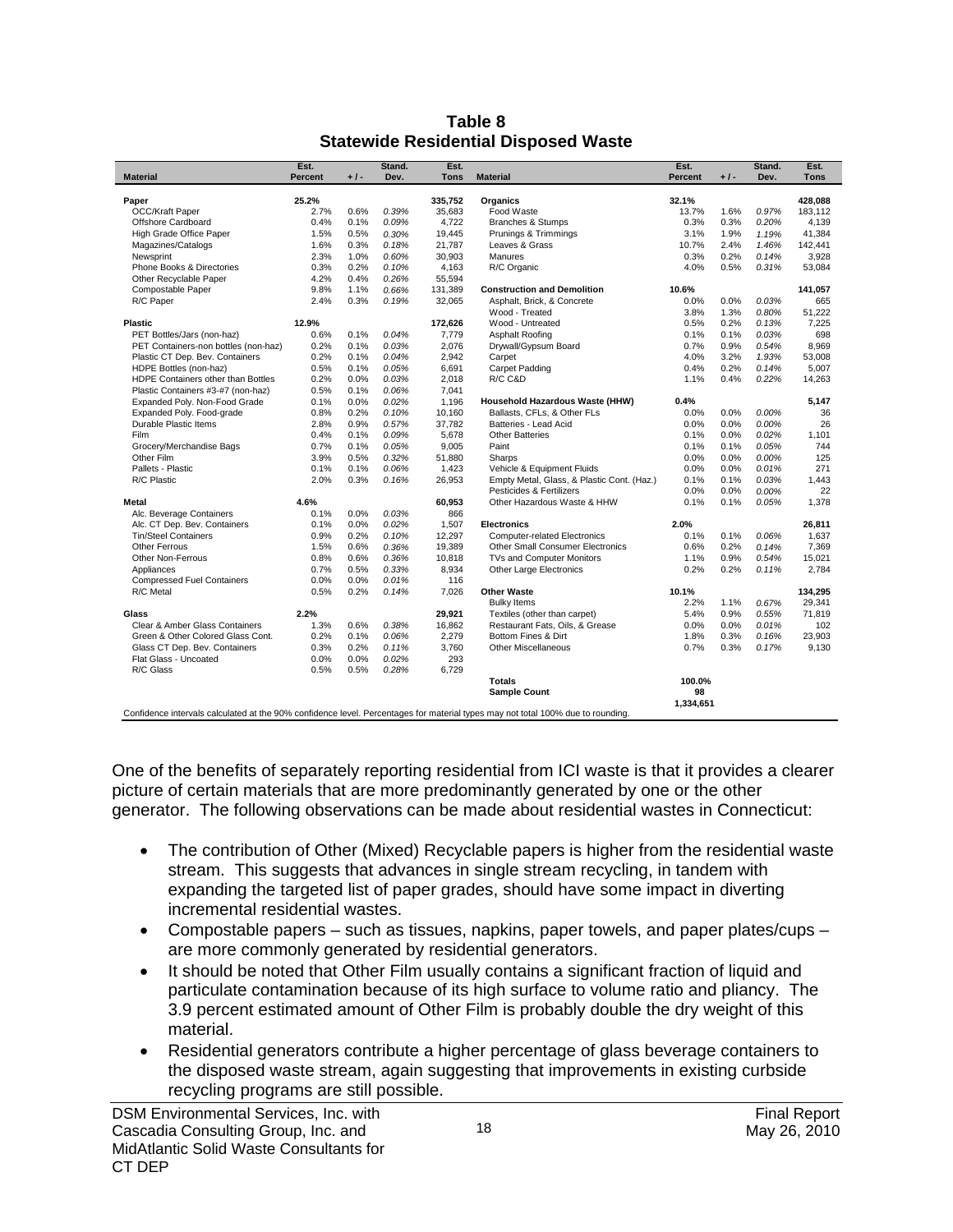- Leaves, grass, and pruning/trimming are predominantly disposed in residential waste. Despite a more limited growing season in Connecticut compared to other regions of the country, it is possible that expansion of green waste collection program access would provide meaningful incremental diversion.
- Residential generators contributed relatively lower fractions of HHW. This suggests that residents are informed about the hazards of improper HHW disposal, and that HHW programs are accessible in Connecticut.
- Residential generators contribute TVs and computer monitors to the disposed electronics waste stream, but not so much other types of electronics including computers.
- Textile disposal is driven significantly by the residential sector.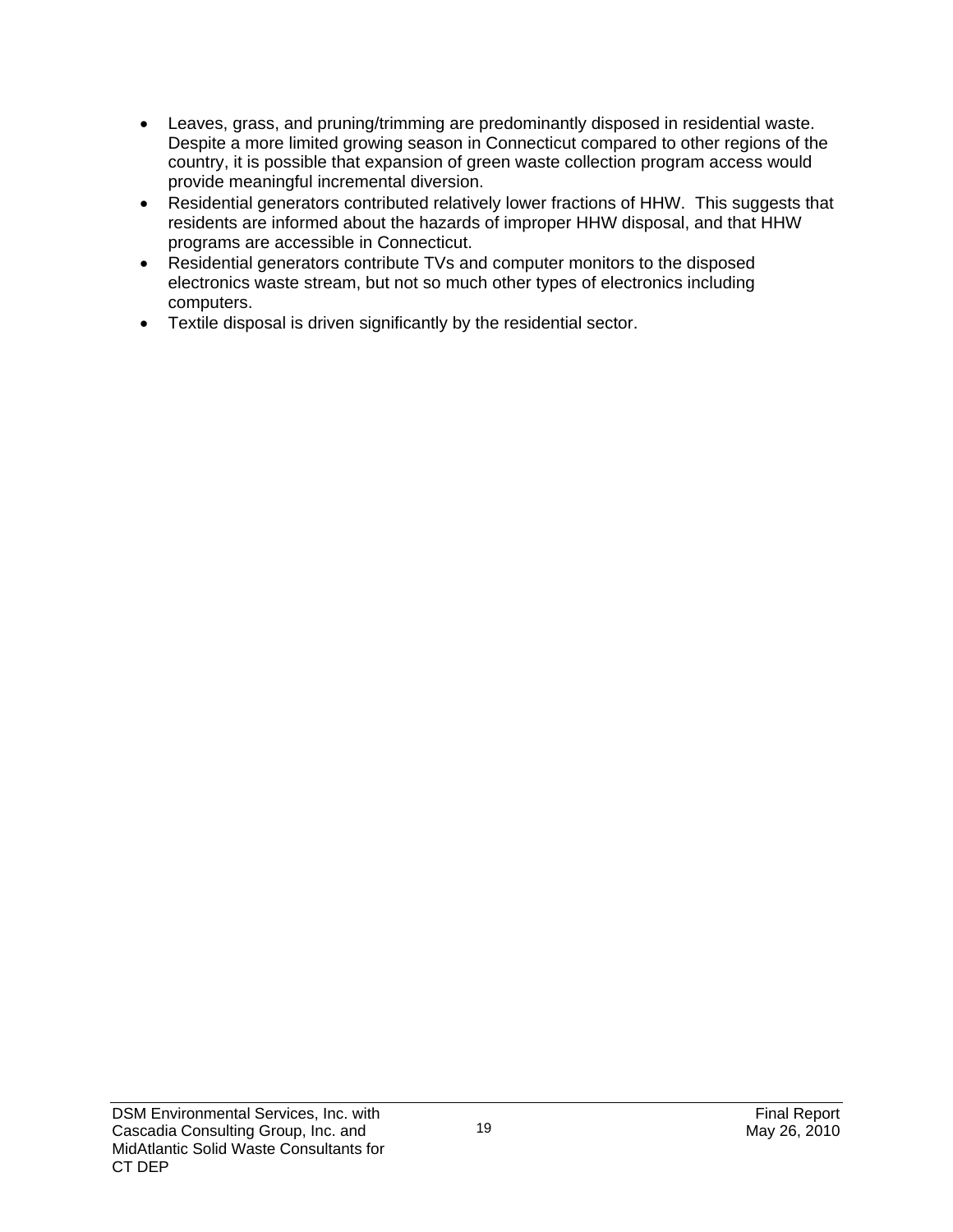## **ICI Waste Composition**

ICI waste composition is based on 160 samples analyzed over two seasons. Assuming that ICI represented 44% of the total MSW disposed, then roughly 1,045,000 tons (rounded) of ICI wastes were disposed in 2009. Figure 4 presents the nine main classes of material in this overall ICI waste stream, based on their share of the overall tonnage. At nearly 27%, *Paper* made up the largest share of the overall waste stream. *Organics* followed at nearly 20%, *Construction and Demolition* at over 18%, and *Plastic* at nearly 17%.



**Figure 4: Overview of Waste Composition –Statewide ICI Disposed Waste**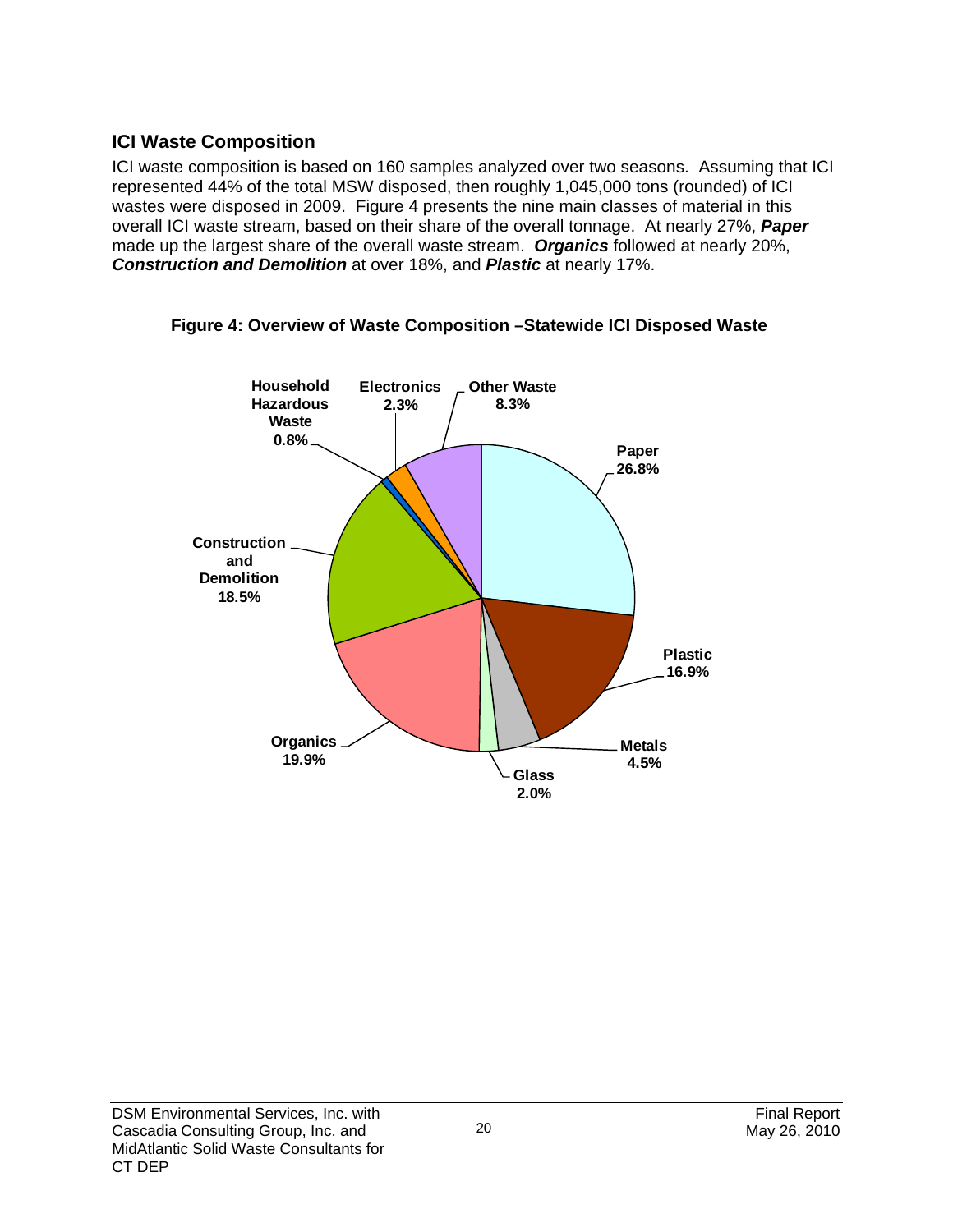Table 9 presents the ten most common materials, by weight, found in the ICI waste stream, arranged in descending order. *Food waste* was the most prevalent material with over 138,000 tons (13%). Other large components included *OCC/Kraft paper* (10%), *compostable paper (*6%), *treated wood* (6%) and *untreated wood* (5%). Full composition results for all 68 materials are presented in Table 10.

| en wost Common waterials, by weight – Overall Statewide iCl Disposed wast |                |                |             |
|---------------------------------------------------------------------------|----------------|----------------|-------------|
|                                                                           | Est.           | Cum.           | Est.        |
| <b>Material</b>                                                           | <b>Percent</b> | <b>Percent</b> | <b>Tons</b> |
| Food Waste                                                                | 13.2%          | 13.2%          | 138,369     |
| <b>OCC/Kraft Paper</b>                                                    | 9.8%           | 23.1%          | 102,556     |
| Compostable Paper                                                         | 6.1%           | 29.2%          | 63,795      |
| Wood - Treated                                                            | 5.8%           | 34.9%          | 60,182      |
| Wood - Untreated                                                          | 5.4%           | 40.3%          | 56,340      |
| Durable Plastic Items                                                     | 4.6%           | 45.0%          | 48,543      |
| Other Film                                                                | 3.0%           | 48.0%          | 31,598      |
| R/C Plastic                                                               | 3.0%           | 51.0%          | 31,305      |
| Carpet                                                                    | 2.9%           | 53.9%          | 30,117      |
| Leaves & Grass                                                            | 2.9%           | 56.7%          | 29,968      |
| Total                                                                     | 56.7%          |                | 592,774     |

**Table 9 Ten Most Common Materials, by Weight – Overall Statewide ICI Disposed Waste**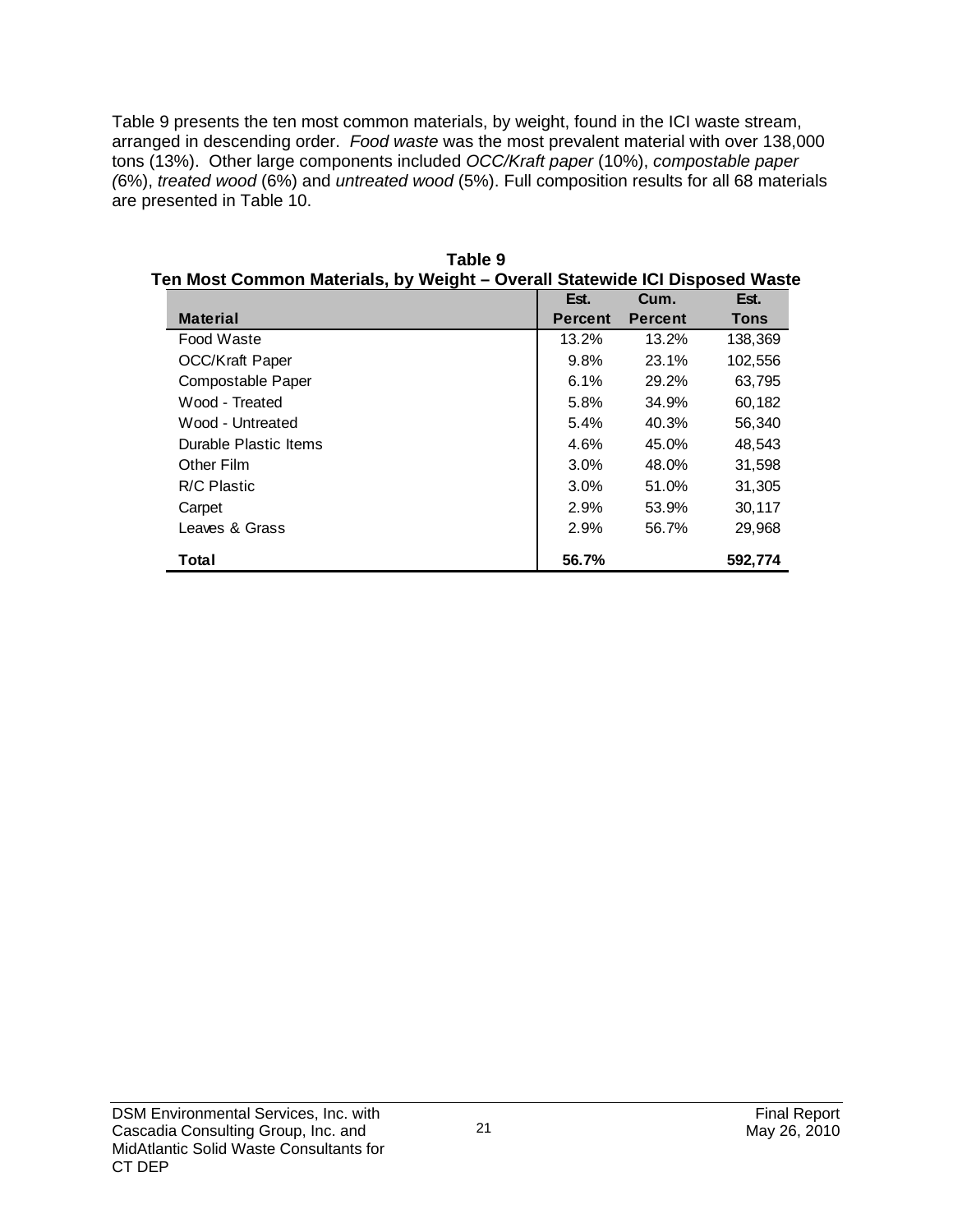|                                      | Est.    |       | Stand. | Est.            |                                            | Est.      |         | Stand. | Est.        |
|--------------------------------------|---------|-------|--------|-----------------|--------------------------------------------|-----------|---------|--------|-------------|
| <b>Material</b>                      | Percent | $+1-$ | Dev.   | Tons            | <b>Material</b>                            | Percent   | $+1-$   | Dev.   | <b>Tons</b> |
|                                      |         |       |        |                 |                                            |           |         |        |             |
| Paper                                | 26.8%   |       |        | 280,471         | Organics                                   | 19.9%     |         |        | 208,127     |
| OCC/Kraft Paper                      | 9.8%    | 1.2%  | 0.73%  | 102,556         | Food Waste                                 | 13.2%     | 1.9%    | 1.14%  | 138,369     |
| Offshore Cardboard                   | 0.5%    | 0.2%  | 0.14%  | 5,635           | Branches & Stumps                          | 0.6%      | 0.5%    | 0.31%  | 6,010       |
| High Grade Office Paper              | 2.1%    | 0.5%  | 0.32%  | 21,784          | Prunings & Trimmings                       | 1.0%      | 0.5%    | 0.28%  | 10,166      |
| Magazines/Catalogs                   | 0.8%    | 0.2%  | 0.10%  | 8.783           | Leaves & Grass                             | 2.9%      | 1.1%    | 0.66%  | 29.968      |
| Newsprint                            | 1.6%    | 0.5%  | 0.31%  | 16,607          | <b>Manures</b>                             | 0.1%      | 0.2%    | 0.09%  | 1,503       |
|                                      | 0.3%    | 0.2%  | 0.13%  |                 |                                            | 2.1%      | 0.8%    | 0.51%  |             |
| Phone Books & Directories            | 2.9%    | 0.5%  | 0.30%  | 3,634<br>29,923 | R/C Organic                                |           |         |        | 22,111      |
| Other Recyclable Paper               | 6.1%    | 0.8%  | 0.51%  | 63.795          | <b>Construction and Demolition</b>         | 18.5%     |         |        |             |
| Compostable Paper                    |         |       |        |                 |                                            | 0.2%      |         | 0.14%  | 193,759     |
| R/C Paper                            | 2.7%    | 1.2%  | 0.70%  | 27,754          | Asphalt, Brick, & Concrete                 |           | 0.2%    |        | 2,086       |
|                                      |         |       |        |                 | Wood - Treated                             | 5.8%      | 1.6%    | 0.99%  | 60.182      |
| Plastic                              | 16.9%   |       |        | 176,854         | Wood - Untreated                           | 5.4%      | 1.5%    | 0.89%  | 56,340      |
| PET Bottles/Jars (non-haz)           | 0.5%    | 0.1%  | 0.06%  | 4,751           | Asphalt Roofing                            | 0.5%      | 0.7%    | 0.44%  | 5,447       |
| PET Containers-non bottles (non-haz) | 0.1%    | 0.0%  | 0.02%  | 1,049           | Drywall/Gypsum Board                       | 0.6%      | 0.5%    | 0.29%  | 6,294       |
| Plastic CT Dep. Bev. Containers      | 0.7%    | 0.7%  | 0.40%  | 7,792           | Carpet                                     | 2.9%      | 1.2%    | 0.71%  | 30,117      |
| HDPE Bottles (non-haz)               | 0.4%    | 0.2%  | 0.10%  | 4,137           | Carpet Padding                             | 1.2%      | 0.8%    | 0.50%  | 12,938      |
| HDPE Containers other than Bottles   | 0.2%    | 0.1%  | 0.05%  | 2,380           | R/C C&D                                    | 1.9%      | 0.8%    | 0.47%  | 20,354      |
| Plastic Containers #3-#7 (non-haz)   | 0.4%    | 0.2%  | 0.12%  | 4,504           |                                            |           |         |        |             |
| Expanded Poly. Non-Food Grade        | 1.8%    | 1.3%  | 0.77%  | 18,899          | Household Hazardous Waste (HHW)            | 0.8%      |         |        | 7,839       |
| Expanded Poly. Food-grade            | 0.6%    | 0.2%  | 0.10%  | 5.861           | Ballasts, CFLs, & Other FLs                | 0.0%      | 0.0%    | 0.01%  | 106         |
| Durable Plastic Items                | 4.6%    | 1.4%  | 0.83%  | 48,543          | Batteries - Lead Acid                      | 0.0%      | 0.0%    | 0.01%  | 151         |
| Film                                 | 0.7%    | 0.3%  | 0.18%  | 7.650           | <b>Other Batteries</b>                     | 0.0%      | $0.0\%$ | 0.01%  | 461         |
| Grocery/Merchandise Bags             | 0.3%    | 0.1%  | 0.04%  | 2,818           | Paint                                      | 0.0%      | 0.0%    | 0.01%  | 71          |
| Other Film                           | 3.0%    | 0.4%  | 0.22%  | 31.598          | Sharps                                     | 0.0%      | 0.0%    | 0.01%  | 156         |
| Pallets - Plastic                    | 0.5%    | 0.4%  | 0.22%  | 5.566           | Vehicle & Equipment Fluids                 | 0.1%      | 0.1%    | 0.04%  | 679         |
| R/C Plastic                          | 3.0%    | 0.8%  | 0.51%  | 31.305          | Empty Metal, Glass, & Plastic Cont. (Haz.) | 0.3%      | 0.1%    | 0.09%  | 2.855       |
|                                      |         |       |        |                 | Pesticides & Fertilizers                   | 0.0%      | 0.0%    | 0.00%  | 28          |
| Metal                                | 4.5%    |       |        | 46.523          | Other Hazardous Waste & HHW                | 0.3%      | 0.4%    | 0.22%  | 3.333       |
| Alc. Beverage Containers             | 0.0%    | 0.0%  | 0.00%  | 382             |                                            |           |         |        |             |
| Alc. CT Dep. Bev. Containers         | 0.2%    | 0.1%  | 0.07%  | 2.012           | <b>Electronics</b>                         | 2.3%      |         |        | 23.928      |
| Tin/Steel Containers                 | 0.6%    | 0.2%  | 0.14%  | 6,581           | <b>Computer-related Electronics</b>        | 0.7%      | 0.5%    | 0.33%  | 7,488       |
| <b>Other Ferrous</b>                 | 1.8%    | 0.7%  | 0.40%  | 19,063          | <b>Other Small Consumer Electronics</b>    | 0.3%      | 0.1%    | 0.09%  | 2,856       |
| <b>Other Non-Ferrous</b>             | 0.4%    | 0.1%  | 0.06%  | 4,118           | TVs and Computer Monitors                  | 0.7%      | 0.5%    | 0.32%  | 7,713       |
| Appliances                           | 0.3%    | 0.2%  | 0.15%  | 3,250           | <b>Other Large Electronics</b>             | 0.6%      | 0.6%    | 0.36%  | 5,871       |
| <b>Compressed Fuel Containers</b>    | 0.2%    | 0.2%  | 0.12%  | 1,733           |                                            |           |         |        |             |
| R/C Metal                            | 0.9%    | 0.4%  | 0.27%  | 9.382           | <b>Other Waste</b>                         | 8.3%      |         |        | 86,392      |
|                                      |         |       |        |                 | <b>Bulky Items</b>                         | 3.0%      | 1.2%    | 0.74%  | 30,881      |
| Glass                                | 2.0%    |       |        | 21,144          | Textiles (other than carpet)               | 2.4%      | 0.5%    | 0.32%  | 24.702      |
| Clear & Amber Glass Containers       | 1.0%    | 0.8%  | 0.48%  | 10,797          | Restaurant Fats, Oils, & Grease            | 0.0%      | 0.0%    | 0.01%  | 94          |
| Green & Other Colored Glass Cont.    | 0.2%    | 0.1%  | 0.06%  | 1,993           | Bottom Fines & Dirt                        | 0.9%      | 0.1%    | 0.08%  | 9.400       |
| Glass CT Dep. Bev. Containers        | 0.3%    | 0.2%  | 0.12%  | 3.604           | <b>Other Miscellaneous</b>                 | 2.0%      | 0.7%    | 0.45%  | 21,315      |
| Flat Glass - Uncoated                | 0.3%    | 0.2%  | 0.14%  | 3,328           |                                            |           |         |        |             |
| R/C Glass                            | 0.1%    | 0.0%  | 0.03%  | 1,422           |                                            |           |         |        |             |
|                                      |         |       |        |                 | <b>Totals</b>                              | 100.0%    |         |        |             |
|                                      |         |       |        |                 |                                            | 160       |         |        |             |
|                                      |         |       |        |                 | <b>Sample Count</b>                        |           |         |        |             |
|                                      |         |       |        |                 | Tonnage                                    | 1,045,036 |         |        |             |

#### **Table 10 Statewide ICI Disposed Waste**

A number of interesting observations can be made about ICI waste and its relative contribution to the aggregate disposed waste stream:

- OCC and High Grade Office paper are predominantly contributed by ICI generators. This highlights the potential to increase commercial recycling.
- Durable Plastic Items are disposed at a higher rate by the ICI sector.
- Leaves, grass and pruning/trimmings are not widely disposed from the ICI sector. It is more likely that these green wastes are separately managed and processed outside of the MSW disposal facility network by landscapers and grounds keeping companies.
- ICI generators contributed a higher proportion of HHW materials, including a number of "not elsewhere classified" HHW materials.
- Although ICI generators disposed of a slightly lower fraction of electronics as a whole, ICI generators contribute a larger fraction of Computer-related Electronics and Other Large Electronics.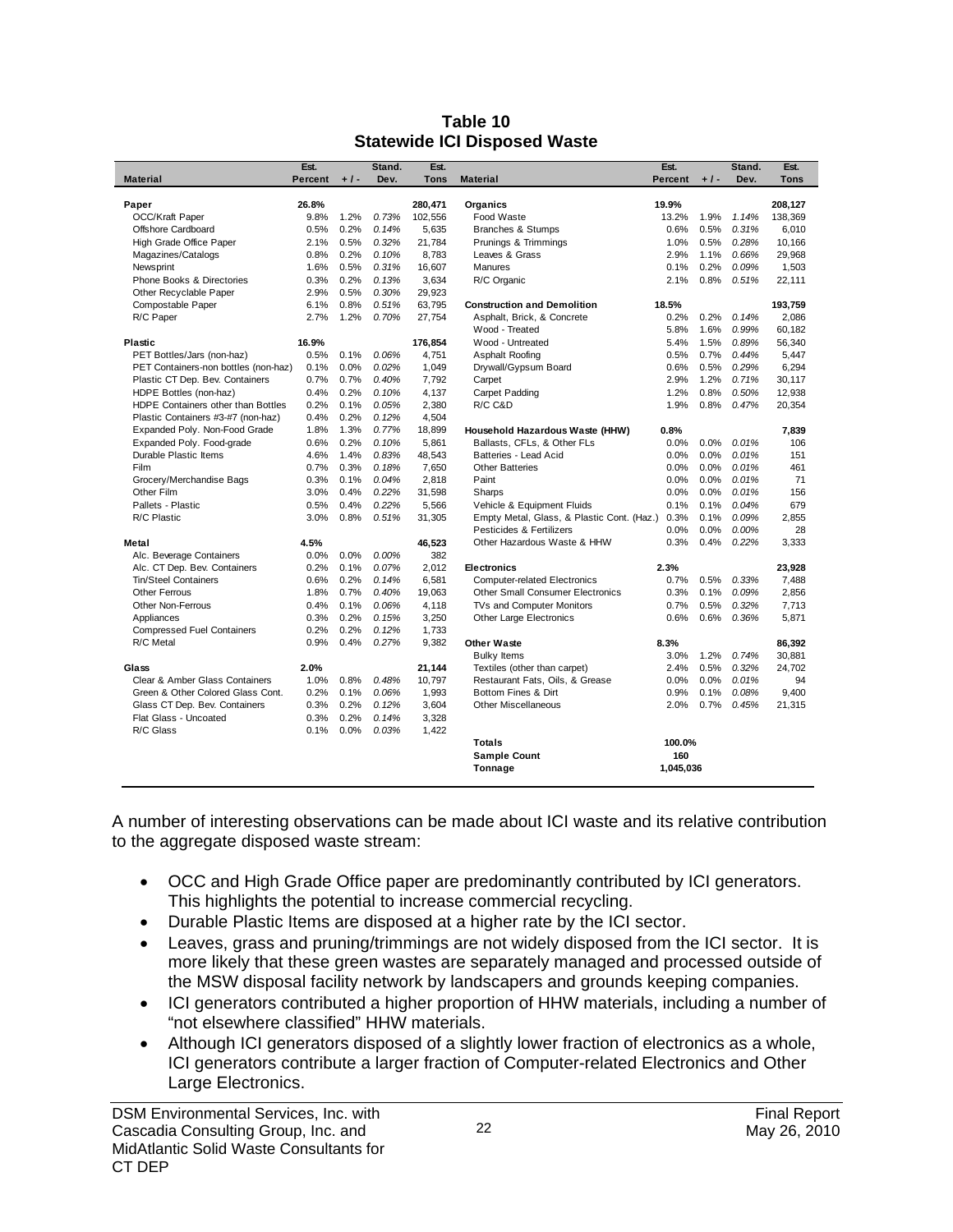This section provides waste composition data (but not disposed quantity calculations) for each of the five host facilities for season one. It is important to note that the seasonal composition estimates, and especially the composition estimates for each individual host facility, are based on a significantly smaller number of samples compared to the state-wide results in the prior section. Accordingly, the confidence intervals for these results are significantly wider, and readers are cautioned in relying on the reported sample mean composition. However, the data by facility and by season are useful for planning purposes.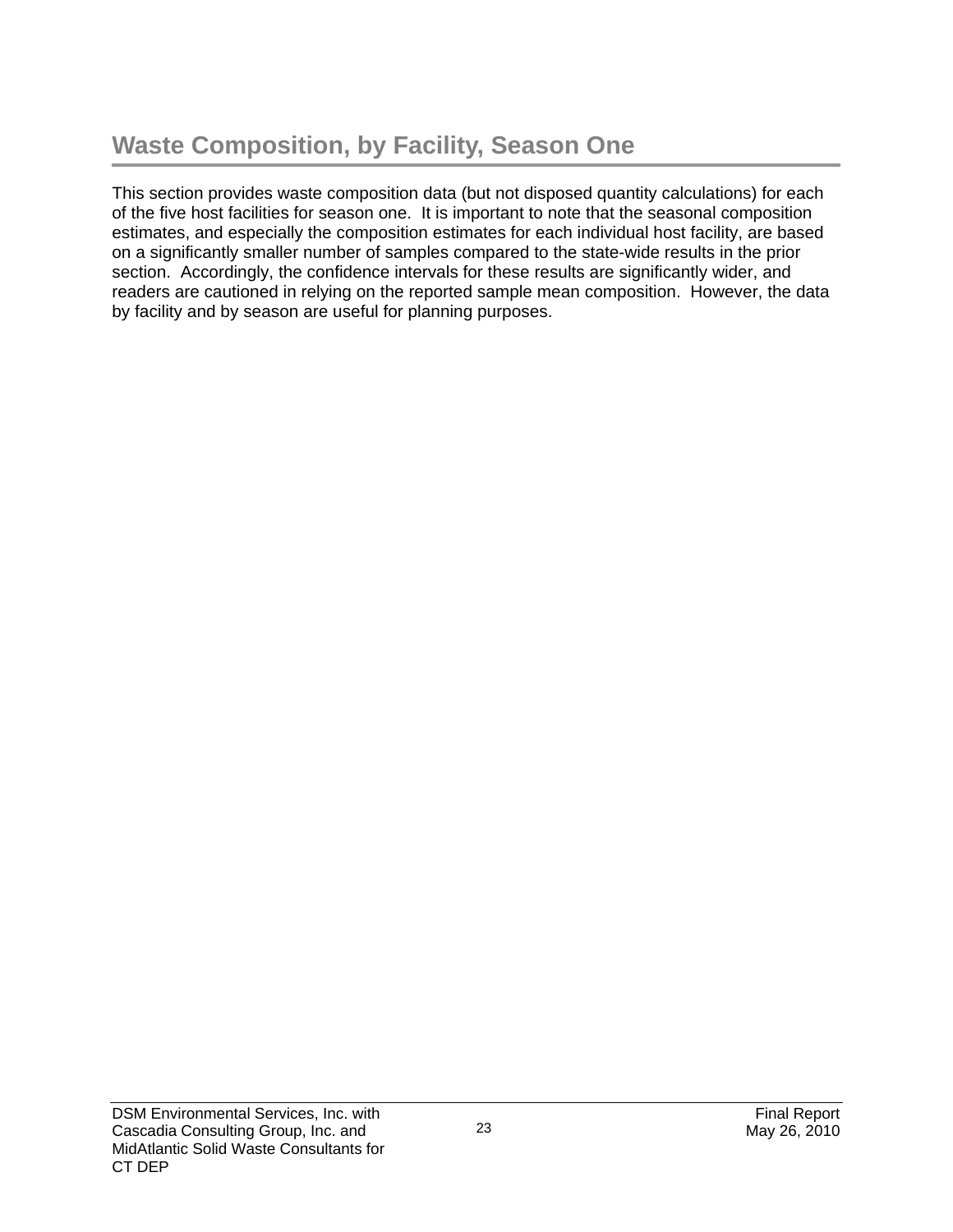#### **Bristol Resource Recovery Facility**

Twenty-four samples were collected during season one: 12 residential and 12 ICI. Tables 11 through 13 present overall waste composition, residential, and ICI composition, respectively.

|                                      | Est.           |       | Stand. |                                            | Est.    |       | Stand. |
|--------------------------------------|----------------|-------|--------|--------------------------------------------|---------|-------|--------|
| <b>Material</b>                      | <b>Percent</b> | $+1-$ | Dev.   | <b>Material</b>                            | Percent | $+1-$ | Dev.   |
|                                      |                |       |        |                                            |         |       |        |
| Paper                                | 31.4%          |       |        | Organics                                   | 21.7%   |       |        |
| OCC/Kraft Paper                      | 5.6%           | 1.9%  | 1.17%  | Food Waste                                 | 12.1%   | 3.7%  | 2.27%  |
| Offshore Cardboard                   | 0.8%           | 0.8%  | 0.47%  | <b>Branches &amp; Stumps</b>               | 0.0%    | 0.0%  | 0.00%  |
| High Grade Office Paper              | 4.0%           | 2.3%  | 1.38%  | Prunings & Trimmings                       | 2.8%    | 3.0%  | 1.82%  |
| Magazines/Catalogs                   | 1.7%           | 0.7%  | 0.43%  | Leaves & Grass                             | 1.3%    | 1.7%  | 1.03%  |
| Newsprint                            | 1.7%           | 0.6%  | 0.35%  | <b>Manures</b>                             | 0.3%    | 0.5%  | 0.30%  |
| Phone Books & Directories            | 0.2%           | 0.2%  | 0.12%  | R/C Organic                                | 5.2%    | 1.8%  | 1.06%  |
| Other Recyclable Paper               | 2.2%           | 0.8%  | 0.46%  |                                            |         |       |        |
| Compostable Paper                    | 9.4%           | 2.2%  | 1.37%  | <b>Construction and Demolition</b>         | 11.2%   |       |        |
| R/C Paper                            | 5.8%           | 2.3%  | 1.39%  | Asphalt, Brick, & Concrete                 | 0.1%    | 0.1%  | 0.07%  |
|                                      |                |       |        | Wood - Treated                             | 5.8%    | 3.1%  | 1.87%  |
| <b>Plastic</b>                       | 14.9%          |       |        | Wood - Untreated                           | 0.6%    | 0.5%  | 0.32%  |
| PET Bottles/Jars (non-haz)           | 0.9%           | 0.3%  | 0.20%  | Asphalt Roofing                            | 0.0%    | 0.0%  | 0.02%  |
| PET Containers-non bottles (non-haz) | 0.1%           | 0.1%  | 0.06%  | Drywall/Gypsum Board                       | 0.1%    | 0.1%  | 0.04%  |
| Plastic CT Dep. Bev. Containers      | 0.2%           | 0.0%  | 0.02%  | Carpet                                     | 2.4%    | 3.0%  | 1.83%  |
| HDPE Bottles (non-haz)               | 0.6%           | 0.2%  | 0.11%  | Carpet Padding                             | 0.6%    | 1.0%  | 0.60%  |
| HDPE Containers other than Bottles   | 0.2%           | 0.2%  | 0.10%  | R/C C&D                                    | 1.7%    | 1.2%  | 0.74%  |
| Plastic Containers #3-#7 (non-haz)   | 0.5%           | 0.2%  | 0.14%  |                                            |         |       |        |
| Expanded Poly. Non-Food Grade        | 0.2%           | 0.1%  | 0.06%  | Household Hazardous Waste (HHW)            | 1.0%    |       |        |
| Expanded Poly. Food-grade            | 0.6%           | 0.2%  | 0.10%  | Ballasts, CFLs, & Other FLs                | 0.0%    | 0.0%  | 0.00%  |
| Durable Plastic Items                | 1.8%           | 1.7%  | 1.03%  | Batteries - Lead Acid                      | 0.0%    | 0.0%  | 0.00%  |
| <b>Film</b>                          | 0.9%           | 1.2%  | 0.75%  | <b>Other Batteries</b>                     | 0.2%    | 0.2%  | 0.10%  |
| Grocery/Merchandise Bags             | 0.7%           | 0.2%  | 0.14%  | Paint                                      | 0.5%    | 0.7%  | 0.44%  |
| Other Film                           | 4.4%           | 0.6%  | 0.34%  | Sharps                                     | 0.0%    | 0.0%  | 0.01%  |
| Pallets - Plastic                    | 0.3%           | 0.3%  | 0.20%  | Vehicle & Equipment Fluids                 | 0.1%    | 0.1%  | 0.06%  |
| R/C Plastic                          | 3.4%           | 1.0%  | 0.61%  | Empty Metal, Glass, & Plastic Cont. (Haz.) | 0.1%    | 0.2%  | 0.11%  |
|                                      |                |       |        | Pesticides & Fertilizers                   | 0.0%    | 0.0%  | 0.00%  |
| Metal                                | 4.9%           |       |        | Other Hazardous Waste & HHW                | 0.1%    | 0.1%  | 0.05%  |
| Alc. Beverage Containers             | 0.0%           | 0.0%  | 0.00%  |                                            |         |       |        |
| Alc. CT Dep. Bev. Containers         | 0.2%           | 0.1%  | 0.09%  | <b>Electronics</b>                         | 1.3%    |       |        |
| Tin/Steel Containers                 | 1.8%           | 0.9%  | 0.57%  | <b>Computer-related Electronics</b>        | 0.0%    | 0.0%  | 0.00%  |
| <b>Other Ferrous</b>                 | 0.6%           | 0.4%  | 0.22%  | <b>Other Small Consumer Electronics</b>    | 0.8%    | 0.8%  | 0.48%  |
| <b>Other Non-Ferrous</b>             | 0.3%           | 0.1%  | 0.08%  | TVs and Computer Monitors                  | 0.2%    | 0.3%  | 0.17%  |
| Appliances                           | 0.7%           | 1.1%  | 0.65%  | <b>Other Large Electronics</b>             | 0.2%    | 0.3%  | 0.15%  |
| <b>Compressed Fuel Containers</b>    | 0.1%           | 0.2%  | 0.10%  |                                            |         |       |        |
| R/C Metal                            | 1.2%           | 1.6%  | 0.97%  | <b>Other Waste</b>                         | 9.6%    |       |        |
|                                      |                |       |        | <b>Bulky Items</b>                         | 1.0%    | 1.2%  | 0.72%  |
| Glass                                | 3.9%           |       |        | Textiles (other than carpet)               | 5.5%    | 1.4%  | 0.88%  |
| Clear & Amber Glass Containers       | 1.0%           | 0.3%  | 0.16%  | Restaurant Fats, Oils, & Grease            | 0.0%    | 0.0%  | 0.00%  |
| Green & Other Colored Glass Cont.    | 0.1%           | 0.1%  | 0.09%  | Bottom Fines & Dirt                        | 1.5%    | 0.4%  | 0.25%  |
| Glass CT Dep. Bev. Containers        | 0.1%           | 0.1%  | 0.06%  | Other Miscellaneous                        | 1.6%    | 0.8%  | 0.48%  |
| Flat Glass - Uncoated                | 0.0%           | 0.0%  | 0.00%  |                                            |         |       |        |
| R/C Glass                            | 2.7%           | 4.1%  | 2.50%  |                                            |         |       |        |
|                                      |                |       |        | <b>Totals</b>                              | 100.0%  |       |        |
|                                      |                |       |        | <b>Sample Count</b>                        | 24      |       |        |
|                                      |                |       |        |                                            |         |       |        |

#### **Table 11 Overall Waste Season One - Bristol Resource Recovery Facility**

Confidence intervals calculated at the 90% confidence level. Percentages for material types may not total 100% due to rounding.

24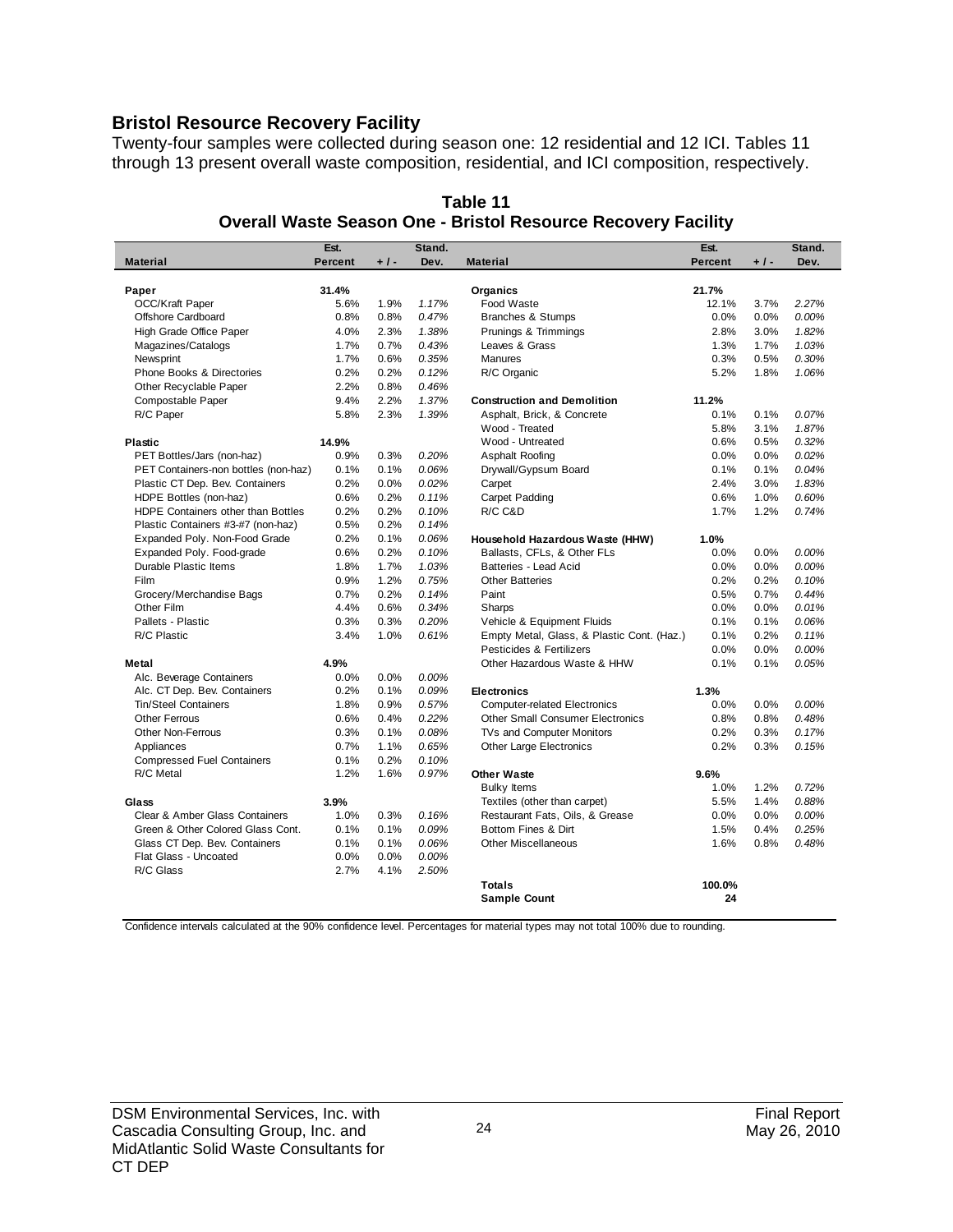| Table 12                                                                 |
|--------------------------------------------------------------------------|
| <b>Residential Waste Season One - Bristol Resource Recovery Facility</b> |

|                                      | Est.           |       | Stand. |                                            | Est.           |       | Stand. |
|--------------------------------------|----------------|-------|--------|--------------------------------------------|----------------|-------|--------|
| <b>Material</b>                      | <b>Percent</b> | $+1-$ | Dev.   | <b>Material</b>                            | <b>Percent</b> | $+1-$ | Dev.   |
|                                      |                |       |        |                                            |                |       |        |
| Paper                                | 31.7%          |       |        | Organics                                   | 22.9%          |       |        |
| OCC/Kraft Paper                      | 2.3%           | 0.8%  | 0.48%  | Food Waste                                 | 13.9%          | 4.7%  | 2.86%  |
| Offshore Cardboard                   | 0.1%           | 0.1%  | 0.04%  | <b>Branches &amp; Stumps</b>               | 0.0%           | 0.0%  | 0.00%  |
| High Grade Office Paper              | 4.4%           | 2.9%  | 1.76%  | Prunings & Trimmings                       | 1.6%           | 2.4%  | 1.48%  |
| Magazines/Catalogs                   | 1.9%           | 0.9%  | 0.54%  | Leaves & Grass                             | 0.4%           | 0.4%  | 0.26%  |
| Newsprint                            | 2.0%           | 0.7%  | 0.45%  | <b>Manures</b>                             | 0.4%           | 0.6%  | 0.39%  |
| <b>Phone Books &amp; Directories</b> | 0.3%           | 0.3%  | 0.15%  | R/C Organic                                | 6.6%           | 2.3%  | 1.39%  |
| Other Recyclable Paper               | 2.7%           | 1.0%  | 0.60%  |                                            |                |       |        |
| Compostable Paper                    | 11.0%          | 2.9%  | 1.75%  | <b>Construction and Demolition</b>         | 8.5%           |       |        |
| R/C Paper                            | 7.0%           | 3.0%  | 1.80%  | Asphalt, Brick, & Concrete                 | 0.1%           | 0.2%  | 0.10%  |
|                                      |                |       |        | Wood - Treated                             | 2.5%           | 1.8%  | 1.11%  |
| <b>Plastic</b>                       | 15.1%          |       |        | Wood - Untreated                           | 0.5%           | 0.6%  | 0.34%  |
| PET Bottles/Jars (non-haz)           | 1.1%           | 0.4%  | 0.26%  | Asphalt Roofing                            | 0.0%           | 0.0%  | 0.03%  |
| PET Containers-non bottles (non-haz) | 0.2%           | 0.1%  | 0.08%  | Drywall/Gypsum Board                       | 0.0%           | 0.0%  | 0.00%  |
| Plastic CT Dep. Bev. Containers      | 0.2%           | 0.0%  | 0.03%  | Carpet                                     | 3.1%           | 3.9%  | 2.39%  |
| HDPE Bottles (non-haz)               | 0.7%           | 0.2%  | 0.15%  | Carpet Padding                             | 0.8%           | 1.3%  | 0.78%  |
| HDPE Containers other than Bottles   | 0.1%           | 0.0%  | 0.03%  | R/C C&D                                    | 1.6%           | 1.5%  | 0.91%  |
| Plastic Containers #3-#7 (non-haz)   | 0.6%           | 0.3%  | 0.19%  |                                            |                |       |        |
| Expanded Poly. Non-Food Grade        | 0.2%           | 0.1%  | 0.05%  | Household Hazardous Waste (HHW)            | 1.1%           |       |        |
| Expanded Poly. Food-grade            | 0.7%           | 0.2%  | 0.12%  | Ballasts, CFLs, & Other FLs                | 0.0%           | 0.0%  | 0.00%  |
| Durable Plastic Items                | 2.0%           | 2.2%  | 1.33%  | Batteries - Lead Acid                      | 0.0%           | 0.0%  | 0.00%  |
| Film                                 | 0.0%           | 0.1%  | 0.03%  | <b>Other Batteries</b>                     | 0.1%           | 0.1%  | 0.07%  |
| Grocery/Merchandise Bags             | 0.9%           | 0.3%  | 0.18%  | Paint                                      | 0.6%           | 0.9%  | 0.57%  |
| Other Film                           | 5.2%           | 0.7%  | 0.43%  | Sharps                                     | 0.0%           | 0.0%  | 0.02%  |
| Pallets - Plastic                    | 0.1%           | 0.2%  | 0.15%  | Vehicle & Equipment Fluids                 | 0.1%           | 0.1%  | 0.08%  |
| R/C Plastic                          | 3.2%           | 1.0%  | 0.61%  | Empty Metal, Glass, & Plastic Cont. (Haz.) | 0.1%           | 0.2%  | 0.15%  |
|                                      |                |       |        | Pesticides & Fertilizers                   | 0.0%           | 0.0%  | 0.00%  |
| Metal                                | 5.4%           |       |        | Other Hazardous Waste & HHW                | 0.1%           | 0.1%  | 0.05%  |
| Alc. Beverage Containers             | 0.0%           | 0.0%  | 0.00%  |                                            |                |       |        |
| Alc. CT Dep. Bev. Containers         | 0.2%           | 0.1%  | 0.05%  | <b>Electronics</b>                         | 1.2%           |       |        |
| Tin/Steel Containers                 | 2.1%           | 1.2%  | 0.74%  | <b>Computer-related Electronics</b>        | 0.0%           | 0.0%  | 0.00%  |
| <b>Other Ferrous</b>                 | 0.4%           | 0.2%  | 0.15%  | <b>Other Small Consumer Electronics</b>    | 1.0%           | 1.0%  | 0.62%  |
| <b>Other Non-Ferrous</b>             | 0.3%           | 0.2%  | 0.09%  | TVs and Computer Monitors                  | 0.2%           | 0.3%  | 0.16%  |
| Appliances                           | 0.9%           | 1.4%  | 0.85%  | <b>Other Large Electronics</b>             | 0.0%           | 0.0%  | 0.00%  |
| <b>Compressed Fuel Containers</b>    | 0.1%           | 0.2%  | 0.10%  |                                            |                |       |        |
| R/C Metal                            | 1.5%           | 2.1%  | 1.27%  | <b>Other Waste</b>                         | 9.2%           |       |        |
|                                      |                |       |        | <b>Bulky Items</b>                         | 0.1%           | 0.1%  | 0.08%  |
| Glass                                | 5.0%           |       |        | Textiles (other than carpet)               | 6.6%           | 1.8%  | 1.11%  |
| Clear & Amber Glass Containers       | 1.2%           | 0.3%  | 0.21%  | Restaurant Fats, Oils, & Grease            | 0.0%           | 0.0%  | 0.00%  |
| Green & Other Colored Glass Cont.    | 0.1%           | 0.2%  | 0.11%  | Bottom Fines & Dirt                        | 1.8%           | 0.5%  | 0.32%  |
| Glass CT Dep. Bev. Containers        | 0.1%           | 0.1%  | 0.08%  | <b>Other Miscellaneous</b>                 | 0.7%           | 0.6%  | 0.38%  |
| Flat Glass - Uncoated                | 0.0%           | 0.0%  | 0.00%  |                                            |                |       |        |
| R/C Glass                            | 3.5%           | 5.4%  | 3.26%  |                                            |                |       |        |
|                                      |                |       |        | <b>Totals</b>                              | 100.0%         |       |        |
|                                      |                |       |        | <b>Sample Count</b>                        | 12             |       |        |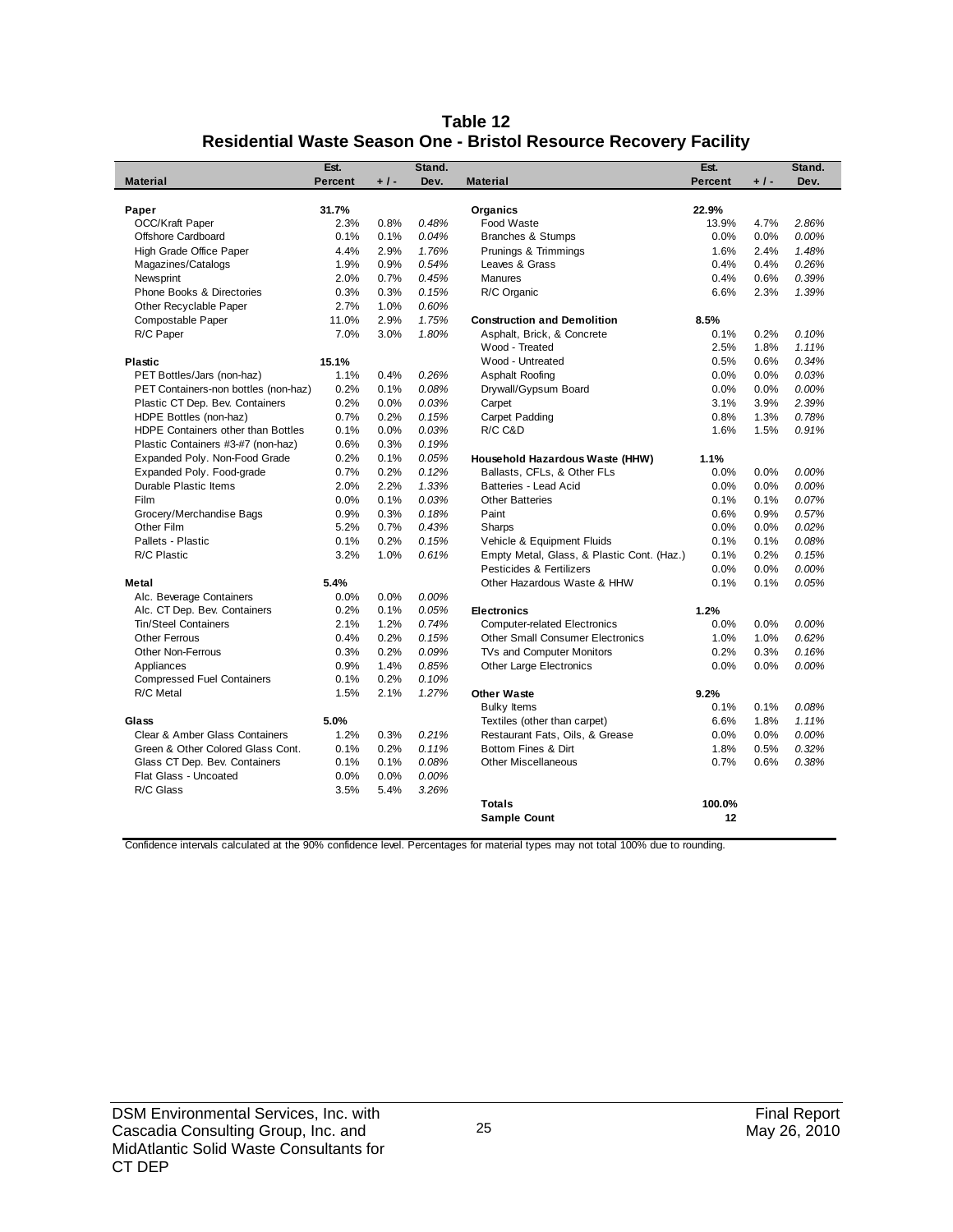|                                      | Est.           |       | Stand. |                                            | Est.    |       | Stand. |
|--------------------------------------|----------------|-------|--------|--------------------------------------------|---------|-------|--------|
| <b>Material</b>                      | <b>Percent</b> | $+1-$ | Dev.   | <b>Material</b>                            | Percent | $+1-$ | Dev.   |
|                                      |                |       |        |                                            |         |       |        |
| Paper                                | 30.5%          |       |        | Organics                                   | 17.7%   |       |        |
| <b>OCC/Kraft Paper</b>               | 16.6%          | 7.8%  | 4.73%  | Food Waste                                 | 6.1%    | 4.1%  | 2.52%  |
| Offshore Cardboard                   | 3.0%           | 3.3%  | 2.02%  | Branches & Stumps                          | 0.0%    | 0.0%  | 0.00%  |
| High Grade Office Paper              | 2.6%           | 2.1%  | 1.28%  | Prunings & Trimmings                       | 6.7%    | 10.0% | 6.09%  |
| Magazines/Catalogs                   | 1.0%           | 0.8%  | 0.49%  | Leaves & Grass                             | 4.4%    | 7.1%  | 4.30%  |
| Newsprint                            | 0.7%           | 0.3%  | 0.16%  | <b>Manures</b>                             | 0.0%    | 0.0%  | 0.00%  |
| <b>Phone Books &amp; Directories</b> | 0.1%           | 0.1%  | 0.06%  | R/C Organic                                | 0.6%    | 0.5%  | 0.31%  |
| Other Recyclable Paper               | 0.6%           | 0.3%  | 0.17%  |                                            |         |       |        |
| Compostable Paper                    | 3.9%           | 2.0%  | 1.19%  | <b>Construction and Demolition</b>         | 20.3%   |       |        |
| R/C Paper                            | 2.1%           | 1.0%  | 0.61%  | Asphalt, Brick, & Concrete                 | 0.0%    | 0.0%  | 0.00%  |
|                                      |                |       |        | Wood - Treated                             | 17.0%   | 11.7% | 7.10%  |
| <b>Plastic</b>                       | 14.4%          |       |        | Wood - Untreated                           | 0.8%    | 1.3%  | 0.77%  |
| PET Bottles/Jars (non-haz)           | 0.3%           | 0.1%  | 0.07%  | Asphalt Roofing                            | 0.0%    | 0.0%  | 0.00%  |
| PET Containers-non bottles (non-haz) | 0.0%           | 0.0%  | 0.02%  | Drywall/Gypsum Board                       | 0.2%    | 0.3%  | 0.19%  |
| Plastic CT Dep. Bev. Containers      | 0.1%           | 0.1%  | 0.04%  | Carpet                                     | 0.1%    | 0.1%  | 0.05%  |
| HDPE Bottles (non-haz)               | 0.3%           | 0.1%  | 0.07%  | Carpet Padding                             | 0.0%    | 0.0%  | 0.00%  |
| HDPE Containers other than Bottles   | 0.7%           | 0.7%  | 0.41%  | R/C C&D                                    | 2.3%    | 1.6%  | 1.00%  |
| Plastic Containers #3-#7 (non-haz)   | 0.2%           | 0.1%  | 0.07%  |                                            |         |       |        |
| Expanded Poly. Non-Food Grade        | 0.2%           | 0.3%  | 0.18%  | Household Hazardous Waste (HHW)            | 0.6%    |       |        |
| Expanded Poly. Food-grade            | 0.2%           | 0.1%  | 0.06%  | Ballasts, CFLs, & Other FLs                | 0.0%    | 0.0%  | 0.01%  |
| Durable Plastic Items                | 1.3%           | 1.2%  | 0.70%  | Batteries - Lead Acid                      | 0.0%    | 0.0%  | 0.00%  |
| Film                                 | 3.9%           | 5.3%  | 3.20%  | <b>Other Batteries</b>                     | 0.4%    | 0.6%  | 0.34%  |
| Grocery/Merchandise Bags             | 0.3%           | 0.2%  | 0.11%  | Paint                                      | 0.0%    | 0.0%  | 0.00%  |
| Other Film                           | 1.9%           | 0.6%  | 0.34%  | Sharps                                     | 0.0%    | 0.0%  | 0.00%  |
| Pallets - Plastic                    | 0.8%           | 1.1%  | 0.69%  | Vehicle & Equipment Fluids                 | 0.0%    | 0.0%  | 0.00%  |
| R/C Plastic                          | 4.1%           | 2.8%  | 1.70%  | Empty Metal, Glass, & Plastic Cont. (Haz.) | 0.0%    | 0.0%  | 0.00%  |
|                                      |                |       |        | Pesticides & Fertilizers                   | 0.0%    | 0.0%  | 0.00%  |
| Metal                                | 3.2%           |       |        | Other Hazardous Waste & HHW                | 0.2%    | 0.2%  | 0.13%  |
| Alc. Beverage Containers             | 0.0%           | 0.0%  | 0.00%  |                                            |         |       |        |
| Alc. CT Dep. Bev. Containers         | 0.4%           | 0.5%  | 0.33%  | <b>Electronics</b>                         | 1.6%    |       |        |
| <b>Tin/Steel Containers</b>          | 0.7%           | 0.8%  | 0.46%  | <b>Computer-related Electronics</b>        | 0.0%    | 0.0%  | 0.00%  |
| <b>Other Ferrous</b>                 | 1.3%           | 1.4%  | 0.82%  | <b>Other Small Consumer Electronics</b>    | 0.1%    | 0.1%  | 0.05%  |
| <b>Other Non-Ferrous</b>             | 0.3%           | 0.2%  | 0.14%  | TVs and Computer Monitors                  | 0.5%    | 0.9%  | 0.52%  |
| Appliances                           | 0.0%           | 0.0%  | 0.00%  | <b>Other Large Electronics</b>             | 1.0%    | 1.1%  | 0.66%  |
| <b>Compressed Fuel Containers</b>    | 0.3%           | 0.4%  | 0.26%  |                                            |         |       |        |
| R/C Metal                            | 0.2%           | 0.3%  | 0.15%  | <b>Other Waste</b>                         | 11.2%   |       |        |
|                                      |                |       |        | <b>Bulky Items</b>                         | 4.1%    | 5.1%  | 3.08%  |
| Glass                                | 0.5%           |       |        | Textiles (other than carpet)               | 2.0%    | 1.6%  | 0.97%  |
| Clear & Amber Glass Containers       | 0.2%           | 0.1%  | 0.07%  | Restaurant Fats, Oils, & Grease            | 0.0%    | 0.0%  | 0.00%  |
| Green & Other Colored Glass Cont.    | 0.0%           | 0.1%  | 0.05%  | Bottom Fines & Dirt                        | 0.4%    | 0.2%  | 0.09%  |
| Glass CT Dep. Bev. Containers        | 0.1%           | 0.1%  | 0.04%  | <b>Other Miscellaneous</b>                 | 4.7%    | 2.7%  | 1.65%  |
| Flat Glass - Uncoated                | 0.0%           | 0.0%  | 0.00%  |                                            |         |       |        |
| R/C Glass                            | 0.1%           | 0.1%  | 0.09%  |                                            |         |       |        |
|                                      |                |       |        | <b>Totals</b>                              | 100.0%  |       |        |
|                                      |                |       |        | <b>Sample Count</b>                        | 12      |       |        |
|                                      |                |       |        |                                            |         |       |        |

#### **Table 13 ICI Waste Season One - Bristol Resource Recovery Facility**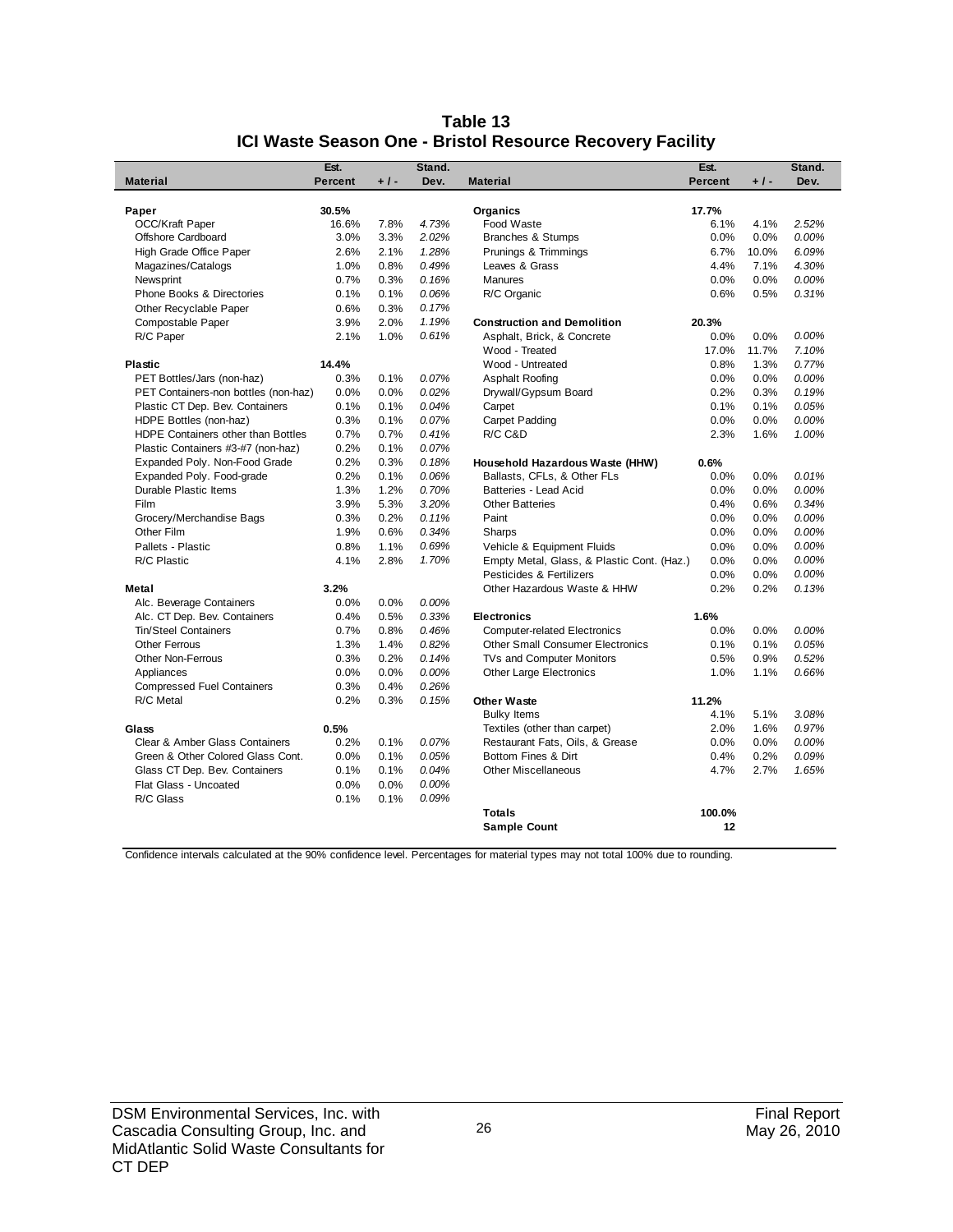### **Wheelabrator Bridgeport RRF**

Twenty-four samples were analyzed during season one: 12 residential and 12 ICI. Tables 14 through 16 present overall waste composition, residential and commercial composition, respectively.

|                                      | Est.           |       | Stand. |                                            | Est.           |       | Stand. |
|--------------------------------------|----------------|-------|--------|--------------------------------------------|----------------|-------|--------|
| <b>Material</b>                      | <b>Percent</b> | $+1-$ | Dev.   | <b>Material</b>                            | <b>Percent</b> | $+1-$ | Dev.   |
|                                      |                |       |        |                                            |                |       |        |
| Paper                                | 30.2%          |       |        | Organics                                   | 24.2%          |       |        |
| <b>OCC/Kraft Paper</b>               | 9.3%           | 3.0%  | 1.82%  | Food Waste                                 | 13.6%          | 3.6%  | 2.21%  |
| Offshore Cardboard                   | 0.5%           | 0.2%  | 0.13%  | <b>Branches &amp; Stumps</b>               | 1.6%           | 1.8%  | 1.12%  |
| High Grade Office Paper              | 1.6%           | 0.9%  | 0.52%  | Prunings & Trimmings                       | 1.2%           | 1.2%  | 0.70%  |
| Magazines/Catalogs                   | 1.8%           | 0.7%  | 0.45%  | Leaves & Grass                             | 1.6%           | 1.4%  | 0.88%  |
| Newsprint                            | 1.5%           | 0.4%  | 0.26%  | Manures                                    | 0.0%           | 0.0%  | 0.00%  |
| Phone Books & Directories            | 0.2%           | 0.2%  | 0.13%  | R/C Organic                                | 6.3%           | 3.7%  | 2.22%  |
| Other Recyclable Paper               | 3.8%           | 0.8%  | 0.50%  |                                            |                |       |        |
| Compostable Paper                    | 7.8%           | 1.3%  | 0.80%  | <b>Construction and Demolition</b>         | 9.3%           |       |        |
| R/C Paper                            | 3.7%           | 0.9%  | 0.53%  | Asphalt, Brick, & Concrete                 | 0.1%           | 0.1%  | 0.09%  |
|                                      |                |       |        | Wood - Treated                             | 1.8%           | 0.9%  | 0.53%  |
| <b>Plastic</b>                       | 14.7%          |       |        | Wood - Untreated                           | 3.0%           | 3.3%  | 2.03%  |
| PET Bottles/Jars (non-haz)           | 0.9%           | 0.2%  | 0.15%  | Asphalt Roofing                            | 0.0%           | 0.0%  | 0.00%  |
| PET Containers-non bottles (non-haz) | 0.1%           | 0.1%  | 0.04%  | Drywall/Gypsum Board                       | 0.0%           | 0.0%  | 0.00%  |
| Plastic CT Dep. Bev. Containers      | 1.4%           | 1.8%  | 1.11%  | Carpet                                     | 2.0%           | 1.8%  | 1.10%  |
| HDPE Bottles (non-haz)               | 0.5%           | 0.1%  | 0.09%  | Carpet Padding                             | 0.9%           | 0.9%  | 0.53%  |
| HDPE Containers other than Bottles   | 0.1%           | 0.0%  | 0.03%  | R/C C&D                                    | 1.5%           | 1.4%  | 0.86%  |
| Plastic Containers #3-#7 (non-haz)   | 0.4%           | 0.1%  | 0.07%  |                                            |                |       |        |
| Expanded Poly. Non-Food Grade        | 0.1%           | 0.0%  | 0.02%  | Household Hazardous Waste (HHW)            | 0.6%           |       |        |
| Expanded Poly. Food-grade            | 0.6%           | 0.3%  | 0.17%  | Ballasts, CFLs, & Other FLs                | 0.0%           | 0.0%  | 0.01%  |
| Durable Plastic Items                | 3.0%           | 1.8%  | 1.11%  | Batteries - Lead Acid                      | 0.0%           | 0.0%  | 0.01%  |
| Film                                 | 0.1%           | 0.1%  | 0.05%  | <b>Other Batteries</b>                     | 0.1%           | 0.1%  | 0.03%  |
| Grocery/Merchandise Bags             | 0.7%           | 0.2%  | 0.12%  | Paint                                      | 0.0%           | 0.0%  | 0.03%  |
| Other Film                           | 4.1%           | 0.8%  | 0.48%  | Sharps                                     | 0.1%           | 0.1%  | 0.06%  |
| Pallets - Plastic                    | 0.3%           | 0.4%  | 0.24%  | Vehicle & Equipment Fluids                 | 0.0%           | 0.1%  | 0.04%  |
| R/C Plastic                          | 2.6%           | 0.6%  | 0.38%  | Empty Metal, Glass, & Plastic Cont. (Haz.) | 0.3%           | 0.4%  | 0.22%  |
|                                      |                |       |        | Pesticides & Fertilizers                   | 0.0%           | 0.0%  | 0.01%  |
| Metal                                | 5.2%           |       |        | Other Hazardous Waste & HHW                | 0.1%           | 0.1%  | 0.03%  |
| Alc. Beverage Containers             | 0.2%           | 0.2%  | 0.14%  |                                            |                |       |        |
| Alc. CT Dep. Bev. Containers         | 0.2%           | 0.1%  | 0.06%  | <b>Electronics</b>                         | 3.8%           |       |        |
| <b>Tin/Steel Containers</b>          | 0.7%           | 0.2%  | 0.13%  | <b>Computer-related Electronics</b>        | 0.7%           | 1.1%  | 0.68%  |
| <b>Other Ferrous</b>                 | 1.3%           | 1.0%  | 0.62%  | <b>Other Small Consumer Electronics</b>    | 1.3%           | 1.0%  | 0.60%  |
| <b>Other Non-Ferrous</b>             | 0.8%           | 0.3%  | 0.19%  | TVs and Computer Monitors                  | 0.2%           | 0.2%  | 0.14%  |
| Appliances                           | 0.7%           | 0.9%  | 0.54%  | Other Large Electronics                    | 1.6%           | 2.6%  | 1.57%  |
| <b>Compressed Fuel Containers</b>    | 0.0%           | 0.0%  | 0.00%  |                                            |                |       |        |
| R/C Metal                            | 1.4%           | 0.9%  | 0.53%  | <b>Other Waste</b>                         | 8.4%           |       |        |
|                                      |                |       |        | <b>Bulky Items</b>                         | 1.3%           | 0.7%  | 0.40%  |
| Glass                                | 3.5%           |       |        | Textiles (other than carpet)               | 4.3%           | 1.3%  | 0.80%  |
| Clear & Amber Glass Containers       | 2.7%           | 3.2%  | 1.93%  | Restaurant Fats, Oils, & Grease            | 0.0%           | 0.1%  | 0.04%  |
| Green & Other Colored Glass Cont.    | 0.4%           | 0.2%  | 0.14%  | Bottom Fines & Dirt                        | 1.4%           | 0.3%  | 0.18%  |
| Glass CT Dep. Bev. Containers        | 0.3%           | 0.1%  | 0.08%  | <b>Other Miscellaneous</b>                 | 1.3%           | 0.8%  | 0.50%  |
| Flat Glass - Uncoated                | 0.0%           | 0.0%  | 0.00%  |                                            |                |       |        |
| R/C Glass                            | 0.1%           | 0.1%  | 0.05%  |                                            |                |       |        |
|                                      |                |       |        | <b>Totals</b>                              | 100.0%         |       |        |
|                                      |                |       |        | <b>Sample Count</b>                        | 24             |       |        |
|                                      |                |       |        |                                            |                |       |        |

**Table 14 Overall Waste Season One - Wheelabrator Bridgeport RRF**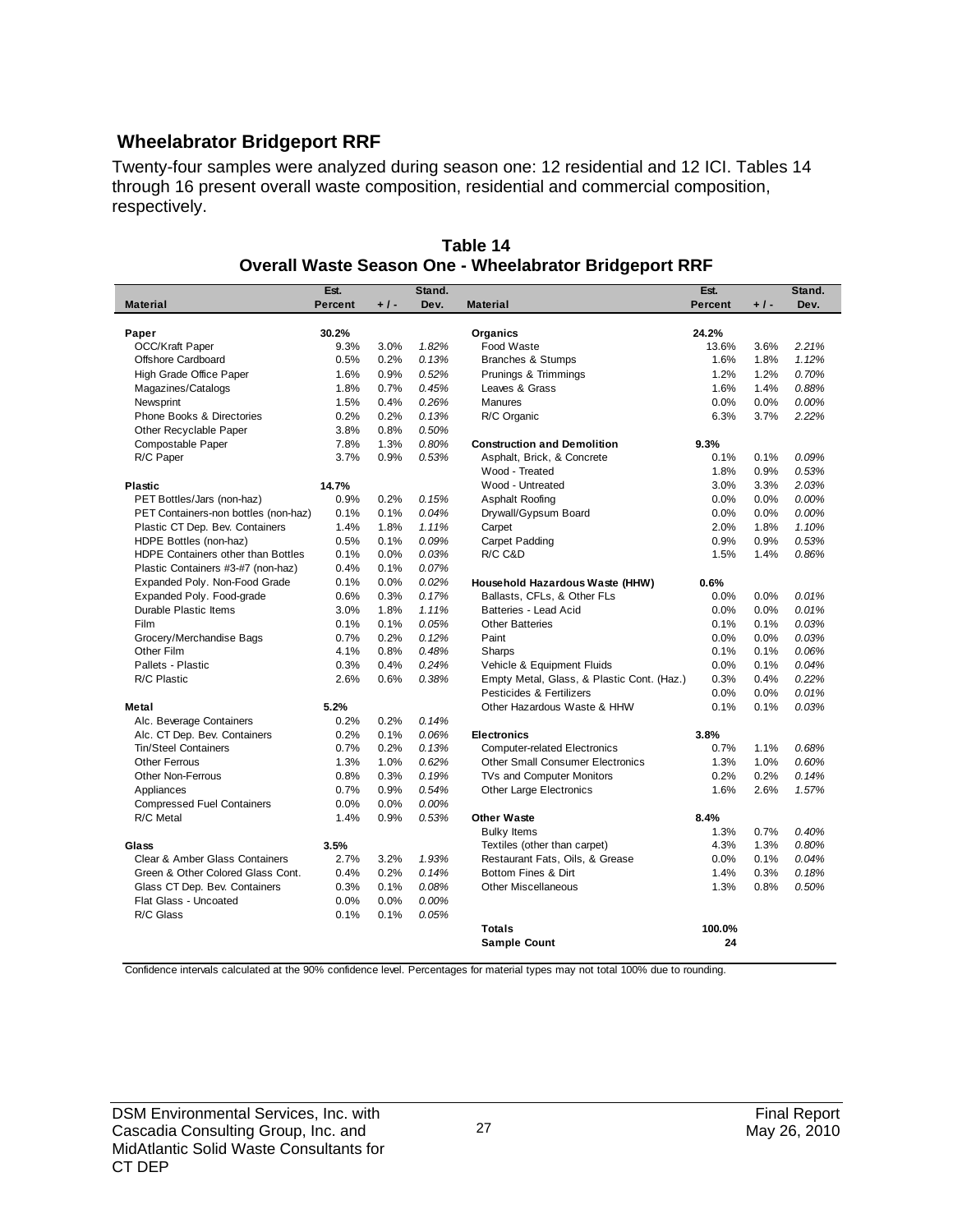| Table 15                                                          |
|-------------------------------------------------------------------|
| <b>Residential Waste Season One - Wheelabrator Bridgeport RRF</b> |

|                                      | Est.           |       | Stand. |                                            | Est.           |       | Stand. |
|--------------------------------------|----------------|-------|--------|--------------------------------------------|----------------|-------|--------|
| <b>Material</b>                      | <b>Percent</b> | $+1-$ | Dev.   | <b>Material</b>                            | <b>Percent</b> | $+1-$ | Dev.   |
|                                      |                |       |        |                                            |                |       |        |
| Paper                                | 30.9%          |       |        | Organics                                   | 26.7%          |       |        |
| <b>OCC/Kraft Paper</b>               | 5.9%           | 2.5%  | 1.49%  | Food Waste                                 | 12.4%          | 4.3%  | 2.59%  |
| Offshore Cardboard                   | 0.6%           | 0.2%  | 0.15%  | <b>Branches &amp; Stumps</b>               | 2.9%           | 3.3%  | 2.03%  |
| High Grade Office Paper              | 1.6%           | 0.9%  | 0.55%  | Prunings & Trimmings                       | 2.1%           | 2.1%  | 1.28%  |
| Magazines/Catalogs                   | 3.0%           | 1.3%  | 0.81%  | Leaves & Grass                             | 2.9%           | 2.6%  | 1.60%  |
| Newsprint                            | 2.1%           | 0.5%  | 0.29%  | <b>Manures</b>                             | 0.0%           | 0.0%  | 0.00%  |
| Phone Books & Directories            | 0.3%           | 0.4%  | 0.23%  | R/C Organic                                | 6.4%           | 2.3%  | 1.40%  |
| Other Recyclable Paper               | 4.6%           | 0.7%  | 0.41%  |                                            |                |       |        |
| Compostable Paper                    | 8.9%           | 1.4%  | 0.88%  | <b>Construction and Demolition</b>         | 4.3%           |       |        |
| R/C Paper                            | 3.8%           | 0.9%  | 0.54%  | Asphalt, Brick, & Concrete                 | 0.2%           | 0.3%  | 0.16%  |
|                                      |                |       |        | Wood - Treated                             | 1.6%           | 1.1%  | 0.66%  |
| <b>Plastic</b>                       | 14.2%          |       |        | Wood - Untreated                           | 0.1%           | 0.1%  | 0.05%  |
| PET Bottles/Jars (non-haz)           | 1.2%           | 0.3%  | 0.20%  | Asphalt Roofing                            | 0.0%           | 0.0%  | 0.00%  |
| PET Containers-non bottles (non-haz) | 0.1%           | 0.1%  | 0.06%  | Drywall/Gypsum Board                       | 0.0%           | 0.0%  | 0.00%  |
| Plastic CT Dep. Bev. Containers      | 0.3%           | 0.2%  | 0.09%  | Carpet                                     | 0.7%           | 1.0%  | 0.61%  |
| HDPE Bottles (non-haz)               | 0.7%           | 0.2%  | 0.14%  | <b>Carpet Padding</b>                      | 1.0%           | 1.2%  | 0.74%  |
| HDPE Containers other than Bottles   | 0.0%           | 0.0%  | 0.01%  | R/C C&D                                    | 0.8%           | 1.0%  | 0.59%  |
| Plastic Containers #3-#7 (non-haz)   | 0.5%           | 0.2%  | 0.09%  |                                            |                |       |        |
| Expanded Poly. Non-Food Grade        | 0.1%           | 0.1%  | 0.03%  | Household Hazardous Waste (HHW)            | 0.5%           |       |        |
| Expanded Poly. Food-grade            | 0.8%           | 0.3%  | 0.16%  | Ballasts, CFLs, & Other FLs                | 0.0%           | 0.0%  | 0.02%  |
| Durable Plastic Items                | 1.9%           | 1.5%  | 0.89%  | Batteries - Lead Acid                      | 0.0%           | 0.0%  | 0.02%  |
| Film                                 | 0.1%           | 0.1%  | 0.07%  | <b>Other Batteries</b>                     | 0.1%           | 0.1%  | 0.05%  |
| Grocery/Merchandise Bags             | 0.9%           | 0.3%  | 0.19%  | Paint                                      | 0.0%           | 0.0%  | 0.02%  |
| Other Film                           | 3.8%           | 0.7%  | 0.45%  | Sharps                                     | 0.0%           | 0.0%  | 0.02%  |
| Pallets - Plastic                    | 0.5%           | 0.7%  | 0.44%  | Vehicle & Equipment Fluids                 | 0.1%           | 0.1%  | 0.07%  |
| R/C Plastic                          | 3.3%           | 1.1%  | 0.66%  | Empty Metal, Glass, & Plastic Cont. (Haz.) | 0.1%           | 0.1%  | 0.08%  |
|                                      |                |       |        | Pesticides & Fertilizers                   | 0.0%           | 0.0%  | 0.02%  |
| Metal                                | 5.4%           |       |        | Other Hazardous Waste & HHW                | 0.1%           | 0.1%  | 0.03%  |
| Alc. Beverage Containers             | 0.4%           | 0.4%  | 0.25%  |                                            |                |       |        |
| Alc. CT Dep. Bev. Containers         | 0.2%           | 0.2%  | 0.10%  | <b>Electronics</b>                         | 2.3%           |       |        |
| <b>Tin/Steel Containers</b>          | 1.0%           | 0.3%  | 0.18%  | <b>Computer-related Electronics</b>        | 0.0%           | 0.0%  | 0.02%  |
| <b>Other Ferrous</b>                 | 1.1%           | 0.5%  | 0.31%  | <b>Other Small Consumer Electronics</b>    | 2.0%           | 1.7%  | 1.04%  |
| <b>Other Non-Ferrous</b>             | 1.0%           | 0.4%  | 0.27%  | TVs and Computer Monitors                  | 0.2%           | 0.4%  | 0.24%  |
| Appliances                           | 1.2%           | 1.6%  | 0.99%  | Other Large Electronics                    | 0.0%           | 0.0%  | 0.00%  |
| <b>Compressed Fuel Containers</b>    | 0.0%           | 0.0%  | 0.00%  |                                            |                |       |        |
| R/C Metal                            | 0.5%           | 0.4%  | 0.26%  | <b>Other Waste</b>                         | 10.0%          |       |        |
|                                      |                |       |        | <b>Bulky Items</b>                         | 1.5%           | 0.7%  | 0.43%  |
| Glass                                | 5.8%           |       |        | Textiles (other than carpet)               | 6.0%           | 1.6%  | 0.97%  |
| Clear & Amber Glass Containers       | 4.7%           | 5.8%  | 3.53%  | Restaurant Fats, Oils, & Grease            | 0.0%           | 0.0%  | 0.00%  |
| Green & Other Colored Glass Cont.    | 0.5%           | 0.4%  | 0.22%  | Bottom Fines & Dirt                        | 1.6%           | 0.4%  | 0.22%  |
| Glass CT Dep. Bev. Containers        | 0.5%           | 0.2%  | 0.15%  | <b>Other Miscellaneous</b>                 | 0.9%           | 0.7%  | 0.41%  |
| Flat Glass - Uncoated                | 0.0%           | 0.0%  | 0.01%  |                                            |                |       |        |
| R/C Glass                            | 0.2%           | 0.1%  | 0.09%  |                                            |                |       |        |
|                                      |                |       |        | <b>Totals</b>                              | 100.0%         |       |        |
|                                      |                |       |        | <b>Sample Count</b>                        | 12             |       |        |
|                                      |                |       |        |                                            |                |       |        |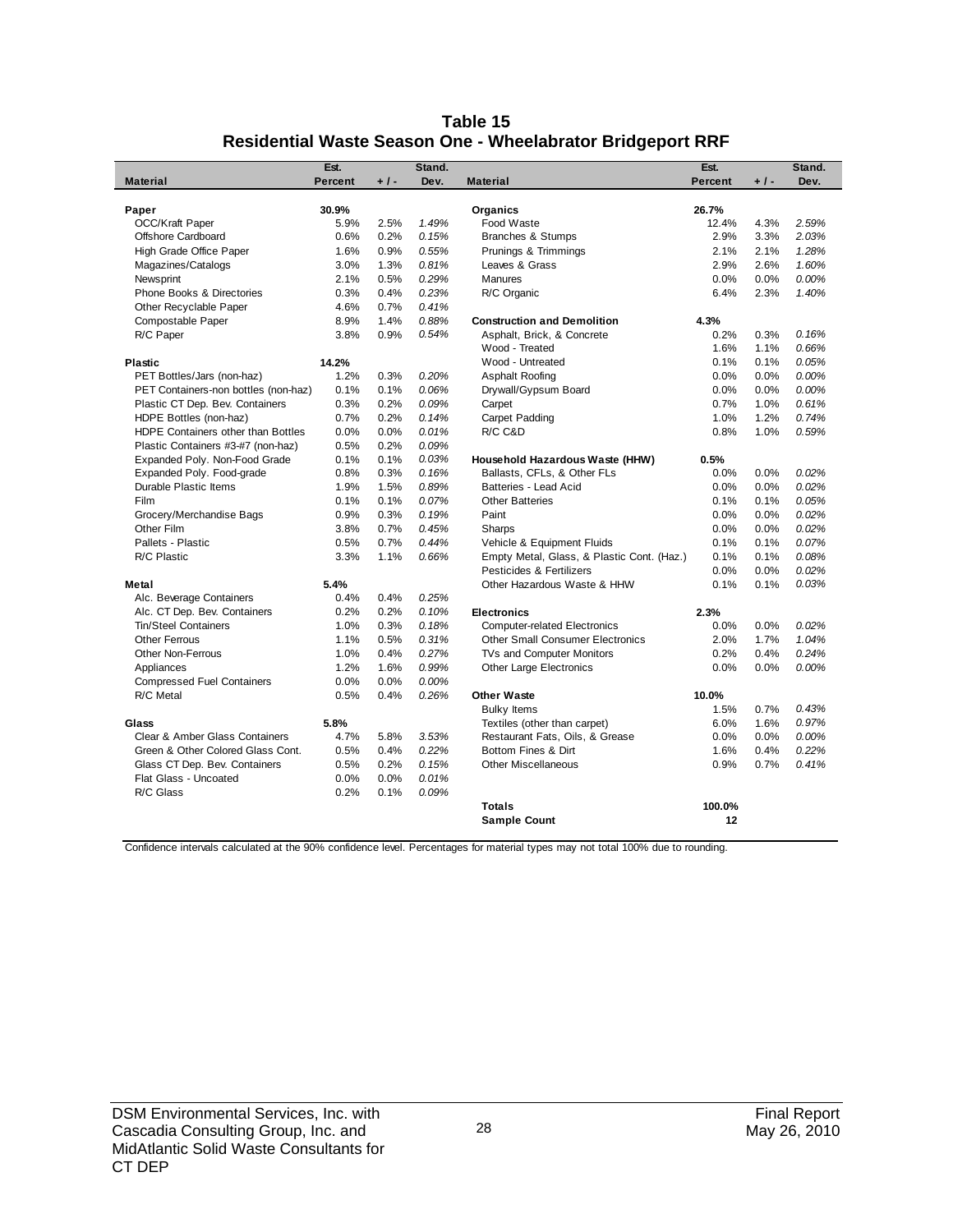|                                      | Est.           |       | Stand. |                                            | Est.           |       | Stand. |
|--------------------------------------|----------------|-------|--------|--------------------------------------------|----------------|-------|--------|
| <b>Material</b>                      | <b>Percent</b> | $+1-$ | Dev.   | <b>Material</b>                            | <b>Percent</b> | $+1-$ | Dev.   |
| Paper                                | 29.5%          |       |        | Organics                                   | 21.3%          |       |        |
| <b>OCC/Kraft Paper</b>               | 13.4%          | 5.9%  | 3.59%  | Food Waste                                 | 15.0%          | 6.2%  | 3.76%  |
| Offshore Cardboard                   | 0.5%           | 0.4%  | 0.23%  | <b>Branches &amp; Stumps</b>               | 0.1%           | 0.1%  | 0.06%  |
| High Grade Office Paper              | 1.6%           | 1.5%  | 0.93%  | Prunings & Trimmings                       | 0.1%           | 0.1%  | 0.05%  |
| Magazines/Catalogs                   | 0.4%           | 0.2%  | 0.14%  | Leaves & Grass                             | 0.0%           | 0.0%  | 0.00%  |
| Newsprint                            | 0.8%           | 0.8%  | 0.46%  | <b>Manures</b>                             | 0.0%           | 0.0%  | 0.00%  |
| Phone Books & Directories            | 0.0%           | 0.0%  | 0.00%  | R/C Organic                                | 6.1%           | 7.6%  | 4.62%  |
| Other Recyclable Paper               | 2.8%           | 1.6%  | 0.98%  |                                            |                |       |        |
| Compostable Paper                    | 6.4%           | 2.3%  | 1.40%  | <b>Construction and Demolition</b>         | 15.4%          |       |        |
| R/C Paper                            | 3.5%           | 1.6%  | 0.98%  | Asphalt, Brick, & Concrete                 | 0.0%           | 0.0%  | 0.00%  |
|                                      |                |       |        | Wood - Treated                             | 2.1%           | 1.4%  | 0.87%  |
| <b>Plastic</b>                       | 15.4%          |       |        | Wood - Untreated                           | 6.6%           | 7.4%  | 4.50%  |
| PET Bottles/Jars (non-haz)           | 0.7%           | 0.4%  | 0.22%  | Asphalt Roofing                            | 0.0%           | 0.0%  | 0.00%  |
| PET Containers-non bottles (non-haz) | 0.0%           | 0.0%  | 0.02%  | Drywall/Gypsum Board                       | 0.0%           | 0.0%  | 0.00%  |
| Plastic CT Dep. Bev. Containers      | 2.7%           | 4.0%  | 2.45%  | Carpet                                     | 3.6%           | 3.8%  | 2.33%  |
| HDPE Bottles (non-haz)               | 0.2%           | 0.2%  | 0.10%  | Carpet Padding                             | 0.8%           | 1.3%  | 0.76%  |
| HDPE Containers other than Bottles   | 0.1%           | 0.1%  | 0.06%  | R/C C&D                                    | 2.3%           | 2.9%  | 1.76%  |
| Plastic Containers #3-#7 (non-haz)   | 0.3%           | 0.2%  | 0.10%  |                                            |                |       |        |
| Expanded Poly. Non-Food Grade        | 0.0%           | 0.0%  | 0.02%  | Household Hazardous Waste (HHW)            | 0.8%           |       |        |
| Expanded Poly. Food-grade            | 0.5%           | 0.5%  | 0.31%  | Ballasts, CFLs, & Other FLs                | 0.0%           | 0.0%  | 0.00%  |
| Durable Plastic Items                | 4.4%           | 3.6%  | 2.21%  | Batteries - Lead Acid                      | 0.0%           | 0.0%  | 0.00%  |
| Film                                 | 0.1%           | 0.1%  | 0.06%  | <b>Other Batteries</b>                     | 0.0%           | 0.0%  | 0.02%  |
| Grocery/Merchandise Bags             | 0.4%           | 0.2%  | 0.12%  | Paint                                      | 0.1%           | 0.1%  | 0.06%  |
| Other Film                           | 4.3%           | 1.5%  | 0.92%  | Sharps                                     | 0.1%           | 0.2%  | 0.13%  |
| Pallets - Plastic                    | 0.0%           | 0.0%  | 0.00%  | Vehicle & Equipment Fluids                 | 0.0%           | 0.0%  | 0.00%  |
| R/C Plastic                          | 1.6%           | 0.5%  | 0.28%  | Empty Metal, Glass, & Plastic Cont. (Haz.) | 0.5%           | 0.8%  | 0.48%  |
|                                      |                |       |        | Pesticides & Fertilizers                   | 0.0%           | 0.0%  | 0.00%  |
| Metal                                | 4.9%           |       |        | Other Hazardous Waste & HHW                | 0.1%           | 0.1%  | 0.06%  |
| Alc. Beverage Containers             | 0.0%           | 0.0%  | 0.02%  |                                            |                |       |        |
| Alc. CT Dep. Bev. Containers         | 0.1%           | 0.1%  | 0.03%  | <b>Electronics</b>                         | 5.6%           |       |        |
| <b>Tin/Steel Containers</b>          | 0.4%           | 0.3%  | 0.19%  | <b>Computer-related Electronics</b>        | 1.5%           | 2.5%  | 1.52%  |
| <b>Other Ferrous</b>                 | 1.6%           | 2.2%  | 1.33%  | <b>Other Small Consumer Electronics</b>    | 0.5%           | 0.6%  | 0.39%  |
| <b>Other Non-Ferrous</b>             | 0.6%           | 0.5%  | 0.28%  | TVs and Computer Monitors                  | 0.1%           | 0.1%  | 0.08%  |
| Appliances                           | 0.0%           | 0.0%  | 0.00%  | Other Large Electronics                    | 3.5%           | 5.7%  | 3.48%  |
| <b>Compressed Fuel Containers</b>    | 0.0%           | 0.0%  | 0.00%  |                                            |                |       |        |
| R/C Metal                            | 2.3%           | 1.9%  | 1.13%  | <b>Other Waste</b>                         | 6.4%           |       |        |
|                                      |                |       |        | <b>Bulky Items</b>                         | 1.1%           | 1.2%  | 0.73%  |
| Glass                                | 0.7%           |       |        | Textiles (other than carpet)               | 2.2%           | 2.2%  | 1.33%  |
| Clear & Amber Glass Containers       | 0.3%           | 0.2%  | 0.15%  | Restaurant Fats, Oils, & Grease            | 0.1%           | 0.2%  | 0.09%  |
| Green & Other Colored Glass Cont.    | 0.3%           | 0.3%  | 0.16%  | Bottom Fines & Dirt                        | 1.2%           | 0.5%  | 0.29%  |
| Glass CT Dep. Bev. Containers        | 0.1%           | 0.1%  | 0.03%  | <b>Other Miscellaneous</b>                 | 1.8%           | 1.6%  | 0.98%  |
| Flat Glass - Uncoated                | 0.0%           | 0.0%  | 0.00%  |                                            |                |       |        |
| R/C Glass                            | 0.0%           | 0.0%  | 0.02%  |                                            |                |       |        |
|                                      |                |       |        | <b>Totals</b>                              | 100.0%         |       |        |
|                                      |                |       |        | <b>Sample Count</b>                        | 12             |       |        |

| Table 16                                           |
|----------------------------------------------------|
| ICI Waste Season One - Wheelabrator Bridgeport RRF |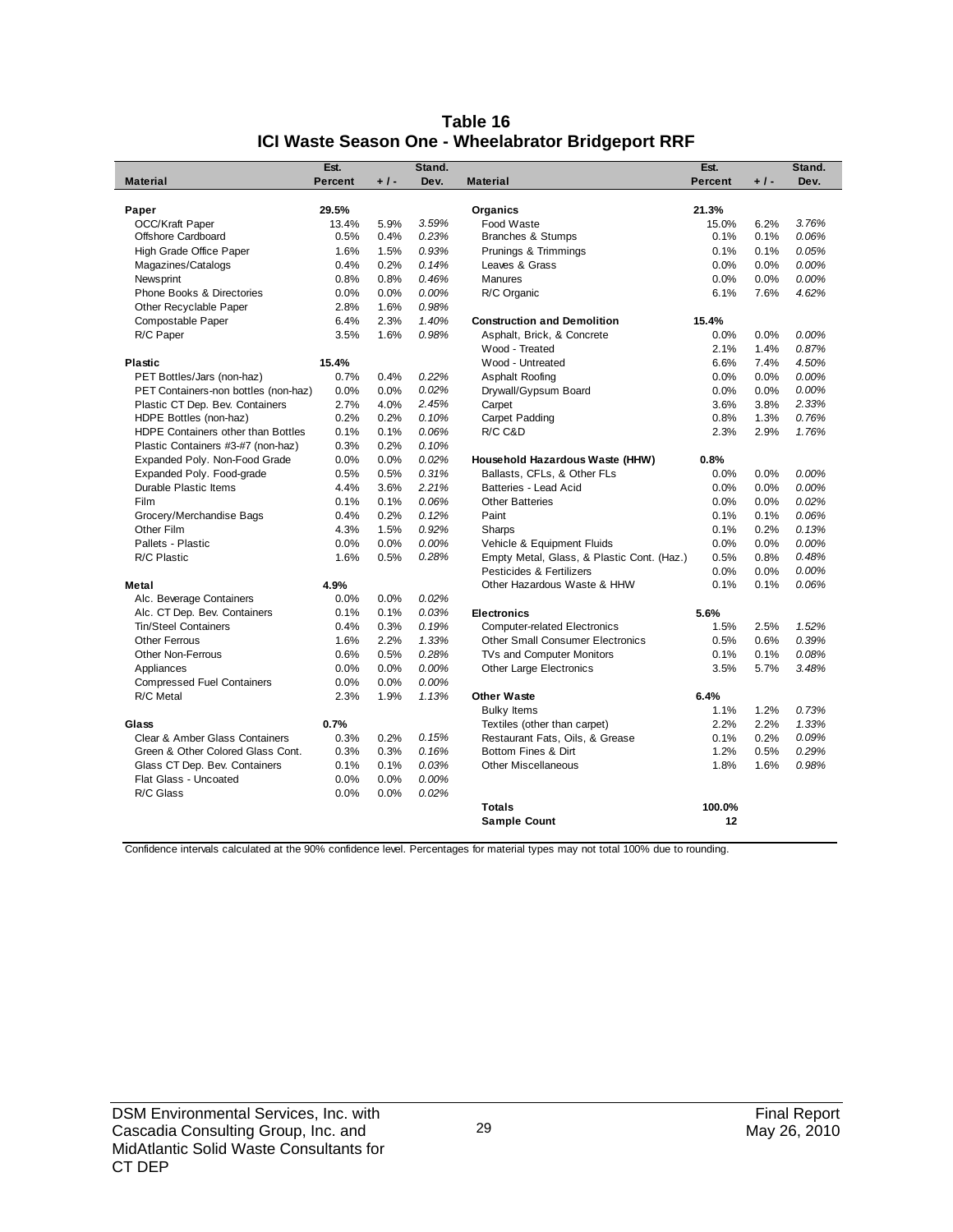#### **New Haven Municipal Transfer Station**

Twenty-four samples were analyzed in season one: 12 residential and 12 ICI. The overall, residential, and ICI results for New Haven for season one are presented in Tables 17 through 19.

|                                      | Est.           |       | Stand. |                                            | Est.           |       | Stand. |
|--------------------------------------|----------------|-------|--------|--------------------------------------------|----------------|-------|--------|
| <b>Material</b>                      | <b>Percent</b> | $+1-$ | Dev.   | <b>Material</b>                            | <b>Percent</b> | $+1-$ | Dev.   |
|                                      |                |       |        |                                            |                |       |        |
| Paper                                | 29.4%          |       |        | Organics                                   | 24.1%          |       |        |
| <b>OCC/Kraft Paper</b>               | 9.4%           | 2.8%  | 1.69%  | Food Waste                                 | 14.7%          | 2.8%  | 1.68%  |
| Offshore Cardboard                   | 0.4%           | 0.1%  | 0.08%  | Branches & Stumps                          | 1.0%           | 1.6%  | 1.00%  |
| High Grade Office Paper              | 1.3%           | 1.2%  | 0.75%  | Prunings & Trimmings                       | 1.4%           | 1.4%  | 0.88%  |
| Magazines/Catalogs                   | 1.2%           | 0.6%  | 0.39%  | Leaves & Grass                             | 1.0%           | 0.6%  | 0.39%  |
| Newsprint                            | 2.5%           | 0.9%  | 0.53%  | <b>Manures</b>                             | 1.1%           | 1.7%  | 1.05%  |
| <b>Phone Books &amp; Directories</b> | 0.8%           | 0.6%  | 0.34%  | R/C Organic                                | 5.0%           | 1.6%  | 0.96%  |
| Other Recyclable Paper               | 4.1%           | 1.1%  | 0.65%  |                                            |                |       |        |
| Compostable Paper                    | 7.4%           | 1.6%  | 1.00%  | <b>Construction and Demolition</b>         | 11.1%          |       |        |
| R/C Paper                            | 2.4%           | 0.5%  | 0.33%  | Asphalt, Brick, & Concrete                 | 0.1%           | 0.2%  | 0.09%  |
|                                      |                |       |        | Wood - Treated                             | 2.7%           | 1.9%  | 1.18%  |
| <b>Plastic</b>                       | 14.5%          |       |        | Wood - Untreated                           | 2.7%           | 2.2%  | 1.33%  |
| PET Bottles/Jars (non-haz)           | 1.2%           | 0.3%  | 0.17%  | Asphalt Roofing                            | 0.0%           | 0.0%  | 0.00%  |
| PET Containers-non bottles (non-haz) | 0.2%           | 0.1%  | 0.06%  | Drywall/Gypsum Board                       | 0.1%           | 0.1%  | 0.08%  |
| Plastic CT Dep. Bev. Containers      | 0.3%           | 0.1%  | 0.06%  | Carpet                                     | 2.8%           | 3.1%  | 1.89%  |
| HDPE Bottles (non-haz)               | 0.7%           | 0.2%  | 0.09%  | Carpet Padding                             | 0.7%           | 1.2%  | 0.74%  |
| HDPE Containers other than Bottles   | 0.2%           | 0.2%  | 0.10%  | R/C C&D                                    | 1.9%           | 1.6%  | 0.95%  |
| Plastic Containers #3-#7 (non-haz)   | 0.3%           | 0.1%  | 0.04%  |                                            |                |       |        |
| Expanded Poly. Non-Food Grade        | 0.1%           | 0.1%  | 0.05%  | Household Hazardous Waste (HHW)            | 0.4%           |       |        |
| Expanded Poly. Food-grade            | 0.7%           | 0.3%  | 0.17%  | Ballasts, CFLs, & Other FLs                | 0.1%           | 0.1%  | 0.05%  |
| Durable Plastic Items                | 1.0%           | 0.6%  | 0.36%  | Batteries - Lead Acid                      | 0.0%           | 0.0%  | 0.00%  |
| Film                                 | 1.6%           | 1.3%  | 0.80%  | <b>Other Batteries</b>                     | 0.1%           | 0.0%  | 0.02%  |
| Grocery/Merchandise Bags             | 0.9%           | 0.2%  | 0.10%  | Paint                                      | 0.0%           | 0.0%  | 0.00%  |
| Other Film                           | 3.7%           | 0.7%  | 0.42%  | Sharps                                     | 0.0%           | 0.0%  | 0.00%  |
| Pallets - Plastic                    | 0.4%           | 0.7%  | 0.42%  | Vehicle & Equipment Fluids                 | 0.1%           | 0.1%  | 0.07%  |
| R/C Plastic                          | 3.2%           | 1.5%  | 0.89%  | Empty Metal, Glass, & Plastic Cont. (Haz.) | 0.1%           | 0.1%  | 0.06%  |
|                                      |                |       |        | Pesticides & Fertilizers                   | 0.0%           | 0.1%  | 0.03%  |
| Metal                                | 4.2%           |       |        | Other Hazardous Waste & HHW                | 0.1%           | 0.1%  | 0.06%  |
| Alc. Beverage Containers             | 0.1%           | 0.0%  | 0.02%  |                                            |                |       |        |
| Alc. CT Dep. Bev. Containers         | 0.2%           | 0.1%  | 0.07%  | <b>Electronics</b>                         | 1.8%           |       |        |
| <b>Tin/Steel Containers</b>          | 2.0%           | 1.2%  | 0.75%  | <b>Computer-related Electronics</b>        | 0.7%           | 1.0%  | 0.59%  |
| Other Ferrous                        | 0.3%           | 0.2%  | 0.11%  | Other Small Consumer Electronics           | 0.7%           | 0.5%  | 0.32%  |
| <b>Other Non-Ferrous</b>             | 0.6%           | 0.3%  | 0.18%  | TVs and Computer Monitors                  | 0.4%           | 0.6%  | 0.37%  |
| Appliances                           | 0.0%           | 0.0%  | 0.00%  | Other Large Electronics                    | 0.0%           | 0.0%  | 0.00%  |
| <b>Compressed Fuel Containers</b>    | 0.0%           | 0.0%  | 0.00%  |                                            |                |       |        |
| R/C Metal                            | 1.0%           | 0.8%  | 0.50%  | <b>Other Waste</b>                         | 11.8%          |       |        |
|                                      |                |       |        | <b>Bulky Items</b>                         | 0.7%           | 1.1%  | 0.68%  |
| Glass                                | 2.6%           |       |        | Textiles (other than carpet)               | 6.9%           | 2.1%  | 1.29%  |
| Clear & Amber Glass Containers       | 1.3%           | 0.3%  | 0.18%  | Restaurant Fats, Oils, & Grease            | 0.0%           | 0.0%  | 0.00%  |
| Green & Other Colored Glass Cont.    | 0.1%           | 0.1%  | 0.08%  | Bottom Fines & Dirt                        | 2.1%           | 0.4%  | 0.24%  |
| Glass CT Dep. Bev. Containers        | 0.6%           | 0.3%  | 0.20%  | <b>Other Miscellaneous</b>                 | 2.2%           | 3.0%  | 1.84%  |
| Flat Glass - Uncoated                | 0.2%           | 0.4%  | 0.23%  |                                            |                |       |        |
| R/C Glass                            | 0.4%           | 0.3%  | 0.17%  |                                            |                |       |        |
|                                      |                |       |        | <b>Totals</b>                              | 100.0%         |       |        |
|                                      |                |       |        | <b>Sample Count</b>                        | 24             |       |        |

**Table 17 Overall Waste Season One - New Haven Municipal Transfer Station**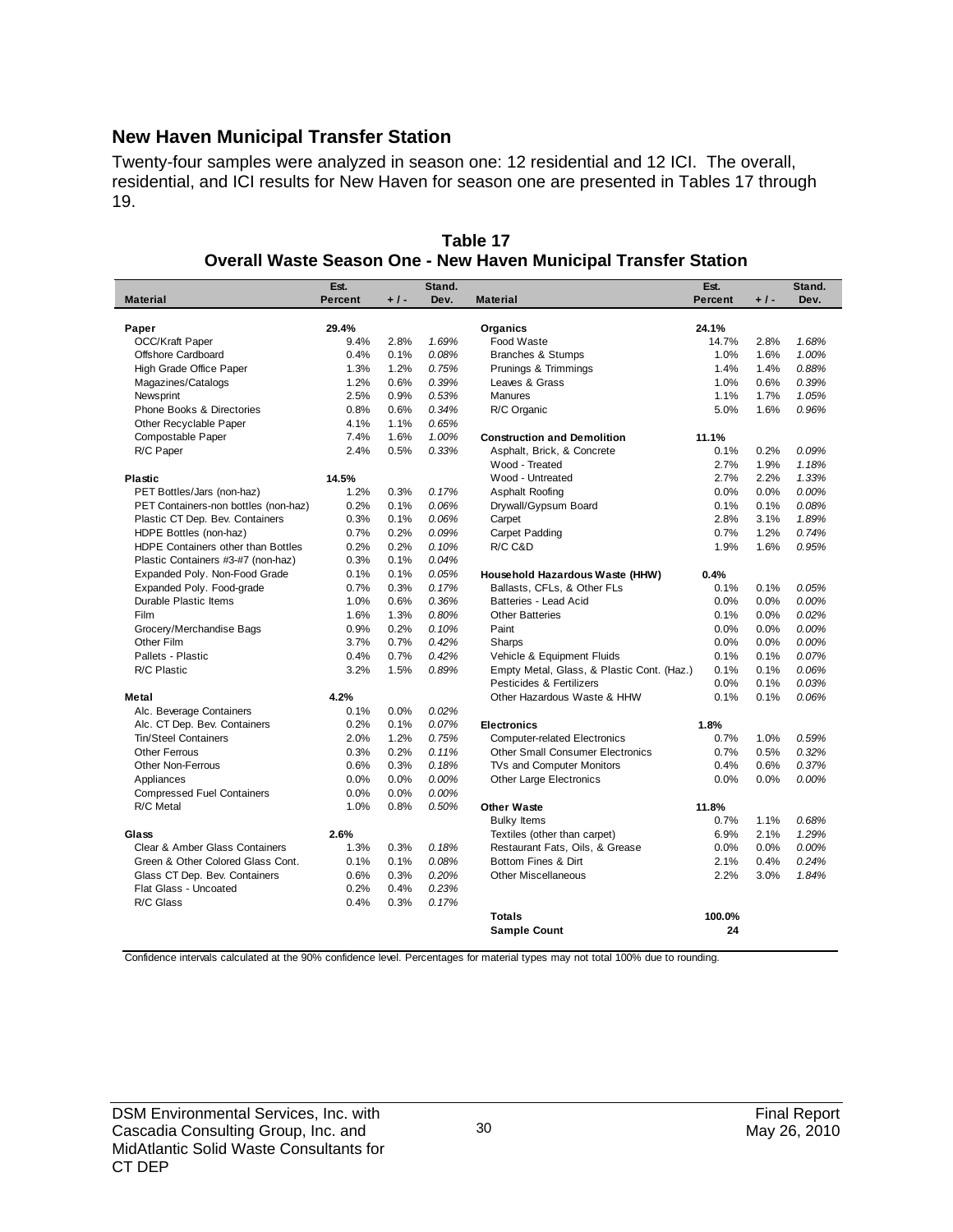| Table 18                                                            |
|---------------------------------------------------------------------|
| Residential Waste Season One - New Haven Municipal Transfer Station |

| 27.1%<br>Organics<br>26.6%<br>Paper<br><b>OCC/Kraft Paper</b><br>2.7%<br>0.8%<br>0.46%<br>Food Waste<br>17.5%<br>1.86%<br>3.1%<br>Offshore Cardboard<br>0.5%<br>0.2%<br>0.13%<br><b>Branches &amp; Stumps</b><br>0.0%<br>0.0%<br>0.00%<br>0.2%<br>Prunings & Trimmings<br>High Grade Office Paper<br>0.3%<br>0.11%<br>0.9%<br>0.8%<br>0.51%<br>0.7%<br>Leaves & Grass<br>0.70%<br>Magazines/Catalogs<br>1.1%<br>0.43%<br>1.8%<br>1.1%<br>0.7%<br>0.42%<br><b>Manures</b><br>0.00%<br>Newsprint<br>2.5%<br>0.0%<br>0.0%<br>1.0%<br>Phone Books & Directories<br>1.4%<br>0.61%<br>R/C Organic<br>6.4%<br>2.0%<br>1.21%<br>5.6%<br>1.7%<br>1.03%<br>Other Recyclable Paper<br>Compostable Paper<br>9.9%<br>2.4%<br>1.48%<br><b>Construction and Demolition</b><br>6.9%<br>R/C Paper<br>3.0%<br>0.6%<br>0.39%<br>0.2%<br>0.17%<br>Asphalt, Brick, & Concrete<br>0.3%<br>Wood - Treated<br>2.2%<br>1.2%<br>0.70%<br>Wood - Untreated<br>1.5%<br>1.7%<br>1.06%<br><b>Plastic</b><br>15.3%<br>PET Bottles/Jars (non-haz)<br>0.0%<br>0.00%<br>1.5%<br>0.3%<br>0.16%<br>Asphalt Roofing<br>0.0%<br>PET Containers-non bottles (non-haz)<br>0.2%<br>0.1%<br>0.05%<br>Drywall/Gypsum Board<br>0.2%<br>0.2%<br>0.14%<br>Plastic CT Dep. Bev. Containers<br>0.4%<br>0.1%<br>0.07%<br>Carpet<br>1.3%<br>1.3%<br>0.80%<br>0.9%<br>0.2%<br>0.00%<br>HDPE Bottles (non-haz)<br>0.14%<br>Carpet Padding<br>0.0%<br>0.0%<br>0.1%<br>0.2%<br>0.11%<br>R/C C&D<br>1.5%<br>1.8%<br>1.09%<br>HDPE Containers other than Bottles<br>0.2%<br>0.1%<br>0.05%<br>Plastic Containers #3-#7 (non-haz)<br>0.2%<br>0.1%<br>0.09%<br>Expanded Poly. Non-Food Grade<br>Household Hazardous Waste (HHW)<br>0.4%<br>Expanded Poly. Food-grade<br>0.2%<br>0.09%<br>Ballasts, CFLs, & Other FLs<br>0.8%<br>0.0%<br>0.0%<br>0.00%<br>Durable Plastic Items<br>1.2%<br>0.8%<br>0.46%<br>Batteries - Lead Acid<br>0.0%<br>0.0%<br>0.00%<br>Film<br>0.9%<br>1.0%<br>0.58%<br><b>Other Batteries</b><br>0.1%<br>0.02%<br>0.0%<br>0.3%<br>Grocery/Merchandise Bags<br>1.4%<br>0.16%<br>Paint<br>0.0%<br>0.0%<br>0.00%<br>4.3%<br>0.6%<br>0.00%<br>Other Film<br>0.35%<br>0.0%<br>0.0%<br>Sharps<br>Pallets - Plastic<br>0.8%<br>1.2%<br>Vehicle & Equipment Fluids<br>0.75%<br>0.0%<br>0.0%<br>0.01%<br>2.2%<br>0.6%<br>R/C Plastic<br>0.36%<br>Empty Metal, Glass, & Plastic Cont. (Haz.)<br>0.2%<br>0.2%<br>0.11%<br>Pesticides & Fertilizers<br>0.0%<br>0.0%<br>0.00%<br>Other Hazardous Waste & HHW<br>3.9%<br>0.1%<br>0.1%<br>0.06%<br>Metal<br>0.1%<br>0.1%<br>0.03%<br>Alc. Beverage Containers<br>Alc. CT Dep. Bev. Containers<br>0.4%<br>0.2%<br>0.12%<br>2.1%<br><b>Electronics</b><br>Tin/Steel Containers<br>1.6%<br>0.2%<br>0.14%<br>0.2%<br>0.10%<br><b>Computer-related Electronics</b><br>0.2%<br><b>Other Ferrous</b><br>0.4%<br>0.3%<br>0.18%<br><b>Other Small Consumer Electronics</b><br>1.3%<br>0.9%<br>0.56%<br>Other Non-Ferrous<br>0.6%<br>0.2%<br>0.14%<br>TVs and Computer Monitors<br>0.7%<br>0.65%<br>1.1%<br>Appliances<br>0.0%<br>0.0%<br>0.00%<br>Other Large Electronics<br>0.0%<br>0.0%<br>0.00%<br><b>Compressed Fuel Containers</b><br>0.0%<br>0.0%<br>0.00%<br>R/C Metal<br>0.8%<br>0.5%<br>0.30%<br><b>Other Waste</b><br>15.1%<br>0.00%<br><b>Bulky Items</b><br>0.0%<br>0.0% | <b>Material</b> | Est.<br><b>Percent</b> | $+1-$ | Stand.<br>Dev. | <b>Material</b> | Est.<br><b>Percent</b> | $+1-$ | Stand.<br>Dev. |
|--------------------------------------------------------------------------------------------------------------------------------------------------------------------------------------------------------------------------------------------------------------------------------------------------------------------------------------------------------------------------------------------------------------------------------------------------------------------------------------------------------------------------------------------------------------------------------------------------------------------------------------------------------------------------------------------------------------------------------------------------------------------------------------------------------------------------------------------------------------------------------------------------------------------------------------------------------------------------------------------------------------------------------------------------------------------------------------------------------------------------------------------------------------------------------------------------------------------------------------------------------------------------------------------------------------------------------------------------------------------------------------------------------------------------------------------------------------------------------------------------------------------------------------------------------------------------------------------------------------------------------------------------------------------------------------------------------------------------------------------------------------------------------------------------------------------------------------------------------------------------------------------------------------------------------------------------------------------------------------------------------------------------------------------------------------------------------------------------------------------------------------------------------------------------------------------------------------------------------------------------------------------------------------------------------------------------------------------------------------------------------------------------------------------------------------------------------------------------------------------------------------------------------------------------------------------------------------------------------------------------------------------------------------------------------------------------------------------------------------------------------------------------------------------------------------------------------------------------------------------------------------------------------------------------------------------------------------------------------------------------------------------------------------------------------------------------------------------------------------------------------------------------------------------------------------------------------------------------------------------------------------------------|-----------------|------------------------|-------|----------------|-----------------|------------------------|-------|----------------|
|                                                                                                                                                                                                                                                                                                                                                                                                                                                                                                                                                                                                                                                                                                                                                                                                                                                                                                                                                                                                                                                                                                                                                                                                                                                                                                                                                                                                                                                                                                                                                                                                                                                                                                                                                                                                                                                                                                                                                                                                                                                                                                                                                                                                                                                                                                                                                                                                                                                                                                                                                                                                                                                                                                                                                                                                                                                                                                                                                                                                                                                                                                                                                                                                                                                                          |                 |                        |       |                |                 |                        |       |                |
|                                                                                                                                                                                                                                                                                                                                                                                                                                                                                                                                                                                                                                                                                                                                                                                                                                                                                                                                                                                                                                                                                                                                                                                                                                                                                                                                                                                                                                                                                                                                                                                                                                                                                                                                                                                                                                                                                                                                                                                                                                                                                                                                                                                                                                                                                                                                                                                                                                                                                                                                                                                                                                                                                                                                                                                                                                                                                                                                                                                                                                                                                                                                                                                                                                                                          |                 |                        |       |                |                 |                        |       |                |
|                                                                                                                                                                                                                                                                                                                                                                                                                                                                                                                                                                                                                                                                                                                                                                                                                                                                                                                                                                                                                                                                                                                                                                                                                                                                                                                                                                                                                                                                                                                                                                                                                                                                                                                                                                                                                                                                                                                                                                                                                                                                                                                                                                                                                                                                                                                                                                                                                                                                                                                                                                                                                                                                                                                                                                                                                                                                                                                                                                                                                                                                                                                                                                                                                                                                          |                 |                        |       |                |                 |                        |       |                |
|                                                                                                                                                                                                                                                                                                                                                                                                                                                                                                                                                                                                                                                                                                                                                                                                                                                                                                                                                                                                                                                                                                                                                                                                                                                                                                                                                                                                                                                                                                                                                                                                                                                                                                                                                                                                                                                                                                                                                                                                                                                                                                                                                                                                                                                                                                                                                                                                                                                                                                                                                                                                                                                                                                                                                                                                                                                                                                                                                                                                                                                                                                                                                                                                                                                                          |                 |                        |       |                |                 |                        |       |                |
|                                                                                                                                                                                                                                                                                                                                                                                                                                                                                                                                                                                                                                                                                                                                                                                                                                                                                                                                                                                                                                                                                                                                                                                                                                                                                                                                                                                                                                                                                                                                                                                                                                                                                                                                                                                                                                                                                                                                                                                                                                                                                                                                                                                                                                                                                                                                                                                                                                                                                                                                                                                                                                                                                                                                                                                                                                                                                                                                                                                                                                                                                                                                                                                                                                                                          |                 |                        |       |                |                 |                        |       |                |
|                                                                                                                                                                                                                                                                                                                                                                                                                                                                                                                                                                                                                                                                                                                                                                                                                                                                                                                                                                                                                                                                                                                                                                                                                                                                                                                                                                                                                                                                                                                                                                                                                                                                                                                                                                                                                                                                                                                                                                                                                                                                                                                                                                                                                                                                                                                                                                                                                                                                                                                                                                                                                                                                                                                                                                                                                                                                                                                                                                                                                                                                                                                                                                                                                                                                          |                 |                        |       |                |                 |                        |       |                |
|                                                                                                                                                                                                                                                                                                                                                                                                                                                                                                                                                                                                                                                                                                                                                                                                                                                                                                                                                                                                                                                                                                                                                                                                                                                                                                                                                                                                                                                                                                                                                                                                                                                                                                                                                                                                                                                                                                                                                                                                                                                                                                                                                                                                                                                                                                                                                                                                                                                                                                                                                                                                                                                                                                                                                                                                                                                                                                                                                                                                                                                                                                                                                                                                                                                                          |                 |                        |       |                |                 |                        |       |                |
|                                                                                                                                                                                                                                                                                                                                                                                                                                                                                                                                                                                                                                                                                                                                                                                                                                                                                                                                                                                                                                                                                                                                                                                                                                                                                                                                                                                                                                                                                                                                                                                                                                                                                                                                                                                                                                                                                                                                                                                                                                                                                                                                                                                                                                                                                                                                                                                                                                                                                                                                                                                                                                                                                                                                                                                                                                                                                                                                                                                                                                                                                                                                                                                                                                                                          |                 |                        |       |                |                 |                        |       |                |
|                                                                                                                                                                                                                                                                                                                                                                                                                                                                                                                                                                                                                                                                                                                                                                                                                                                                                                                                                                                                                                                                                                                                                                                                                                                                                                                                                                                                                                                                                                                                                                                                                                                                                                                                                                                                                                                                                                                                                                                                                                                                                                                                                                                                                                                                                                                                                                                                                                                                                                                                                                                                                                                                                                                                                                                                                                                                                                                                                                                                                                                                                                                                                                                                                                                                          |                 |                        |       |                |                 |                        |       |                |
|                                                                                                                                                                                                                                                                                                                                                                                                                                                                                                                                                                                                                                                                                                                                                                                                                                                                                                                                                                                                                                                                                                                                                                                                                                                                                                                                                                                                                                                                                                                                                                                                                                                                                                                                                                                                                                                                                                                                                                                                                                                                                                                                                                                                                                                                                                                                                                                                                                                                                                                                                                                                                                                                                                                                                                                                                                                                                                                                                                                                                                                                                                                                                                                                                                                                          |                 |                        |       |                |                 |                        |       |                |
|                                                                                                                                                                                                                                                                                                                                                                                                                                                                                                                                                                                                                                                                                                                                                                                                                                                                                                                                                                                                                                                                                                                                                                                                                                                                                                                                                                                                                                                                                                                                                                                                                                                                                                                                                                                                                                                                                                                                                                                                                                                                                                                                                                                                                                                                                                                                                                                                                                                                                                                                                                                                                                                                                                                                                                                                                                                                                                                                                                                                                                                                                                                                                                                                                                                                          |                 |                        |       |                |                 |                        |       |                |
|                                                                                                                                                                                                                                                                                                                                                                                                                                                                                                                                                                                                                                                                                                                                                                                                                                                                                                                                                                                                                                                                                                                                                                                                                                                                                                                                                                                                                                                                                                                                                                                                                                                                                                                                                                                                                                                                                                                                                                                                                                                                                                                                                                                                                                                                                                                                                                                                                                                                                                                                                                                                                                                                                                                                                                                                                                                                                                                                                                                                                                                                                                                                                                                                                                                                          |                 |                        |       |                |                 |                        |       |                |
|                                                                                                                                                                                                                                                                                                                                                                                                                                                                                                                                                                                                                                                                                                                                                                                                                                                                                                                                                                                                                                                                                                                                                                                                                                                                                                                                                                                                                                                                                                                                                                                                                                                                                                                                                                                                                                                                                                                                                                                                                                                                                                                                                                                                                                                                                                                                                                                                                                                                                                                                                                                                                                                                                                                                                                                                                                                                                                                                                                                                                                                                                                                                                                                                                                                                          |                 |                        |       |                |                 |                        |       |                |
|                                                                                                                                                                                                                                                                                                                                                                                                                                                                                                                                                                                                                                                                                                                                                                                                                                                                                                                                                                                                                                                                                                                                                                                                                                                                                                                                                                                                                                                                                                                                                                                                                                                                                                                                                                                                                                                                                                                                                                                                                                                                                                                                                                                                                                                                                                                                                                                                                                                                                                                                                                                                                                                                                                                                                                                                                                                                                                                                                                                                                                                                                                                                                                                                                                                                          |                 |                        |       |                |                 |                        |       |                |
|                                                                                                                                                                                                                                                                                                                                                                                                                                                                                                                                                                                                                                                                                                                                                                                                                                                                                                                                                                                                                                                                                                                                                                                                                                                                                                                                                                                                                                                                                                                                                                                                                                                                                                                                                                                                                                                                                                                                                                                                                                                                                                                                                                                                                                                                                                                                                                                                                                                                                                                                                                                                                                                                                                                                                                                                                                                                                                                                                                                                                                                                                                                                                                                                                                                                          |                 |                        |       |                |                 |                        |       |                |
|                                                                                                                                                                                                                                                                                                                                                                                                                                                                                                                                                                                                                                                                                                                                                                                                                                                                                                                                                                                                                                                                                                                                                                                                                                                                                                                                                                                                                                                                                                                                                                                                                                                                                                                                                                                                                                                                                                                                                                                                                                                                                                                                                                                                                                                                                                                                                                                                                                                                                                                                                                                                                                                                                                                                                                                                                                                                                                                                                                                                                                                                                                                                                                                                                                                                          |                 |                        |       |                |                 |                        |       |                |
|                                                                                                                                                                                                                                                                                                                                                                                                                                                                                                                                                                                                                                                                                                                                                                                                                                                                                                                                                                                                                                                                                                                                                                                                                                                                                                                                                                                                                                                                                                                                                                                                                                                                                                                                                                                                                                                                                                                                                                                                                                                                                                                                                                                                                                                                                                                                                                                                                                                                                                                                                                                                                                                                                                                                                                                                                                                                                                                                                                                                                                                                                                                                                                                                                                                                          |                 |                        |       |                |                 |                        |       |                |
|                                                                                                                                                                                                                                                                                                                                                                                                                                                                                                                                                                                                                                                                                                                                                                                                                                                                                                                                                                                                                                                                                                                                                                                                                                                                                                                                                                                                                                                                                                                                                                                                                                                                                                                                                                                                                                                                                                                                                                                                                                                                                                                                                                                                                                                                                                                                                                                                                                                                                                                                                                                                                                                                                                                                                                                                                                                                                                                                                                                                                                                                                                                                                                                                                                                                          |                 |                        |       |                |                 |                        |       |                |
|                                                                                                                                                                                                                                                                                                                                                                                                                                                                                                                                                                                                                                                                                                                                                                                                                                                                                                                                                                                                                                                                                                                                                                                                                                                                                                                                                                                                                                                                                                                                                                                                                                                                                                                                                                                                                                                                                                                                                                                                                                                                                                                                                                                                                                                                                                                                                                                                                                                                                                                                                                                                                                                                                                                                                                                                                                                                                                                                                                                                                                                                                                                                                                                                                                                                          |                 |                        |       |                |                 |                        |       |                |
|                                                                                                                                                                                                                                                                                                                                                                                                                                                                                                                                                                                                                                                                                                                                                                                                                                                                                                                                                                                                                                                                                                                                                                                                                                                                                                                                                                                                                                                                                                                                                                                                                                                                                                                                                                                                                                                                                                                                                                                                                                                                                                                                                                                                                                                                                                                                                                                                                                                                                                                                                                                                                                                                                                                                                                                                                                                                                                                                                                                                                                                                                                                                                                                                                                                                          |                 |                        |       |                |                 |                        |       |                |
|                                                                                                                                                                                                                                                                                                                                                                                                                                                                                                                                                                                                                                                                                                                                                                                                                                                                                                                                                                                                                                                                                                                                                                                                                                                                                                                                                                                                                                                                                                                                                                                                                                                                                                                                                                                                                                                                                                                                                                                                                                                                                                                                                                                                                                                                                                                                                                                                                                                                                                                                                                                                                                                                                                                                                                                                                                                                                                                                                                                                                                                                                                                                                                                                                                                                          |                 |                        |       |                |                 |                        |       |                |
|                                                                                                                                                                                                                                                                                                                                                                                                                                                                                                                                                                                                                                                                                                                                                                                                                                                                                                                                                                                                                                                                                                                                                                                                                                                                                                                                                                                                                                                                                                                                                                                                                                                                                                                                                                                                                                                                                                                                                                                                                                                                                                                                                                                                                                                                                                                                                                                                                                                                                                                                                                                                                                                                                                                                                                                                                                                                                                                                                                                                                                                                                                                                                                                                                                                                          |                 |                        |       |                |                 |                        |       |                |
|                                                                                                                                                                                                                                                                                                                                                                                                                                                                                                                                                                                                                                                                                                                                                                                                                                                                                                                                                                                                                                                                                                                                                                                                                                                                                                                                                                                                                                                                                                                                                                                                                                                                                                                                                                                                                                                                                                                                                                                                                                                                                                                                                                                                                                                                                                                                                                                                                                                                                                                                                                                                                                                                                                                                                                                                                                                                                                                                                                                                                                                                                                                                                                                                                                                                          |                 |                        |       |                |                 |                        |       |                |
|                                                                                                                                                                                                                                                                                                                                                                                                                                                                                                                                                                                                                                                                                                                                                                                                                                                                                                                                                                                                                                                                                                                                                                                                                                                                                                                                                                                                                                                                                                                                                                                                                                                                                                                                                                                                                                                                                                                                                                                                                                                                                                                                                                                                                                                                                                                                                                                                                                                                                                                                                                                                                                                                                                                                                                                                                                                                                                                                                                                                                                                                                                                                                                                                                                                                          |                 |                        |       |                |                 |                        |       |                |
|                                                                                                                                                                                                                                                                                                                                                                                                                                                                                                                                                                                                                                                                                                                                                                                                                                                                                                                                                                                                                                                                                                                                                                                                                                                                                                                                                                                                                                                                                                                                                                                                                                                                                                                                                                                                                                                                                                                                                                                                                                                                                                                                                                                                                                                                                                                                                                                                                                                                                                                                                                                                                                                                                                                                                                                                                                                                                                                                                                                                                                                                                                                                                                                                                                                                          |                 |                        |       |                |                 |                        |       |                |
|                                                                                                                                                                                                                                                                                                                                                                                                                                                                                                                                                                                                                                                                                                                                                                                                                                                                                                                                                                                                                                                                                                                                                                                                                                                                                                                                                                                                                                                                                                                                                                                                                                                                                                                                                                                                                                                                                                                                                                                                                                                                                                                                                                                                                                                                                                                                                                                                                                                                                                                                                                                                                                                                                                                                                                                                                                                                                                                                                                                                                                                                                                                                                                                                                                                                          |                 |                        |       |                |                 |                        |       |                |
|                                                                                                                                                                                                                                                                                                                                                                                                                                                                                                                                                                                                                                                                                                                                                                                                                                                                                                                                                                                                                                                                                                                                                                                                                                                                                                                                                                                                                                                                                                                                                                                                                                                                                                                                                                                                                                                                                                                                                                                                                                                                                                                                                                                                                                                                                                                                                                                                                                                                                                                                                                                                                                                                                                                                                                                                                                                                                                                                                                                                                                                                                                                                                                                                                                                                          |                 |                        |       |                |                 |                        |       |                |
|                                                                                                                                                                                                                                                                                                                                                                                                                                                                                                                                                                                                                                                                                                                                                                                                                                                                                                                                                                                                                                                                                                                                                                                                                                                                                                                                                                                                                                                                                                                                                                                                                                                                                                                                                                                                                                                                                                                                                                                                                                                                                                                                                                                                                                                                                                                                                                                                                                                                                                                                                                                                                                                                                                                                                                                                                                                                                                                                                                                                                                                                                                                                                                                                                                                                          |                 |                        |       |                |                 |                        |       |                |
|                                                                                                                                                                                                                                                                                                                                                                                                                                                                                                                                                                                                                                                                                                                                                                                                                                                                                                                                                                                                                                                                                                                                                                                                                                                                                                                                                                                                                                                                                                                                                                                                                                                                                                                                                                                                                                                                                                                                                                                                                                                                                                                                                                                                                                                                                                                                                                                                                                                                                                                                                                                                                                                                                                                                                                                                                                                                                                                                                                                                                                                                                                                                                                                                                                                                          |                 |                        |       |                |                 |                        |       |                |
|                                                                                                                                                                                                                                                                                                                                                                                                                                                                                                                                                                                                                                                                                                                                                                                                                                                                                                                                                                                                                                                                                                                                                                                                                                                                                                                                                                                                                                                                                                                                                                                                                                                                                                                                                                                                                                                                                                                                                                                                                                                                                                                                                                                                                                                                                                                                                                                                                                                                                                                                                                                                                                                                                                                                                                                                                                                                                                                                                                                                                                                                                                                                                                                                                                                                          |                 |                        |       |                |                 |                        |       |                |
|                                                                                                                                                                                                                                                                                                                                                                                                                                                                                                                                                                                                                                                                                                                                                                                                                                                                                                                                                                                                                                                                                                                                                                                                                                                                                                                                                                                                                                                                                                                                                                                                                                                                                                                                                                                                                                                                                                                                                                                                                                                                                                                                                                                                                                                                                                                                                                                                                                                                                                                                                                                                                                                                                                                                                                                                                                                                                                                                                                                                                                                                                                                                                                                                                                                                          |                 |                        |       |                |                 |                        |       |                |
|                                                                                                                                                                                                                                                                                                                                                                                                                                                                                                                                                                                                                                                                                                                                                                                                                                                                                                                                                                                                                                                                                                                                                                                                                                                                                                                                                                                                                                                                                                                                                                                                                                                                                                                                                                                                                                                                                                                                                                                                                                                                                                                                                                                                                                                                                                                                                                                                                                                                                                                                                                                                                                                                                                                                                                                                                                                                                                                                                                                                                                                                                                                                                                                                                                                                          |                 |                        |       |                |                 |                        |       |                |
|                                                                                                                                                                                                                                                                                                                                                                                                                                                                                                                                                                                                                                                                                                                                                                                                                                                                                                                                                                                                                                                                                                                                                                                                                                                                                                                                                                                                                                                                                                                                                                                                                                                                                                                                                                                                                                                                                                                                                                                                                                                                                                                                                                                                                                                                                                                                                                                                                                                                                                                                                                                                                                                                                                                                                                                                                                                                                                                                                                                                                                                                                                                                                                                                                                                                          |                 |                        |       |                |                 |                        |       |                |
|                                                                                                                                                                                                                                                                                                                                                                                                                                                                                                                                                                                                                                                                                                                                                                                                                                                                                                                                                                                                                                                                                                                                                                                                                                                                                                                                                                                                                                                                                                                                                                                                                                                                                                                                                                                                                                                                                                                                                                                                                                                                                                                                                                                                                                                                                                                                                                                                                                                                                                                                                                                                                                                                                                                                                                                                                                                                                                                                                                                                                                                                                                                                                                                                                                                                          |                 |                        |       |                |                 |                        |       |                |
|                                                                                                                                                                                                                                                                                                                                                                                                                                                                                                                                                                                                                                                                                                                                                                                                                                                                                                                                                                                                                                                                                                                                                                                                                                                                                                                                                                                                                                                                                                                                                                                                                                                                                                                                                                                                                                                                                                                                                                                                                                                                                                                                                                                                                                                                                                                                                                                                                                                                                                                                                                                                                                                                                                                                                                                                                                                                                                                                                                                                                                                                                                                                                                                                                                                                          |                 |                        |       |                |                 |                        |       |                |
|                                                                                                                                                                                                                                                                                                                                                                                                                                                                                                                                                                                                                                                                                                                                                                                                                                                                                                                                                                                                                                                                                                                                                                                                                                                                                                                                                                                                                                                                                                                                                                                                                                                                                                                                                                                                                                                                                                                                                                                                                                                                                                                                                                                                                                                                                                                                                                                                                                                                                                                                                                                                                                                                                                                                                                                                                                                                                                                                                                                                                                                                                                                                                                                                                                                                          |                 |                        |       |                |                 |                        |       |                |
|                                                                                                                                                                                                                                                                                                                                                                                                                                                                                                                                                                                                                                                                                                                                                                                                                                                                                                                                                                                                                                                                                                                                                                                                                                                                                                                                                                                                                                                                                                                                                                                                                                                                                                                                                                                                                                                                                                                                                                                                                                                                                                                                                                                                                                                                                                                                                                                                                                                                                                                                                                                                                                                                                                                                                                                                                                                                                                                                                                                                                                                                                                                                                                                                                                                                          |                 |                        |       |                |                 |                        |       |                |
|                                                                                                                                                                                                                                                                                                                                                                                                                                                                                                                                                                                                                                                                                                                                                                                                                                                                                                                                                                                                                                                                                                                                                                                                                                                                                                                                                                                                                                                                                                                                                                                                                                                                                                                                                                                                                                                                                                                                                                                                                                                                                                                                                                                                                                                                                                                                                                                                                                                                                                                                                                                                                                                                                                                                                                                                                                                                                                                                                                                                                                                                                                                                                                                                                                                                          |                 |                        |       |                |                 |                        |       |                |
| 2.7%<br>Textiles (other than carpet)<br>2.29%<br>Glass<br>11.7%<br>3.8%                                                                                                                                                                                                                                                                                                                                                                                                                                                                                                                                                                                                                                                                                                                                                                                                                                                                                                                                                                                                                                                                                                                                                                                                                                                                                                                                                                                                                                                                                                                                                                                                                                                                                                                                                                                                                                                                                                                                                                                                                                                                                                                                                                                                                                                                                                                                                                                                                                                                                                                                                                                                                                                                                                                                                                                                                                                                                                                                                                                                                                                                                                                                                                                                  |                 |                        |       |                |                 |                        |       |                |
| 1.5%<br>0.27%<br>0.00%<br>Clear & Amber Glass Containers<br>0.4%<br>Restaurant Fats, Oils, & Grease<br>0.0%<br>0.0%                                                                                                                                                                                                                                                                                                                                                                                                                                                                                                                                                                                                                                                                                                                                                                                                                                                                                                                                                                                                                                                                                                                                                                                                                                                                                                                                                                                                                                                                                                                                                                                                                                                                                                                                                                                                                                                                                                                                                                                                                                                                                                                                                                                                                                                                                                                                                                                                                                                                                                                                                                                                                                                                                                                                                                                                                                                                                                                                                                                                                                                                                                                                                      |                 |                        |       |                |                 |                        |       |                |
| 0.1%<br>0.34%<br>Green & Other Colored Glass Cont.<br>0.1%<br>0.06%<br>Bottom Fines & Dirt<br>3.0%<br>0.6%                                                                                                                                                                                                                                                                                                                                                                                                                                                                                                                                                                                                                                                                                                                                                                                                                                                                                                                                                                                                                                                                                                                                                                                                                                                                                                                                                                                                                                                                                                                                                                                                                                                                                                                                                                                                                                                                                                                                                                                                                                                                                                                                                                                                                                                                                                                                                                                                                                                                                                                                                                                                                                                                                                                                                                                                                                                                                                                                                                                                                                                                                                                                                               |                 |                        |       |                |                 |                        |       |                |
| Glass CT Dep. Bev. Containers<br>0.6%<br>0.5%<br>0.28%<br><b>Other Miscellaneous</b><br>0.4%<br>0.2%<br>0.14%                                                                                                                                                                                                                                                                                                                                                                                                                                                                                                                                                                                                                                                                                                                                                                                                                                                                                                                                                                                                                                                                                                                                                                                                                                                                                                                                                                                                                                                                                                                                                                                                                                                                                                                                                                                                                                                                                                                                                                                                                                                                                                                                                                                                                                                                                                                                                                                                                                                                                                                                                                                                                                                                                                                                                                                                                                                                                                                                                                                                                                                                                                                                                            |                 |                        |       |                |                 |                        |       |                |
| Flat Glass - Uncoated<br>0.0%<br>0.0%<br>0.00%                                                                                                                                                                                                                                                                                                                                                                                                                                                                                                                                                                                                                                                                                                                                                                                                                                                                                                                                                                                                                                                                                                                                                                                                                                                                                                                                                                                                                                                                                                                                                                                                                                                                                                                                                                                                                                                                                                                                                                                                                                                                                                                                                                                                                                                                                                                                                                                                                                                                                                                                                                                                                                                                                                                                                                                                                                                                                                                                                                                                                                                                                                                                                                                                                           |                 |                        |       |                |                 |                        |       |                |
| R/C Glass<br>0.5%<br>0.5%<br>0.29%                                                                                                                                                                                                                                                                                                                                                                                                                                                                                                                                                                                                                                                                                                                                                                                                                                                                                                                                                                                                                                                                                                                                                                                                                                                                                                                                                                                                                                                                                                                                                                                                                                                                                                                                                                                                                                                                                                                                                                                                                                                                                                                                                                                                                                                                                                                                                                                                                                                                                                                                                                                                                                                                                                                                                                                                                                                                                                                                                                                                                                                                                                                                                                                                                                       |                 |                        |       |                |                 |                        |       |                |
| 100.0%<br>Totals                                                                                                                                                                                                                                                                                                                                                                                                                                                                                                                                                                                                                                                                                                                                                                                                                                                                                                                                                                                                                                                                                                                                                                                                                                                                                                                                                                                                                                                                                                                                                                                                                                                                                                                                                                                                                                                                                                                                                                                                                                                                                                                                                                                                                                                                                                                                                                                                                                                                                                                                                                                                                                                                                                                                                                                                                                                                                                                                                                                                                                                                                                                                                                                                                                                         |                 |                        |       |                |                 |                        |       |                |
| <b>Sample Count</b><br>12                                                                                                                                                                                                                                                                                                                                                                                                                                                                                                                                                                                                                                                                                                                                                                                                                                                                                                                                                                                                                                                                                                                                                                                                                                                                                                                                                                                                                                                                                                                                                                                                                                                                                                                                                                                                                                                                                                                                                                                                                                                                                                                                                                                                                                                                                                                                                                                                                                                                                                                                                                                                                                                                                                                                                                                                                                                                                                                                                                                                                                                                                                                                                                                                                                                |                 |                        |       |                |                 |                        |       |                |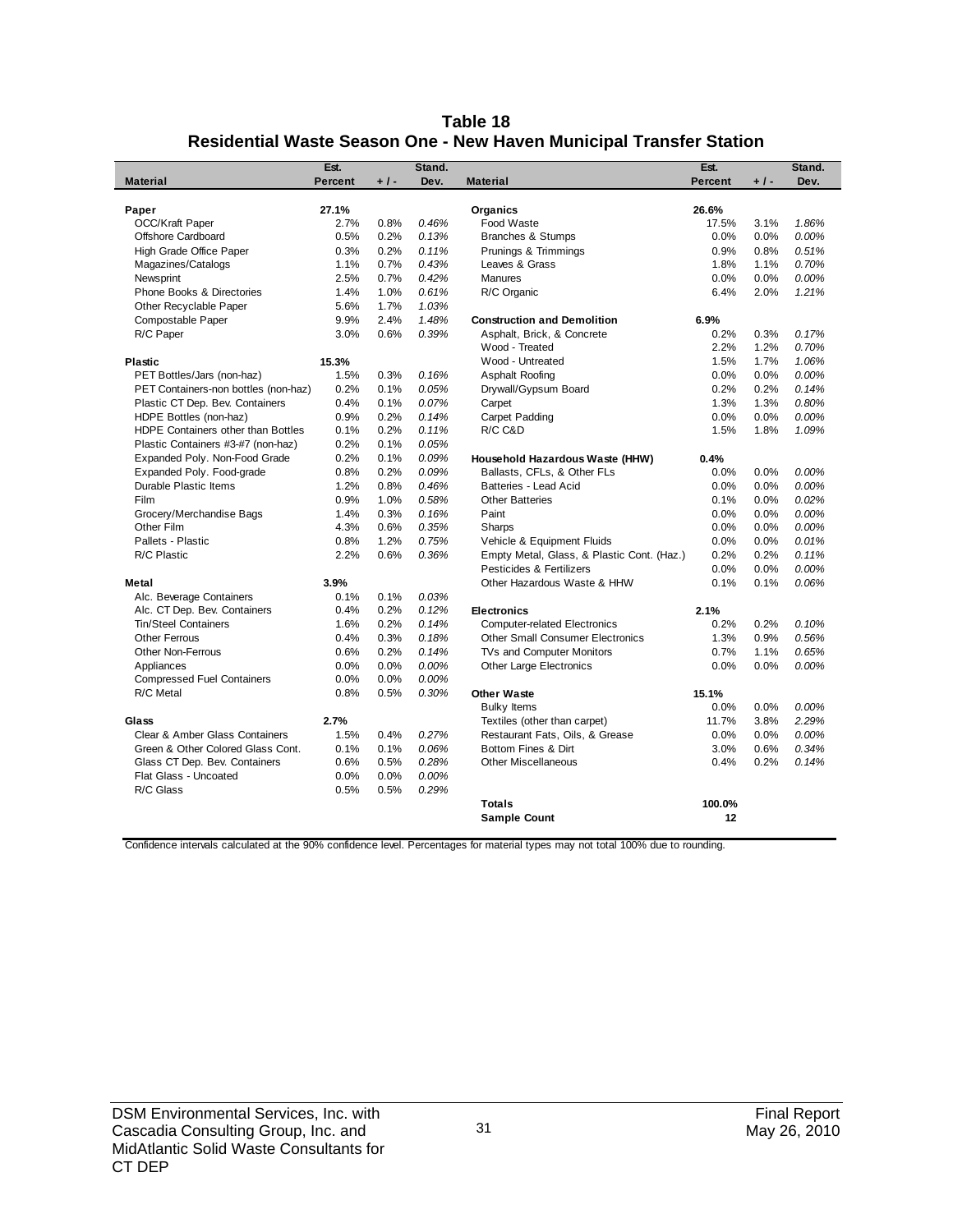| Table 19                                                    |
|-------------------------------------------------------------|
| ICI Waste Season One - New Haven Municipal Transfer Station |

|                                      | Est.           |       | Stand. |                                            | Est.           |       | Stand. |
|--------------------------------------|----------------|-------|--------|--------------------------------------------|----------------|-------|--------|
| <b>Material</b>                      | <b>Percent</b> | $+1-$ | Dev.   | <b>Material</b>                            | <b>Percent</b> | $+1-$ | Dev.   |
|                                      |                |       |        |                                            |                |       |        |
| Paper                                | 32.4%          |       |        | Organics                                   | 20.9%          |       |        |
| <b>OCC/Kraft Paper</b>               | 17.9%          | 6.3%  | 3.80%  | Food Waste                                 | 11.0%          | 4.9%  | 3.01%  |
| Offshore Cardboard                   | 0.2%           | 0.2%  | 0.10%  | Branches & Stumps                          | 2.2%           | 3.7%  | 2.28%  |
| High Grade Office Paper              | 2.5%           | 2.8%  | 1.70%  | Prunings & Trimmings                       | 2.1%           | 3.1%  | 1.90%  |
| Magazines/Catalogs                   | 1.3%           | 1.2%  | 0.71%  | Leaves & Grass                             | 0.0%           | 0.0%  | 0.00%  |
| Newsprint                            | 2.5%           | 1.8%  | 1.08%  | <b>Manures</b>                             | 2.4%           | 3.9%  | 2.39%  |
| <b>Phone Books &amp; Directories</b> | 0.0%           | 0.0%  | 0.00%  | R/C Organic                                | 3.1%           | 2.6%  | 1.55%  |
| Other Recyclable Paper               | 2.2%           | 1.1%  | 0.68%  |                                            |                |       |        |
| Compostable Paper                    | 4.2%           | 2.1%  | 1.26%  | <b>Construction and Demolition</b>         | 16.6%          |       |        |
| R/C Paper                            | 1.5%           | 0.9%  | 0.57%  | Asphalt, Brick, & Concrete                 | 0.0%           | 0.0%  | 0.00%  |
|                                      |                |       |        | Wood - Treated                             | 3.4%           | 4.2%  | 2.53%  |
| <b>Plastic</b>                       | 13.5%          |       |        | Wood - Untreated                           | 4.3%           | 4.5%  | 2.72%  |
| PET Bottles/Jars (non-haz)           | 0.8%           | 0.5%  | 0.32%  | Asphalt Roofing                            | 0.0%           | 0.0%  | 0.00%  |
| PET Containers-non bottles (non-haz) | 0.3%           | 0.2%  | 0.12%  | Drywall/Gypsum Board                       | 0.0%           | 0.0%  | 0.03%  |
| Plastic CT Dep. Bev. Containers      | 0.2%           | 0.2%  | 0.09%  | Carpet                                     | 4.8%           | 6.9%  | 4.18%  |
| HDPE Bottles (non-haz)               | 0.5%           | 0.2%  | 0.12%  | <b>Carpet Padding</b>                      | 1.7%           | 2.8%  | 1.69%  |
| HDPE Containers other than Bottles   | 0.2%           | 0.3%  | 0.18%  | R/C C&D                                    | 2.4%           | 2.7%  | 1.65%  |
| Plastic Containers #3-#7 (non-haz)   | 0.3%           | 0.1%  | 0.08%  |                                            |                |       |        |
| Expanded Poly. Non-Food Grade        | 0.0%           | 0.0%  | 0.01%  | Household Hazardous Waste (HHW)            | 0.5%           |       |        |
| Expanded Poly. Food-grade            | 0.5%           | 0.6%  | 0.36%  | Ballasts, CFLs, & Other FLs                | 0.1%           | 0.2%  | 0.12%  |
| Durable Plastic Items                | 0.9%           | 1.0%  | 0.58%  | Batteries - Lead Acid                      | 0.0%           | 0.0%  | 0.00%  |
| Film                                 | 2.4%           | 2.7%  | 1.67%  | <b>Other Batteries</b>                     | 0.1%           | 0.1%  | 0.05%  |
| Grocery/Merchandise Bags             | 0.3%           | 0.1%  | 0.09%  | Paint                                      | 0.0%           | 0.0%  | 0.00%  |
| Other Film                           | 2.9%           | 1.4%  | 0.83%  | Sharps                                     | 0.0%           | 0.0%  | 0.00%  |
| Pallets - Plastic                    | 0.0%           | 0.0%  | 0.00%  | Vehicle & Equipment Fluids                 | 0.2%           | 0.3%  | 0.17%  |
| R/C Plastic                          | 4.3%           | 3.3%  | 1.98%  | Empty Metal, Glass, & Plastic Cont. (Haz.) | 0.0%           | 0.0%  | 0.00%  |
|                                      |                |       |        | Pesticides & Fertilizers                   | 0.1%           | 0.1%  | 0.08%  |
| Metal                                | 4.6%           |       |        | Other Hazardous Waste & HHW                | 0.1%           | 0.2%  | 0.10%  |
| Alc. Beverage Containers             | 0.0%           | 0.0%  | 0.02%  |                                            |                |       |        |
| Alc. CT Dep. Bev. Containers         | 0.1%           | 0.0%  | 0.01%  | <b>Electronics</b>                         | 1.3%           |       |        |
| <b>Tin/Steel Containers</b>          | 2.5%           | 2.8%  | 1.71%  | <b>Computer-related Electronics</b>        | 1.3%           | 2.2%  | 1.34%  |
| <b>Other Ferrous</b>                 | 0.2%           | 0.2%  | 0.11%  | <b>Other Small Consumer Electronics</b>    | 0.0%           | 0.0%  | 0.01%  |
| <b>Other Non-Ferrous</b>             | 0.5%           | 0.6%  | 0.37%  | TVs and Computer Monitors                  | 0.0%           | 0.0%  | 0.00%  |
| Appliances                           | 0.0%           | 0.0%  | 0.00%  | <b>Other Large Electronics</b>             | 0.0%           | 0.0%  | 0.00%  |
| <b>Compressed Fuel Containers</b>    | 0.0%           | 0.0%  | 0.00%  |                                            |                |       |        |
| R/C Metal                            | 1.3%           | 1.8%  | 1.07%  | <b>Other Waste</b>                         | 7.6%           |       |        |
|                                      |                |       |        | <b>Bulky Items</b>                         | 1.5%           | 2.6%  | 1.56%  |
| Glass                                | 2.6%           |       |        | Textiles (other than carpet)               | 0.6%           | 0.5%  | 0.30%  |
| Clear & Amber Glass Containers       | 1.1%           | 0.4%  | 0.22%  | Restaurant Fats, Oils, & Grease            | 0.0%           | 0.0%  | 0.00%  |
| Green & Other Colored Glass Cont.    | 0.2%           | 0.2%  | 0.15%  | Bottom Fines & Dirt                        | 1.0%           | 0.5%  | 0.31%  |
| Glass CT Dep. Bev. Containers        | 0.6%           | 0.4%  | 0.27%  | <b>Other Miscellaneous</b>                 | 4.4%           | 6.9%  | 4.19%  |
| Flat Glass - Uncoated                | 0.5%           | 0.9%  | 0.53%  |                                            |                |       |        |
| R/C Glass                            | 0.2%           | 0.2%  | 0.09%  |                                            |                |       |        |
|                                      |                |       |        | <b>Totals</b>                              | 100.0%         |       |        |
|                                      |                |       |        | <b>Sample Count</b>                        | 12             |       |        |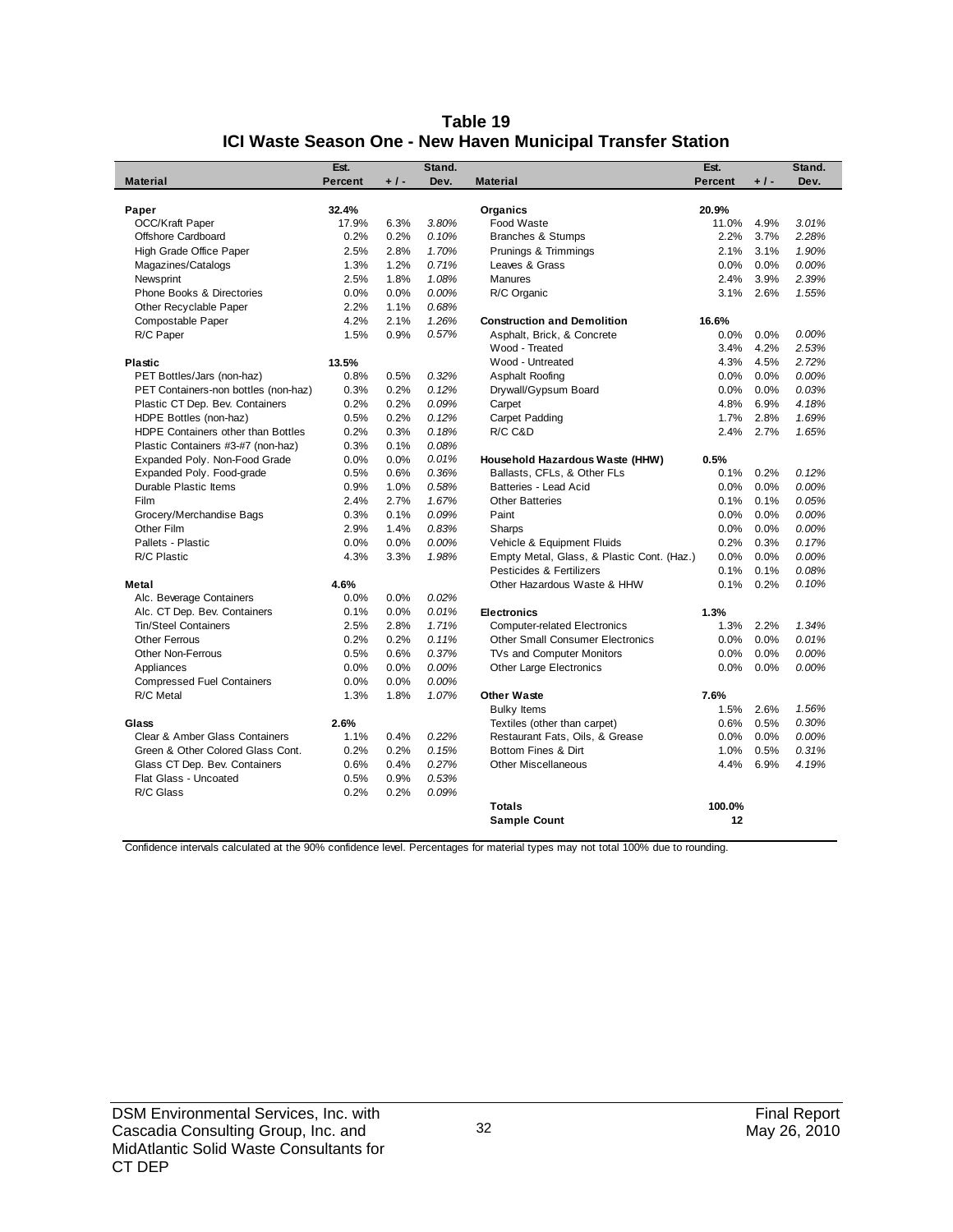## **CRRA Southeast Project (Preston) RRF**

Twenty-three samples were analyzed in season one: 12 residential and 11 ICI. The overall, residential, and ICI results for season one are presented in Tables 20 through 22.

|                                      | Est.           |       | Stand. |                                            | Est.    |       | Stand. |
|--------------------------------------|----------------|-------|--------|--------------------------------------------|---------|-------|--------|
| <b>Material</b>                      | <b>Percent</b> | $+1-$ | Dev.   | <b>Material</b>                            | Percent | $+1-$ | Dev.   |
|                                      |                |       |        |                                            |         |       |        |
| Paper                                | 27.7%          |       |        | Organics                                   | 25.6%   |       |        |
| OCC/Kraft Paper                      | 6.0%           | 1.6%  | 0.95%  | Food Waste                                 | 19.6%   | 4.0%  | 2.40%  |
| Offshore Cardboard                   | 0.4%           | 0.3%  | 0.19%  | <b>Branches &amp; Stumps</b>               | 0.0%    | 0.0%  | 0.00%  |
| High Grade Office Paper              | 2.2%           | 1.1%  | 0.66%  | Prunings & Trimmings                       | 1.3%    | 1.3%  | 0.78%  |
| Magazines/Catalogs                   | 1.5%           | 0.5%  | 0.33%  | Leaves & Grass                             | 0.5%    | 0.8%  | 0.48%  |
| Newsprint                            | 1.3%           | 0.6%  | 0.36%  | <b>Manures</b>                             | 0.0%    | 0.0%  | 0.00%  |
| Phone Books & Directories            | 0.2%           | 0.2%  | 0.09%  | R/C Organic                                | 4.2%    | 1.6%  | 0.99%  |
| Other Recyclable Paper               | 4.2%           | 0.8%  | 0.48%  |                                            |         |       |        |
| Compostable Paper                    | 9.1%           | 2.2%  | 1.31%  | <b>Construction and Demolition</b>         | 10.9%   |       |        |
| R/C Paper                            | 2.9%           | 1.0%  | 0.60%  | Asphalt, Brick, & Concrete                 | 0.0%    | 0.0%  | 0.00%  |
|                                      |                |       |        | Wood - Treated                             | 5.2%    | 3.4%  | 2.05%  |
| <b>Plastic</b>                       | 15.3%          |       |        | Wood - Untreated                           | 1.3%    | 1.5%  | 0.90%  |
| PET Bottles/Jars (non-haz)           | 0.8%           | 0.3%  | 0.19%  | Asphalt Roofing                            | 0.0%    | 0.0%  | 0.00%  |
| PET Containers-non bottles (non-haz) | 0.1%           | 0.1%  | 0.03%  | Drywall/Gypsum Board                       | 0.0%    | 0.0%  | 0.00%  |
| Plastic CT Dep. Bev. Containers      | 0.2%           | 0.1%  | 0.05%  | Carpet                                     | 2.3%    | 1.9%  | 1.13%  |
| HDPE Bottles (non-haz)               | 0.5%           | 0.2%  | 0.10%  | Carpet Padding                             | 0.8%    | 0.9%  | 0.55%  |
| HDPE Containers other than Bottles   | 0.1%           | 0.1%  | 0.08%  | R/C C&D                                    | 1.3%    | 1.4%  | 0.84%  |
| Plastic Containers #3-#7 (non-haz)   | 1.1%           | 0.8%  | 0.48%  |                                            |         |       |        |
| Expanded Poly. Non-Food Grade        | 0.5%           | 0.5%  | 0.30%  | Household Hazardous Waste (HHW)            | 1.0%    |       |        |
| Expanded Poly. Food-grade            | 0.7%           | 0.2%  | 0.12%  | Ballasts, CFLs, & Other FLs                | 0.0%    | 0.0%  | 0.00%  |
| Durable Plastic Items                | 2.4%           | 1.4%  | 0.87%  | Batteries - Lead Acid                      | 0.0%    | 0.0%  | 0.00%  |
| Film                                 | 0.2%           | 0.1%  | 0.09%  | <b>Other Batteries</b>                     | 0.1%    | 0.0%  | 0.02%  |
| Grocery/Merchandise Bags             | 0.5%           | 0.1%  | 0.09%  | Paint                                      | 0.0%    | 0.0%  | 0.00%  |
| Other Film                           | 4.6%           | 1.0%  | 0.64%  | Sharps                                     | 0.0%    | 0.0%  | 0.00%  |
| Pallets - Plastic                    | 0.0%           | 0.0%  | 0.00%  | Vehicle & Equipment Fluids                 | 0.1%    | 0.2%  | 0.11%  |
| R/C Plastic                          | 3.6%           | 2.7%  | 1.64%  | Empty Metal, Glass, & Plastic Cont. (Haz.) | 0.6%    | 0.5%  | 0.28%  |
|                                      |                |       |        | Pesticides & Fertilizers                   | 0.0%    | 0.0%  | 0.00%  |
| Metal                                | 4.8%           |       |        | Other Hazardous Waste & HHW                | 0.2%    | 0.3%  | 0.15%  |
| Alc. Beverage Containers             | 0.0%           | 0.0%  | 0.01%  |                                            |         |       |        |
| Alc. CT Dep. Bev. Containers         | 0.1%           | 0.1%  | 0.04%  | <b>Electronics</b>                         | 1.9%    |       |        |
| Tin/Steel Containers                 | 0.5%           | 0.2%  | 0.10%  | <b>Computer-related Electronics</b>        | 0.2%    | 0.4%  | 0.25%  |
| <b>Other Ferrous</b>                 | 0.5%           | 0.3%  | 0.20%  | <b>Other Small Consumer Electronics</b>    | 0.5%    | 0.4%  | 0.23%  |
| <b>Other Non-Ferrous</b>             | 0.4%           | 0.1%  | 0.08%  | TVs and Computer Monitors                  | 0.8%    | 1.4%  | 0.84%  |
| Appliances                           | 2.5%           | 2.7%  | 1.64%  | Other Large Electronics                    | 0.4%    | 0.6%  | 0.37%  |
| <b>Compressed Fuel Containers</b>    | 0.0%           | 0.0%  | 0.00%  |                                            |         |       |        |
| R/C Metal                            | 0.7%           | 0.4%  | 0.26%  | <b>Other Waste</b>                         | 10.9%   |       |        |
|                                      |                |       |        | <b>Bulky Items</b>                         | 4.0%    | 4.2%  | 2.56%  |
| Glass                                | 1.9%           |       |        | Textiles (other than carpet)               | 3.0%    | 1.2%  | 0.74%  |
| Clear & Amber Glass Containers       | 1.0%           | 0.4%  | 0.26%  | Restaurant Fats, Oils, & Grease            | 0.0%    | 0.0%  | 0.00%  |
| Green & Other Colored Glass Cont.    | 0.3%           | 0.3%  | 0.18%  | Bottom Fines & Dirt                        | 1.5%    | 0.5%  | 0.30%  |
| Glass CT Dep. Bev. Containers        | 0.3%           | 0.3%  | 0.17%  | <b>Other Miscellaneous</b>                 | 2.3%    | 1.2%  | 0.70%  |
| Flat Glass - Uncoated                | 0.0%           | 0.0%  | 0.00%  |                                            |         |       |        |
| R/C Glass                            | 0.2%           | 0.2%  | 0.11%  |                                            |         |       |        |
|                                      |                |       |        | <b>Totals</b>                              | 100.0%  |       |        |
|                                      |                |       |        | <b>Sample Count</b>                        | 23      |       |        |

**Table 20 Overall Waste Season One - CRRA Southeast Project (Preston) RRF**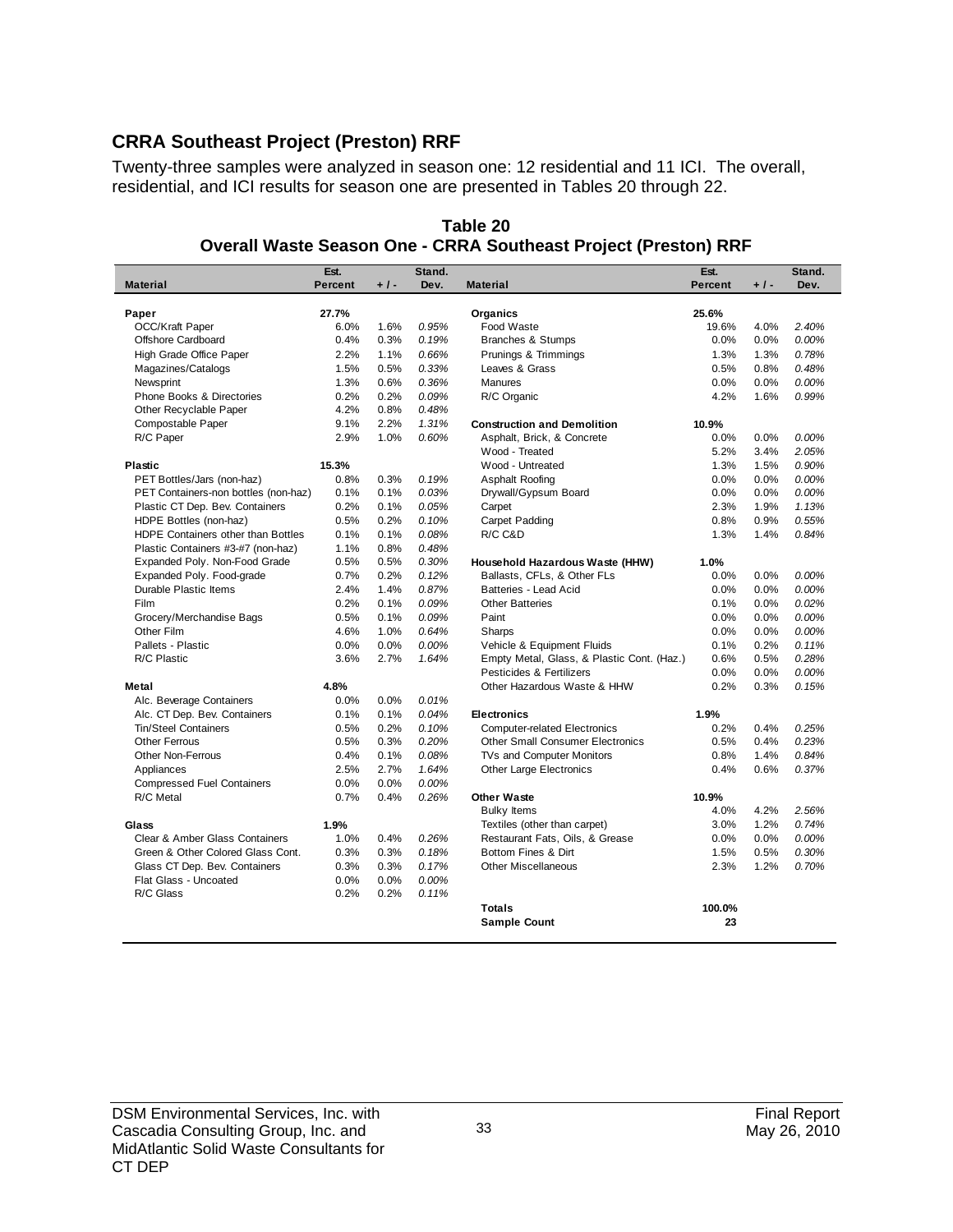| Table 21                                                            |
|---------------------------------------------------------------------|
| Residential Waste Season One - CRRA Southeast Project (Preston) RRF |

| <b>Material</b>                      | Est.<br><b>Percent</b> | $+1-$ | Stand.<br>Dev. | <b>Material</b>                            | Est.<br><b>Percent</b> | $+1-$ | Stand.<br>Dev. |
|--------------------------------------|------------------------|-------|----------------|--------------------------------------------|------------------------|-------|----------------|
|                                      |                        |       |                |                                            |                        |       |                |
| Paper                                | 23.6%                  |       |                | Organics                                   | 24.9%                  |       |                |
| <b>OCC/Kraft Paper</b>               | 3.9%                   | 2.2%  | 1.36%          | Food Waste                                 | 15.3%                  | 6.2%  | 3.75%          |
| Offshore Cardboard                   | 0.6%                   | 0.6%  | 0.35%          | <b>Branches &amp; Stumps</b>               | 0.0%                   | 0.0%  | 0.00%          |
| High Grade Office Paper              | 1.9%                   | 1.6%  | 0.96%          | Prunings & Trimmings                       | 1.9%                   | 2.3%  | 1.40%          |
| Magazines/Catalogs                   | 1.3%                   | 0.6%  | 0.36%          | Leaves & Grass                             | 0.9%                   | 1.4%  | 0.88%          |
| Newsprint                            | 1.0%                   | 0.3%  | 0.21%          | <b>Manures</b>                             | 0.0%                   | 0.0%  | 0.00%          |
| Phone Books & Directories            | 0.4%                   | 0.3%  | 0.16%          | R/C Organic                                | 6.8%                   | 2.8%  | 1.72%          |
| Other Recyclable Paper               | 3.6%                   | 1.0%  | 0.58%          |                                            |                        |       |                |
| Compostable Paper                    | 8.4%                   | 2.2%  | 1.37%          | <b>Construction and Demolition</b>         | 12.8%                  |       |                |
| R/C Paper                            | 2.4%                   | 1.0%  | 0.63%          | Asphalt, Brick, & Concrete                 | 0.0%                   | 0.0%  | 0.00%          |
|                                      |                        |       |                | Wood - Treated                             | 5.1%                   | 4.5%  | 2.72%          |
| <b>Plastic</b>                       | 13.0%                  |       |                | Wood - Untreated                           | 1.0%                   | 1.2%  | 0.75%          |
| PET Bottles/Jars (non-haz)           | 0.6%                   | 0.3%  | 0.15%          | Asphalt Roofing                            | 0.0%                   | 0.0%  | 0.00%          |
| PET Containers-non bottles (non-haz) | 0.1%                   | 0.1%  | 0.05%          | Drywall/Gypsum Board                       | 0.0%                   | 0.0%  | 0.00%          |
| Plastic CT Dep. Bev. Containers      | 0.2%                   | 0.1%  | 0.06%          | Carpet                                     | 4.2%                   | 3.4%  | 2.06%          |
| HDPE Bottles (non-haz)               | 0.5%                   | 0.3%  | 0.17%          | Carpet Padding                             | 1.4%                   | 1.6%  | 1.00%          |
| HDPE Containers other than Bottles   | 0.1%                   | 0.1%  | 0.08%          | R/C C&D                                    | 1.2%                   | 1.4%  | 0.82%          |
| Plastic Containers #3-#7 (non-haz)   | 0.6%                   | 0.2%  | 0.14%          |                                            |                        |       |                |
| Expanded Poly. Non-Food Grade        | 0.1%                   | 0.1%  | 0.03%          | Household Hazardous Waste (HHW)            | 0.2%                   |       |                |
| Expanded Poly. Food-grade            | 0.5%                   | 0.2%  | 0.14%          | Ballasts, CFLs, & Other FLs                | 0.0%                   | 0.0%  | 0.00%          |
| Durable Plastic Items                | 3.3%                   | 2.3%  | 1.39%          | Batteries - Lead Acid                      | 0.0%                   | 0.0%  | 0.00%          |
| <b>Film</b>                          | 0.2%                   | 0.2%  | 0.15%          | <b>Other Batteries</b>                     | 0.1%                   | 0.1%  | 0.03%          |
| Grocery/Merchandise Bags             | 0.5%                   | 0.2%  | 0.14%          | Paint                                      | 0.0%                   | 0.0%  | 0.00%          |
| Other Film                           | 4.0%                   | 1.3%  | 0.77%          | Sharps                                     | 0.0%                   | 0.0%  | 0.00%          |
| Pallets - Plastic                    | 0.0%                   | 0.0%  | 0.00%          | Vehicle & Equipment Fluids                 | 0.0%                   | 0.0%  | 0.00%          |
| R/C Plastic                          | 2.2%                   | 1.0%  | 0.62%          | Empty Metal, Glass, & Plastic Cont. (Haz.) | 0.0%                   | 0.0%  | 0.01%          |
|                                      |                        |       |                | Pesticides & Fertilizers                   | 0.0%                   | 0.0%  | 0.00%          |
| Metal                                | 6.7%                   |       |                | Other Hazardous Waste & HHW                | 0.1%                   | 0.1%  | 0.06%          |
| Alc. Beverage Containers             | 0.0%                   | 0.0%  | 0.01%          |                                            |                        |       |                |
| Alc. CT Dep. Bev. Containers         | 0.1%                   | 0.1%  | 0.04%          | <b>Electronics</b>                         | 1.9%                   |       |                |
| Tin/Steel Containers                 | 0.6%                   | 0.3%  | 0.17%          | <b>Computer-related Electronics</b>        | 0.5%                   | 0.7%  | 0.45%          |
| <b>Other Ferrous</b>                 | 0.4%                   | 0.5%  | 0.32%          | <b>Other Small Consumer Electronics</b>    | 0.7%                   | 0.7%  | 0.40%          |
| Other Non-Ferrous                    | 0.4%                   | 0.2%  | 0.12%          | TVs and Computer Monitors                  | 0.0%                   | 0.0%  | 0.00%          |
| Appliances                           | 4.5%                   | 4.9%  | 2.98%          | <b>Other Large Electronics</b>             | 0.7%                   | 1.1%  | 0.68%          |
| <b>Compressed Fuel Containers</b>    | 0.0%                   | 0.0%  | 0.00%          |                                            |                        |       |                |
| R/C Metal                            | 0.7%                   | 0.5%  | 0.30%          | <b>Other Waste</b>                         | 14.7%                  |       |                |
|                                      |                        |       |                | <b>Bulky Items</b>                         | 7.3%                   | 7.7%  | 4.67%          |
| Glass                                | 2.2%                   |       |                | Textiles (other than carpet)               | 4.3%                   | 1.8%  | 1.08%          |
| Clear & Amber Glass Containers       | 1.2%                   | 0.4%  | 0.26%          | Restaurant Fats, Oils, & Grease            | 0.0%                   | 0.0%  | 0.00%          |
| Green & Other Colored Glass Cont.    | 0.3%                   | 0.4%  | 0.27%          | Bottom Fines & Dirt                        | 1.1%                   | 0.5%  | 0.32%          |
| Glass CT Dep. Bev. Containers        | 0.3%                   | 0.3%  | 0.17%          | <b>Other Miscellaneous</b>                 | 2.0%                   | 1.5%  | 0.93%          |
| Flat Glass - Uncoated                | 0.0%                   | 0.0%  | 0.00%          |                                            |                        |       |                |
| R/C Glass                            | 0.4%                   | 0.3%  | 0.21%          |                                            |                        |       |                |
|                                      |                        |       |                | <b>Totals</b>                              | 100.0%                 |       |                |
|                                      |                        |       |                | <b>Sample Count</b>                        | 12                     |       |                |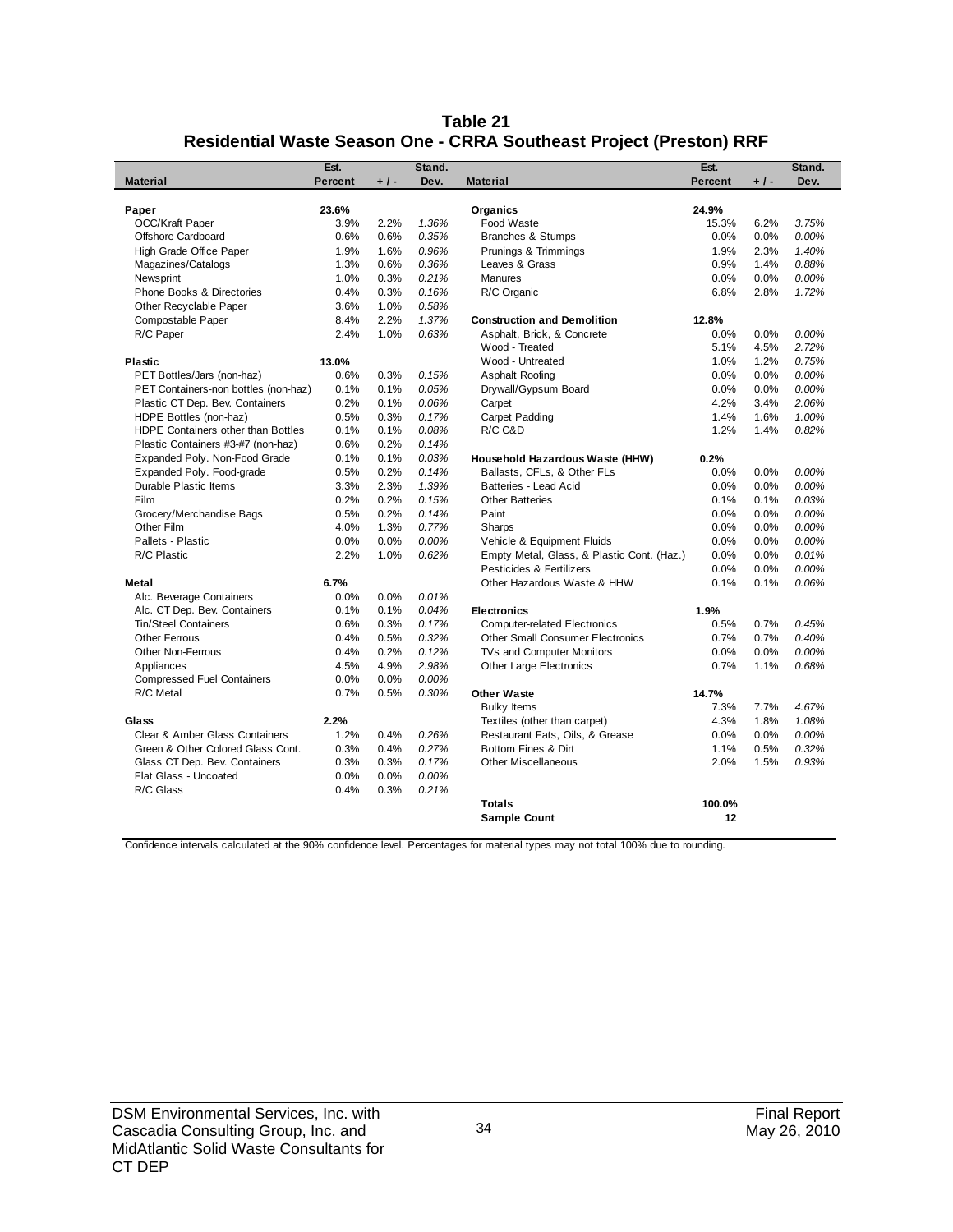|                                      | Est.           |       | Stand. |                                            | Est.           |       | Stand. |
|--------------------------------------|----------------|-------|--------|--------------------------------------------|----------------|-------|--------|
| <b>Material</b>                      | <b>Percent</b> | $+1-$ | Dev.   | <b>Material</b>                            | <b>Percent</b> | $+1-$ | Dev.   |
|                                      |                |       |        |                                            |                |       |        |
| Paper                                | 32.6%          |       |        | Organics                                   | 26.4%          |       |        |
| OCC/Kraft Paper                      | 8.4%           | 2.2%  | 1.33%  | Food Waste                                 | 24.8%          | 4.5%  | 2.75%  |
| Offshore Cardboard                   | 0.1%           | 0.1%  | 0.05%  | <b>Branches &amp; Stumps</b>               | 0.0%           | 0.0%  | 0.00%  |
| High Grade Office Paper              | 2.5%           | 1.4%  | 0.88%  | Prunings & Trimmings                       | 0.5%           | 0.6%  | 0.34%  |
| Magazines/Catalogs                   | 1.8%           | 1.0%  | 0.58%  | Leaves & Grass                             | 0.0%           | 0.0%  | 0.01%  |
| Newsprint                            | 1.6%           | 1.2%  | 0.75%  | <b>Manures</b>                             | 0.0%           | 0.0%  | 0.00%  |
| <b>Phone Books &amp; Directories</b> | 0.1%           | 0.1%  | 0.07%  | R/C Organic                                | 1.1%           | 1.1%  | 0.69%  |
| Other Recyclable Paper               | 4.9%           | 1.3%  | 0.81%  |                                            |                |       |        |
| Compostable Paper                    | 9.9%           | 3.9%  | 2.38%  | <b>Construction and Demolition</b>         | 8.6%           |       |        |
| R/C Paper                            | 3.4%           | 1.8%  | 1.10%  | Asphalt, Brick, & Concrete                 | 0.0%           | 0.0%  | 0.00%  |
|                                      |                |       |        | Wood - Treated                             | 5.3%           | 5.1%  | 3.12%  |
| <b>Plastic</b>                       | 18.1%          |       |        | Wood - Untreated                           | 1.8%           | 2.9%  | 1.79%  |
| PET Bottles/Jars (non-haz)           | 1.1%           | 0.6%  | 0.37%  | Asphalt Roofing                            | 0.0%           | 0.0%  | 0.00%  |
| PET Containers-non bottles (non-haz) | 0.1%           | 0.1%  | 0.04%  | Drywall/Gypsum Board                       | 0.0%           | 0.0%  | 0.00%  |
| Plastic CT Dep. Bev. Containers      | 0.2%           | 0.1%  | 0.08%  | Carpet                                     | 0.0%           | 0.0%  | 0.00%  |
| HDPE Bottles (non-haz)               | 0.5%           | 0.1%  | 0.05%  | Carpet Padding                             | 0.0%           | 0.0%  | 0.00%  |
| HDPE Containers other than Bottles   | 0.2%           | 0.2%  | 0.15%  | R/C C&D                                    | 1.6%           | 2.6%  | 1.57%  |
| Plastic Containers #3-#7 (non-haz)   | 1.6%           | 1.7%  | 1.05%  |                                            |                |       |        |
| Expanded Poly. Non-Food Grade        | 0.9%           | 1.1%  | 0.66%  | Household Hazardous Waste (HHW)            | 1.9%           |       |        |
| Expanded Poly. Food-grade            | 0.9%           | 0.4%  | 0.21%  | Ballasts, CFLs, & Other FLs                | 0.0%           | 0.0%  | 0.00%  |
| Durable Plastic Items                | 1.3%           | 1.5%  | 0.94%  | Batteries - Lead Acid                      | 0.0%           | 0.0%  | 0.00%  |
| Film                                 | 0.1%           | 0.1%  | 0.07%  | <b>Other Batteries</b>                     | 0.0%           | 0.0%  | 0.02%  |
| Grocery/Merchandise Bags             | 0.3%           | 0.2%  | 0.10%  | Paint                                      | 0.0%           | 0.0%  | 0.00%  |
| Other Film                           | 5.4%           | 1.7%  | 1.06%  | Sharps                                     | 0.0%           | 0.0%  | 0.00%  |
| Pallets - Plastic                    | 0.0%           | 0.0%  | 0.00%  | Vehicle & Equipment Fluids                 | 0.2%           | 0.4%  | 0.25%  |
| R/C Plastic                          | 5.4%           | 5.9%  | 3.56%  | Empty Metal, Glass, & Plastic Cont. (Haz.) | 1.3%           | 1.0%  | 0.63%  |
|                                      |                |       |        | Pesticides & Fertilizers                   | 0.0%           | 0.0%  | 0.00%  |
| Metal                                | 2.6%           |       |        | Other Hazardous Waste & HHW                | 0.3%           | 0.5%  | 0.33%  |
| Alc. Beverage Containers             | 0.0%           | 0.0%  | 0.02%  |                                            |                |       |        |
| Alc. CT Dep. Bev. Containers         | 0.2%           | 0.1%  | 0.08%  | <b>Electronics</b>                         | 2.0%           |       |        |
| <b>Tin/Steel Containers</b>          | 0.5%           | 0.2%  | 0.10%  | <b>Computer-related Electronics</b>        | 0.0%           | 0.0%  | 0.00%  |
| Other Ferrous                        | 0.6%           | 0.3%  | 0.21%  | <b>Other Small Consumer Electronics</b>    | 0.2%           | 0.3%  | 0.16%  |
| <b>Other Non-Ferrous</b>             | 0.5%           | 0.2%  | 0.10%  | TVs and Computer Monitors                  | 1.8%           | 3.1%  | 1.87%  |
| Appliances                           | 0.0%           | 0.0%  | 0.00%  | Other Large Electronics                    | 0.0%           | 0.0%  | 0.00%  |
| <b>Compressed Fuel Containers</b>    | 0.0%           | 0.0%  | 0.00%  |                                            |                |       |        |
| R/C Metal                            | 0.8%           | 0.7%  | 0.45%  | <b>Other Waste</b>                         | 6.2%           |       |        |
|                                      |                |       |        | <b>Bulky Items</b>                         | 0.0%           | 0.0%  | 0.00%  |
| Glass                                | 1.6%           |       |        | Textiles (other than carpet)               | 1.5%           | 1.6%  | 0.98%  |
| Clear & Amber Glass Containers       | 0.8%           | 0.8%  | 0.48%  | Restaurant Fats, Oils, & Grease            | 0.0%           | 0.0%  | 0.00%  |
| Green & Other Colored Glass Cont.    | 0.3%           | 0.4%  | 0.23%  | Bottom Fines & Dirt                        | 1.9%           | 0.9%  | 0.54%  |
| Glass CT Dep. Bev. Containers        | 0.4%           | 0.5%  | 0.31%  | <b>Other Miscellaneous</b>                 | 2.7%           | 1.8%  | 1.07%  |
| Flat Glass - Uncoated                | 0.0%           | 0.0%  | 0.00%  |                                            |                |       |        |
| R/C Glass                            | 0.0%           | 0.0%  | 0.01%  |                                            |                |       |        |
|                                      |                |       |        | <b>Totals</b>                              | 100.0%         |       |        |
|                                      |                |       |        | <b>Sample Count</b>                        | 11             |       |        |

| Table 22                                                    |
|-------------------------------------------------------------|
| ICI Waste Season One - CRRA Southeast Project (Preston) RRF |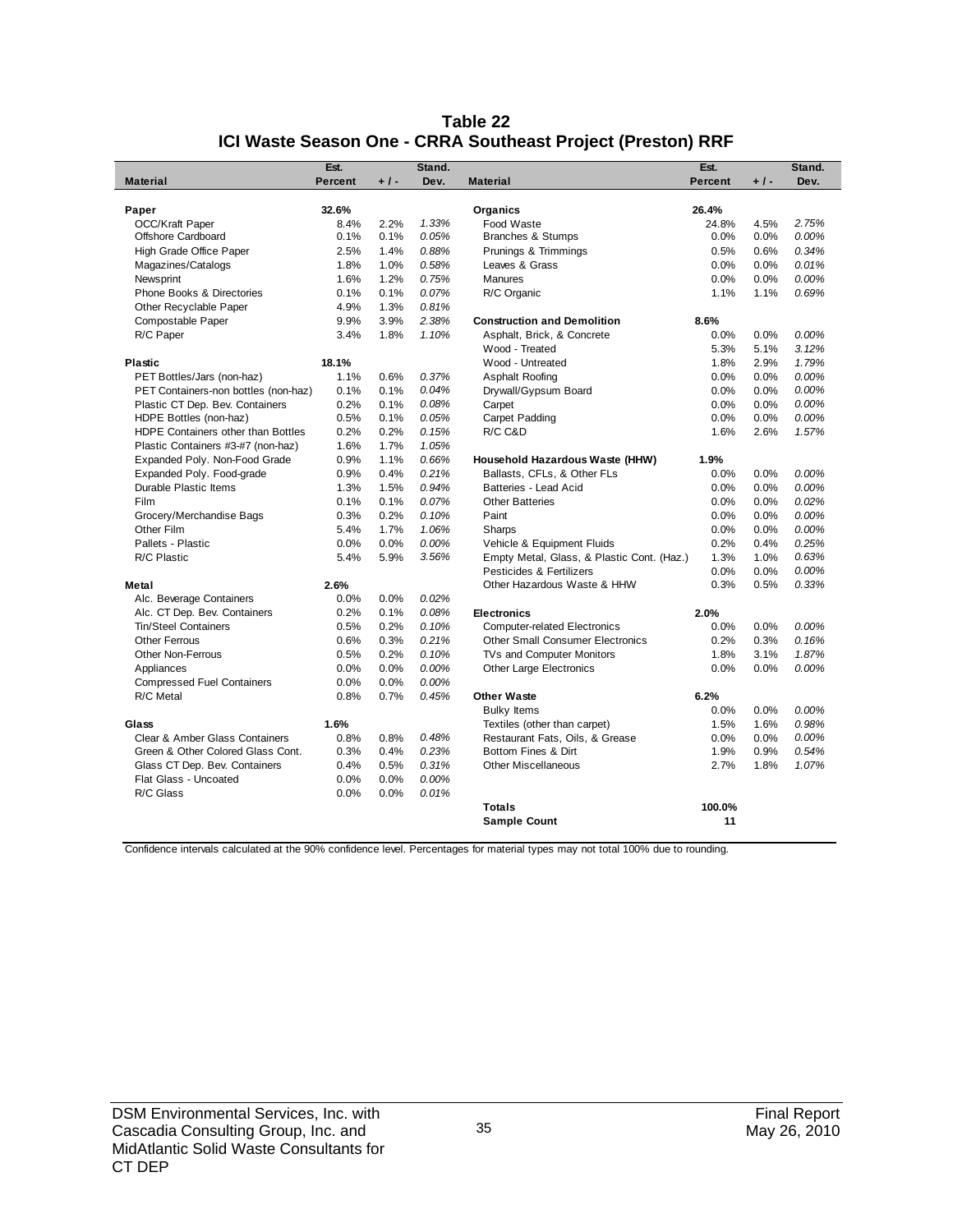## **CRRA Mid-CT Project (Hartford) RRF**

Thirty-four samples were analyzed: 6 residential and 28 ICI. The overall, residential, and ICI results for season one are presented in Tables 23 through 25.

|                                      | Est.           |       | Stand. |                                            | Est.           |       | Stand. |
|--------------------------------------|----------------|-------|--------|--------------------------------------------|----------------|-------|--------|
| <b>Material</b>                      | <b>Percent</b> | $+1-$ | Dev.   | <b>Material</b>                            | <b>Percent</b> | $+1-$ | Dev.   |
|                                      |                |       |        |                                            |                |       |        |
| Paper                                | 32.6%          |       |        | Organics                                   | 19.2%          |       |        |
| <b>OCC/Kraft Paper</b>               | 4.5%           | 1.3%  | 0.76%  | Food Waste                                 | 13.2%          | 3.1%  | 1.91%  |
| Offshore Cardboard                   | 0.9%           | 0.4%  | 0.22%  | Branches & Stumps                          | 0.1%           | 0.2%  | 0.12%  |
| High Grade Office Paper              | 1.8%           | 1.0%  | 0.61%  | Prunings & Trimmings                       | 1.3%           | 0.6%  | 0.34%  |
| Magazines/Catalogs                   | 1.4%           | 0.5%  | 0.29%  | Leaves & Grass                             | 1.7%           | 2.0%  | 1.21%  |
| Newsprint                            | 4.3%           | 3.0%  | 1.81%  | Manures                                    | 0.0%           | 0.0%  | 0.00%  |
| Phone Books & Directories            | 0.4%           | 0.3%  | 0.19%  | R/C Organic                                | 2.9%           | 0.7%  | 0.40%  |
| Other Recyclable Paper               | 3.7%           | 0.6%  | 0.39%  |                                            |                |       |        |
| Compostable Paper                    | 10.9%          | 2.0%  | 1.24%  | <b>Construction and Demolition</b>         | 15.5%          |       |        |
| R/C Paper                            | 4.8%           | 2.6%  | 1.59%  | Asphalt, Brick, & Concrete                 | 0.0%           | 0.0%  | 0.00%  |
|                                      |                |       |        | Wood - Treated                             | 4.1%           | 1.5%  | 0.94%  |
| <b>Plastic</b>                       | 15.6%          |       |        | Wood - Untreated                           | 2.3%           | 0.8%  | 0.51%  |
| PET Bottles/Jars (non-haz)           | 0.6%           | 0.1%  | 0.06%  | Asphalt Roofing                            | 0.1%           | 0.1%  | 0.07%  |
| PET Containers-non bottles (non-haz) | 0.1%           | 0.1%  | 0.06%  | Drywall/Gypsum Board                       | 0.6%           | 0.8%  | 0.51%  |
| Plastic CT Dep. Bev. Containers      | 0.1%           | 0.1%  | 0.09%  | Carpet                                     | 6.9%           | 8.9%  | 5.43%  |
| HDPE Bottles (non-haz)               | 0.5%           | 0.2%  | 0.12%  | Carpet Padding                             | 0.3%           | 0.5%  | 0.30%  |
| HDPE Containers other than Bottles   | 0.1%           | 0.1%  | 0.07%  | R/C C&D                                    | 1.3%           | 1.0%  | 0.63%  |
| Plastic Containers #3-#7 (non-haz)   | 0.4%           | 0.1%  | 0.05%  |                                            |                |       |        |
| Expanded Poly. Non-Food Grade        | 0.1%           | 0.1%  | 0.04%  | Household Hazardous Waste (HHW)            | 1.0%           |       |        |
| Expanded Poly. Food-grade            | 0.4%           | 0.2%  | 0.10%  | Ballasts, CFLs, & Other FLs                | 0.0%           | 0.0%  | 0.01%  |
| Durable Plastic Items                | 3.9%           | 3.1%  | 1.86%  | Batteries - Lead Acid                      | 0.0%           | 0.1%  | 0.03%  |
| Film                                 | 0.3%           | 0.2%  | 0.11%  | <b>Other Batteries</b>                     | 0.0%           | 0.0%  | 0.01%  |
| Grocery/Merchandise Bags             | 0.5%           | 0.1%  | 0.07%  | Paint                                      | 0.0%           | 0.0%  | 0.00%  |
| Other Film                           | 4.7%           | 1.3%  | 0.78%  | Sharps                                     | 0.0%           | 0.0%  | 0.00%  |
| Pallets - Plastic                    | 0.3%           | 0.5%  | 0.30%  | Vehicle & Equipment Fluids                 | 0.0%           | 0.1%  | 0.03%  |
| R/C Plastic                          | 3.3%           | 1.1%  | 0.66%  | Empty Metal, Glass, & Plastic Cont. (Haz.) | 0.2%           | 0.1%  | 0.07%  |
|                                      |                |       |        | Pesticides & Fertilizers                   | 0.0%           | 0.0%  | 0.00%  |
| Metal                                | 2.6%           |       |        | Other Hazardous Waste & HHW                | 0.6%           | 0.9%  | 0.52%  |
| Alc. Beverage Containers             | 0.0%           | 0.0%  | 0.01%  |                                            |                |       |        |
| Alc. CT Dep. Bev. Containers         | 0.2%           | 0.2%  | 0.09%  | <b>Electronics</b>                         | 2.3%           |       |        |
| Tin/Steel Containers                 | 0.8%           | 0.2%  | 0.15%  | <b>Computer-related Electronics</b>        | 0.4%           | 0.6%  | 0.33%  |
| <b>Other Ferrous</b>                 | 0.6%           | 0.5%  | 0.27%  | <b>Other Small Consumer Electronics</b>    | 0.4%           | 0.3%  | 0.20%  |
| <b>Other Non-Ferrous</b>             | 0.6%           | 0.1%  | 0.09%  | TVs and Computer Monitors                  | 1.4%           | 1.9%  | 1.13%  |
| Appliances                           | 0.0%           | 0.0%  | 0.00%  | Other Large Electronics                    | 0.1%           | 0.2%  | 0.11%  |
| <b>Compressed Fuel Containers</b>    | 0.0%           | 0.0%  | 0.00%  |                                            |                |       |        |
| R/C Metal                            | 0.4%           | 0.2%  | 0.13%  | <b>Other Waste</b>                         | 9.3%           |       |        |
|                                      |                |       |        | <b>Bulky Items</b>                         | 2.0%           | 1.5%  | 0.93%  |
| Glass                                | 1.8%           |       |        | Textiles (other than carpet)               | 4.4%           | 2.1%  | 1.26%  |
| Clear & Amber Glass Containers       | 0.8%           | 0.8%  | 0.46%  | Restaurant Fats, Oils, & Grease            | 0.0%           | 0.0%  | 0.00%  |
| Green & Other Colored Glass Cont.    | 0.2%           | 0.2%  | 0.13%  | Bottom Fines & Dirt                        | 1.6%           | 0.6%  | 0.39%  |
| Glass CT Dep. Bev. Containers        | 0.2%           | 0.1%  | 0.06%  | <b>Other Miscellaneous</b>                 | 1.3%           | 0.5%  | 0.32%  |
| Flat Glass - Uncoated                | 0.3%           | 0.3%  | 0.18%  |                                            |                |       |        |
| R/C Glass                            | 0.3%           | 0.1%  | 0.09%  |                                            |                |       |        |
|                                      |                |       |        | <b>Totals</b>                              | 100.0%         |       |        |
|                                      |                |       |        | <b>Sample Count</b>                        | 34             |       |        |
|                                      |                |       |        |                                            |                |       |        |

**Table 23 Overall Waste Season One - CRRA Mid-CT Project (Hartford) RRF**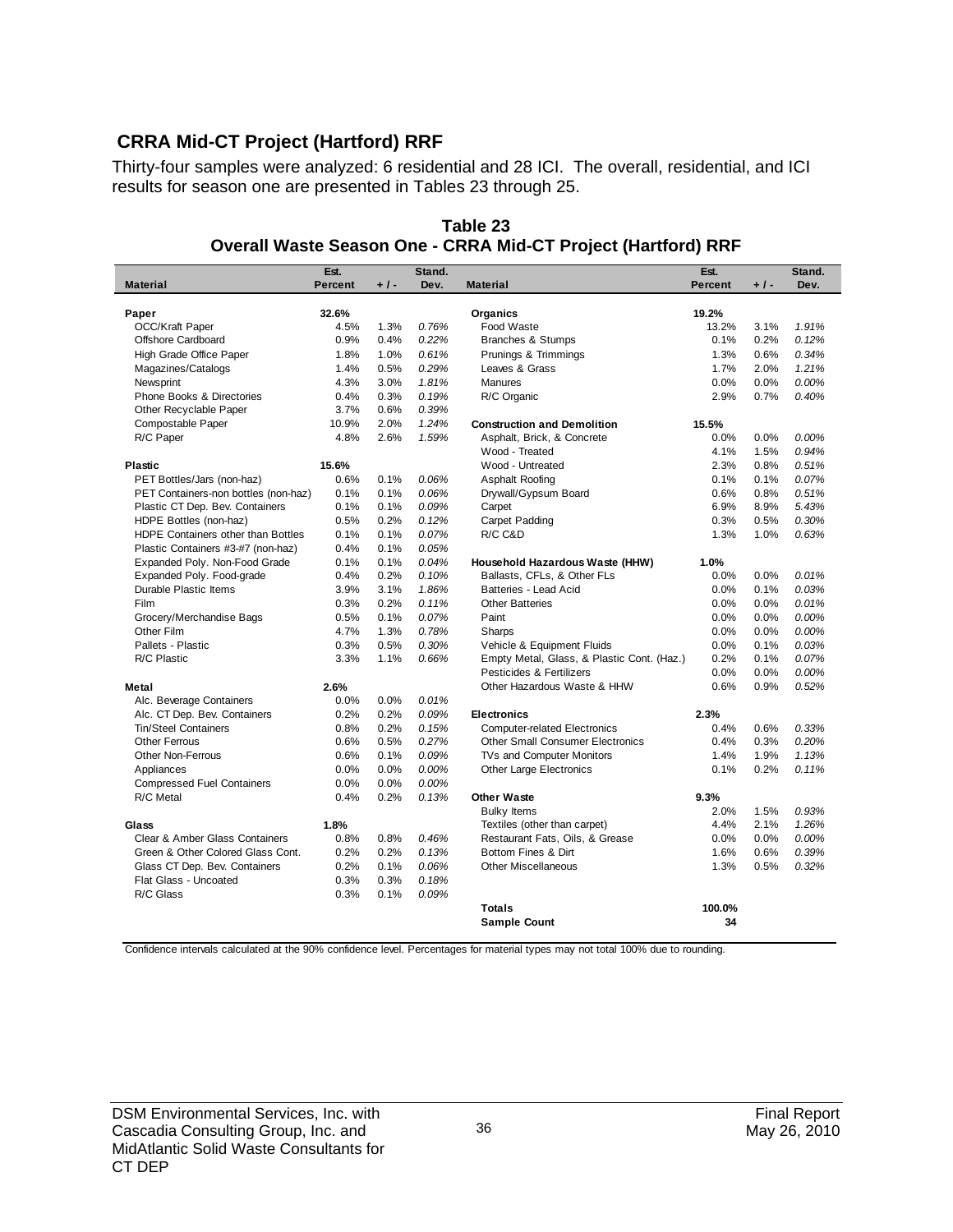| Table 24                                                          |
|-------------------------------------------------------------------|
| Residential Waste Season One - CRRA Mid-CT Project (Hartford) RRF |

|                                      | Est.           |       | Stand.   |                                            | Est.           |       | Stand.   |
|--------------------------------------|----------------|-------|----------|--------------------------------------------|----------------|-------|----------|
| <b>Material</b>                      | <b>Percent</b> | $+1-$ | Dev.     | <b>Material</b>                            | <b>Percent</b> | $+1-$ | Dev.     |
| Paper                                | 35.5%          |       |          | Organics                                   | 23.2%          |       |          |
| OCC/Kraft Paper                      | 0.9%           | 0.9%  | 0.54%    | Food Waste                                 | 14.6%          | 4.8%  | 2.93%    |
| Offshore Cardboard                   | 0.7%           | 0.2%  | 0.15%    | Branches & Stumps                          | 0.0%           | 0.0%  | 0.00%    |
| High Grade Office Paper              | 1.4%           | 1.7%  | 1.01%    | Prunings & Trimmings                       | 1.0%           | 0.3%  | 0.20%    |
| Magazines/Catalogs                   | 1.8%           | 0.8%  | 0.51%    | Leaves & Grass                             | 3.1%           | 3.7%  | 2.22%    |
| Newsprint                            | 6.6%           | 5.5%  | 3.32%    | <b>Manures</b>                             | 0.0%           | 0.0%  | 0.00%    |
| Phone Books & Directories            | 0.2%           | 0.4%  | 0.23%    | R/C Organic                                | 4.4%           | 1.0%  | 0.60%    |
| Other Recyclable Paper               | 4.7%           | 0.9%  | 0.54%    |                                            |                |       |          |
| Compostable Paper                    | 15.3%          | 3.3%  | 2.03%    | <b>Construction and Demolition</b>         | 12.1%          |       |          |
| R/C Paper                            | 3.9%           | 0.2%  | 0.10%    | Asphalt, Brick, & Concrete                 | 0.0%           | 0.0%  | 0.00%    |
|                                      |                |       |          | Wood - Treated                             | 1.7%           | 1.9%  | 1.13%    |
| <b>Plastic</b>                       | 14.4%          |       |          | Wood - Untreated                           | 0.0%           | 0.0%  | 0.00%    |
| PET Bottles/Jars (non-haz)           | 0.7%           | 0.0%  | 0.03%    | Asphalt Roofing                            | 0.1%           | 0.2%  | 0.13%    |
| PET Containers-non bottles (non-haz) | 0.1%           | 0.2%  | 0.12%    | Drywall/Gypsum Board                       | 0.1%           | 0.1%  | 0.07%    |
| Plastic CT Dep. Bev. Containers      | 0.2%           | 0.3%  | 0.16%    | Carpet                                     | 10.2%          | 16.4% | 9.98%    |
| HDPE Bottles (non-haz)               | 0.6%           | 0.3%  | 0.18%    | Carpet Padding                             | 0.0%           | 0.0%  | 0.00%    |
| HDPE Containers other than Bottles   | 0.0%           | 0.1%  | 0.05%    | R/C C&D                                    | 0.0%           | 0.0%  | 0.01%    |
| Plastic Containers #3-#7 (non-haz)   | 0.6%           | 0.1%  | 0.08%    |                                            |                |       |          |
| Expanded Poly. Non-Food Grade        | 0.1%           | 0.1%  | 0.08%    | Household Hazardous Waste (HHW)            | 0.3%           |       |          |
| Expanded Poly. Food-grade            | 0.5%           | 0.3%  | 0.19%    | Ballasts, CFLs, & Other FLs                | 0.0%           | 0.0%  | 0.00%    |
| Durable Plastic Items                | 2.0%           | 2.8%  | 1.73%    | Batteries - Lead Acid                      | 0.0%           | 0.0%  | 0.00%    |
| Film                                 | 0.3%           | 0.3%  | 0.17%    | <b>Other Batteries</b>                     | 0.1%           | 0.0%  | 0.01%    |
| Grocery/Merchandise Bags             | 0.7%           | 0.2%  | 0.12%    | Paint                                      | 0.0%           | 0.0%  | 0.00%    |
| Other Film                           | 6.0%           | 2.2%  | 1.36%    | Sharps                                     | 0.0%           | 0.0%  | 0.00%    |
| Pallets - Plastic                    | 0.0%           | 0.0%  | 0.00%    | Vehicle & Equipment Fluids                 | 0.0%           | 0.1%  | 0.04%    |
| R/C Plastic                          | 2.5%           | 0.8%  | 0.46%    | Empty Metal, Glass, & Plastic Cont. (Haz.) | 0.2%           | 0.1%  | 0.08%    |
|                                      |                |       |          | Pesticides & Fertilizers                   | 0.0%           | 0.0%  | $0.00\%$ |
| <b>Metal</b>                         | 2.8%           |       |          | Other Hazardous Waste & HHW                | 0.1%           | 0.1%  | 0.05%    |
| Alc. Beverage Containers             | 0.0%           | 0.0%  | 0.01%    |                                            |                |       |          |
| Alc. CT Dep. Bev. Containers         | 0.1%           | 0.0%  | 0.03%    | <b>Electronics</b>                         | 2.4%           |       |          |
| Tin/Steel Containers                 | 1.2%           | 0.4%  | 0.27%    | <b>Computer-related Electronics</b>        | 0.0%           | 0.0%  | 0.00%    |
| <b>Other Ferrous</b>                 | 0.4%           | 0.5%  | 0.30%    | <b>Other Small Consumer Electronics</b>    | 0.4%           | 0.6%  | 0.34%    |
| <b>Other Non-Ferrous</b>             | 0.8%           | 0.2%  | 0.15%    | TVs and Computer Monitors                  | 2.0%           | 3.4%  | 2.06%    |
| Appliances                           | 0.0%           | 0.0%  | $0.00\%$ | <b>Other Large Electronics</b>             | 0.0%           | 0.0%  | 0.00%    |
| <b>Compressed Fuel Containers</b>    | 0.0%           | 0.0%  | 0.00%    |                                            |                |       |          |
| R/C Metal                            | 0.4%           | 0.3%  | 0.17%    | <b>Other Waste</b>                         | 7.7%           |       |          |
|                                      |                |       |          | <b>Bulky Items</b>                         | 0.0%           | 0.0%  | 0.00%    |
| Glass                                | 1.5%           |       |          | Textiles (other than carpet)               | 5.0%           | 3.7%  | 2.22%    |
| Clear & Amber Glass Containers       | 0.9%           | 1.4%  | 0.83%    | Restaurant Fats, Oils, & Grease            | 0.0%           | 0.0%  | 0.00%    |
| Green & Other Colored Glass Cont.    | 0.0%           | 0.0%  | 0.01%    | Bottom Fines & Dirt                        | 2.4%           | 1.2%  | 0.71%    |
| Glass CT Dep. Bev. Containers        | 0.2%           | 0.2%  | 0.10%    | <b>Other Miscellaneous</b>                 | 0.4%           | 0.2%  | 0.15%    |
| Flat Glass - Uncoated                | 0.0%           | 0.0%  | 0.03%    |                                            |                |       |          |
| R/C Glass                            | 0.4%           | 0.2%  | 0.15%    |                                            |                |       |          |
|                                      |                |       |          | <b>Totals</b>                              | 100.0%         |       |          |
|                                      |                |       |          | <b>Sample Count</b>                        | 6              |       |          |
|                                      |                |       |          |                                            |                |       |          |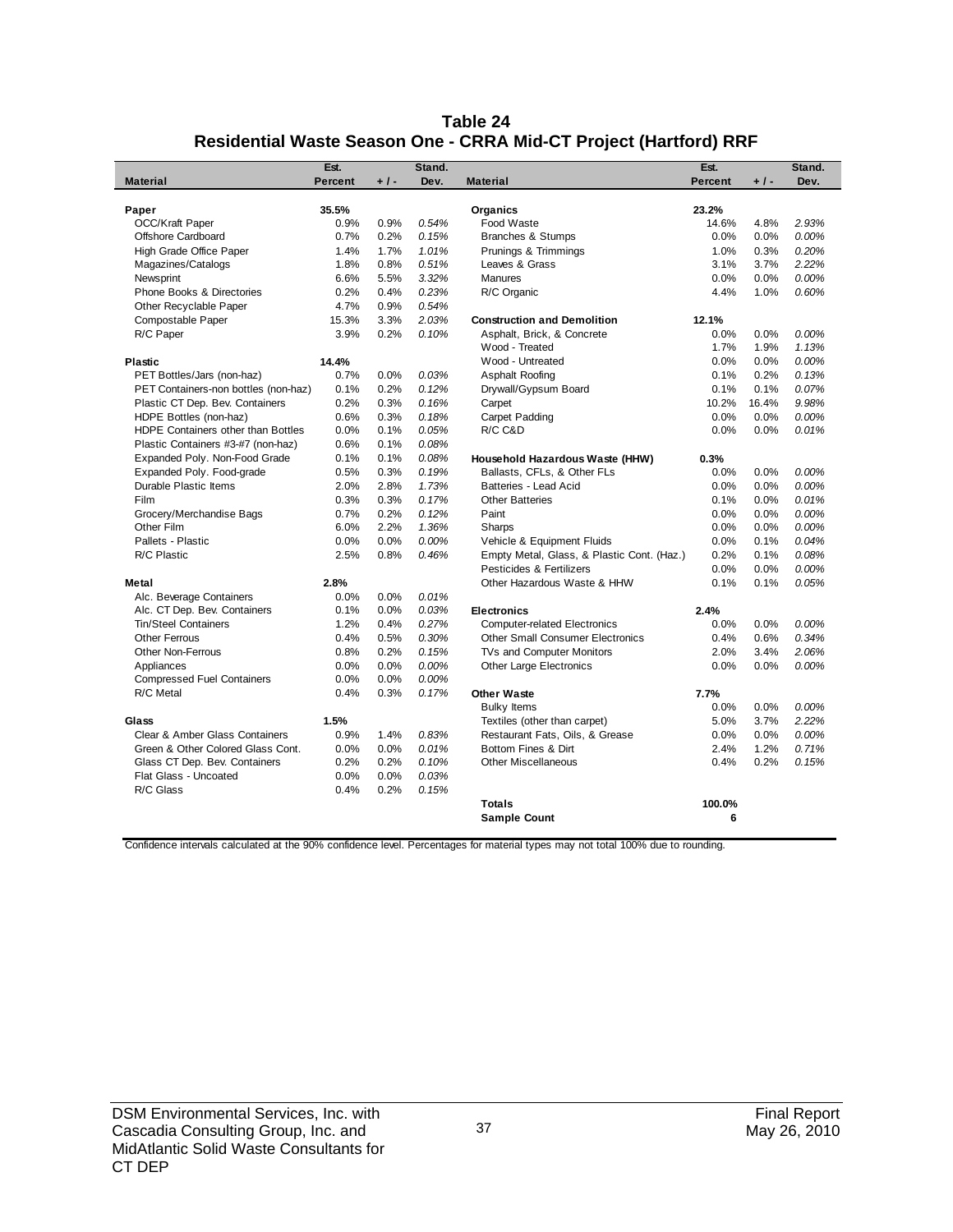|                                              | Est.    |       | Stand. |                                            | Est.          |       | Stand. |
|----------------------------------------------|---------|-------|--------|--------------------------------------------|---------------|-------|--------|
| <b>Material</b>                              | Percent | $+1-$ | Dev.   | <b>Material</b>                            | Percent       | $+1-$ | Dev.   |
|                                              | 29.1%   |       |        |                                            | 14.6%         |       |        |
| Paper                                        | 8.7%    | 2.5%  | 1.54%  | Organics<br>Food Waste                     |               | 3.8%  | 2.32%  |
| <b>OCC/Kraft Paper</b><br>Offshore Cardboard | 1.0%    | 0.7%  | 0.45%  |                                            | 11.5%<br>0.3% | 0.4%  | 0.26%  |
|                                              |         |       |        | Branches & Stumps                          |               |       |        |
| High Grade Office Paper                      | 2.3%    | 1.0%  | 0.60%  | Prunings & Trimmings                       | 1.6%          | 1.2%  | 0.70%  |
| Magazines/Catalogs                           | 0.9%    | 0.4%  | 0.22%  | Leaves & Grass                             | 0.2%          | 0.3%  | 0.17%  |
| Newsprint                                    | 1.6%    | 0.9%  | 0.54%  | <b>Manures</b>                             | 0.0%          | 0.0%  | 0.00%  |
| Phone Books & Directories                    | 0.6%    | 0.5%  | 0.32%  | R/C Organic                                | 1.1%          | 0.8%  | 0.49%  |
| Other Recyclable Paper                       | 2.5%    | 0.9%  | 0.55%  |                                            |               |       |        |
| Compostable Paper                            | 5.7%    | 2.1%  | 1.26%  | <b>Construction and Demolition</b>         | 19.6%         |       |        |
| R/C Paper                                    | 5.8%    | 5.7%  | 3.47%  | Asphalt, Brick, & Concrete                 | 0.0%          | 0.0%  | 0.00%  |
|                                              |         |       |        | Wood - Treated                             | 6.9%          | 2.5%  | 1.54%  |
| <b>Plastic</b>                               | 17.0%   |       |        | Wood - Untreated                           | 5.0%          | 1.8%  | 1.12%  |
| PET Bottles/Jars (non-haz)                   | 0.5%    | 0.2%  | 0.12%  | Asphalt Roofing                            | 0.0%          | 0.0%  | 0.00%  |
| PET Containers-non bottles (non-haz)         | 0.0%    | 0.0%  | 0.01%  | Drywall/Gypsum Board                       | 1.3%          | 1.8%  | 1.11%  |
| Plastic CT Dep. Bev. Containers              | 0.1%    | 0.1%  | 0.04%  | Carpet                                     | 2.9%          | 1.8%  | 1.11%  |
| HDPE Bottles (non-haz)                       | 0.4%    | 0.3%  | 0.16%  | Carpet Padding                             | 0.7%          | 1.1%  | 0.65%  |
| HDPE Containers other than Bottles           | 0.2%    | 0.2%  | 0.14%  | R/C C&D                                    | 2.7%          | 2.3%  | 1.38%  |
| Plastic Containers #3-#7 (non-haz)           | 0.3%    | 0.1%  | 0.07%  |                                            |               |       |        |
| Expanded Poly. Non-Food Grade                | 0.1%    | 0.1%  | 0.03%  | Household Hazardous Waste (HHW)            | 1.8%          |       |        |
| Expanded Poly. Food-grade                    | 0.2%    | 0.1%  | 0.05%  | Ballasts, CFLs, & Other FLs                | 0.0%          | 0.0%  | 0.03%  |
| Durable Plastic Items                        | 6.3%    | 5.8%  | 3.51%  | Batteries - Lead Acid                      | 0.1%          | 0.1%  | 0.08%  |
| Film                                         | 0.4%    | 0.2%  | 0.13%  | <b>Other Batteries</b>                     | 0.0%          | 0.0%  | 0.01%  |
| Grocery/Merchandise Bags                     | 0.2%    | 0.1%  | 0.07%  | Paint                                      | 0.0%          | 0.0%  | 0.00%  |
| Other Film                                   | 3.2%    | 0.9%  | 0.55%  | Sharps                                     | 0.0%          | 0.0%  | 0.00%  |
| Pallets - Plastic                            | 0.7%    | 1.1%  | 0.65%  | Vehicle & Equipment Fluids                 | 0.0%          | 0.1%  | 0.05%  |
| R/C Plastic                                  | 4.3%    | 2.2%  | 1.33%  | Empty Metal, Glass, & Plastic Cont. (Haz.) | 0.3%          | 0.2%  | 0.12%  |
|                                              |         |       |        | Pesticides & Fertilizers                   | 0.0%          | 0.0%  | 0.00%  |
| Metal                                        | 2.3%    |       |        | Other Hazardous Waste & HHW                | 1.3%          | 1.9%  | 1.14%  |
| Alc. Beverage Containers                     | 0.0%    | 0.0%  | 0.01%  |                                            |               |       |        |
| Alc. CT Dep. Bev. Containers                 | 0.3%    | 0.3%  | 0.20%  | <b>Electronics</b>                         | 2.2%          |       |        |
| <b>Tin/Steel Containers</b>                  | 0.4%    | 0.1%  | 0.07%  | <b>Computer-related Electronics</b>        | 0.9%          | 1.2%  | 0.73%  |
| <b>Other Ferrous</b>                         | 0.9%    | 0.8%  | 0.48%  | <b>Other Small Consumer Electronics</b>    | 0.4%          | 0.3%  | 0.18%  |
| <b>Other Non-Ferrous</b>                     | 0.3%    | 0.2%  | 0.10%  | TVs and Computer Monitors                  | 0.6%          | 0.6%  | 0.38%  |
| Appliances                                   | 0.0%    | 0.0%  | 0.00%  | <b>Other Large Electronics</b>             | 0.2%          | 0.4%  | 0.23%  |
| <b>Compressed Fuel Containers</b>            | 0.0%    | 0.0%  | 0.00%  |                                            |               |       |        |
| R/C Metal                                    | 0.4%    | 0.3%  | 0.20%  | <b>Other Waste</b>                         | 11.2%         |       |        |
|                                              |         |       |        | <b>Bulky Items</b>                         | 4.3%          | 3.3%  | 2.02%  |
| Glass                                        | 2.2%    |       |        | Textiles (other than carpet)               | 3.8%          | 1.3%  | 0.81%  |
| Clear & Amber Glass Containers               | 0.7%    | 0.4%  | 0.23%  | Restaurant Fats, Oils, & Grease            | 0.0%          | 0.0%  | 0.00%  |
| Green & Other Colored Glass Cont.            | 0.4%    | 0.5%  | 0.29%  | Bottom Fines & Dirt                        | 0.8%          | 0.3%  | 0.17%  |
| Glass CT Dep. Bev. Containers                | 0.2%    | 0.1%  | 0.07%  | Other Miscellaneous                        | 2.3%          | 1.1%  | 0.68%  |
| Flat Glass - Uncoated                        | 0.6%    | 0.7%  | 0.40%  |                                            |               |       |        |
| R/C Glass                                    | 0.3%    | 0.2%  | 0.10%  |                                            |               |       |        |
|                                              |         |       |        | <b>Totals</b>                              | 100.0%        |       |        |
|                                              |         |       |        | <b>Sample Count</b>                        | 28            |       |        |
|                                              |         |       |        |                                            |               |       |        |

#### **Table 25 ICI Waste Season One - CRRA Mid-CT Project (Hartford) RRF**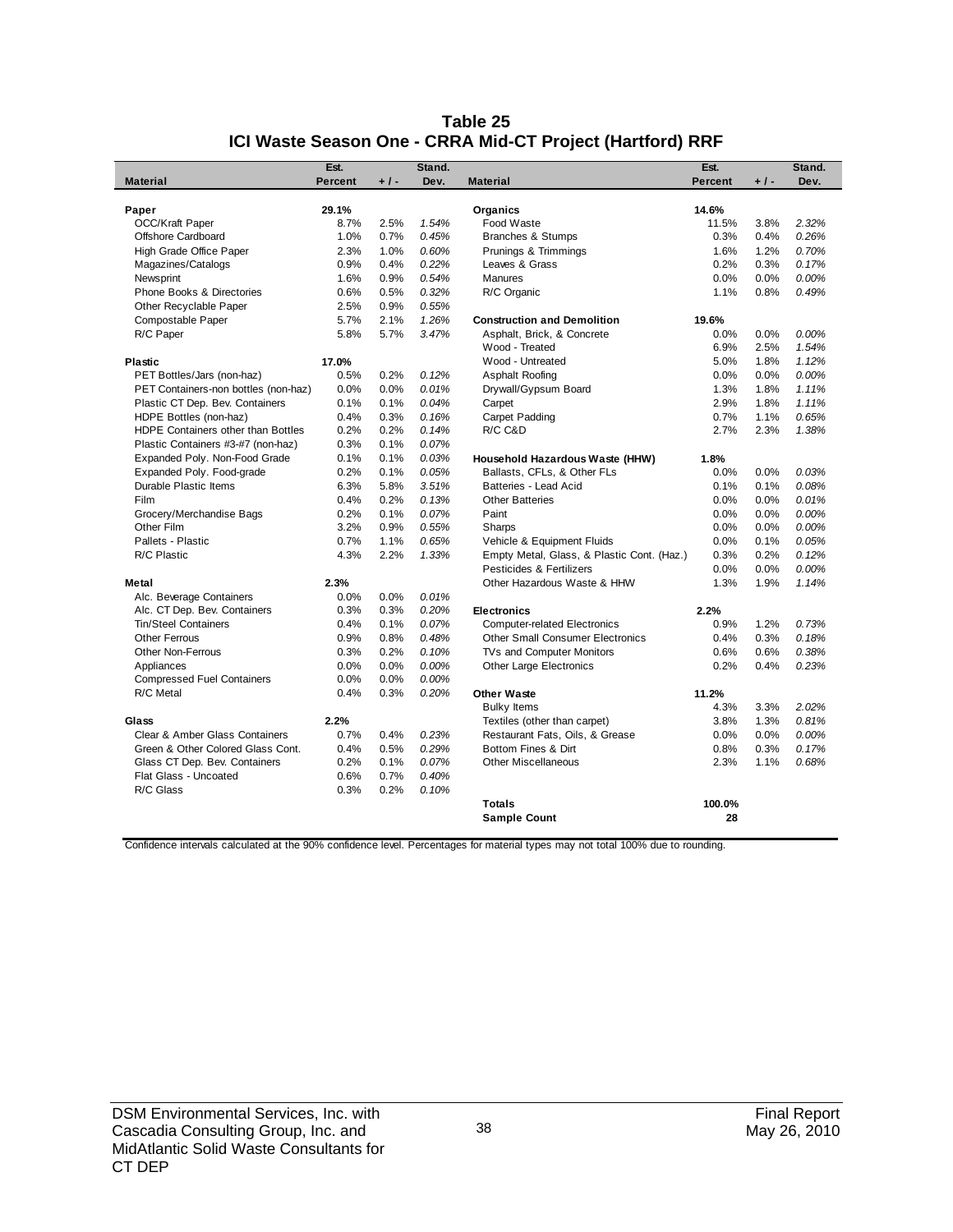This section provides waste composition data (but not disposed quantity calculations) for each of the five host facilities for season two.

#### **Bristol Resource Recovery Facility**

Twenty-five samples were collected during season two: 7 residential and 18 ICI. The overall, residential, and ICI results for season two are presented in Tables 26 through 28.

|                                      | Est.           |       | Stand. |                                            | Est.           |       | Stand. |
|--------------------------------------|----------------|-------|--------|--------------------------------------------|----------------|-------|--------|
| <b>Material</b>                      | <b>Percent</b> | $+1-$ | Dev.   | <b>Material</b>                            | <b>Percent</b> | $+1-$ | Dev.   |
|                                      |                |       |        |                                            |                |       |        |
| Paper                                | 22.0%          |       |        | Organics                                   | 28.8%          |       |        |
| <b>OCC/Kraft Paper</b>               | 4.5%           | 2.1%  | 1.27%  | Food Waste                                 | 9.9%           | 1.8%  | 1.06%  |
| Offshore Cardboard                   | 0.2%           | 0.3%  | 0.15%  | <b>Branches &amp; Stumps</b>               | 1.3%           | 1.8%  | 1.11%  |
| High Grade Office Paper              | 0.7%           | 0.5%  | 0.29%  | Prunings & Trimmings                       | 0.8%           | 0.6%  | 0.36%  |
| Magazines/Catalogs                   | 1.4%           | 0.4%  | 0.24%  | Leaves & Grass                             | 13.8%          | 3.1%  | 1.87%  |
| Newsprint                            | 1.7%           | 1.1%  | 0.66%  | <b>Manures</b>                             | 0.6%           | 0.9%  | 0.53%  |
| <b>Phone Books &amp; Directories</b> | 0.8%           | 0.8%  | 0.50%  | R/C Organic                                | 2.4%           | 0.8%  | 0.50%  |
| Other Recyclable Paper               | 4.6%           | 1.4%  | 0.86%  |                                            |                |       |        |
| Compostable Paper                    | 7.1%           | 1.0%  | 0.62%  | <b>Construction and Demolition</b>         | 16.4%          |       |        |
| R/C Paper                            | 1.0%           | 0.2%  | 0.10%  | Asphalt, Brick, & Concrete                 | 0.0%           | 0.0%  | 0.00%  |
|                                      |                |       |        | Wood - Treated                             | 4.5%           | 2.0%  | 1.23%  |
| <b>Plastic</b>                       | 13.4%          |       |        | Wood - Untreated                           | 2.2%           | 1.9%  | 1.14%  |
| PET Bottles/Jars (non-haz)           | 0.4%           | 0.1%  | 0.05%  | Asphalt Roofing                            | 0.1%           | 0.1%  | 0.05%  |
| PET Containers-non bottles (non-haz) | 0.1%           | 0.1%  | 0.04%  | Drywall/Gypsum Board                       | 0.8%           | 0.9%  | 0.56%  |
| Plastic CT Dep. Bev. Containers      | 0.3%           | 0.0%  | 0.02%  | Carpet                                     | 6.0%           | 6.0%  | 3.62%  |
| HDPE Bottles (non-haz)               | 0.3%           | 0.1%  | 0.06%  | Carpet Padding                             | 0.8%           | 0.9%  | 0.52%  |
| HDPE Containers other than Bottles   | 0.4%           | 0.2%  | 0.10%  | R/C C&D                                    | 2.2%           | 1.1%  | 0.68%  |
| Plastic Containers #3-#7 (non-haz)   | 0.4%           | 0.2%  | 0.11%  |                                            |                |       |        |
| Expanded Poly. Non-Food Grade        | 0.1%           | 0.1%  | 0.05%  | Household Hazardous Waste (HHW)            | 0.4%           |       |        |
| Expanded Poly. Food-grade            | 0.9%           | 0.3%  | 0.18%  | Ballasts, CFLs, & Other FLs                | 0.0%           | 0.0%  | 0.00%  |
| Durable Plastic Items                | 5.5%           | 1.3%  | 0.79%  | Batteries - Lead Acid                      | 0.0%           | 0.0%  | 0.00%  |
| Film                                 | 0.6%           | 0.6%  | 0.34%  | <b>Other Batteries</b>                     | 0.0%           | 0.0%  | 0.01%  |
| Grocery/Merchandise Bags             | 0.3%           | 0.2%  | 0.12%  | Paint                                      | 0.0%           | 0.0%  | 0.00%  |
| Other Film                           | 3.2%           | 1.1%  | 0.69%  | Sharps                                     | 0.0%           | 0.0%  | 0.00%  |
| Pallets - Plastic                    | 0.0%           | 0.0%  | 0.00%  | Vehicle & Equipment Fluids                 | 0.1%           | 0.1%  | 0.09%  |
| R/C Plastic                          | 1.0%           | 0.2%  | 0.15%  | Empty Metal, Glass, & Plastic Cont. (Haz.) | 0.1%           | 0.1%  | 0.04%  |
|                                      |                |       |        | Pesticides & Fertilizers                   | 0.0%           | 0.0%  | 0.00%  |
| Metal                                | 5.9%           |       |        | Other Hazardous Waste & HHW                | 0.2%           | 0.4%  | 0.23%  |
| Alc. Beverage Containers             | 0.1%           | 0.0%  | 0.02%  |                                            |                |       |        |
| Alc. CT Dep. Bev. Containers         | 0.0%           | 0.0%  | 0.02%  | <b>Electronics</b>                         | 1.2%           |       |        |
| Tin/Steel Containers                 | 0.8%           | 0.7%  | 0.42%  | <b>Computer-related Electronics</b>        | 0.0%           | 0.0%  | 0.00%  |
| <b>Other Ferrous</b>                 | 3.8%           | 2.5%  | 1.53%  | <b>Other Small Consumer Electronics</b>    | 0.0%           | 0.0%  | 0.00%  |
| <b>Other Non-Ferrous</b>             | 0.3%           | 0.1%  | 0.04%  | TVs and Computer Monitors                  | 0.9%           | 0.9%  | 0.56%  |
| Appliances                           | 0.5%           | 0.8%  | 0.47%  | Other Large Electronics                    | 0.2%           | 0.4%  | 0.24%  |
| <b>Compressed Fuel Containers</b>    | 0.2%           | 0.3%  | 0.21%  |                                            |                |       |        |
| R/C Metal                            | 0.2%           | 0.3%  | 0.17%  | <b>Other Waste</b>                         | 10.4%          |       |        |
|                                      |                |       |        | <b>Bulky Items</b>                         | 5.1%           | 3.1%  | 1.88%  |
| Glass                                | 1.5%           |       |        | Textiles (other than carpet)               | 3.0%           | 1.3%  | 0.79%  |
| Clear & Amber Glass Containers       | 0.8%           | 0.7%  | 0.41%  | Restaurant Fats, Oils, & Grease            | 0.0%           | 0.0%  | 0.00%  |
| Green & Other Colored Glass Cont.    | 0.1%           | 0.1%  | 0.04%  | Bottom Fines & Dirt                        | 1.3%           | 0.3%  | 0.19%  |
| Glass CT Dep. Bev. Containers        | 0.0%           | 0.0%  | 0.02%  | <b>Other Miscellaneous</b>                 | 1.0%           | 1.1%  | 0.66%  |
| Flat Glass - Uncoated                | 0.3%           | 0.5%  | 0.29%  |                                            |                |       |        |
| R/C Glass                            | 0.3%           | 0.2%  | 0.11%  |                                            |                |       |        |
|                                      |                |       |        | <b>Totals</b>                              | 100.0%         |       |        |
|                                      |                |       |        | <b>Sample Count</b>                        | 25             |       |        |
|                                      |                |       |        |                                            |                |       |        |

**Table 26 Overall Waste Season Two - Bristol Resource Recovery Facility**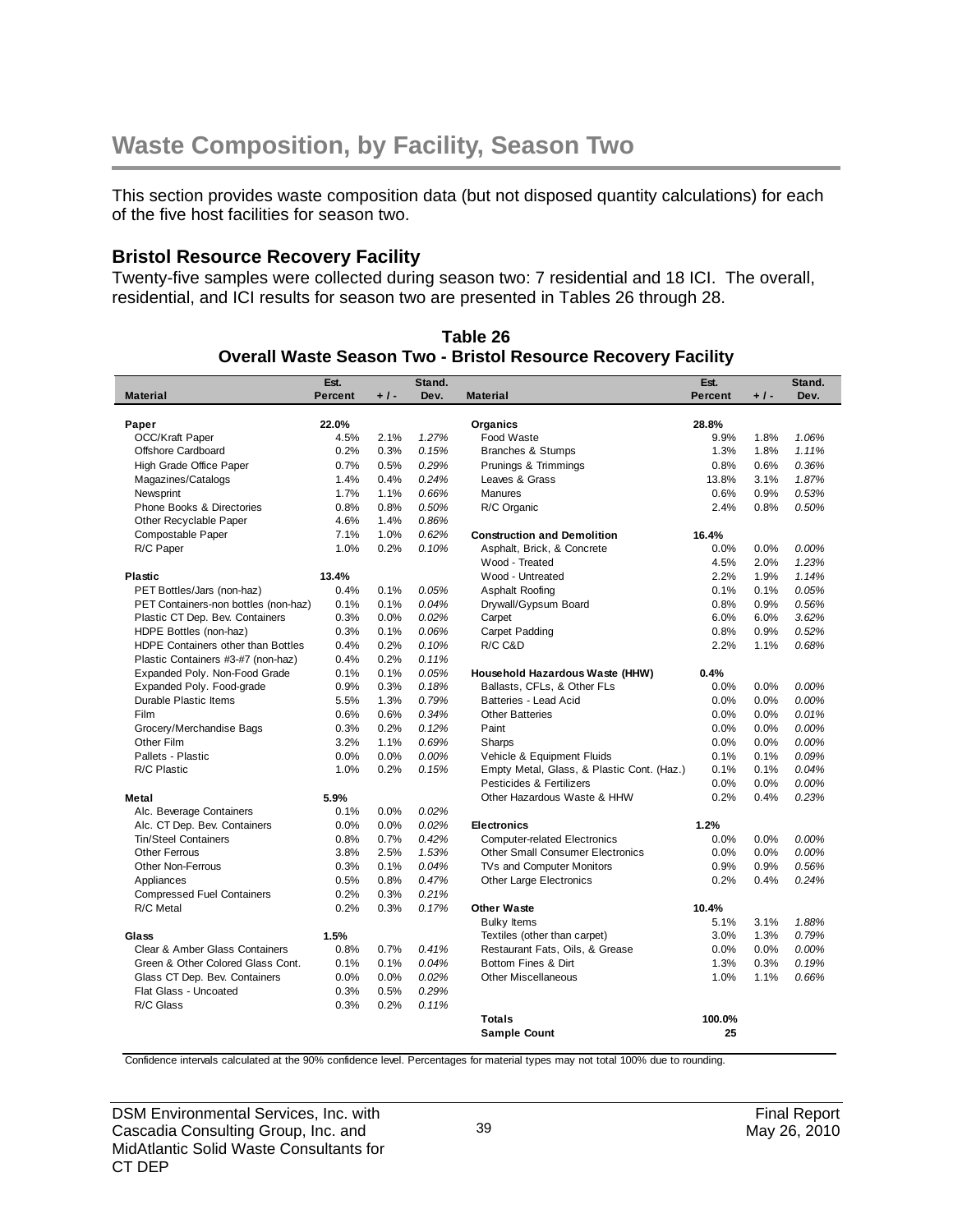| Table 27                                                          |
|-------------------------------------------------------------------|
| Residential Waste Season Two - Bristol Resource Recovery Facility |

|                                      | Est.           |       | Stand.   |                                            | Est.           |       | Stand. |
|--------------------------------------|----------------|-------|----------|--------------------------------------------|----------------|-------|--------|
| <b>Material</b>                      | <b>Percent</b> | $+1-$ | Dev.     | <b>Material</b>                            | <b>Percent</b> | $+1-$ | Dev.   |
|                                      |                |       |          |                                            |                |       |        |
| Paper                                | 22.7%          |       |          | Organics                                   | 33.2%          |       |        |
| OCC/Kraft Paper                      | 2.9%           | 3.4%  | 2.07%    | Food Waste                                 | 9.1%           | 1.8%  | 1.08%  |
| Offshore Cardboard                   | 0.0%           | 0.0%  | 0.00%    | <b>Branches &amp; Stumps</b>               | 0.0%           | 0.0%  | 0.00%  |
| High Grade Office Paper              | 0.0%           | 0.0%  | 0.00%    | Prunings & Trimmings                       | 0.4%           | 0.5%  | 0.30%  |
| Magazines/Catalogs                   | 1.7%           | 0.6%  | 0.38%    | Leaves & Grass                             | 20.7%          | 4.3%  | 2.62%  |
| Newsprint                            | 2.4%           | 2.0%  | 1.24%    | Manures                                    | 1.1%           | 1.7%  | 1.01%  |
| Phone Books & Directories            | 0.8%           | 1.2%  | 0.75%    | R/C Organic                                | 2.0%           | 1.4%  | 0.84%  |
| Other Recyclable Paper               | 4.7%           | 1.3%  | 0.77%    |                                            |                |       |        |
| Compostable Paper                    | 9.2%           | 1.7%  | 1.05%    | <b>Construction and Demolition</b>         | 13.7%          |       |        |
| R/C Paper                            | 1.1%           | 0.1%  | 0.04%    | Asphalt, Brick, & Concrete                 | 0.0%           | 0.0%  | 0.00%  |
|                                      |                |       |          | Wood - Treated                             | 4.4%           | 2.5%  | 1.51%  |
| <b>Plastic</b>                       | 11.0%          |       |          | Wood - Untreated                           | 0.2%           | 0.2%  | 0.14%  |
| PET Bottles/Jars (non-haz)           | 0.4%           | 0.1%  | 0.07%    | Asphalt Roofing                            | 0.0%           | 0.0%  | 0.01%  |
| PET Containers-non bottles (non-haz) | 0.0%           | 0.0%  | 0.03%    | Drywall/Gypsum Board                       | 0.0%           | 0.0%  | 0.00%  |
| Plastic CT Dep. Bev. Containers      | 0.3%           | 0.0%  | 0.01%    | Carpet                                     | 7.3%           | 10.7% | 6.52%  |
| HDPE Bottles (non-haz)               | 0.3%           | 0.1%  | 0.09%    | Carpet Padding                             | 0.3%           | 0.3%  | 0.17%  |
| HDPE Containers other than Bottles   | 0.5%           | 0.3%  | 0.16%    | R/C C&D                                    | 1.4%           | 0.6%  | 0.37%  |
| Plastic Containers #3-#7 (non-haz)   | 0.4%           | 0.3%  | 0.18%    |                                            |                |       |        |
| Expanded Poly. Non-Food Grade        | 0.1%           | 0.2%  | 0.10%    | Household Hazardous Waste (HHW)            | 0.5%           |       |        |
| Expanded Poly. Food-grade            | 1.3%           | 0.6%  | 0.34%    | Ballasts, CFLs, & Other FLs                | 0.0%           | 0.0%  | 0.00%  |
| Durable Plastic Items                | 2.6%           | 1.1%  | 0.68%    | Batteries - Lead Acid                      | 0.0%           | 0.0%  | 0.00%  |
| Film                                 | 0.0%           | 0.0%  | 0.02%    | <b>Other Batteries</b>                     | 0.1%           | 0.0%  | 0.02%  |
| Grocery/Merchandise Bags             | 0.5%           | 0.4%  | 0.22%    | Paint                                      | 0.0%           | 0.0%  | 0.00%  |
| Other Film                           | 3.6%           | 2.0%  | 1.24%    | Sharps                                     | 0.0%           | 0.0%  | 0.00%  |
| Pallets - Plastic                    | 0.0%           | 0.0%  | 0.00%    | Vehicle & Equipment Fluids                 | 0.0%           | 0.0%  | 0.00%  |
| R/C Plastic                          | 0.9%           | 0.3%  | 0.19%    | Empty Metal, Glass, & Plastic Cont. (Haz.) | 0.0%           | 0.1%  | 0.04%  |
|                                      |                |       |          | Pesticides & Fertilizers                   | 0.0%           | 0.0%  | 0.00%  |
| <b>Metal</b>                         | 4.5%           |       |          | Other Hazardous Waste & HHW                | 0.4%           | 0.7%  | 0.43%  |
| Alc. Beverage Containers             | 0.0%           | 0.1%  | 0.04%    |                                            |                |       |        |
| Alc. CT Dep. Bev. Containers         | 0.0%           | 0.0%  | 0.02%    | <b>Electronics</b>                         | 0.8%           |       |        |
| <b>Tin/Steel Containers</b>          | 0.3%           | 0.3%  | 0.16%    | <b>Computer-related Electronics</b>        | 0.0%           | 0.0%  | 0.00%  |
| <b>Other Ferrous</b>                 | 3.5%           | 3.8%  | 2.33%    | <b>Other Small Consumer Electronics</b>    | 0.0%           | 0.0%  | 0.00%  |
| <b>Other Non-Ferrous</b>             | 0.4%           | 0.1%  | 0.07%    | TVs and Computer Monitors                  | 0.3%           | 0.5%  | 0.31%  |
| Appliances                           | 0.0%           | 0.0%  | 0.00%    | Other Large Electronics                    | 0.5%           | 0.8%  | 0.46%  |
| <b>Compressed Fuel Containers</b>    | 0.0%           | 0.0%  | $0.00\%$ |                                            |                |       |        |
| R/C Metal                            | 0.3%           | 0.5%  | 0.32%    | <b>Other Waste</b>                         | 12.2%          |       |        |
|                                      |                |       |          | <b>Bulky Items</b>                         | 5.9%           | 5.1%  | 3.08%  |
| Glass                                | 1.4%           |       |          | Textiles (other than carpet)               | 3.3%           | 2.2%  | 1.34%  |
| Clear & Amber Glass Containers       | 1.1%           | 1.3%  | 0.76%    | Restaurant Fats, Oils, & Grease            | 0.0%           | 0.0%  | 0.00%  |
| Green & Other Colored Glass Cont.    | 0.0%           | 0.0%  | 0.00%    | Bottom Fines & Dirt                        | 1.8%           | 0.6%  | 0.34%  |
| Glass CT Dep. Bev. Containers        | 0.0%           | 0.0%  | 0.00%    | <b>Other Miscellaneous</b>                 | 1.2%           | 1.8%  | 1.07%  |
| Flat Glass - Uncoated                | 0.0%           | 0.0%  | 0.00%    |                                            |                |       |        |
| R/C Glass                            | 0.3%           | 0.3%  | 0.18%    |                                            |                |       |        |
|                                      |                |       |          | <b>Totals</b>                              | 100.0%         |       |        |
|                                      |                |       |          | <b>Sample Count</b>                        | 7              |       |        |
|                                      |                |       |          |                                            |                |       |        |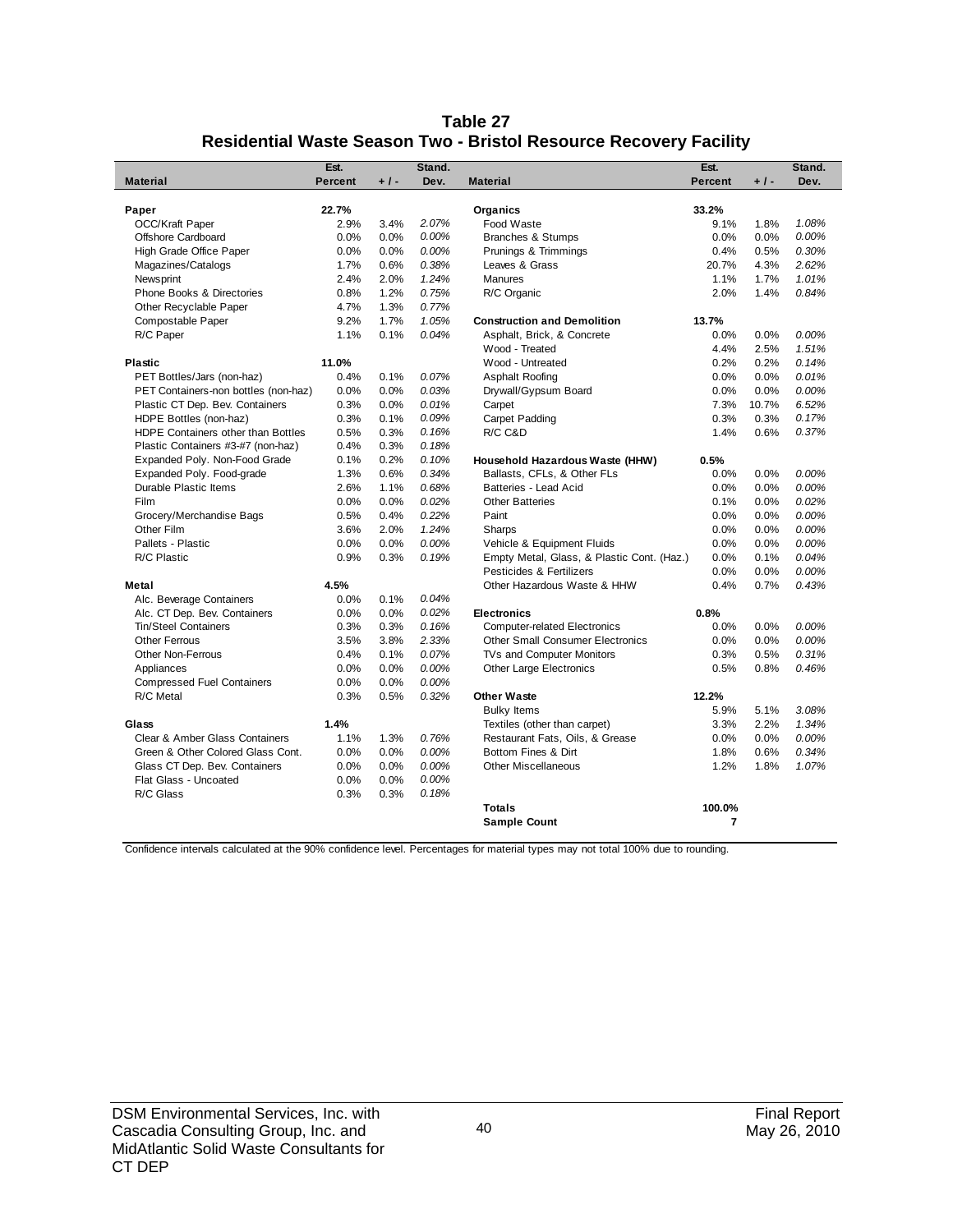|                                      | Est.    |       | Stand. |                                            | Est.           |       | Stand. |
|--------------------------------------|---------|-------|--------|--------------------------------------------|----------------|-------|--------|
| <b>Material</b>                      | Percent | $+1-$ | Dev.   | <b>Material</b>                            | <b>Percent</b> | $+1-$ | Dev.   |
|                                      |         |       |        |                                            |                |       |        |
| Paper                                | 21.2%   |       |        | Organics                                   | 23.8%          |       |        |
| OCC/Kraft Paper                      | 6.3%    | 2.2%  | 1.35%  | Food Waste                                 | 10.7%          | 3.1%  | 1.90%  |
| Offshore Cardboard                   | 0.3%    | 0.5%  | 0.32%  | <b>Branches &amp; Stumps</b>               | 2.8%           | 3.9%  | 2.35%  |
| High Grade Office Paper              | 1.4%    | 1.0%  | 0.61%  | Prunings & Trimmings                       | 1.3%           | 1.1%  | 0.69%  |
| Magazines/Catalogs                   | 1.1%    | 0.4%  | 0.27%  | Leaves & Grass                             | 6.2%           | 4.4%  | 2.67%  |
| Newsprint                            | 1.0%    | 0.3%  | 0.20%  | <b>Manures</b>                             | 0.1%           | 0.1%  | 0.05%  |
| <b>Phone Books &amp; Directories</b> | 0.8%    | 1.1%  | 0.65%  | R/C Organic                                | 2.8%           | 0.8%  | 0.51%  |
| Other Recyclable Paper               | 4.5%    | 2.7%  | 1.62%  |                                            |                |       |        |
| Compostable Paper                    | 4.8%    | 1.0%  | 0.61%  | <b>Construction and Demolition</b>         | 19.5%          |       |        |
| R/C Paper                            | 0.9%    | 0.3%  | 0.21%  | Asphalt, Brick, & Concrete                 | 0.0%           | 0.0%  | 0.00%  |
|                                      |         |       |        | Wood - Treated                             | 4.5%           | 3.3%  | 1.99%  |
| <b>Plastic</b>                       | 16.1%   |       |        | Wood - Untreated                           | 4.3%           | 3.9%  | 2.40%  |
| PET Bottles/Jars (non-haz)           | 0.3%    | 0.1%  | 0.08%  | Asphalt Roofing                            | 0.1%           | 0.2%  | 0.10%  |
| PET Containers-non bottles (non-haz) | 0.3%    | 0.1%  | 0.08%  | Drywall/Gypsum Board                       | 1.7%           | 2.0%  | 1.19%  |
| Plastic CT Dep. Bev. Containers      | 0.2%    | 0.1%  | 0.04%  | Carpet                                     | 4.4%           | 3.9%  | 2.36%  |
| HDPE Bottles (non-haz)               | 0.3%    | 0.1%  | 0.08%  | Carpet Padding                             | 1.4%           | 1.8%  | 1.08%  |
| HDPE Containers other than Bottles   | 0.3%    | 0.2%  | 0.12%  | R/C C&D                                    | 3.1%           | 2.3%  | 1.39%  |
| Plastic Containers #3-#7 (non-haz)   | 0.4%    | 0.2%  | 0.10%  |                                            |                |       |        |
| Expanded Poly. Non-Food Grade        | 0.1%    | 0.1%  | 0.03%  | Household Hazardous Waste (HHW)            | 0.3%           |       |        |
| Expanded Poly. Food-grade            | 0.5%    | 0.1%  | 0.09%  | Ballasts, CFLs, & Other FLs                | 0.0%           | 0.0%  | 0.00%  |
| Durable Plastic Items                | 8.7%    | 2.4%  | 1.48%  | Batteries - Lead Acid                      | 0.0%           | 0.0%  | 0.00%  |
| Film                                 | 1.2%    | 1.2%  | 0.71%  | <b>Other Batteries</b>                     | 0.0%           | 0.0%  | 0.01%  |
| Grocery/Merchandise Bags             | 0.2%    | 0.1%  | 0.04%  | Paint                                      | 0.0%           | 0.0%  | 0.00%  |
| Other Film                           | 2.7%    | 0.8%  | 0.47%  | Sharps                                     | 0.0%           | 0.0%  | 0.01%  |
| Pallets - Plastic                    | 0.0%    | 0.0%  | 0.00%  | Vehicle & Equipment Fluids                 | 0.2%           | 0.3%  | 0.18%  |
| R/C Plastic                          | 1.1%    | 0.4%  | 0.24%  | Empty Metal, Glass, & Plastic Cont. (Haz.) | 0.1%           | 0.1%  | 0.06%  |
|                                      |         |       |        | Pesticides & Fertilizers                   | 0.0%           | 0.0%  | 0.00%  |
| Metal                                | 7.4%    |       |        | Other Hazardous Waste & HHW                | 0.0%           | 0.0%  | 0.01%  |
| Alc. Beverage Containers             | 0.1%    | 0.0%  | 0.02%  |                                            |                |       |        |
| Alc. CT Dep. Bev. Containers         | 0.0%    | 0.0%  | 0.03%  | <b>Electronics</b>                         | 1.7%           |       |        |
| <b>Tin/Steel Containers</b>          | 1.3%    | 1.4%  | 0.87%  | <b>Computer-related Electronics</b>        | 0.0%           | 0.0%  | 0.00%  |
| <b>Other Ferrous</b>                 | 4.2%    | 3.2%  | 1.92%  | <b>Other Small Consumer Electronics</b>    | 0.0%           | 0.0%  | 0.00%  |
| <b>Other Non-Ferrous</b>             | 0.2%    | 0.1%  | 0.04%  | TVs and Computer Monitors                  | 1.7%           | 1.9%  | 1.13%  |
| Appliances                           | 1.0%    | 1.6%  | 0.99%  | <b>Other Large Electronics</b>             | 0.0%           | 0.0%  | 0.00%  |
| <b>Compressed Fuel Containers</b>    | 0.4%    | 0.7%  | 0.44%  |                                            |                |       |        |
| R/C Metal                            | 0.1%    | 0.1%  | 0.06%  | <b>Other Waste</b>                         | 8.4%           |       |        |
|                                      |         |       |        | <b>Bulky Items</b>                         | 4.2%           | 3.3%  | 1.99%  |
| Glass                                | 1.5%    |       |        | Textiles (other than carpet)               | 2.7%           | 1.3%  | 0.77%  |
| Clear & Amber Glass Containers       | 0.5%    | 0.3%  | 0.21%  | Restaurant Fats, Oils, & Grease            | 0.0%           | 0.0%  | 0.00%  |
| Green & Other Colored Glass Cont.    | 0.1%    | 0.1%  | 0.08%  | Bottom Fines & Dirt                        | 0.7%           | 0.2%  | 0.10%  |
| Glass CT Dep. Bev. Containers        | 0.1%    | 0.1%  | 0.04%  | <b>Other Miscellaneous</b>                 | 0.9%           | 1.2%  | 0.71%  |
| Flat Glass - Uncoated                | 0.6%    | 1.0%  | 0.61%  |                                            |                |       |        |
| R/C Glass                            | 0.2%    | 0.2%  | 0.11%  |                                            |                |       |        |
|                                      |         |       |        | <b>Totals</b>                              | 100.0%         |       |        |
|                                      |         |       |        | <b>Sample Count</b>                        | 18             |       |        |
|                                      |         |       |        |                                            |                |       |        |

| Table 28                                                  |  |
|-----------------------------------------------------------|--|
| ICI Waste Season Two - Bristol Resource Recovery Facility |  |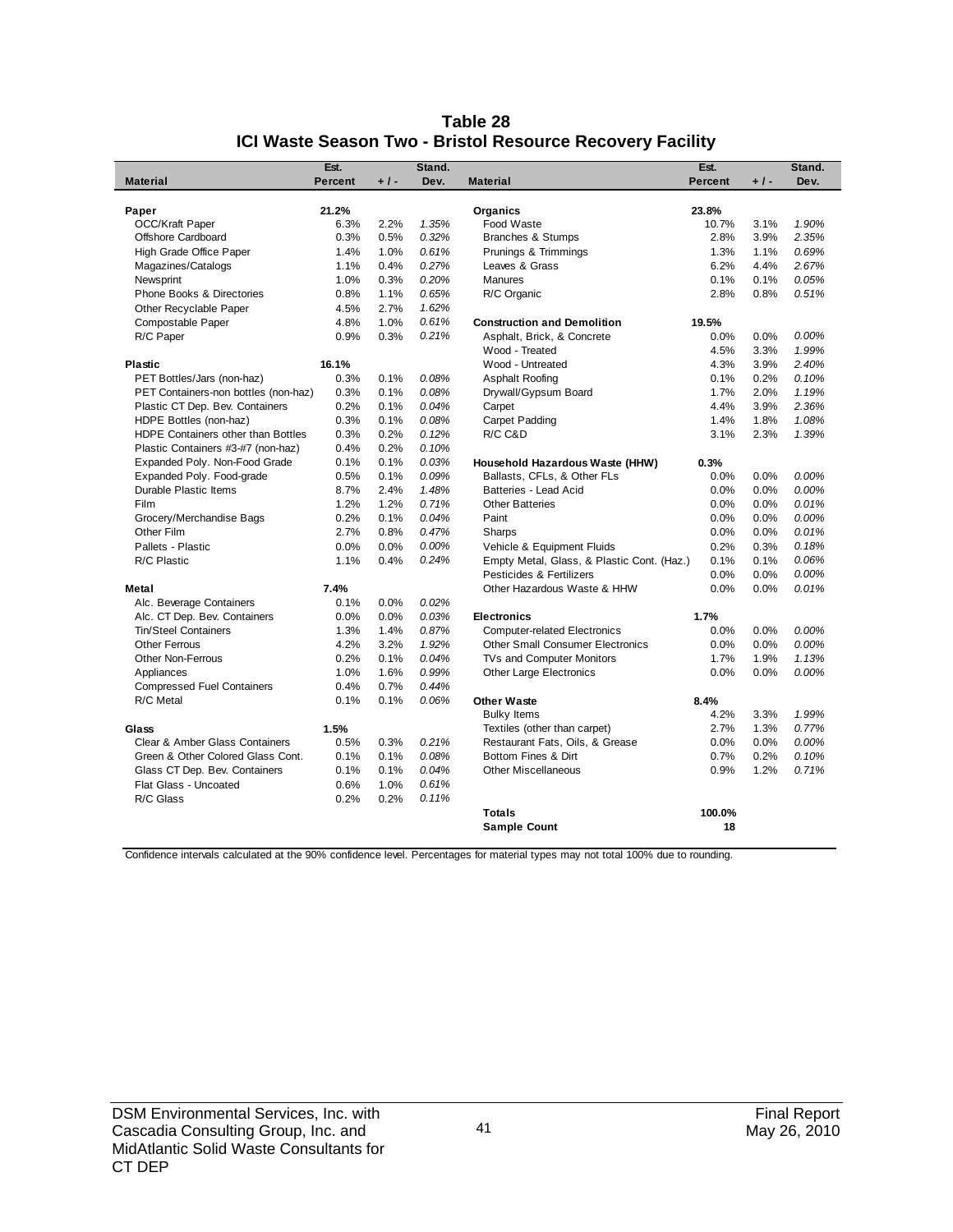#### **Wheelabrator Bridgeport RRF**

Twenty-four samples were analyzed during season two: 5 residential and 19 ICI. The overall, residential, and ICI results for season two are presented in Tables 29 through 31.

|                                      | Est.           |       | Stand. |                                            | Est.           |       | Stand. |
|--------------------------------------|----------------|-------|--------|--------------------------------------------|----------------|-------|--------|
| <b>Material</b>                      | <b>Percent</b> | $+1-$ | Dev.   | <b>Material</b>                            | <b>Percent</b> | $+1-$ | Dev.   |
|                                      |                |       |        |                                            |                |       |        |
| Paper                                | 27.7%          |       |        | Organics                                   | 26.1%          |       |        |
| <b>OCC/Kraft Paper</b>               | 12.0%          | 3.3%  | 1.99%  | Food Waste                                 | 13.7%          | 5.4%  | 3.27%  |
| Offshore Cardboard                   | 0.0%           | 0.0%  | 0.00%  | Branches & Stumps                          | 0.0%           | 0.0%  | 0.03%  |
| High Grade Office Paper              | 1.3%           | 1.5%  | 0.90%  | Prunings & Trimmings                       | 1.1%           | 1.4%  | 0.86%  |
| Magazines/Catalogs                   | 1.0%           | 0.5%  | 0.30%  | Leaves & Grass                             | 9.1%           | 4.0%  | 2.43%  |
| Newsprint                            | 3.3%           | 2.2%  | 1.36%  | <b>Manures</b>                             | 0.2%           | 0.2%  | 0.13%  |
| Phone Books & Directories            | 0.6%           | 0.7%  | 0.43%  | R/C Organic                                | 2.1%           | 0.9%  | 0.54%  |
| Other Recyclable Paper               | 3.4%           | 1.4%  | 0.85%  |                                            |                |       |        |
| Compostable Paper                    | 5.5%           | 1.6%  | 0.98%  | <b>Construction and Demolition</b>         | 15.2%          |       |        |
| R/C Paper                            | 0.7%           | 0.2%  | 0.12%  | Asphalt, Brick, & Concrete                 | 0.6%           | 0.9%  | 0.56%  |
|                                      |                |       |        | Wood - Treated                             | 5.2%           | 4.2%  | 2.56%  |
| <b>Plastic</b>                       | 13.9%          |       |        | Wood - Untreated                           | 6.0%           | 3.1%  | 1.91%  |
| PET Bottles/Jars (non-haz)           | 0.4%           | 0.2%  | 0.13%  | Asphalt Roofing                            | 2.1%           | 3.5%  | 2.14%  |
| PET Containers-non bottles (non-haz) | 0.1%           | 0.1%  | 0.09%  | Drywall/Gypsum Board                       | 0.0%           | 0.0%  | 0.00%  |
| Plastic CT Dep. Bev. Containers      | 0.2%           | 0.1%  | 0.05%  | Carpet                                     | 0.3%           | 0.5%  | 0.28%  |
| HDPE Bottles (non-haz)               | 0.2%           | 0.1%  | 0.07%  | Carpet Padding                             | 0.0%           | 0.0%  | 0.00%  |
| HDPE Containers other than Bottles   | 0.1%           | 0.1%  | 0.06%  | R/C C&D                                    | 1.0%           | 0.9%  | 0.52%  |
| Plastic Containers #3-#7 (non-haz)   | 0.4%           | 0.2%  | 0.11%  |                                            |                |       |        |
| Expanded Poly. Non-Food Grade        | 2.8%           | 4.3%  | 2.62%  | Household Hazardous Waste (HHW)            | 0.2%           |       |        |
| Expanded Poly. Food-grade            | 0.4%           | 0.2%  | 0.12%  | Ballasts, CFLs, & Other FLs                | 0.0%           | 0.0%  | 0.00%  |
| Durable Plastic Items                | 3.5%           | 1.6%  | 0.95%  | Batteries - Lead Acid                      | 0.0%           | 0.0%  | 0.00%  |
| Film                                 | 1.5%           | 1.0%  | 0.58%  | <b>Other Batteries</b>                     | 0.2%           | 0.2%  | 0.10%  |
| Grocery/Merchandise Bags             | 0.3%           | 0.2%  | 0.10%  | Paint                                      | 0.0%           | 0.0%  | 0.01%  |
| Other Film                           | 1.8%           | 0.8%  | 0.46%  | Sharps                                     | 0.0%           | 0.0%  | 0.00%  |
| Pallets - Plastic                    | 0.4%           | 0.4%  | 0.23%  | Vehicle & Equipment Fluids                 | 0.0%           | 0.0%  | 0.00%  |
| R/C Plastic                          | 1.7%           | 0.8%  | 0.48%  | Empty Metal, Glass, & Plastic Cont. (Haz.) | 0.0%           | 0.0%  | 0.01%  |
|                                      |                |       |        | Pesticides & Fertilizers                   | 0.0%           | 0.0%  | 0.00%  |
| Metal                                | 4.0%           |       |        | Other Hazardous Waste & HHW                | 0.0%           | 0.0%  | 0.01%  |
| Alc. Beverage Containers             | 0.1%           | 0.1%  | 0.04%  |                                            |                |       |        |
| Alc. CT Dep. Bev. Containers         | 0.0%           | 0.0%  | 0.02%  | <b>Electronics</b>                         | 0.5%           |       |        |
| <b>Tin/Steel Containers</b>          | 0.9%           | 0.3%  | 0.19%  | <b>Computer-related Electronics</b>        | 0.0%           | 0.0%  | 0.00%  |
| <b>Other Ferrous</b>                 | 1.3%           | 1.2%  | 0.73%  | <b>Other Small Consumer Electronics</b>    | 0.0%           | 0.0%  | 0.02%  |
| <b>Other Non-Ferrous</b>             | 0.7%           | 0.4%  | 0.22%  | TVs and Computer Monitors                  | 0.0%           | 0.0%  | 0.00%  |
| Appliances                           | 0.1%           | 0.2%  | 0.10%  | Other Large Electronics                    | 0.5%           | 0.6%  | 0.35%  |
| <b>Compressed Fuel Containers</b>    | 0.0%           | 0.0%  | 0.00%  |                                            |                |       |        |
| R/C Metal                            | 0.9%           | 0.7%  | 0.43%  | <b>Other Waste</b>                         | 11.0%          |       |        |
|                                      |                |       |        | <b>Bulky Items</b>                         | 2.8%           | 3.4%  | 2.04%  |
| Glass                                | 1.4%           |       |        | Textiles (other than carpet)               | 5.9%           | 2.8%  | 1.68%  |
| Clear & Amber Glass Containers       | 0.7%           | 0.3%  | 0.19%  | Restaurant Fats, Oils, & Grease            | $0.0\%$        | 0.1%  | 0.05%  |
| Green & Other Colored Glass Cont.    | 0.1%           | 0.1%  | 0.05%  | Bottom Fines & Dirt                        | 2.0%           | 0.8%  | 0.46%  |
| Glass CT Dep. Bev. Containers        | 0.4%           | 0.2%  | 0.15%  | <b>Other Miscellaneous</b>                 | 0.3%           | 0.3%  | 0.18%  |
| Flat Glass - Uncoated                | 0.2%           | 0.2%  | 0.12%  |                                            |                |       |        |
| R/C Glass                            | 0.1%           | 0.1%  | 0.06%  |                                            |                |       |        |
|                                      |                |       |        | <b>Totals</b>                              | 100.0%         |       |        |
|                                      |                |       |        | <b>Sample Count</b>                        | 24             |       |        |
|                                      |                |       |        |                                            |                |       |        |

**Table 29 Overall Waste Season Two - Wheelabrator Bridgeport RRF**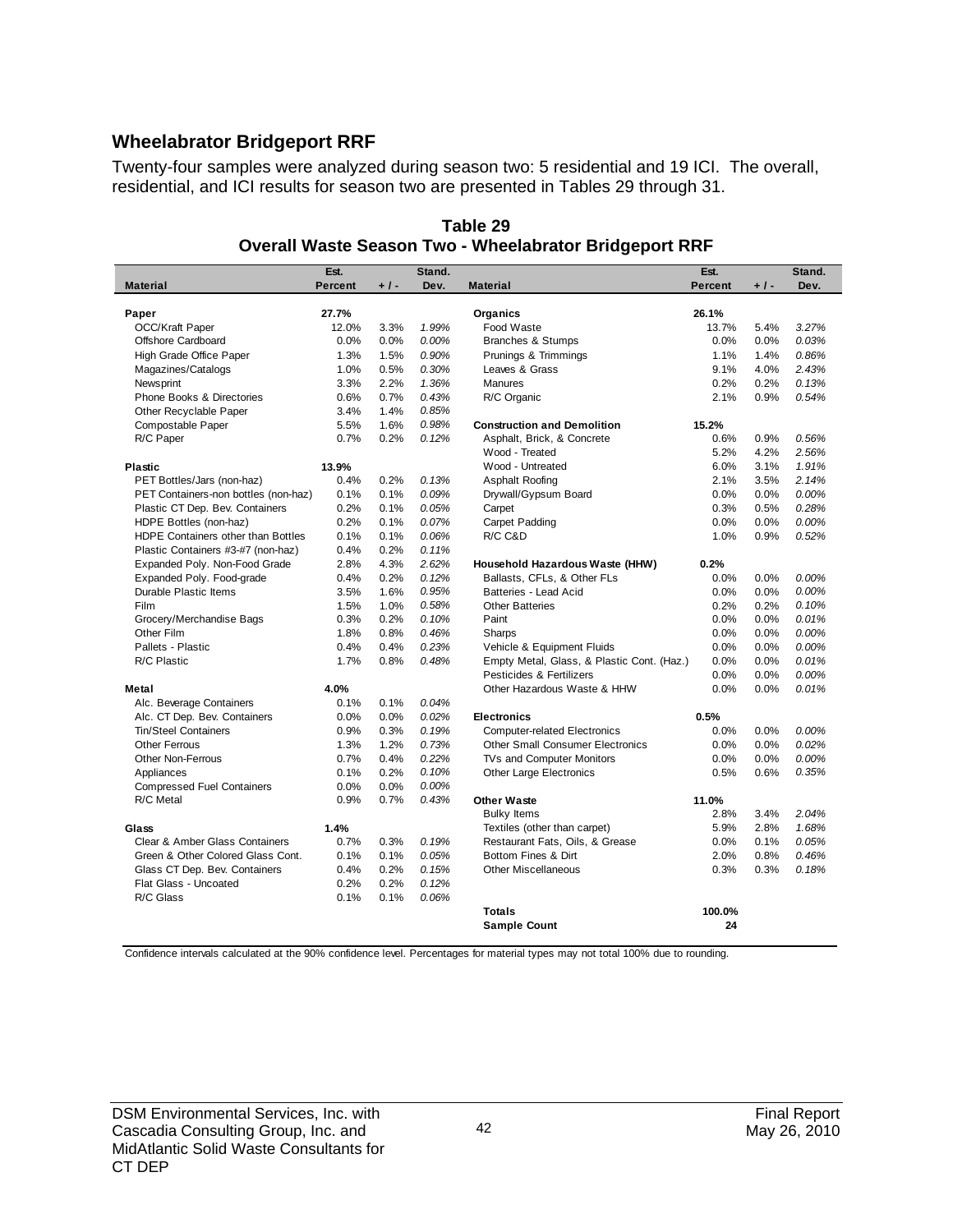| Table 30                                                          |
|-------------------------------------------------------------------|
| <b>Residential Waste Season Two - Wheelabrator Bridgeport RRF</b> |

|                                      | Est.           |       | Stand.   |                                            | Est.           |       | Stand.   |
|--------------------------------------|----------------|-------|----------|--------------------------------------------|----------------|-------|----------|
| <b>Material</b>                      | <b>Percent</b> | $+1-$ | Dev.     | <b>Material</b>                            | <b>Percent</b> | $+1-$ | Dev.     |
|                                      |                |       |          |                                            |                |       |          |
| Paper                                | 24.6%          |       |          | Organics                                   | 36.6%          |       |          |
| <b>OCC/Kraft Paper</b>               | 7.4%           | 4.5%  | 2.71%    | Food Waste                                 | 16.8%          | 8.5%  | 5.18%    |
| Offshore Cardboard                   | 0.0%           | 0.0%  | 0.00%    | Branches & Stumps                          | 0.0%           | 0.0%  | 0.00%    |
| High Grade Office Paper              | 0.1%           | 0.1%  | 0.09%    | Prunings & Trimmings                       | 1.6%           | 2.7%  | 1.63%    |
| Magazines/Catalogs                   | 1.4%           | 0.9%  | 0.53%    | Leaves & Grass                             | 15.2%          | 7.6%  | 4.64%    |
| Newsprint                            | 2.1%           | 1.0%  | 0.61%    | <b>Manures</b>                             | 0.0%           | 0.0%  | 0.02%    |
| Phone Books & Directories            | 0.3%           | 0.5%  | 0.31%    | R/C Organic                                | 2.9%           | 1.6%  | 0.97%    |
| Other Recyclable Paper               | 5.3%           | 2.7%  | 1.65%    |                                            |                |       |          |
| Compostable Paper                    | 7.1%           | 2.6%  | 1.59%    | <b>Construction and Demolition</b>         | 6.9%           |       |          |
| R/C Paper                            | 0.9%           | 0.4%  | 0.23%    | Asphalt, Brick, & Concrete                 | 0.0%           | 0.0%  | 0.00%    |
|                                      |                |       |          | Wood - Treated                             | 4.6%           | 7.3%  | 4.44%    |
| Plastic                              | 11.5%          |       |          | Wood - Untreated                           | 0.2%           | 0.3%  | 0.21%    |
| PET Bottles/Jars (non-haz)           | 0.4%           | 0.2%  | 0.15%    | Asphalt Roofing                            | 0.0%           | 0.0%  | 0.00%    |
| PET Containers-non bottles (non-haz) | 0.2%           | 0.3%  | 0.17%    | Drywall/Gypsum Board                       | 0.0%           | 0.0%  | 0.00%    |
| Plastic CT Dep. Bev. Containers      | 0.3%           | 0.1%  | 0.09%    | Carpet                                     | 0.1%           | 0.1%  | 0.06%    |
| HDPE Bottles (non-haz)               | 0.3%           | 0.2%  | 0.13%    | Carpet Padding                             | 0.0%           | 0.0%  | 0.00%    |
| HDPE Containers other than Bottles   | 0.2%           | 0.2%  | 0.12%    | R/C C&D                                    | 2.0%           | 1.7%  | 1.01%    |
| Plastic Containers #3-#7 (non-haz)   | 0.7%           | 0.3%  | 0.21%    |                                            |                |       |          |
| Expanded Poly. Non-Food Grade        | 0.0%           | 0.0%  | $0.00\%$ | Household Hazardous Waste (HHW)            | 0.3%           |       |          |
| Expanded Poly. Food-grade            | 0.5%           | 0.3%  | 0.19%    | Ballasts, CFLs, & Other FLs                | 0.0%           | 0.0%  | 0.01%    |
| Durable Plastic Items                | 3.0%           | 2.0%  | 1.24%    | Batteries - Lead Acid                      | 0.0%           | 0.0%  | 0.00%    |
| Film                                 | 1.6%           | 1.1%  | 0.65%    | <b>Other Batteries</b>                     | 0.3%           | 0.3%  | 0.20%    |
| Grocery/Merchandise Bags             | 0.5%           | 0.3%  | 0.19%    | Paint                                      | 0.0%           | 0.0%  | 0.00%    |
| Other Film                           | 1.9%           | 1.2%  | 0.73%    | Sharps                                     | 0.0%           | 0.0%  | 0.01%    |
| Pallets - Plastic                    | 0.0%           | 0.0%  | 0.00%    | Vehicle & Equipment Fluids                 | 0.0%           | 0.0%  | 0.00%    |
| R/C Plastic                          | 1.8%           | 0.8%  | 0.49%    | Empty Metal, Glass, & Plastic Cont. (Haz.) | 0.0%           | 0.0%  | 0.00%    |
|                                      |                |       |          | Pesticides & Fertilizers                   | 0.0%           | 0.0%  | 0.00%    |
| Metal                                | 2.7%           |       |          | Other Hazardous Waste & HHW                | 0.0%           | 0.0%  | 0.01%    |
| Alc. Beverage Containers             | 0.2%           | 0.1%  | 0.07%    |                                            |                |       |          |
| Alc. CT Dep. Bev. Containers         | 0.0%           | 0.0%  | 0.03%    | <b>Electronics</b>                         | 0.0%           |       |          |
| <b>Tin/Steel Containers</b>          | 1.2%           | 0.4%  | 0.26%    | <b>Computer-related Electronics</b>        | 0.0%           | 0.0%  | $0.00\%$ |
| <b>Other Ferrous</b>                 | 0.0%           | 0.0%  | 0.03%    | <b>Other Small Consumer Electronics</b>    | 0.0%           | 0.1%  | 0.04%    |
| Other Non-Ferrous                    | 0.4%           | 0.1%  | 0.08%    | TVs and Computer Monitors                  | 0.0%           | 0.0%  | 0.00%    |
| Appliances                           | 0.0%           | 0.0%  | 0.00%    | Other Large Electronics                    | 0.0%           | 0.0%  | 0.00%    |
| <b>Compressed Fuel Containers</b>    | 0.0%           | 0.0%  | 0.00%    |                                            |                |       |          |
| R/C Metal                            | 0.9%           | 0.8%  | 0.51%    | <b>Other Waste</b>                         | 16.0%          |       |          |
|                                      |                |       |          | <b>Bulky Items</b>                         | 4.0%           | 6.4%  | 3.87%    |
| Glass                                | 1.4%           |       |          | Textiles (other than carpet)               | 8.7%           | 5.0%  | 3.05%    |
| Clear & Amber Glass Containers       | 0.9%           | 0.4%  | 0.27%    | Restaurant Fats, Oils, & Grease            | 0.1%           | 0.2%  | 0.10%    |
| Green & Other Colored Glass Cont.    | 0.1%           | 0.1%  | 0.08%    | Bottom Fines & Dirt                        | 3.1%           | 1.4%  | 0.87%    |
| Glass CT Dep. Bev. Containers        | 0.2%           | 0.2%  | 0.12%    | <b>Other Miscellaneous</b>                 | 0.1%           | 0.1%  | 0.05%    |
| Flat Glass - Uncoated                | 0.2%           | 0.3%  | 0.20%    |                                            |                |       |          |
| R/C Glass                            | 0.0%           | 0.0%  | 0.00%    |                                            |                |       |          |
|                                      |                |       |          | <b>Totals</b>                              | 100.0%         |       |          |
|                                      |                |       |          | <b>Sample Count</b>                        | 5              |       |          |
|                                      |                |       |          |                                            |                |       |          |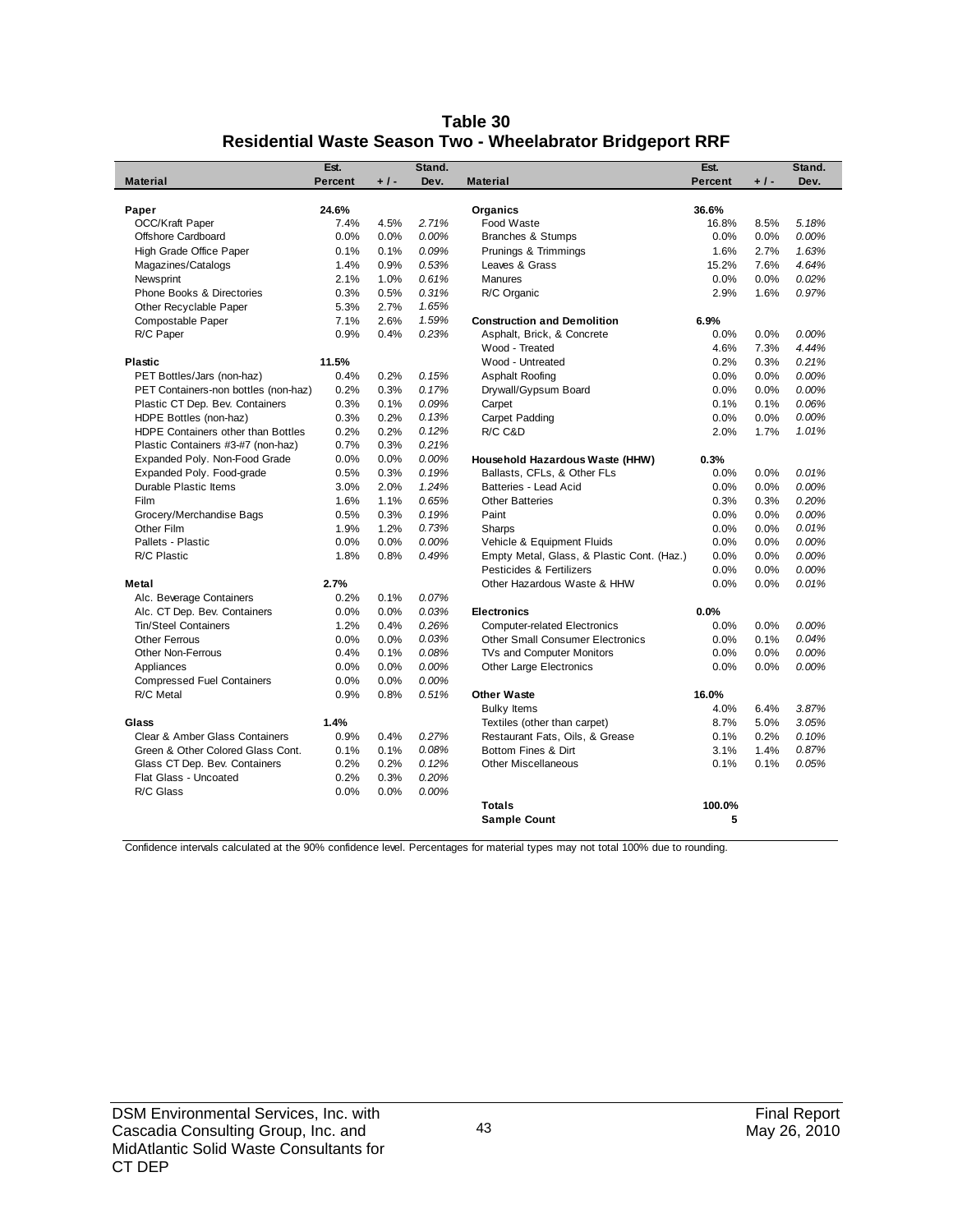| <b>Material</b><br>Percent<br>$+1-$<br>Dev.<br><b>Material</b><br>Percent<br>$+1-$<br>Dev.<br>30.9%<br>Organics<br>15.0%<br>Paper<br>OCC/Kraft Paper<br>2.92%<br>16.8%<br>4.8%<br>Food Waste<br>10.3%<br>6.4%<br>3.89%<br>0.00%<br>0.06%<br>Offshore Cardboard<br>0.0%<br>0.0%<br>0.1%<br>Branches & Stumps<br>0.1%<br>High Grade Office Paper<br>2.6%<br>3.0%<br>1.85%<br>Prunings & Trimmings<br>0.5%<br>0.5%<br>0.32%<br>0.6%<br>0.28%<br>Leaves & Grass<br>2.6%<br>1.4%<br>0.87%<br>Magazines/Catalogs<br>0.5%<br>Newsprint<br>4.6%<br>4.5%<br>2.73%<br><b>Manures</b><br>0.3%<br>0.5%<br>0.27%<br><b>Phone Books &amp; Directories</b><br>0.8%<br>1.4%<br>0.82%<br>R/C Organic<br>1.3%<br>0.7%<br>0.41%<br>1.3%<br>0.3%<br>0.16%<br>Other Recyclable Paper<br>3.8%<br>Compostable Paper<br>1.8%<br>1.12%<br><b>Construction and Demolition</b><br>24.0%<br>R/C Paper<br>0.4%<br>0.1%<br>0.07%<br>Asphalt, Brick, & Concrete<br>1.1%<br>1.9%<br>1.15%<br>2.37%<br>5.8%<br>3.9%<br>Wood - Treated<br>Wood - Untreated<br>3.94%<br>16.4%<br>12.1%<br>6.5%<br><b>Plastic</b><br>PET Bottles/Jars (non-haz)<br>0.5%<br>0.4%<br>0.23%<br>Asphalt Roofing<br>4.4%<br>7.3%<br>4.43%<br>0.1%<br>0.0%<br>0.03%<br>0.0%<br>0.00%<br>PET Containers-non bottles (non-haz)<br>Drywall/Gypsum Board<br>0.0%<br>0.1%<br>Plastic CT Dep. Bev. Containers<br>0.1%<br>0.05%<br>0.6%<br>0.9%<br>0.58%<br>Carpet<br>0.1%<br>0.03%<br>Carpet Padding<br>0.0%<br>0.00%<br>HDPE Bottles (non-haz)<br>0.1%<br>0.0%<br>0.1%<br>R/C C&D<br>0.01%<br>HDPE Containers other than Bottles<br>0.1%<br>0.04%<br>0.0%<br>0.0%<br>0.04%<br>Plastic Containers #3-#7 (non-haz)<br>0.1%<br>0.1%<br>Expanded Poly. Non-Food Grade<br>5.8%<br>8.9%<br>5.42%<br>Household Hazardous Waste (HHW)<br>0.1%<br>Expanded Poly. Food-grade<br>0.3%<br>0.2%<br>0.14%<br>Ballasts, CFLs, & Other FLs<br>0.0%<br>0.0%<br>0.00%<br>Durable Plastic Items<br>3.9%<br>2.4%<br>1.45%<br>Batteries - Lead Acid<br>0.0%<br>0.00%<br>0.0%<br>Film<br>1.3%<br>1.6%<br>0.99%<br><b>Other Batteries</b><br>0.0%<br>0.0%<br>0.01%<br>0.1%<br>0.0%<br>0.02%<br>0.01%<br>Grocery/Merchandise Bags<br>Paint<br>0.0%<br>0.0%<br>0.55%<br>0.00%<br>1.8%<br>0.9%<br>0.0%<br>Other Film<br>Sharps<br>0.0%<br>0.8%<br>0.00%<br>Pallets - Plastic<br>0.8%<br>0.48%<br>Vehicle & Equipment Fluids<br>0.0%<br>0.0%<br>1.6%<br>Empty Metal, Glass, & Plastic Cont. (Haz.)<br>0.01%<br>R/C Plastic<br>1.4%<br>0.85%<br>0.0%<br>0.0%<br>Pesticides & Fertilizers<br>0.0%<br>0.00%<br>0.0%<br>5.4%<br>Other Hazardous Waste & HHW<br>0.0%<br>0.0%<br>0.01%<br>Metal<br>0.1%<br>Alc. Beverage Containers<br>0.0%<br>0.02%<br>0.0%<br>0.02%<br>Alc. CT Dep. Bev. Containers<br>0.0%<br>1.0%<br><b>Electronics</b><br>Tin/Steel Containers<br>0.6%<br>0.5%<br>0.27%<br><b>Computer-related Electronics</b><br>0.0%<br>0.0%<br>0.00%<br>2.6%<br>2.5%<br>1.50%<br>0.0%<br>0.00%<br>Other Ferrous<br><b>Other Small Consumer Electronics</b><br>0.0%<br>1.0%<br>0.7%<br>0.0%<br>0.00%<br><b>Other Non-Ferrous</b><br>0.44%<br>TVs and Computer Monitors<br>0.0%<br>0.2%<br>0.3%<br>Other Large Electronics<br>1.2%<br>0.72%<br>Appliances<br>0.21%<br>1.0%<br>0.0%<br>0.00%<br><b>Compressed Fuel Containers</b><br>0.0%<br>0.9%<br>R/C Metal<br>1.2%<br>0.71%<br><b>Other Waste</b><br>5.6%<br>1.5%<br>1.4%<br>0.84%<br><b>Bulky Items</b><br>1.4%<br>Textiles (other than carpet)<br>2.8%<br>2.1%<br>1.25%<br>Glass<br>Clear & Amber Glass Containers<br>0.5%<br>0.4%<br>0.26%<br>Restaurant Fats, Oils, & Grease<br>0.0%<br>0.0%<br>0.00%<br>Green & Other Colored Glass Cont.<br>0.1%<br>Bottom Fines & Dirt<br>0.21%<br>0.1%<br>0.03%<br>0.8%<br>0.3%<br>Glass CT Dep. Bev. Containers<br>0.5%<br>0.28%<br>0.5%<br>Other Miscellaneous<br>0.5%<br>0.6%<br>0.36%<br>0.10%<br>Flat Glass - Uncoated<br>0.2%<br>0.2%<br>R/C Glass<br>0.1%<br>0.2%<br>0.12%<br><b>Totals</b><br>100.0% |      |        |                     |      |        |
|---------------------------------------------------------------------------------------------------------------------------------------------------------------------------------------------------------------------------------------------------------------------------------------------------------------------------------------------------------------------------------------------------------------------------------------------------------------------------------------------------------------------------------------------------------------------------------------------------------------------------------------------------------------------------------------------------------------------------------------------------------------------------------------------------------------------------------------------------------------------------------------------------------------------------------------------------------------------------------------------------------------------------------------------------------------------------------------------------------------------------------------------------------------------------------------------------------------------------------------------------------------------------------------------------------------------------------------------------------------------------------------------------------------------------------------------------------------------------------------------------------------------------------------------------------------------------------------------------------------------------------------------------------------------------------------------------------------------------------------------------------------------------------------------------------------------------------------------------------------------------------------------------------------------------------------------------------------------------------------------------------------------------------------------------------------------------------------------------------------------------------------------------------------------------------------------------------------------------------------------------------------------------------------------------------------------------------------------------------------------------------------------------------------------------------------------------------------------------------------------------------------------------------------------------------------------------------------------------------------------------------------------------------------------------------------------------------------------------------------------------------------------------------------------------------------------------------------------------------------------------------------------------------------------------------------------------------------------------------------------------------------------------------------------------------------------------------------------------------------------------------------------------------------------------------------------------------------------------------------------------------------------------------------------------------------------------------------------------------------------------------------------------------------------------------------------------------------------------------------------------------------------------------------------------------------------------------------------------------------------------------------------------------------------------------------------------------------------------------------------------------------------------------------------------------------------------------------------------------------------------------------------------------------|------|--------|---------------------|------|--------|
|                                                                                                                                                                                                                                                                                                                                                                                                                                                                                                                                                                                                                                                                                                                                                                                                                                                                                                                                                                                                                                                                                                                                                                                                                                                                                                                                                                                                                                                                                                                                                                                                                                                                                                                                                                                                                                                                                                                                                                                                                                                                                                                                                                                                                                                                                                                                                                                                                                                                                                                                                                                                                                                                                                                                                                                                                                                                                                                                                                                                                                                                                                                                                                                                                                                                                                                                                                                                                                                                                                                                                                                                                                                                                                                                                                                                                                                                                                               | Est. | Stand. |                     | Est. | Stand. |
|                                                                                                                                                                                                                                                                                                                                                                                                                                                                                                                                                                                                                                                                                                                                                                                                                                                                                                                                                                                                                                                                                                                                                                                                                                                                                                                                                                                                                                                                                                                                                                                                                                                                                                                                                                                                                                                                                                                                                                                                                                                                                                                                                                                                                                                                                                                                                                                                                                                                                                                                                                                                                                                                                                                                                                                                                                                                                                                                                                                                                                                                                                                                                                                                                                                                                                                                                                                                                                                                                                                                                                                                                                                                                                                                                                                                                                                                                                               |      |        |                     |      |        |
|                                                                                                                                                                                                                                                                                                                                                                                                                                                                                                                                                                                                                                                                                                                                                                                                                                                                                                                                                                                                                                                                                                                                                                                                                                                                                                                                                                                                                                                                                                                                                                                                                                                                                                                                                                                                                                                                                                                                                                                                                                                                                                                                                                                                                                                                                                                                                                                                                                                                                                                                                                                                                                                                                                                                                                                                                                                                                                                                                                                                                                                                                                                                                                                                                                                                                                                                                                                                                                                                                                                                                                                                                                                                                                                                                                                                                                                                                                               |      |        |                     |      |        |
|                                                                                                                                                                                                                                                                                                                                                                                                                                                                                                                                                                                                                                                                                                                                                                                                                                                                                                                                                                                                                                                                                                                                                                                                                                                                                                                                                                                                                                                                                                                                                                                                                                                                                                                                                                                                                                                                                                                                                                                                                                                                                                                                                                                                                                                                                                                                                                                                                                                                                                                                                                                                                                                                                                                                                                                                                                                                                                                                                                                                                                                                                                                                                                                                                                                                                                                                                                                                                                                                                                                                                                                                                                                                                                                                                                                                                                                                                                               |      |        |                     |      |        |
|                                                                                                                                                                                                                                                                                                                                                                                                                                                                                                                                                                                                                                                                                                                                                                                                                                                                                                                                                                                                                                                                                                                                                                                                                                                                                                                                                                                                                                                                                                                                                                                                                                                                                                                                                                                                                                                                                                                                                                                                                                                                                                                                                                                                                                                                                                                                                                                                                                                                                                                                                                                                                                                                                                                                                                                                                                                                                                                                                                                                                                                                                                                                                                                                                                                                                                                                                                                                                                                                                                                                                                                                                                                                                                                                                                                                                                                                                                               |      |        |                     |      |        |
|                                                                                                                                                                                                                                                                                                                                                                                                                                                                                                                                                                                                                                                                                                                                                                                                                                                                                                                                                                                                                                                                                                                                                                                                                                                                                                                                                                                                                                                                                                                                                                                                                                                                                                                                                                                                                                                                                                                                                                                                                                                                                                                                                                                                                                                                                                                                                                                                                                                                                                                                                                                                                                                                                                                                                                                                                                                                                                                                                                                                                                                                                                                                                                                                                                                                                                                                                                                                                                                                                                                                                                                                                                                                                                                                                                                                                                                                                                               |      |        |                     |      |        |
|                                                                                                                                                                                                                                                                                                                                                                                                                                                                                                                                                                                                                                                                                                                                                                                                                                                                                                                                                                                                                                                                                                                                                                                                                                                                                                                                                                                                                                                                                                                                                                                                                                                                                                                                                                                                                                                                                                                                                                                                                                                                                                                                                                                                                                                                                                                                                                                                                                                                                                                                                                                                                                                                                                                                                                                                                                                                                                                                                                                                                                                                                                                                                                                                                                                                                                                                                                                                                                                                                                                                                                                                                                                                                                                                                                                                                                                                                                               |      |        |                     |      |        |
|                                                                                                                                                                                                                                                                                                                                                                                                                                                                                                                                                                                                                                                                                                                                                                                                                                                                                                                                                                                                                                                                                                                                                                                                                                                                                                                                                                                                                                                                                                                                                                                                                                                                                                                                                                                                                                                                                                                                                                                                                                                                                                                                                                                                                                                                                                                                                                                                                                                                                                                                                                                                                                                                                                                                                                                                                                                                                                                                                                                                                                                                                                                                                                                                                                                                                                                                                                                                                                                                                                                                                                                                                                                                                                                                                                                                                                                                                                               |      |        |                     |      |        |
|                                                                                                                                                                                                                                                                                                                                                                                                                                                                                                                                                                                                                                                                                                                                                                                                                                                                                                                                                                                                                                                                                                                                                                                                                                                                                                                                                                                                                                                                                                                                                                                                                                                                                                                                                                                                                                                                                                                                                                                                                                                                                                                                                                                                                                                                                                                                                                                                                                                                                                                                                                                                                                                                                                                                                                                                                                                                                                                                                                                                                                                                                                                                                                                                                                                                                                                                                                                                                                                                                                                                                                                                                                                                                                                                                                                                                                                                                                               |      |        |                     |      |        |
|                                                                                                                                                                                                                                                                                                                                                                                                                                                                                                                                                                                                                                                                                                                                                                                                                                                                                                                                                                                                                                                                                                                                                                                                                                                                                                                                                                                                                                                                                                                                                                                                                                                                                                                                                                                                                                                                                                                                                                                                                                                                                                                                                                                                                                                                                                                                                                                                                                                                                                                                                                                                                                                                                                                                                                                                                                                                                                                                                                                                                                                                                                                                                                                                                                                                                                                                                                                                                                                                                                                                                                                                                                                                                                                                                                                                                                                                                                               |      |        |                     |      |        |
|                                                                                                                                                                                                                                                                                                                                                                                                                                                                                                                                                                                                                                                                                                                                                                                                                                                                                                                                                                                                                                                                                                                                                                                                                                                                                                                                                                                                                                                                                                                                                                                                                                                                                                                                                                                                                                                                                                                                                                                                                                                                                                                                                                                                                                                                                                                                                                                                                                                                                                                                                                                                                                                                                                                                                                                                                                                                                                                                                                                                                                                                                                                                                                                                                                                                                                                                                                                                                                                                                                                                                                                                                                                                                                                                                                                                                                                                                                               |      |        |                     |      |        |
|                                                                                                                                                                                                                                                                                                                                                                                                                                                                                                                                                                                                                                                                                                                                                                                                                                                                                                                                                                                                                                                                                                                                                                                                                                                                                                                                                                                                                                                                                                                                                                                                                                                                                                                                                                                                                                                                                                                                                                                                                                                                                                                                                                                                                                                                                                                                                                                                                                                                                                                                                                                                                                                                                                                                                                                                                                                                                                                                                                                                                                                                                                                                                                                                                                                                                                                                                                                                                                                                                                                                                                                                                                                                                                                                                                                                                                                                                                               |      |        |                     |      |        |
|                                                                                                                                                                                                                                                                                                                                                                                                                                                                                                                                                                                                                                                                                                                                                                                                                                                                                                                                                                                                                                                                                                                                                                                                                                                                                                                                                                                                                                                                                                                                                                                                                                                                                                                                                                                                                                                                                                                                                                                                                                                                                                                                                                                                                                                                                                                                                                                                                                                                                                                                                                                                                                                                                                                                                                                                                                                                                                                                                                                                                                                                                                                                                                                                                                                                                                                                                                                                                                                                                                                                                                                                                                                                                                                                                                                                                                                                                                               |      |        |                     |      |        |
|                                                                                                                                                                                                                                                                                                                                                                                                                                                                                                                                                                                                                                                                                                                                                                                                                                                                                                                                                                                                                                                                                                                                                                                                                                                                                                                                                                                                                                                                                                                                                                                                                                                                                                                                                                                                                                                                                                                                                                                                                                                                                                                                                                                                                                                                                                                                                                                                                                                                                                                                                                                                                                                                                                                                                                                                                                                                                                                                                                                                                                                                                                                                                                                                                                                                                                                                                                                                                                                                                                                                                                                                                                                                                                                                                                                                                                                                                                               |      |        |                     |      |        |
|                                                                                                                                                                                                                                                                                                                                                                                                                                                                                                                                                                                                                                                                                                                                                                                                                                                                                                                                                                                                                                                                                                                                                                                                                                                                                                                                                                                                                                                                                                                                                                                                                                                                                                                                                                                                                                                                                                                                                                                                                                                                                                                                                                                                                                                                                                                                                                                                                                                                                                                                                                                                                                                                                                                                                                                                                                                                                                                                                                                                                                                                                                                                                                                                                                                                                                                                                                                                                                                                                                                                                                                                                                                                                                                                                                                                                                                                                                               |      |        |                     |      |        |
|                                                                                                                                                                                                                                                                                                                                                                                                                                                                                                                                                                                                                                                                                                                                                                                                                                                                                                                                                                                                                                                                                                                                                                                                                                                                                                                                                                                                                                                                                                                                                                                                                                                                                                                                                                                                                                                                                                                                                                                                                                                                                                                                                                                                                                                                                                                                                                                                                                                                                                                                                                                                                                                                                                                                                                                                                                                                                                                                                                                                                                                                                                                                                                                                                                                                                                                                                                                                                                                                                                                                                                                                                                                                                                                                                                                                                                                                                                               |      |        |                     |      |        |
|                                                                                                                                                                                                                                                                                                                                                                                                                                                                                                                                                                                                                                                                                                                                                                                                                                                                                                                                                                                                                                                                                                                                                                                                                                                                                                                                                                                                                                                                                                                                                                                                                                                                                                                                                                                                                                                                                                                                                                                                                                                                                                                                                                                                                                                                                                                                                                                                                                                                                                                                                                                                                                                                                                                                                                                                                                                                                                                                                                                                                                                                                                                                                                                                                                                                                                                                                                                                                                                                                                                                                                                                                                                                                                                                                                                                                                                                                                               |      |        |                     |      |        |
|                                                                                                                                                                                                                                                                                                                                                                                                                                                                                                                                                                                                                                                                                                                                                                                                                                                                                                                                                                                                                                                                                                                                                                                                                                                                                                                                                                                                                                                                                                                                                                                                                                                                                                                                                                                                                                                                                                                                                                                                                                                                                                                                                                                                                                                                                                                                                                                                                                                                                                                                                                                                                                                                                                                                                                                                                                                                                                                                                                                                                                                                                                                                                                                                                                                                                                                                                                                                                                                                                                                                                                                                                                                                                                                                                                                                                                                                                                               |      |        |                     |      |        |
|                                                                                                                                                                                                                                                                                                                                                                                                                                                                                                                                                                                                                                                                                                                                                                                                                                                                                                                                                                                                                                                                                                                                                                                                                                                                                                                                                                                                                                                                                                                                                                                                                                                                                                                                                                                                                                                                                                                                                                                                                                                                                                                                                                                                                                                                                                                                                                                                                                                                                                                                                                                                                                                                                                                                                                                                                                                                                                                                                                                                                                                                                                                                                                                                                                                                                                                                                                                                                                                                                                                                                                                                                                                                                                                                                                                                                                                                                                               |      |        |                     |      |        |
|                                                                                                                                                                                                                                                                                                                                                                                                                                                                                                                                                                                                                                                                                                                                                                                                                                                                                                                                                                                                                                                                                                                                                                                                                                                                                                                                                                                                                                                                                                                                                                                                                                                                                                                                                                                                                                                                                                                                                                                                                                                                                                                                                                                                                                                                                                                                                                                                                                                                                                                                                                                                                                                                                                                                                                                                                                                                                                                                                                                                                                                                                                                                                                                                                                                                                                                                                                                                                                                                                                                                                                                                                                                                                                                                                                                                                                                                                                               |      |        |                     |      |        |
|                                                                                                                                                                                                                                                                                                                                                                                                                                                                                                                                                                                                                                                                                                                                                                                                                                                                                                                                                                                                                                                                                                                                                                                                                                                                                                                                                                                                                                                                                                                                                                                                                                                                                                                                                                                                                                                                                                                                                                                                                                                                                                                                                                                                                                                                                                                                                                                                                                                                                                                                                                                                                                                                                                                                                                                                                                                                                                                                                                                                                                                                                                                                                                                                                                                                                                                                                                                                                                                                                                                                                                                                                                                                                                                                                                                                                                                                                                               |      |        |                     |      |        |
|                                                                                                                                                                                                                                                                                                                                                                                                                                                                                                                                                                                                                                                                                                                                                                                                                                                                                                                                                                                                                                                                                                                                                                                                                                                                                                                                                                                                                                                                                                                                                                                                                                                                                                                                                                                                                                                                                                                                                                                                                                                                                                                                                                                                                                                                                                                                                                                                                                                                                                                                                                                                                                                                                                                                                                                                                                                                                                                                                                                                                                                                                                                                                                                                                                                                                                                                                                                                                                                                                                                                                                                                                                                                                                                                                                                                                                                                                                               |      |        |                     |      |        |
|                                                                                                                                                                                                                                                                                                                                                                                                                                                                                                                                                                                                                                                                                                                                                                                                                                                                                                                                                                                                                                                                                                                                                                                                                                                                                                                                                                                                                                                                                                                                                                                                                                                                                                                                                                                                                                                                                                                                                                                                                                                                                                                                                                                                                                                                                                                                                                                                                                                                                                                                                                                                                                                                                                                                                                                                                                                                                                                                                                                                                                                                                                                                                                                                                                                                                                                                                                                                                                                                                                                                                                                                                                                                                                                                                                                                                                                                                                               |      |        |                     |      |        |
|                                                                                                                                                                                                                                                                                                                                                                                                                                                                                                                                                                                                                                                                                                                                                                                                                                                                                                                                                                                                                                                                                                                                                                                                                                                                                                                                                                                                                                                                                                                                                                                                                                                                                                                                                                                                                                                                                                                                                                                                                                                                                                                                                                                                                                                                                                                                                                                                                                                                                                                                                                                                                                                                                                                                                                                                                                                                                                                                                                                                                                                                                                                                                                                                                                                                                                                                                                                                                                                                                                                                                                                                                                                                                                                                                                                                                                                                                                               |      |        |                     |      |        |
|                                                                                                                                                                                                                                                                                                                                                                                                                                                                                                                                                                                                                                                                                                                                                                                                                                                                                                                                                                                                                                                                                                                                                                                                                                                                                                                                                                                                                                                                                                                                                                                                                                                                                                                                                                                                                                                                                                                                                                                                                                                                                                                                                                                                                                                                                                                                                                                                                                                                                                                                                                                                                                                                                                                                                                                                                                                                                                                                                                                                                                                                                                                                                                                                                                                                                                                                                                                                                                                                                                                                                                                                                                                                                                                                                                                                                                                                                                               |      |        |                     |      |        |
|                                                                                                                                                                                                                                                                                                                                                                                                                                                                                                                                                                                                                                                                                                                                                                                                                                                                                                                                                                                                                                                                                                                                                                                                                                                                                                                                                                                                                                                                                                                                                                                                                                                                                                                                                                                                                                                                                                                                                                                                                                                                                                                                                                                                                                                                                                                                                                                                                                                                                                                                                                                                                                                                                                                                                                                                                                                                                                                                                                                                                                                                                                                                                                                                                                                                                                                                                                                                                                                                                                                                                                                                                                                                                                                                                                                                                                                                                                               |      |        |                     |      |        |
|                                                                                                                                                                                                                                                                                                                                                                                                                                                                                                                                                                                                                                                                                                                                                                                                                                                                                                                                                                                                                                                                                                                                                                                                                                                                                                                                                                                                                                                                                                                                                                                                                                                                                                                                                                                                                                                                                                                                                                                                                                                                                                                                                                                                                                                                                                                                                                                                                                                                                                                                                                                                                                                                                                                                                                                                                                                                                                                                                                                                                                                                                                                                                                                                                                                                                                                                                                                                                                                                                                                                                                                                                                                                                                                                                                                                                                                                                                               |      |        |                     |      |        |
|                                                                                                                                                                                                                                                                                                                                                                                                                                                                                                                                                                                                                                                                                                                                                                                                                                                                                                                                                                                                                                                                                                                                                                                                                                                                                                                                                                                                                                                                                                                                                                                                                                                                                                                                                                                                                                                                                                                                                                                                                                                                                                                                                                                                                                                                                                                                                                                                                                                                                                                                                                                                                                                                                                                                                                                                                                                                                                                                                                                                                                                                                                                                                                                                                                                                                                                                                                                                                                                                                                                                                                                                                                                                                                                                                                                                                                                                                                               |      |        |                     |      |        |
|                                                                                                                                                                                                                                                                                                                                                                                                                                                                                                                                                                                                                                                                                                                                                                                                                                                                                                                                                                                                                                                                                                                                                                                                                                                                                                                                                                                                                                                                                                                                                                                                                                                                                                                                                                                                                                                                                                                                                                                                                                                                                                                                                                                                                                                                                                                                                                                                                                                                                                                                                                                                                                                                                                                                                                                                                                                                                                                                                                                                                                                                                                                                                                                                                                                                                                                                                                                                                                                                                                                                                                                                                                                                                                                                                                                                                                                                                                               |      |        |                     |      |        |
|                                                                                                                                                                                                                                                                                                                                                                                                                                                                                                                                                                                                                                                                                                                                                                                                                                                                                                                                                                                                                                                                                                                                                                                                                                                                                                                                                                                                                                                                                                                                                                                                                                                                                                                                                                                                                                                                                                                                                                                                                                                                                                                                                                                                                                                                                                                                                                                                                                                                                                                                                                                                                                                                                                                                                                                                                                                                                                                                                                                                                                                                                                                                                                                                                                                                                                                                                                                                                                                                                                                                                                                                                                                                                                                                                                                                                                                                                                               |      |        |                     |      |        |
|                                                                                                                                                                                                                                                                                                                                                                                                                                                                                                                                                                                                                                                                                                                                                                                                                                                                                                                                                                                                                                                                                                                                                                                                                                                                                                                                                                                                                                                                                                                                                                                                                                                                                                                                                                                                                                                                                                                                                                                                                                                                                                                                                                                                                                                                                                                                                                                                                                                                                                                                                                                                                                                                                                                                                                                                                                                                                                                                                                                                                                                                                                                                                                                                                                                                                                                                                                                                                                                                                                                                                                                                                                                                                                                                                                                                                                                                                                               |      |        |                     |      |        |
|                                                                                                                                                                                                                                                                                                                                                                                                                                                                                                                                                                                                                                                                                                                                                                                                                                                                                                                                                                                                                                                                                                                                                                                                                                                                                                                                                                                                                                                                                                                                                                                                                                                                                                                                                                                                                                                                                                                                                                                                                                                                                                                                                                                                                                                                                                                                                                                                                                                                                                                                                                                                                                                                                                                                                                                                                                                                                                                                                                                                                                                                                                                                                                                                                                                                                                                                                                                                                                                                                                                                                                                                                                                                                                                                                                                                                                                                                                               |      |        |                     |      |        |
|                                                                                                                                                                                                                                                                                                                                                                                                                                                                                                                                                                                                                                                                                                                                                                                                                                                                                                                                                                                                                                                                                                                                                                                                                                                                                                                                                                                                                                                                                                                                                                                                                                                                                                                                                                                                                                                                                                                                                                                                                                                                                                                                                                                                                                                                                                                                                                                                                                                                                                                                                                                                                                                                                                                                                                                                                                                                                                                                                                                                                                                                                                                                                                                                                                                                                                                                                                                                                                                                                                                                                                                                                                                                                                                                                                                                                                                                                                               |      |        |                     |      |        |
|                                                                                                                                                                                                                                                                                                                                                                                                                                                                                                                                                                                                                                                                                                                                                                                                                                                                                                                                                                                                                                                                                                                                                                                                                                                                                                                                                                                                                                                                                                                                                                                                                                                                                                                                                                                                                                                                                                                                                                                                                                                                                                                                                                                                                                                                                                                                                                                                                                                                                                                                                                                                                                                                                                                                                                                                                                                                                                                                                                                                                                                                                                                                                                                                                                                                                                                                                                                                                                                                                                                                                                                                                                                                                                                                                                                                                                                                                                               |      |        |                     |      |        |
|                                                                                                                                                                                                                                                                                                                                                                                                                                                                                                                                                                                                                                                                                                                                                                                                                                                                                                                                                                                                                                                                                                                                                                                                                                                                                                                                                                                                                                                                                                                                                                                                                                                                                                                                                                                                                                                                                                                                                                                                                                                                                                                                                                                                                                                                                                                                                                                                                                                                                                                                                                                                                                                                                                                                                                                                                                                                                                                                                                                                                                                                                                                                                                                                                                                                                                                                                                                                                                                                                                                                                                                                                                                                                                                                                                                                                                                                                                               |      |        |                     |      |        |
|                                                                                                                                                                                                                                                                                                                                                                                                                                                                                                                                                                                                                                                                                                                                                                                                                                                                                                                                                                                                                                                                                                                                                                                                                                                                                                                                                                                                                                                                                                                                                                                                                                                                                                                                                                                                                                                                                                                                                                                                                                                                                                                                                                                                                                                                                                                                                                                                                                                                                                                                                                                                                                                                                                                                                                                                                                                                                                                                                                                                                                                                                                                                                                                                                                                                                                                                                                                                                                                                                                                                                                                                                                                                                                                                                                                                                                                                                                               |      |        |                     |      |        |
|                                                                                                                                                                                                                                                                                                                                                                                                                                                                                                                                                                                                                                                                                                                                                                                                                                                                                                                                                                                                                                                                                                                                                                                                                                                                                                                                                                                                                                                                                                                                                                                                                                                                                                                                                                                                                                                                                                                                                                                                                                                                                                                                                                                                                                                                                                                                                                                                                                                                                                                                                                                                                                                                                                                                                                                                                                                                                                                                                                                                                                                                                                                                                                                                                                                                                                                                                                                                                                                                                                                                                                                                                                                                                                                                                                                                                                                                                                               |      |        |                     |      |        |
|                                                                                                                                                                                                                                                                                                                                                                                                                                                                                                                                                                                                                                                                                                                                                                                                                                                                                                                                                                                                                                                                                                                                                                                                                                                                                                                                                                                                                                                                                                                                                                                                                                                                                                                                                                                                                                                                                                                                                                                                                                                                                                                                                                                                                                                                                                                                                                                                                                                                                                                                                                                                                                                                                                                                                                                                                                                                                                                                                                                                                                                                                                                                                                                                                                                                                                                                                                                                                                                                                                                                                                                                                                                                                                                                                                                                                                                                                                               |      |        |                     |      |        |
|                                                                                                                                                                                                                                                                                                                                                                                                                                                                                                                                                                                                                                                                                                                                                                                                                                                                                                                                                                                                                                                                                                                                                                                                                                                                                                                                                                                                                                                                                                                                                                                                                                                                                                                                                                                                                                                                                                                                                                                                                                                                                                                                                                                                                                                                                                                                                                                                                                                                                                                                                                                                                                                                                                                                                                                                                                                                                                                                                                                                                                                                                                                                                                                                                                                                                                                                                                                                                                                                                                                                                                                                                                                                                                                                                                                                                                                                                                               |      |        |                     |      |        |
|                                                                                                                                                                                                                                                                                                                                                                                                                                                                                                                                                                                                                                                                                                                                                                                                                                                                                                                                                                                                                                                                                                                                                                                                                                                                                                                                                                                                                                                                                                                                                                                                                                                                                                                                                                                                                                                                                                                                                                                                                                                                                                                                                                                                                                                                                                                                                                                                                                                                                                                                                                                                                                                                                                                                                                                                                                                                                                                                                                                                                                                                                                                                                                                                                                                                                                                                                                                                                                                                                                                                                                                                                                                                                                                                                                                                                                                                                                               |      |        |                     |      |        |
|                                                                                                                                                                                                                                                                                                                                                                                                                                                                                                                                                                                                                                                                                                                                                                                                                                                                                                                                                                                                                                                                                                                                                                                                                                                                                                                                                                                                                                                                                                                                                                                                                                                                                                                                                                                                                                                                                                                                                                                                                                                                                                                                                                                                                                                                                                                                                                                                                                                                                                                                                                                                                                                                                                                                                                                                                                                                                                                                                                                                                                                                                                                                                                                                                                                                                                                                                                                                                                                                                                                                                                                                                                                                                                                                                                                                                                                                                                               |      |        |                     |      |        |
|                                                                                                                                                                                                                                                                                                                                                                                                                                                                                                                                                                                                                                                                                                                                                                                                                                                                                                                                                                                                                                                                                                                                                                                                                                                                                                                                                                                                                                                                                                                                                                                                                                                                                                                                                                                                                                                                                                                                                                                                                                                                                                                                                                                                                                                                                                                                                                                                                                                                                                                                                                                                                                                                                                                                                                                                                                                                                                                                                                                                                                                                                                                                                                                                                                                                                                                                                                                                                                                                                                                                                                                                                                                                                                                                                                                                                                                                                                               |      |        |                     |      |        |
|                                                                                                                                                                                                                                                                                                                                                                                                                                                                                                                                                                                                                                                                                                                                                                                                                                                                                                                                                                                                                                                                                                                                                                                                                                                                                                                                                                                                                                                                                                                                                                                                                                                                                                                                                                                                                                                                                                                                                                                                                                                                                                                                                                                                                                                                                                                                                                                                                                                                                                                                                                                                                                                                                                                                                                                                                                                                                                                                                                                                                                                                                                                                                                                                                                                                                                                                                                                                                                                                                                                                                                                                                                                                                                                                                                                                                                                                                                               |      |        |                     |      |        |
|                                                                                                                                                                                                                                                                                                                                                                                                                                                                                                                                                                                                                                                                                                                                                                                                                                                                                                                                                                                                                                                                                                                                                                                                                                                                                                                                                                                                                                                                                                                                                                                                                                                                                                                                                                                                                                                                                                                                                                                                                                                                                                                                                                                                                                                                                                                                                                                                                                                                                                                                                                                                                                                                                                                                                                                                                                                                                                                                                                                                                                                                                                                                                                                                                                                                                                                                                                                                                                                                                                                                                                                                                                                                                                                                                                                                                                                                                                               |      |        |                     |      |        |
|                                                                                                                                                                                                                                                                                                                                                                                                                                                                                                                                                                                                                                                                                                                                                                                                                                                                                                                                                                                                                                                                                                                                                                                                                                                                                                                                                                                                                                                                                                                                                                                                                                                                                                                                                                                                                                                                                                                                                                                                                                                                                                                                                                                                                                                                                                                                                                                                                                                                                                                                                                                                                                                                                                                                                                                                                                                                                                                                                                                                                                                                                                                                                                                                                                                                                                                                                                                                                                                                                                                                                                                                                                                                                                                                                                                                                                                                                                               |      |        |                     |      |        |
|                                                                                                                                                                                                                                                                                                                                                                                                                                                                                                                                                                                                                                                                                                                                                                                                                                                                                                                                                                                                                                                                                                                                                                                                                                                                                                                                                                                                                                                                                                                                                                                                                                                                                                                                                                                                                                                                                                                                                                                                                                                                                                                                                                                                                                                                                                                                                                                                                                                                                                                                                                                                                                                                                                                                                                                                                                                                                                                                                                                                                                                                                                                                                                                                                                                                                                                                                                                                                                                                                                                                                                                                                                                                                                                                                                                                                                                                                                               |      |        |                     |      |        |
|                                                                                                                                                                                                                                                                                                                                                                                                                                                                                                                                                                                                                                                                                                                                                                                                                                                                                                                                                                                                                                                                                                                                                                                                                                                                                                                                                                                                                                                                                                                                                                                                                                                                                                                                                                                                                                                                                                                                                                                                                                                                                                                                                                                                                                                                                                                                                                                                                                                                                                                                                                                                                                                                                                                                                                                                                                                                                                                                                                                                                                                                                                                                                                                                                                                                                                                                                                                                                                                                                                                                                                                                                                                                                                                                                                                                                                                                                                               |      |        | <b>Sample Count</b> | 19   |        |

| Table 31                                           |
|----------------------------------------------------|
| ICI Waste Season Two - Wheelabrator Bridgeport RRF |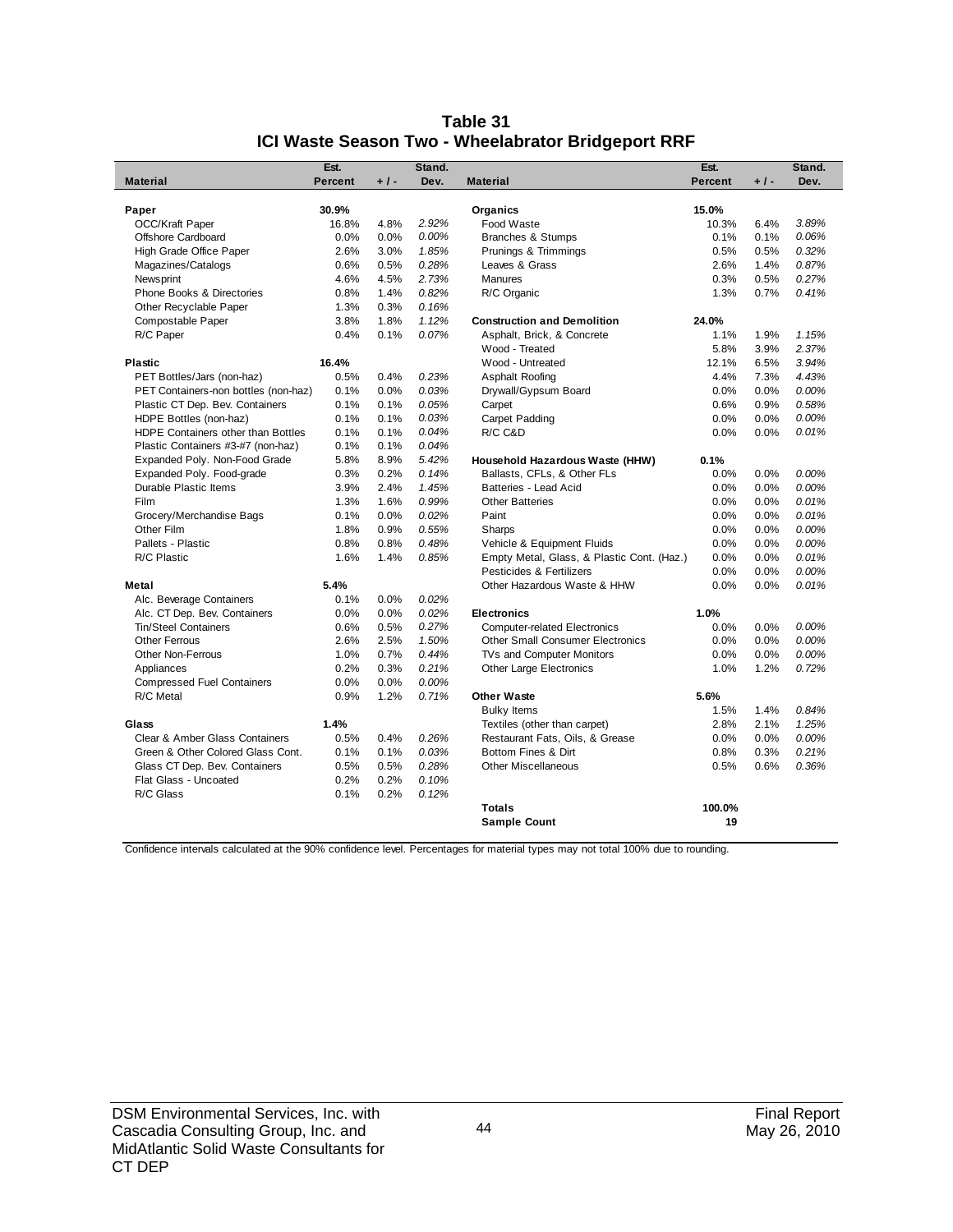#### **New Haven Municipal Transfer Station**

Twenty-four samples were analyzed during season two: 14 residential and 10 ICI. The overall, residential, and ICI results for season two are presented in Tables 32 through 34.

| $+1-$<br><b>Material</b><br><b>Percent</b><br>Dev.<br><b>Percent</b><br>$+1-$<br>Dev.<br><b>Material</b><br>24.7%<br>Paper<br>Organics<br>24.0%<br>OCC/Kraft Paper<br>11.5%<br>4.4%<br>2.67%<br>Food Waste<br>11.7%<br>2.26%<br>3.7%<br>Offshore Cardboard<br>0.5%<br><b>Branches &amp; Stumps</b><br>0.19%<br>0.8%<br>0.49%<br>0.2%<br>0.3%<br>0.35%<br>3.0%<br>1.11%<br>0.6%<br>High Grade Office Paper<br>1.8%<br>Prunings & Trimmings<br>0.5%<br>0.22%<br>2.04%<br>Magazines/Catalogs<br>0.6%<br>0.4%<br>Leaves & Grass<br>8.1%<br>3.4%<br>0.10%<br>Newsprint<br>1.4%<br>0.5%<br>0.33%<br><b>Manures</b><br>0.1%<br>0.2%<br>0.3%<br>Phone Books & Directories<br>0.3%<br>0.16%<br>R/C Organic<br>3.4%<br>2.1%<br>1.28%<br>2.8%<br>0.7%<br>0.43%<br>Other Recyclable Paper<br>Compostable Paper<br>3.9%<br>0.49%<br>0.8%<br><b>Construction and Demolition</b><br>22.0%<br>R/C Paper<br>0.7%<br>0.2%<br>0.13%<br>Asphalt, Brick, & Concrete<br>0.8%<br>0.79%<br>1.3%<br>Wood - Treated<br>12.9%<br>12.0%<br>7.32%<br>1.03%<br>11.1%<br>Wood - Untreated<br>1.1%<br>1.7%<br>Plastic<br>0.00%<br>PET Bottles/Jars (non-haz)<br>0.2%<br>0.1%<br>0.07%<br>Asphalt Roofing<br>0.0%<br>0.0%<br>0.1%<br>1.54%<br>PET Containers-non bottles (non-haz)<br>0.1%<br>0.05%<br>Drywall/Gypsum Board<br>2.5%<br>2.5%<br>0.3%<br>1.2%<br>0.72%<br>Plastic CT Dep. Bev. Containers<br>0.1%<br>0.04%<br>Carpet<br>1.2%<br>0.00%<br>0.4%<br>0.08%<br>Carpet Padding<br>0.0%<br>0.0%<br>HDPE Bottles (non-haz)<br>0.1%<br>0.2%<br>0.06%<br>R/C C&D<br>3.4%<br>2.06%<br>HDPE Containers other than Bottles<br>0.1%<br>3.4%<br>0.4%<br>0.09%<br>Plastic Containers #3-#7 (non-haz)<br>0.1%<br>Expanded Poly. Non-Food Grade<br>0.0%<br>0.03%<br>0.1%<br>Household Hazardous Waste (HHW)<br>0.1%<br>Expanded Poly. Food-grade<br>0.7%<br>0.2%<br>0.15%<br>Ballasts, CFLs, & Other FLs<br>0.0%<br>0.0%<br>0.00%<br>Durable Plastic Items<br>4.0%<br>1.9%<br>1.13%<br>Batteries - Lead Acid<br>0.0%<br>0.0%<br>0.00%<br>0.02%<br>Film<br>0.4%<br>0.2%<br>0.14%<br><b>Other Batteries</b><br>0.0%<br>0.0%<br>0.5%<br>0.08%<br>0.00%<br>Grocery/Merchandise Bags<br>0.1%<br>Paint<br>0.0%<br>0.0%<br>2.4%<br>0.00%<br>Other Film<br>0.5%<br>0.29%<br>Sharps<br>0.0%<br>0.0%<br>Pallets - Plastic<br>0.0%<br>Vehicle & Equipment Fluids<br>0.01%<br>0.0%<br>0.00%<br>0.0%<br>0.0%<br>1.4%<br>0.50%<br>Empty Metal, Glass, & Plastic Cont. (Haz.)<br>0.0%<br>0.02%<br>R/C Plastic<br>0.8%<br>0.0%<br>Pesticides & Fertilizers<br>0.0%<br>0.0%<br>0.00%<br>0.01%<br>3.9%<br>Other Hazardous Waste & HHW<br>0.0%<br>0.0%<br>Metal<br>0.0%<br>0.0%<br>0.01%<br>Alc. Beverage Containers<br>Alc. CT Dep. Bev. Containers<br>0.1%<br>0.0%<br>2.0%<br>0.01%<br><b>Electronics</b><br><b>Tin/Steel Containers</b><br>0.7%<br>0.3%<br>0.20%<br><b>Computer-related Electronics</b><br>0.1%<br>0.06%<br>0.1%<br>0.6%<br>0.31%<br>0.4%<br>0.24%<br><b>Other Ferrous</b><br>0.5%<br><b>Other Small Consumer Electronics</b><br>0.3%<br>0.5%<br><b>Other Non-Ferrous</b><br>0.4%<br>0.23%<br>TVs and Computer Monitors<br>0.4%<br>0.7%<br>0.42%<br>0.1%<br>0.2%<br>1.2%<br>0.83%<br>Appliances<br>0.15%<br>Other Large Electronics<br>1.4%<br><b>Compressed Fuel Containers</b><br>1.1%<br>1.8%<br>1.08%<br>R/C Metal<br>0.7%<br>0.7%<br>0.43%<br><b>Other Waste</b><br>10.0%<br>2.09%<br><b>Bulky Items</b><br>3.0%<br>3.4%<br>Textiles (other than carpet)<br>4.9%<br>1.7%<br>1.03%<br>2.2%<br>Glass<br>Clear & Amber Glass Containers<br>0.8%<br>0.5%<br>0.29%<br>Restaurant Fats, Oils, & Grease<br>0.0%<br>0.0%<br>0.00%<br>Green & Other Colored Glass Cont.<br>0.1%<br>0.08%<br>Bottom Fines & Dirt<br>0.2%<br>0.11%<br>0.1%<br>0.9%<br>0.3%<br>0.2%<br>0.12%<br>0.93%<br>Glass CT Dep. Bev. Containers<br><b>Other Miscellaneous</b><br>1.2%<br>1.5%<br>Flat Glass - Uncoated<br>0.9%<br>0.88%<br>1.5%<br>R/C Glass<br>0.1%<br>0.1%<br>0.05%<br>100.0%<br><b>Totals</b><br>24 | Est. | Stand. |                     | Est. | Stand. |
|---------------------------------------------------------------------------------------------------------------------------------------------------------------------------------------------------------------------------------------------------------------------------------------------------------------------------------------------------------------------------------------------------------------------------------------------------------------------------------------------------------------------------------------------------------------------------------------------------------------------------------------------------------------------------------------------------------------------------------------------------------------------------------------------------------------------------------------------------------------------------------------------------------------------------------------------------------------------------------------------------------------------------------------------------------------------------------------------------------------------------------------------------------------------------------------------------------------------------------------------------------------------------------------------------------------------------------------------------------------------------------------------------------------------------------------------------------------------------------------------------------------------------------------------------------------------------------------------------------------------------------------------------------------------------------------------------------------------------------------------------------------------------------------------------------------------------------------------------------------------------------------------------------------------------------------------------------------------------------------------------------------------------------------------------------------------------------------------------------------------------------------------------------------------------------------------------------------------------------------------------------------------------------------------------------------------------------------------------------------------------------------------------------------------------------------------------------------------------------------------------------------------------------------------------------------------------------------------------------------------------------------------------------------------------------------------------------------------------------------------------------------------------------------------------------------------------------------------------------------------------------------------------------------------------------------------------------------------------------------------------------------------------------------------------------------------------------------------------------------------------------------------------------------------------------------------------------------------------------------------------------------------------------------------------------------------------------------------------------------------------------------------------------------------------------------------------------------------------------------------------------------------------------------------------------------------------------------------------------------------------------------------------------------------------------------------------------------------------------------------------------------------------------------------------------------------------------------------------------------------------------------------------------------------------------------------------|------|--------|---------------------|------|--------|
|                                                                                                                                                                                                                                                                                                                                                                                                                                                                                                                                                                                                                                                                                                                                                                                                                                                                                                                                                                                                                                                                                                                                                                                                                                                                                                                                                                                                                                                                                                                                                                                                                                                                                                                                                                                                                                                                                                                                                                                                                                                                                                                                                                                                                                                                                                                                                                                                                                                                                                                                                                                                                                                                                                                                                                                                                                                                                                                                                                                                                                                                                                                                                                                                                                                                                                                                                                                                                                                                                                                                                                                                                                                                                                                                                                                                                                                                                                                                                   |      |        |                     |      |        |
|                                                                                                                                                                                                                                                                                                                                                                                                                                                                                                                                                                                                                                                                                                                                                                                                                                                                                                                                                                                                                                                                                                                                                                                                                                                                                                                                                                                                                                                                                                                                                                                                                                                                                                                                                                                                                                                                                                                                                                                                                                                                                                                                                                                                                                                                                                                                                                                                                                                                                                                                                                                                                                                                                                                                                                                                                                                                                                                                                                                                                                                                                                                                                                                                                                                                                                                                                                                                                                                                                                                                                                                                                                                                                                                                                                                                                                                                                                                                                   |      |        |                     |      |        |
|                                                                                                                                                                                                                                                                                                                                                                                                                                                                                                                                                                                                                                                                                                                                                                                                                                                                                                                                                                                                                                                                                                                                                                                                                                                                                                                                                                                                                                                                                                                                                                                                                                                                                                                                                                                                                                                                                                                                                                                                                                                                                                                                                                                                                                                                                                                                                                                                                                                                                                                                                                                                                                                                                                                                                                                                                                                                                                                                                                                                                                                                                                                                                                                                                                                                                                                                                                                                                                                                                                                                                                                                                                                                                                                                                                                                                                                                                                                                                   |      |        |                     |      |        |
|                                                                                                                                                                                                                                                                                                                                                                                                                                                                                                                                                                                                                                                                                                                                                                                                                                                                                                                                                                                                                                                                                                                                                                                                                                                                                                                                                                                                                                                                                                                                                                                                                                                                                                                                                                                                                                                                                                                                                                                                                                                                                                                                                                                                                                                                                                                                                                                                                                                                                                                                                                                                                                                                                                                                                                                                                                                                                                                                                                                                                                                                                                                                                                                                                                                                                                                                                                                                                                                                                                                                                                                                                                                                                                                                                                                                                                                                                                                                                   |      |        |                     |      |        |
|                                                                                                                                                                                                                                                                                                                                                                                                                                                                                                                                                                                                                                                                                                                                                                                                                                                                                                                                                                                                                                                                                                                                                                                                                                                                                                                                                                                                                                                                                                                                                                                                                                                                                                                                                                                                                                                                                                                                                                                                                                                                                                                                                                                                                                                                                                                                                                                                                                                                                                                                                                                                                                                                                                                                                                                                                                                                                                                                                                                                                                                                                                                                                                                                                                                                                                                                                                                                                                                                                                                                                                                                                                                                                                                                                                                                                                                                                                                                                   |      |        |                     |      |        |
|                                                                                                                                                                                                                                                                                                                                                                                                                                                                                                                                                                                                                                                                                                                                                                                                                                                                                                                                                                                                                                                                                                                                                                                                                                                                                                                                                                                                                                                                                                                                                                                                                                                                                                                                                                                                                                                                                                                                                                                                                                                                                                                                                                                                                                                                                                                                                                                                                                                                                                                                                                                                                                                                                                                                                                                                                                                                                                                                                                                                                                                                                                                                                                                                                                                                                                                                                                                                                                                                                                                                                                                                                                                                                                                                                                                                                                                                                                                                                   |      |        |                     |      |        |
|                                                                                                                                                                                                                                                                                                                                                                                                                                                                                                                                                                                                                                                                                                                                                                                                                                                                                                                                                                                                                                                                                                                                                                                                                                                                                                                                                                                                                                                                                                                                                                                                                                                                                                                                                                                                                                                                                                                                                                                                                                                                                                                                                                                                                                                                                                                                                                                                                                                                                                                                                                                                                                                                                                                                                                                                                                                                                                                                                                                                                                                                                                                                                                                                                                                                                                                                                                                                                                                                                                                                                                                                                                                                                                                                                                                                                                                                                                                                                   |      |        |                     |      |        |
|                                                                                                                                                                                                                                                                                                                                                                                                                                                                                                                                                                                                                                                                                                                                                                                                                                                                                                                                                                                                                                                                                                                                                                                                                                                                                                                                                                                                                                                                                                                                                                                                                                                                                                                                                                                                                                                                                                                                                                                                                                                                                                                                                                                                                                                                                                                                                                                                                                                                                                                                                                                                                                                                                                                                                                                                                                                                                                                                                                                                                                                                                                                                                                                                                                                                                                                                                                                                                                                                                                                                                                                                                                                                                                                                                                                                                                                                                                                                                   |      |        |                     |      |        |
|                                                                                                                                                                                                                                                                                                                                                                                                                                                                                                                                                                                                                                                                                                                                                                                                                                                                                                                                                                                                                                                                                                                                                                                                                                                                                                                                                                                                                                                                                                                                                                                                                                                                                                                                                                                                                                                                                                                                                                                                                                                                                                                                                                                                                                                                                                                                                                                                                                                                                                                                                                                                                                                                                                                                                                                                                                                                                                                                                                                                                                                                                                                                                                                                                                                                                                                                                                                                                                                                                                                                                                                                                                                                                                                                                                                                                                                                                                                                                   |      |        |                     |      |        |
|                                                                                                                                                                                                                                                                                                                                                                                                                                                                                                                                                                                                                                                                                                                                                                                                                                                                                                                                                                                                                                                                                                                                                                                                                                                                                                                                                                                                                                                                                                                                                                                                                                                                                                                                                                                                                                                                                                                                                                                                                                                                                                                                                                                                                                                                                                                                                                                                                                                                                                                                                                                                                                                                                                                                                                                                                                                                                                                                                                                                                                                                                                                                                                                                                                                                                                                                                                                                                                                                                                                                                                                                                                                                                                                                                                                                                                                                                                                                                   |      |        |                     |      |        |
|                                                                                                                                                                                                                                                                                                                                                                                                                                                                                                                                                                                                                                                                                                                                                                                                                                                                                                                                                                                                                                                                                                                                                                                                                                                                                                                                                                                                                                                                                                                                                                                                                                                                                                                                                                                                                                                                                                                                                                                                                                                                                                                                                                                                                                                                                                                                                                                                                                                                                                                                                                                                                                                                                                                                                                                                                                                                                                                                                                                                                                                                                                                                                                                                                                                                                                                                                                                                                                                                                                                                                                                                                                                                                                                                                                                                                                                                                                                                                   |      |        |                     |      |        |
|                                                                                                                                                                                                                                                                                                                                                                                                                                                                                                                                                                                                                                                                                                                                                                                                                                                                                                                                                                                                                                                                                                                                                                                                                                                                                                                                                                                                                                                                                                                                                                                                                                                                                                                                                                                                                                                                                                                                                                                                                                                                                                                                                                                                                                                                                                                                                                                                                                                                                                                                                                                                                                                                                                                                                                                                                                                                                                                                                                                                                                                                                                                                                                                                                                                                                                                                                                                                                                                                                                                                                                                                                                                                                                                                                                                                                                                                                                                                                   |      |        |                     |      |        |
|                                                                                                                                                                                                                                                                                                                                                                                                                                                                                                                                                                                                                                                                                                                                                                                                                                                                                                                                                                                                                                                                                                                                                                                                                                                                                                                                                                                                                                                                                                                                                                                                                                                                                                                                                                                                                                                                                                                                                                                                                                                                                                                                                                                                                                                                                                                                                                                                                                                                                                                                                                                                                                                                                                                                                                                                                                                                                                                                                                                                                                                                                                                                                                                                                                                                                                                                                                                                                                                                                                                                                                                                                                                                                                                                                                                                                                                                                                                                                   |      |        |                     |      |        |
|                                                                                                                                                                                                                                                                                                                                                                                                                                                                                                                                                                                                                                                                                                                                                                                                                                                                                                                                                                                                                                                                                                                                                                                                                                                                                                                                                                                                                                                                                                                                                                                                                                                                                                                                                                                                                                                                                                                                                                                                                                                                                                                                                                                                                                                                                                                                                                                                                                                                                                                                                                                                                                                                                                                                                                                                                                                                                                                                                                                                                                                                                                                                                                                                                                                                                                                                                                                                                                                                                                                                                                                                                                                                                                                                                                                                                                                                                                                                                   |      |        |                     |      |        |
|                                                                                                                                                                                                                                                                                                                                                                                                                                                                                                                                                                                                                                                                                                                                                                                                                                                                                                                                                                                                                                                                                                                                                                                                                                                                                                                                                                                                                                                                                                                                                                                                                                                                                                                                                                                                                                                                                                                                                                                                                                                                                                                                                                                                                                                                                                                                                                                                                                                                                                                                                                                                                                                                                                                                                                                                                                                                                                                                                                                                                                                                                                                                                                                                                                                                                                                                                                                                                                                                                                                                                                                                                                                                                                                                                                                                                                                                                                                                                   |      |        |                     |      |        |
|                                                                                                                                                                                                                                                                                                                                                                                                                                                                                                                                                                                                                                                                                                                                                                                                                                                                                                                                                                                                                                                                                                                                                                                                                                                                                                                                                                                                                                                                                                                                                                                                                                                                                                                                                                                                                                                                                                                                                                                                                                                                                                                                                                                                                                                                                                                                                                                                                                                                                                                                                                                                                                                                                                                                                                                                                                                                                                                                                                                                                                                                                                                                                                                                                                                                                                                                                                                                                                                                                                                                                                                                                                                                                                                                                                                                                                                                                                                                                   |      |        |                     |      |        |
|                                                                                                                                                                                                                                                                                                                                                                                                                                                                                                                                                                                                                                                                                                                                                                                                                                                                                                                                                                                                                                                                                                                                                                                                                                                                                                                                                                                                                                                                                                                                                                                                                                                                                                                                                                                                                                                                                                                                                                                                                                                                                                                                                                                                                                                                                                                                                                                                                                                                                                                                                                                                                                                                                                                                                                                                                                                                                                                                                                                                                                                                                                                                                                                                                                                                                                                                                                                                                                                                                                                                                                                                                                                                                                                                                                                                                                                                                                                                                   |      |        |                     |      |        |
|                                                                                                                                                                                                                                                                                                                                                                                                                                                                                                                                                                                                                                                                                                                                                                                                                                                                                                                                                                                                                                                                                                                                                                                                                                                                                                                                                                                                                                                                                                                                                                                                                                                                                                                                                                                                                                                                                                                                                                                                                                                                                                                                                                                                                                                                                                                                                                                                                                                                                                                                                                                                                                                                                                                                                                                                                                                                                                                                                                                                                                                                                                                                                                                                                                                                                                                                                                                                                                                                                                                                                                                                                                                                                                                                                                                                                                                                                                                                                   |      |        |                     |      |        |
|                                                                                                                                                                                                                                                                                                                                                                                                                                                                                                                                                                                                                                                                                                                                                                                                                                                                                                                                                                                                                                                                                                                                                                                                                                                                                                                                                                                                                                                                                                                                                                                                                                                                                                                                                                                                                                                                                                                                                                                                                                                                                                                                                                                                                                                                                                                                                                                                                                                                                                                                                                                                                                                                                                                                                                                                                                                                                                                                                                                                                                                                                                                                                                                                                                                                                                                                                                                                                                                                                                                                                                                                                                                                                                                                                                                                                                                                                                                                                   |      |        |                     |      |        |
|                                                                                                                                                                                                                                                                                                                                                                                                                                                                                                                                                                                                                                                                                                                                                                                                                                                                                                                                                                                                                                                                                                                                                                                                                                                                                                                                                                                                                                                                                                                                                                                                                                                                                                                                                                                                                                                                                                                                                                                                                                                                                                                                                                                                                                                                                                                                                                                                                                                                                                                                                                                                                                                                                                                                                                                                                                                                                                                                                                                                                                                                                                                                                                                                                                                                                                                                                                                                                                                                                                                                                                                                                                                                                                                                                                                                                                                                                                                                                   |      |        |                     |      |        |
|                                                                                                                                                                                                                                                                                                                                                                                                                                                                                                                                                                                                                                                                                                                                                                                                                                                                                                                                                                                                                                                                                                                                                                                                                                                                                                                                                                                                                                                                                                                                                                                                                                                                                                                                                                                                                                                                                                                                                                                                                                                                                                                                                                                                                                                                                                                                                                                                                                                                                                                                                                                                                                                                                                                                                                                                                                                                                                                                                                                                                                                                                                                                                                                                                                                                                                                                                                                                                                                                                                                                                                                                                                                                                                                                                                                                                                                                                                                                                   |      |        |                     |      |        |
|                                                                                                                                                                                                                                                                                                                                                                                                                                                                                                                                                                                                                                                                                                                                                                                                                                                                                                                                                                                                                                                                                                                                                                                                                                                                                                                                                                                                                                                                                                                                                                                                                                                                                                                                                                                                                                                                                                                                                                                                                                                                                                                                                                                                                                                                                                                                                                                                                                                                                                                                                                                                                                                                                                                                                                                                                                                                                                                                                                                                                                                                                                                                                                                                                                                                                                                                                                                                                                                                                                                                                                                                                                                                                                                                                                                                                                                                                                                                                   |      |        |                     |      |        |
|                                                                                                                                                                                                                                                                                                                                                                                                                                                                                                                                                                                                                                                                                                                                                                                                                                                                                                                                                                                                                                                                                                                                                                                                                                                                                                                                                                                                                                                                                                                                                                                                                                                                                                                                                                                                                                                                                                                                                                                                                                                                                                                                                                                                                                                                                                                                                                                                                                                                                                                                                                                                                                                                                                                                                                                                                                                                                                                                                                                                                                                                                                                                                                                                                                                                                                                                                                                                                                                                                                                                                                                                                                                                                                                                                                                                                                                                                                                                                   |      |        |                     |      |        |
|                                                                                                                                                                                                                                                                                                                                                                                                                                                                                                                                                                                                                                                                                                                                                                                                                                                                                                                                                                                                                                                                                                                                                                                                                                                                                                                                                                                                                                                                                                                                                                                                                                                                                                                                                                                                                                                                                                                                                                                                                                                                                                                                                                                                                                                                                                                                                                                                                                                                                                                                                                                                                                                                                                                                                                                                                                                                                                                                                                                                                                                                                                                                                                                                                                                                                                                                                                                                                                                                                                                                                                                                                                                                                                                                                                                                                                                                                                                                                   |      |        |                     |      |        |
|                                                                                                                                                                                                                                                                                                                                                                                                                                                                                                                                                                                                                                                                                                                                                                                                                                                                                                                                                                                                                                                                                                                                                                                                                                                                                                                                                                                                                                                                                                                                                                                                                                                                                                                                                                                                                                                                                                                                                                                                                                                                                                                                                                                                                                                                                                                                                                                                                                                                                                                                                                                                                                                                                                                                                                                                                                                                                                                                                                                                                                                                                                                                                                                                                                                                                                                                                                                                                                                                                                                                                                                                                                                                                                                                                                                                                                                                                                                                                   |      |        |                     |      |        |
|                                                                                                                                                                                                                                                                                                                                                                                                                                                                                                                                                                                                                                                                                                                                                                                                                                                                                                                                                                                                                                                                                                                                                                                                                                                                                                                                                                                                                                                                                                                                                                                                                                                                                                                                                                                                                                                                                                                                                                                                                                                                                                                                                                                                                                                                                                                                                                                                                                                                                                                                                                                                                                                                                                                                                                                                                                                                                                                                                                                                                                                                                                                                                                                                                                                                                                                                                                                                                                                                                                                                                                                                                                                                                                                                                                                                                                                                                                                                                   |      |        |                     |      |        |
|                                                                                                                                                                                                                                                                                                                                                                                                                                                                                                                                                                                                                                                                                                                                                                                                                                                                                                                                                                                                                                                                                                                                                                                                                                                                                                                                                                                                                                                                                                                                                                                                                                                                                                                                                                                                                                                                                                                                                                                                                                                                                                                                                                                                                                                                                                                                                                                                                                                                                                                                                                                                                                                                                                                                                                                                                                                                                                                                                                                                                                                                                                                                                                                                                                                                                                                                                                                                                                                                                                                                                                                                                                                                                                                                                                                                                                                                                                                                                   |      |        |                     |      |        |
|                                                                                                                                                                                                                                                                                                                                                                                                                                                                                                                                                                                                                                                                                                                                                                                                                                                                                                                                                                                                                                                                                                                                                                                                                                                                                                                                                                                                                                                                                                                                                                                                                                                                                                                                                                                                                                                                                                                                                                                                                                                                                                                                                                                                                                                                                                                                                                                                                                                                                                                                                                                                                                                                                                                                                                                                                                                                                                                                                                                                                                                                                                                                                                                                                                                                                                                                                                                                                                                                                                                                                                                                                                                                                                                                                                                                                                                                                                                                                   |      |        |                     |      |        |
|                                                                                                                                                                                                                                                                                                                                                                                                                                                                                                                                                                                                                                                                                                                                                                                                                                                                                                                                                                                                                                                                                                                                                                                                                                                                                                                                                                                                                                                                                                                                                                                                                                                                                                                                                                                                                                                                                                                                                                                                                                                                                                                                                                                                                                                                                                                                                                                                                                                                                                                                                                                                                                                                                                                                                                                                                                                                                                                                                                                                                                                                                                                                                                                                                                                                                                                                                                                                                                                                                                                                                                                                                                                                                                                                                                                                                                                                                                                                                   |      |        |                     |      |        |
|                                                                                                                                                                                                                                                                                                                                                                                                                                                                                                                                                                                                                                                                                                                                                                                                                                                                                                                                                                                                                                                                                                                                                                                                                                                                                                                                                                                                                                                                                                                                                                                                                                                                                                                                                                                                                                                                                                                                                                                                                                                                                                                                                                                                                                                                                                                                                                                                                                                                                                                                                                                                                                                                                                                                                                                                                                                                                                                                                                                                                                                                                                                                                                                                                                                                                                                                                                                                                                                                                                                                                                                                                                                                                                                                                                                                                                                                                                                                                   |      |        |                     |      |        |
|                                                                                                                                                                                                                                                                                                                                                                                                                                                                                                                                                                                                                                                                                                                                                                                                                                                                                                                                                                                                                                                                                                                                                                                                                                                                                                                                                                                                                                                                                                                                                                                                                                                                                                                                                                                                                                                                                                                                                                                                                                                                                                                                                                                                                                                                                                                                                                                                                                                                                                                                                                                                                                                                                                                                                                                                                                                                                                                                                                                                                                                                                                                                                                                                                                                                                                                                                                                                                                                                                                                                                                                                                                                                                                                                                                                                                                                                                                                                                   |      |        |                     |      |        |
|                                                                                                                                                                                                                                                                                                                                                                                                                                                                                                                                                                                                                                                                                                                                                                                                                                                                                                                                                                                                                                                                                                                                                                                                                                                                                                                                                                                                                                                                                                                                                                                                                                                                                                                                                                                                                                                                                                                                                                                                                                                                                                                                                                                                                                                                                                                                                                                                                                                                                                                                                                                                                                                                                                                                                                                                                                                                                                                                                                                                                                                                                                                                                                                                                                                                                                                                                                                                                                                                                                                                                                                                                                                                                                                                                                                                                                                                                                                                                   |      |        |                     |      |        |
|                                                                                                                                                                                                                                                                                                                                                                                                                                                                                                                                                                                                                                                                                                                                                                                                                                                                                                                                                                                                                                                                                                                                                                                                                                                                                                                                                                                                                                                                                                                                                                                                                                                                                                                                                                                                                                                                                                                                                                                                                                                                                                                                                                                                                                                                                                                                                                                                                                                                                                                                                                                                                                                                                                                                                                                                                                                                                                                                                                                                                                                                                                                                                                                                                                                                                                                                                                                                                                                                                                                                                                                                                                                                                                                                                                                                                                                                                                                                                   |      |        |                     |      |        |
|                                                                                                                                                                                                                                                                                                                                                                                                                                                                                                                                                                                                                                                                                                                                                                                                                                                                                                                                                                                                                                                                                                                                                                                                                                                                                                                                                                                                                                                                                                                                                                                                                                                                                                                                                                                                                                                                                                                                                                                                                                                                                                                                                                                                                                                                                                                                                                                                                                                                                                                                                                                                                                                                                                                                                                                                                                                                                                                                                                                                                                                                                                                                                                                                                                                                                                                                                                                                                                                                                                                                                                                                                                                                                                                                                                                                                                                                                                                                                   |      |        |                     |      |        |
|                                                                                                                                                                                                                                                                                                                                                                                                                                                                                                                                                                                                                                                                                                                                                                                                                                                                                                                                                                                                                                                                                                                                                                                                                                                                                                                                                                                                                                                                                                                                                                                                                                                                                                                                                                                                                                                                                                                                                                                                                                                                                                                                                                                                                                                                                                                                                                                                                                                                                                                                                                                                                                                                                                                                                                                                                                                                                                                                                                                                                                                                                                                                                                                                                                                                                                                                                                                                                                                                                                                                                                                                                                                                                                                                                                                                                                                                                                                                                   |      |        |                     |      |        |
|                                                                                                                                                                                                                                                                                                                                                                                                                                                                                                                                                                                                                                                                                                                                                                                                                                                                                                                                                                                                                                                                                                                                                                                                                                                                                                                                                                                                                                                                                                                                                                                                                                                                                                                                                                                                                                                                                                                                                                                                                                                                                                                                                                                                                                                                                                                                                                                                                                                                                                                                                                                                                                                                                                                                                                                                                                                                                                                                                                                                                                                                                                                                                                                                                                                                                                                                                                                                                                                                                                                                                                                                                                                                                                                                                                                                                                                                                                                                                   |      |        |                     |      |        |
|                                                                                                                                                                                                                                                                                                                                                                                                                                                                                                                                                                                                                                                                                                                                                                                                                                                                                                                                                                                                                                                                                                                                                                                                                                                                                                                                                                                                                                                                                                                                                                                                                                                                                                                                                                                                                                                                                                                                                                                                                                                                                                                                                                                                                                                                                                                                                                                                                                                                                                                                                                                                                                                                                                                                                                                                                                                                                                                                                                                                                                                                                                                                                                                                                                                                                                                                                                                                                                                                                                                                                                                                                                                                                                                                                                                                                                                                                                                                                   |      |        |                     |      |        |
|                                                                                                                                                                                                                                                                                                                                                                                                                                                                                                                                                                                                                                                                                                                                                                                                                                                                                                                                                                                                                                                                                                                                                                                                                                                                                                                                                                                                                                                                                                                                                                                                                                                                                                                                                                                                                                                                                                                                                                                                                                                                                                                                                                                                                                                                                                                                                                                                                                                                                                                                                                                                                                                                                                                                                                                                                                                                                                                                                                                                                                                                                                                                                                                                                                                                                                                                                                                                                                                                                                                                                                                                                                                                                                                                                                                                                                                                                                                                                   |      |        |                     |      |        |
|                                                                                                                                                                                                                                                                                                                                                                                                                                                                                                                                                                                                                                                                                                                                                                                                                                                                                                                                                                                                                                                                                                                                                                                                                                                                                                                                                                                                                                                                                                                                                                                                                                                                                                                                                                                                                                                                                                                                                                                                                                                                                                                                                                                                                                                                                                                                                                                                                                                                                                                                                                                                                                                                                                                                                                                                                                                                                                                                                                                                                                                                                                                                                                                                                                                                                                                                                                                                                                                                                                                                                                                                                                                                                                                                                                                                                                                                                                                                                   |      |        |                     |      |        |
|                                                                                                                                                                                                                                                                                                                                                                                                                                                                                                                                                                                                                                                                                                                                                                                                                                                                                                                                                                                                                                                                                                                                                                                                                                                                                                                                                                                                                                                                                                                                                                                                                                                                                                                                                                                                                                                                                                                                                                                                                                                                                                                                                                                                                                                                                                                                                                                                                                                                                                                                                                                                                                                                                                                                                                                                                                                                                                                                                                                                                                                                                                                                                                                                                                                                                                                                                                                                                                                                                                                                                                                                                                                                                                                                                                                                                                                                                                                                                   |      |        |                     |      |        |
|                                                                                                                                                                                                                                                                                                                                                                                                                                                                                                                                                                                                                                                                                                                                                                                                                                                                                                                                                                                                                                                                                                                                                                                                                                                                                                                                                                                                                                                                                                                                                                                                                                                                                                                                                                                                                                                                                                                                                                                                                                                                                                                                                                                                                                                                                                                                                                                                                                                                                                                                                                                                                                                                                                                                                                                                                                                                                                                                                                                                                                                                                                                                                                                                                                                                                                                                                                                                                                                                                                                                                                                                                                                                                                                                                                                                                                                                                                                                                   |      |        |                     |      |        |
|                                                                                                                                                                                                                                                                                                                                                                                                                                                                                                                                                                                                                                                                                                                                                                                                                                                                                                                                                                                                                                                                                                                                                                                                                                                                                                                                                                                                                                                                                                                                                                                                                                                                                                                                                                                                                                                                                                                                                                                                                                                                                                                                                                                                                                                                                                                                                                                                                                                                                                                                                                                                                                                                                                                                                                                                                                                                                                                                                                                                                                                                                                                                                                                                                                                                                                                                                                                                                                                                                                                                                                                                                                                                                                                                                                                                                                                                                                                                                   |      |        |                     |      |        |
|                                                                                                                                                                                                                                                                                                                                                                                                                                                                                                                                                                                                                                                                                                                                                                                                                                                                                                                                                                                                                                                                                                                                                                                                                                                                                                                                                                                                                                                                                                                                                                                                                                                                                                                                                                                                                                                                                                                                                                                                                                                                                                                                                                                                                                                                                                                                                                                                                                                                                                                                                                                                                                                                                                                                                                                                                                                                                                                                                                                                                                                                                                                                                                                                                                                                                                                                                                                                                                                                                                                                                                                                                                                                                                                                                                                                                                                                                                                                                   |      |        |                     |      |        |
|                                                                                                                                                                                                                                                                                                                                                                                                                                                                                                                                                                                                                                                                                                                                                                                                                                                                                                                                                                                                                                                                                                                                                                                                                                                                                                                                                                                                                                                                                                                                                                                                                                                                                                                                                                                                                                                                                                                                                                                                                                                                                                                                                                                                                                                                                                                                                                                                                                                                                                                                                                                                                                                                                                                                                                                                                                                                                                                                                                                                                                                                                                                                                                                                                                                                                                                                                                                                                                                                                                                                                                                                                                                                                                                                                                                                                                                                                                                                                   |      |        |                     |      |        |
|                                                                                                                                                                                                                                                                                                                                                                                                                                                                                                                                                                                                                                                                                                                                                                                                                                                                                                                                                                                                                                                                                                                                                                                                                                                                                                                                                                                                                                                                                                                                                                                                                                                                                                                                                                                                                                                                                                                                                                                                                                                                                                                                                                                                                                                                                                                                                                                                                                                                                                                                                                                                                                                                                                                                                                                                                                                                                                                                                                                                                                                                                                                                                                                                                                                                                                                                                                                                                                                                                                                                                                                                                                                                                                                                                                                                                                                                                                                                                   |      |        |                     |      |        |
|                                                                                                                                                                                                                                                                                                                                                                                                                                                                                                                                                                                                                                                                                                                                                                                                                                                                                                                                                                                                                                                                                                                                                                                                                                                                                                                                                                                                                                                                                                                                                                                                                                                                                                                                                                                                                                                                                                                                                                                                                                                                                                                                                                                                                                                                                                                                                                                                                                                                                                                                                                                                                                                                                                                                                                                                                                                                                                                                                                                                                                                                                                                                                                                                                                                                                                                                                                                                                                                                                                                                                                                                                                                                                                                                                                                                                                                                                                                                                   |      |        |                     |      |        |
|                                                                                                                                                                                                                                                                                                                                                                                                                                                                                                                                                                                                                                                                                                                                                                                                                                                                                                                                                                                                                                                                                                                                                                                                                                                                                                                                                                                                                                                                                                                                                                                                                                                                                                                                                                                                                                                                                                                                                                                                                                                                                                                                                                                                                                                                                                                                                                                                                                                                                                                                                                                                                                                                                                                                                                                                                                                                                                                                                                                                                                                                                                                                                                                                                                                                                                                                                                                                                                                                                                                                                                                                                                                                                                                                                                                                                                                                                                                                                   |      |        | <b>Sample Count</b> |      |        |

**Table 32 Overall Waste Season Two - New Haven Municipal Transfer Station**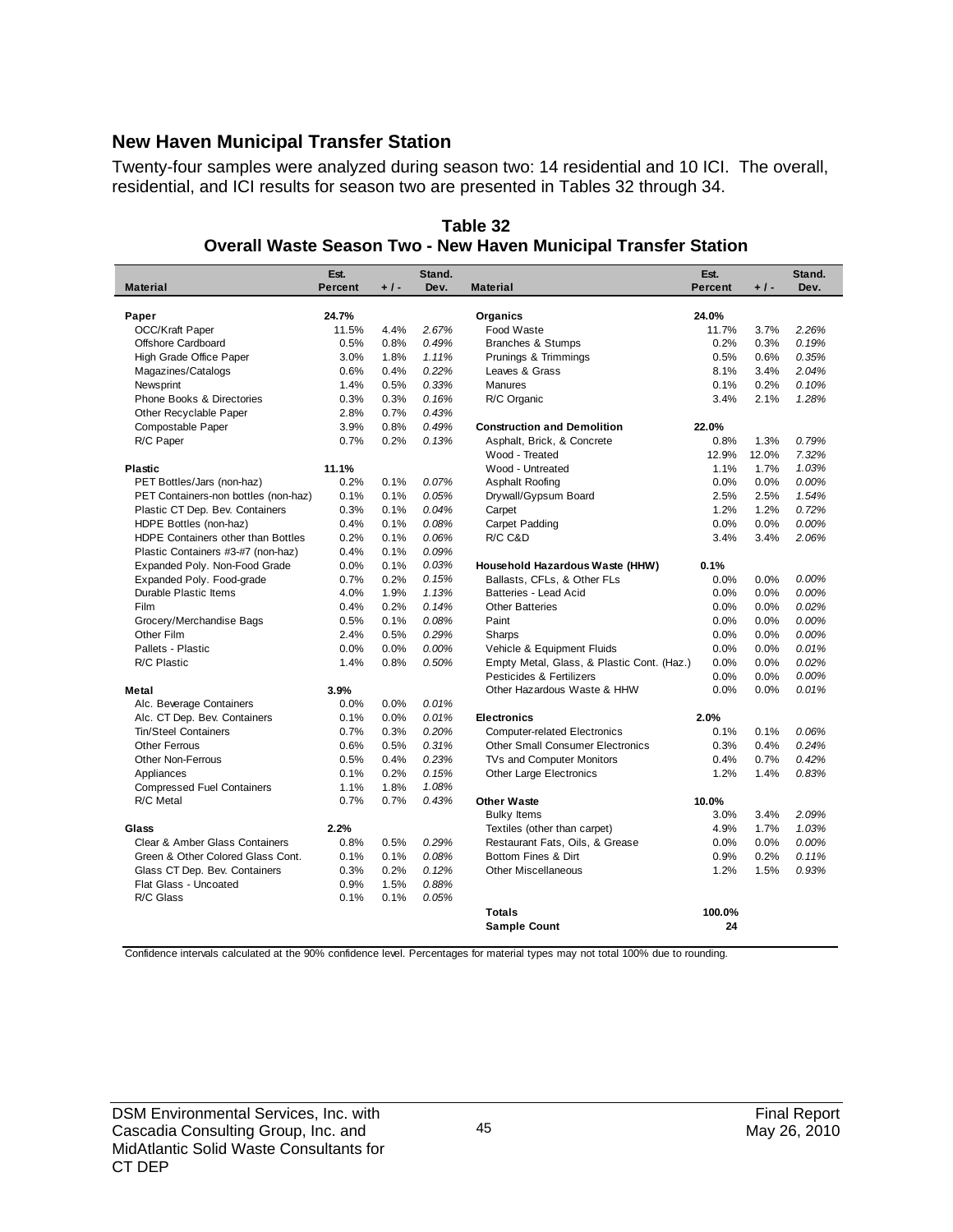| Table 33                                                            |
|---------------------------------------------------------------------|
| Residential Waste Season Two - New Haven Municipal Transfer Station |

|                                      | Est.           |       | Stand. |                                            | Est.    |       | Stand. |
|--------------------------------------|----------------|-------|--------|--------------------------------------------|---------|-------|--------|
| <b>Material</b>                      | <b>Percent</b> | $+1-$ | Dev.   | <b>Material</b>                            | Percent | $+1-$ | Dev.   |
|                                      |                |       |        |                                            |         |       |        |
| Paper                                | 17.8%          |       |        | Organics                                   | 35.3%   |       |        |
| <b>OCC/Kraft Paper</b>               | 3.2%           | 1.3%  | 0.82%  | Food Waste                                 | 14.9%   | 4.4%  | 2.69%  |
| Offshore Cardboard                   | 0.0%           | 0.0%  | 0.01%  | <b>Branches &amp; Stumps</b>               | 0.0%    | 0.0%  | 0.00%  |
| High Grade Office Paper              | 3.3%           | 3.0%  | 1.82%  | Prunings & Trimmings                       | 1.3%    | 1.4%  | 0.87%  |
| Magazines/Catalogs                   | 0.8%           | 0.6%  | 0.39%  | Leaves & Grass                             | 15.8%   | 5.5%  | 3.32%  |
| Newsprint                            | 1.9%           | 1.1%  | 0.65%  | Manures                                    | 0.3%    | 0.4%  | 0.25%  |
| Phone Books & Directories            | 0.3%           | 0.3%  | 0.19%  | R/C Organic                                | 3.0%    | 1.0%  | 0.63%  |
| Other Recyclable Paper               | 3.9%           | 1.4%  | 0.87%  |                                            |         |       |        |
| Compostable Paper                    | 3.6%           | 1.0%  | 0.62%  | <b>Construction and Demolition</b>         | 10.4%   |       |        |
| R/C Paper                            | 0.7%           | 0.4%  | 0.23%  | Asphalt, Brick, & Concrete                 | 0.0%    | 0.1%  | 0.03%  |
|                                      |                |       |        | Wood - Treated                             | 3.7%    | 3.3%  | 1.98%  |
| <b>Plastic</b>                       | 12.0%          |       |        | Wood - Untreated                           | 0.1%    | 0.2%  | 0.10%  |
| PET Bottles/Jars (non-haz)           | 0.4%           | 0.2%  | 0.12%  | Asphalt Roofing                            | 0.0%    | 0.0%  | 0.00%  |
| PET Containers-non bottles (non-haz) | 0.2%           | 0.1%  | 0.04%  | Drywall/Gypsum Board                       | 2.7%    | 2.5%  | 1.53%  |
| Plastic CT Dep. Bev. Containers      | 0.5%           | 0.1%  | 0.09%  | Carpet                                     | 1.9%    | 2.2%  | 1.34%  |
| HDPE Bottles (non-haz)               | 0.5%           | 0.2%  | 0.10%  | Carpet Padding                             | 0.0%    | 0.0%  | 0.00%  |
| HDPE Containers other than Bottles   | 0.3%           | 0.2%  | 0.10%  | R/C C&D                                    | 1.9%    | 2.4%  | 1.46%  |
| Plastic Containers #3-#7 (non-haz)   | 0.4%           | 0.1%  | 0.08%  |                                            |         |       |        |
| Expanded Poly. Non-Food Grade        | 0.0%           | 0.0%  | 0.00%  | Household Hazardous Waste (HHW)            | 0.1%    |       |        |
| Expanded Poly. Food-grade            | 0.8%           | 0.2%  | 0.13%  | Ballasts, CFLs, & Other FLs                | 0.0%    | 0.0%  | 0.00%  |
| Durable Plastic Items                | 4.7%           | 1.9%  | 1.18%  | Batteries - Lead Acid                      | 0.0%    | 0.0%  | 0.00%  |
| <b>Film</b>                          | 0.2%           | 0.1%  | 0.07%  | <b>Other Batteries</b>                     | 0.0%    | 0.0%  | 0.03%  |
| Grocery/Merchandise Bags             | 0.7%           | 0.2%  | 0.13%  | Paint                                      | 0.0%    | 0.0%  | 0.00%  |
| Other Film                           | 2.5%           | 0.8%  | 0.47%  | Sharps                                     | 0.0%    | 0.0%  | 0.00%  |
| Pallets - Plastic                    | 0.0%           | 0.0%  | 0.00%  | Vehicle & Equipment Fluids                 | 0.0%    | 0.0%  | 0.00%  |
| R/C Plastic                          | 0.8%           | 0.2%  | 0.13%  | Empty Metal, Glass, & Plastic Cont. (Haz.) | 0.0%    | 0.0%  | 0.02%  |
|                                      |                |       |        | Pesticides & Fertilizers                   | 0.0%    | 0.0%  | 0.00%  |
| Metal                                | 3.1%           |       |        | Other Hazardous Waste & HHW                | 0.0%    | 0.0%  | 0.01%  |
| Alc. Beverage Containers             | 0.0%           | 0.0%  | 0.01%  |                                            |         |       |        |
| Alc. CT Dep. Bev. Containers         | 0.1%           | 0.0%  | 0.03%  | <b>Electronics</b>                         | 4.8%    |       |        |
| Tin/Steel Containers                 | 1.0%           | 0.3%  | 0.15%  | <b>Computer-related Electronics</b>        | 0.0%    | 0.0%  | 0.01%  |
| Other Ferrous                        | 0.7%           | 0.9%  | 0.54%  | <b>Other Small Consumer Electronics</b>    | 0.7%    | 1.0%  | 0.60%  |
| <b>Other Non-Ferrous</b>             | 0.3%           | 0.1%  | 0.05%  | TVs and Computer Monitors                  | 1.0%    | 1.7%  | 1.04%  |
| Appliances                           | 0.4%           | 0.6%  | 0.36%  | Other Large Electronics                    | 3.0%    | 3.4%  | 2.06%  |
| <b>Compressed Fuel Containers</b>    | 0.0%           | 0.0%  | 0.00%  |                                            |         |       |        |
| R/C Metal                            | 0.6%           | 0.4%  | 0.23%  | <b>Other Waste</b>                         | 14.3%   |       |        |
|                                      |                |       |        | <b>Bulky Items</b>                         | 2.6%    | 3.4%  | 2.07%  |
| Glass                                | 2.3%           |       |        | Textiles (other than carpet)               | 9.2%    | 3.4%  | 2.06%  |
| Clear & Amber Glass Containers       | 1.2%           | 0.5%  | 0.28%  | Restaurant Fats, Oils, & Grease            | 0.0%    | 0.0%  | 0.00%  |
| Green & Other Colored Glass Cont.    | 0.3%           | 0.3%  | 0.16%  | Bottom Fines & Dirt                        | 1.6%    | 0.3%  | 0.21%  |
| Glass CT Dep. Bev. Containers        | 0.7%           | 0.5%  | 0.30%  | Other Miscellaneous                        | 0.9%    | 1.3%  | 0.78%  |
| Flat Glass - Uncoated                | 0.0%           | 0.0%  | 0.00%  |                                            |         |       |        |
| R/C Glass                            | 0.2%           | 0.1%  | 0.05%  |                                            |         |       |        |
|                                      |                |       |        | <b>Totals</b>                              | 100.0%  |       |        |
|                                      |                |       |        | <b>Sample Count</b>                        | 14      |       |        |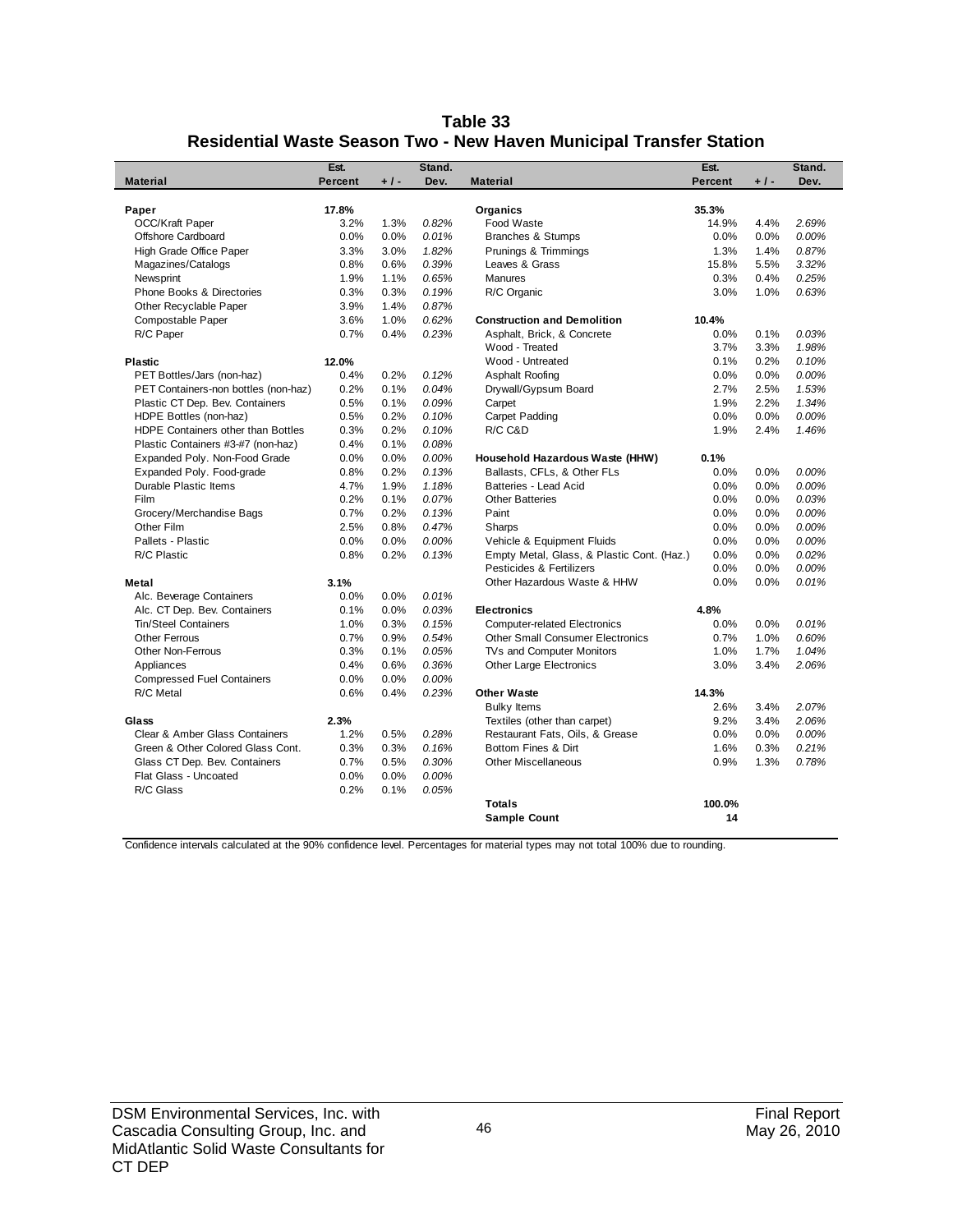| Table 34                                                    |
|-------------------------------------------------------------|
| ICI Waste Season Two - New Haven Municipal Transfer Station |

|                                      | Est.           |       | Stand. |                                            | Est.           |             | Stand. |
|--------------------------------------|----------------|-------|--------|--------------------------------------------|----------------|-------------|--------|
| <b>Material</b>                      | <b>Percent</b> | $+1-$ | Dev.   | <b>Material</b>                            | <b>Percent</b> | $+1-$       | Dev.   |
|                                      |                |       |        |                                            |                |             |        |
| Paper                                | 29.4%          |       |        | Organics                                   | 16.4%          |             |        |
| <b>OCC/Kraft Paper</b>               | 17.1%          | 7.3%  | 4.42%  | Food Waste                                 | 9.5%           | 5.4%        | 3.31%  |
| Offshore Cardboard                   | 0.8%           | 1.4%  | 0.82%  | <b>Branches &amp; Stumps</b>               | 0.3%           | 0.5%        | 0.31%  |
| High Grade Office Paper              | 2.7%           | 2.3%  | 1.41%  | Prunings & Trimmings                       | 0.0%           | 0.0%        | 0.00%  |
| Magazines/Catalogs                   | 0.5%           | 0.4%  | 0.25%  | Leaves & Grass                             | 2.9%           | 4.3%        | 2.59%  |
| Newsprint                            | 1.1%           | 0.5%  | 0.33%  | <b>Manures</b>                             | 0.0%           | 0.0%        | 0.00%  |
| <b>Phone Books &amp; Directories</b> | 0.2%           | 0.4%  | 0.24%  | R/C Organic                                | 3.7%           | 3.5%        | 2.10%  |
| Other Recyclable Paper               | 2.1%           | 0.7%  | 0.40%  |                                            |                |             |        |
| Compostable Paper                    | 4.1%           | 1.2%  | 0.70%  | <b>Construction and Demolition</b>         | 29.8%          |             |        |
| R/C Paper                            | 0.6%           | 0.2%  | 0.15%  | Asphalt, Brick, & Concrete                 | 1.3%           | 2.2%        | 1.32%  |
|                                      |                |       |        | Wood - Treated                             |                | 19.1% 20.0% | ###### |
| <b>Plastic</b>                       | 10.6%          |       |        | Wood - Untreated                           | 1.8%           | 2.8%        | 1.72%  |
| PET Bottles/Jars (non-haz)           | 0.1%           | 0.1%  | 0.07%  | Asphalt Roofing                            | 0.0%           | 0.0%        | 0.00%  |
| PET Containers-non bottles (non-haz) | 0.1%           | 0.1%  | 0.09%  | Drywall/Gypsum Board                       | 2.3%           | 3.9%        | 2.35%  |
| Plastic CT Dep. Bev. Containers      | 0.2%           | 0.1%  | 0.05%  | Carpet                                     | 0.8%           | 1.3%        | 0.79%  |
| HDPE Bottles (non-haz)               | 0.4%           | 0.2%  | 0.11%  | Carpet Padding                             | 0.0%           | 0.0%        | 0.00%  |
| HDPE Containers other than Bottles   | 0.1%           | 0.1%  | 0.07%  | R/C C&D                                    | 4.4%           | 5.4%        | 3.29%  |
| Plastic Containers #3-#7 (non-haz)   | 0.4%           | 0.2%  | 0.14%  |                                            |                |             |        |
| Expanded Poly. Non-Food Grade        | 0.1%           | 0.1%  | 0.06%  | Household Hazardous Waste (HHW)            | 0.1%           |             |        |
| Expanded Poly. Food-grade            | 0.7%           | 0.4%  | 0.23%  | Ballasts, CFLs, & Other FLs                | 0.0%           | 0.0%        | 0.00%  |
| Durable Plastic Items                | 3.6%           | 2.8%  | 1.72%  | Batteries - Lead Acid                      | 0.0%           | 0.0%        | 0.00%  |
| Film                                 | 0.5%           | 0.4%  | 0.23%  | <b>Other Batteries</b>                     | 0.0%           | 0.0%        | 0.03%  |
| Grocery/Merchandise Bags             | 0.3%           | 0.2%  | 0.11%  | Paint                                      | 0.0%           | 0.0%        | 0.00%  |
| Other Film                           | 2.3%           | 0.6%  | 0.37%  | Sharps                                     | $0.0\%$        | 0.0%        | 0.00%  |
| Pallets - Plastic                    | 0.0%           | 0.0%  | 0.00%  | Vehicle & Equipment Fluids                 | 0.0%           | 0.0%        | 0.02%  |
| R/C Plastic                          | 1.8%           | 1.4%  | 0.82%  | Empty Metal, Glass, & Plastic Cont. (Haz.) | 0.0%           | 0.1%        | 0.04%  |
|                                      |                |       |        | Pesticides & Fertilizers                   | 0.0%           | 0.0%        | 0.00%  |
| <b>Metal</b>                         | 4.4%           |       |        | Other Hazardous Waste & HHW                | 0.0%           | 0.0%        | 0.01%  |
| Alc. Beverage Containers             | 0.0%           | 0.0%  | 0.02%  |                                            |                |             |        |
| Alc. CT Dep. Bev. Containers         | 0.0%           | 0.0%  | 0.02%  | <b>Electronics</b>                         | 0.1%           |             |        |
| <b>Tin/Steel Containers</b>          | 0.6%           | 0.5%  | 0.33%  | <b>Computer-related Electronics</b>        | 0.1%           | 0.2%        | 0.11%  |
| <b>Other Ferrous</b>                 | 0.5%           | 0.6%  | 0.38%  | <b>Other Small Consumer Electronics</b>    | 0.0%           | 0.0%        | 0.00%  |
| <b>Other Non-Ferrous</b>             | 0.6%           | 0.6%  | 0.38%  | TVs and Computer Monitors                  | 0.0%           | 0.0%        | 0.00%  |
| Appliances                           | 0.0%           | 0.0%  | 0.00%  | Other Large Electronics                    | 0.0%           | 0.0%        | 0.00%  |
| <b>Compressed Fuel Containers</b>    | 1.8%           | 3.0%  | 1.80%  |                                            |                |             |        |
| R/C Metal                            | 0.8%           | 1.2%  | 0.71%  | <b>Other Waste</b>                         | 7.1%           |             |        |
|                                      |                |       |        | <b>Bulky Items</b>                         | 3.2%           | 5.3%        | 3.20%  |
| Glass                                | 2.2%           |       |        | Textiles (other than carpet)               | 2.0%           | 1.7%        | 1.03%  |
| Clear & Amber Glass Containers       | 0.6%           | 0.7%  | 0.45%  | Restaurant Fats, Oils, & Grease            | 0.0%           | 0.0%        | 0.00%  |
| Green & Other Colored Glass Cont.    | 0.1%           | 0.1%  | 0.08%  | Bottom Fines & Dirt                        | 0.4%           | 0.2%        | 0.12%  |
| Glass CT Dep. Bev. Containers        | 0.0%           | 0.0%  | 0.02%  | Other Miscellaneous                        | 1.5%           | 2.4%        | 1.46%  |
| Flat Glass - Uncoated                | 1.5%           | 2.4%  | 1.48%  |                                            |                |             |        |
| R/C Glass                            | 0.1%           | 0.1%  | 0.07%  |                                            |                |             |        |
|                                      |                |       |        | <b>Totals</b>                              | 100.0%         |             |        |
|                                      |                |       |        | <b>Sample Count</b>                        | 10             |             |        |
|                                      |                |       |        |                                            |                |             |        |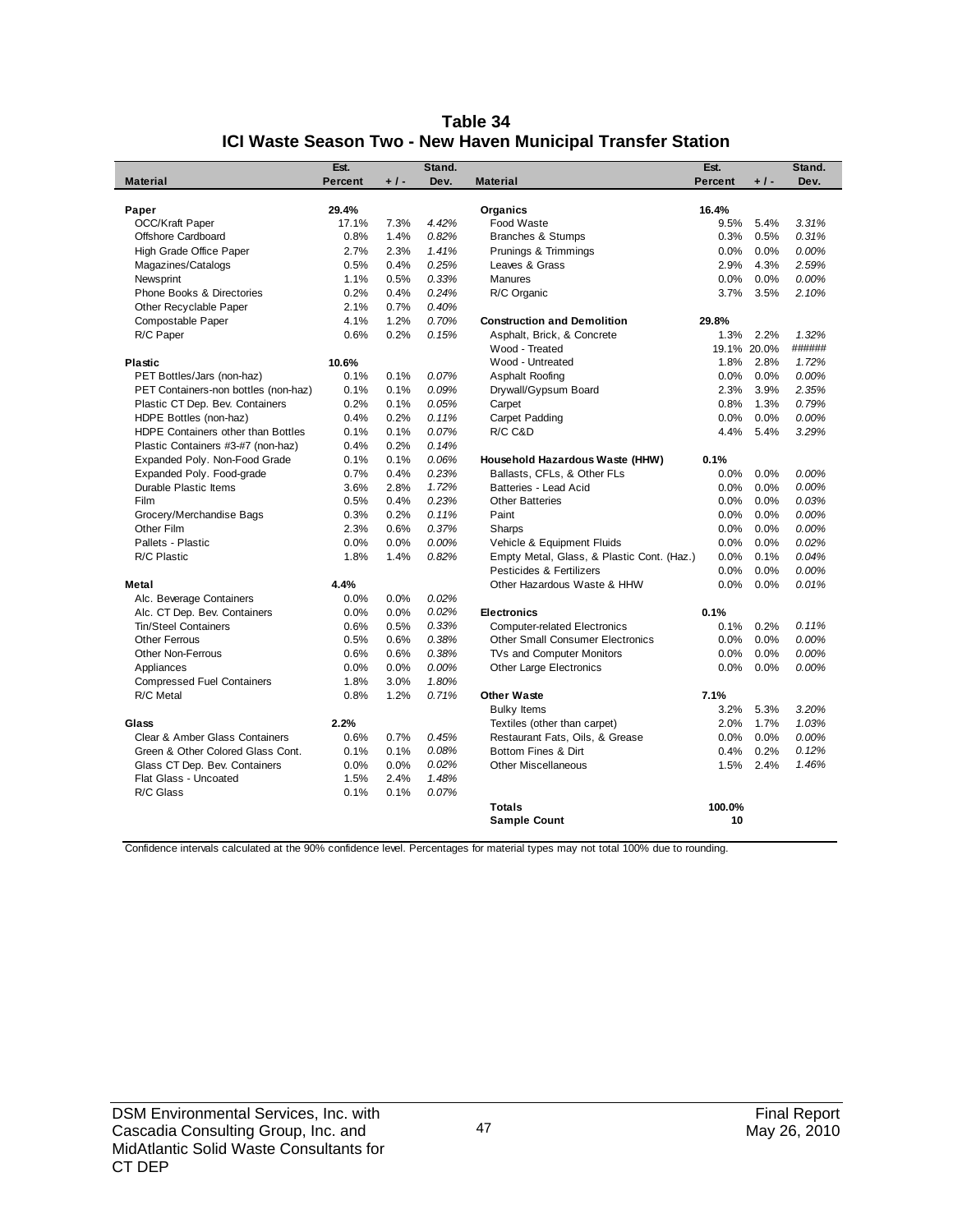## **CRRA Southeast Project (Preston) RRF**

Twenty-eight samples were analyzed in season two: 8 residential and 20 ICI. The overall, residential, and ICI results for season two are presented in Tables 35 through 37.

| <b>Material</b><br>Percent<br>$+1-$<br>Dev.<br><b>Material</b><br><b>Percent</b><br>$+1-$<br>Dev.<br>19.1%<br>27.1%<br>Paper<br>Organics<br><b>OCC/Kraft Paper</b><br>3.5%<br>0.9%<br>0.55%<br>Food Waste<br>1.28%<br>14.8%<br>2.1%<br>Offshore Cardboard<br>0.2%<br>0.30%<br>0.1%<br>0.07%<br>Branches & Stumps<br>0.4%<br>0.5%<br>Prunings & Trimmings<br>2.9%<br>1.76%<br>High Grade Office Paper<br>1.4%<br>1.1%<br>0.67%<br>2.0%<br>0.2%<br>0.12%<br>Leaves & Grass<br>7.3%<br>8.7%<br>5.31%<br>Magazines/Catalogs<br>0.4%<br>0.9%<br>0.22%<br>Manures<br>0.6%<br>0.9%<br>0.54%<br>Newsprint<br>0.4%<br>Phone Books & Directories<br>0.1%<br>0.1%<br>0.08%<br>R/C Organic<br>2.0%<br>0.7%<br>0.40%<br>Other Recyclable Paper<br>2.8%<br>1.2%<br>0.71%<br>Compostable Paper<br>7.0%<br>3.9%<br>2.35%<br><b>Construction and Demolition</b><br>14.0%<br>R/C Paper<br>2.7%<br>1.7%<br>1.03%<br>0.2%<br>0.2%<br>0.15%<br>Asphalt, Brick, & Concrete<br>Wood - Treated<br>5.5%<br>3.3%<br>2.03%<br>Wood - Untreated<br>3.9%<br>2.04%<br>21.9%<br>3.4%<br><b>Plastic</b><br>PET Bottles/Jars (non-haz)<br>0.3%<br>0.0%<br>0.02%<br>Asphalt Roofing<br>0.5%<br>0.8%<br>0.51%<br>PET Containers-non bottles (non-haz)<br>0.1%<br>0.1%<br>0.04%<br>Drywall/Gypsum Board<br>0.2%<br>0.3%<br>0.16%<br>0.97%<br>Plastic CT Dep. Bev. Containers<br>2.1%<br>3.1%<br>1.86%<br>Carpet<br>2.0%<br>1.6%<br>HDPE Bottles (non-haz)<br>1.0%<br>1.0%<br>0.58%<br>Carpet Padding<br>0.5%<br>0.5%<br>0.32%<br>0.4%<br>0.21%<br>R/C C&D<br>1.3%<br>1.1%<br>0.68%<br>HDPE Containers other than Bottles<br>0.4%<br>Plastic Containers #3-#7 (non-haz)<br>0.2%<br>0.15%<br>0.4%<br>2.79%<br>Expanded Poly. Non-Food Grade<br>3.9%<br>4.6%<br>0.2%<br>Household Hazardous Waste (HHW)<br>Expanded Poly. Food-grade<br>Ballasts, CFLs, & Other FLs<br>1.3%<br>1.2%<br>0.71%<br>0.0%<br>0.0%<br>0.00%<br>Durable Plastic Items<br>3.5%<br>2.9%<br>0.0%<br>0.0%<br>0.00%<br>1.74%<br>Batteries - Lead Acid<br>0.02%<br>Film<br>0.8%<br>0.6%<br>0.39%<br>0.0%<br>0.0%<br><b>Other Batteries</b><br>Grocery/Merchandise Bags<br>0.6%<br>0.2%<br>0.12%<br>0.0%<br>0.0%<br>0.00%<br>Paint<br>Other Film<br>3.2%<br>1.2%<br>0.74%<br>0.0%<br>0.01%<br>Sharps<br>0.0%<br>Pallets - Plastic<br>0.7%<br>0.8%<br>0.50%<br>Vehicle & Equipment Fluids<br>0.0%<br>0.0%<br>0.00%<br>R/C Plastic<br>3.6%<br>1.7%<br>1.00%<br>Empty Metal, Glass, & Plastic Cont. (Haz.)<br>0.1%<br>0.1%<br>0.09%<br>Pesticides & Fertilizers<br>0.0%<br>0.0%<br>$0.00\%$<br>0.1%<br>0.06%<br>3.9%<br>Other Hazardous Waste & HHW<br>0.1%<br>Metal<br>Alc. Beverage Containers<br>0.0%<br>0.0%<br>0.01%<br>Alc. CT Dep. Bev. Containers<br>0.5%<br>0.6%<br>0.34%<br>1.1%<br><b>Electronics</b><br>Tin/Steel Containers<br>0.5%<br>0.3%<br>0.18%<br><b>Computer-related Electronics</b><br>0.0%<br>0.0%<br>0.00%<br><b>Other Ferrous</b><br>0.4%<br>0.3%<br>0.19%<br><b>Other Small Consumer Electronics</b><br>0.0%<br>0.0%<br>0.01%<br>0.05%<br>0.9%<br>0.6%<br>0.39%<br><b>Other Non-Ferrous</b><br>0.1%<br>0.1%<br>TVs and Computer Monitors<br>0.7%<br>0.5%<br>0.2%<br>Appliances<br>0.31%<br><b>Other Large Electronics</b><br>0.3%<br>0.19%<br><b>Compressed Fuel Containers</b><br>0.0%<br>0.0%<br>0.00%<br>R/C Metal<br>1.27%<br><b>Other Waste</b><br>10.9%<br>1.6%<br>2.1%<br>2.2%<br>1.3%<br>0.77%<br><b>Bulky Items</b><br>1.9%<br>Textiles (other than carpet)<br>7.0%<br>1.5%<br>0.91%<br>Glass<br>Clear & Amber Glass Containers<br>0.6%<br>0.27%<br>Restaurant Fats, Oils, & Grease<br>0.0%<br>0.0%<br>0.00%<br>0.4%<br>Green & Other Colored Glass Cont.<br>0.5%<br>0.33%<br>Bottom Fines & Dirt<br>0.1%<br>0.09%<br>0.5%<br>1.1%<br>Glass CT Dep. Bev. Containers<br>0.8%<br>1.1%<br>0.67%<br><b>Other Miscellaneous</b><br>0.5%<br>0.6%<br>0.39%<br>0.0%<br>0.00%<br>Flat Glass - Uncoated<br>0.0% |           | Est. |      | Stand. | Est. | Stand. |
|-----------------------------------------------------------------------------------------------------------------------------------------------------------------------------------------------------------------------------------------------------------------------------------------------------------------------------------------------------------------------------------------------------------------------------------------------------------------------------------------------------------------------------------------------------------------------------------------------------------------------------------------------------------------------------------------------------------------------------------------------------------------------------------------------------------------------------------------------------------------------------------------------------------------------------------------------------------------------------------------------------------------------------------------------------------------------------------------------------------------------------------------------------------------------------------------------------------------------------------------------------------------------------------------------------------------------------------------------------------------------------------------------------------------------------------------------------------------------------------------------------------------------------------------------------------------------------------------------------------------------------------------------------------------------------------------------------------------------------------------------------------------------------------------------------------------------------------------------------------------------------------------------------------------------------------------------------------------------------------------------------------------------------------------------------------------------------------------------------------------------------------------------------------------------------------------------------------------------------------------------------------------------------------------------------------------------------------------------------------------------------------------------------------------------------------------------------------------------------------------------------------------------------------------------------------------------------------------------------------------------------------------------------------------------------------------------------------------------------------------------------------------------------------------------------------------------------------------------------------------------------------------------------------------------------------------------------------------------------------------------------------------------------------------------------------------------------------------------------------------------------------------------------------------------------------------------------------------------------------------------------------------------------------------------------------------------------------------------------------------------------------------------------------------------------------------------------------------------------------------------------------------------------------------------------------------------------------------------------------------------------------------------------------------------------------------------------------------------------------------------------------------------------------------------------------------------------------------------------------------|-----------|------|------|--------|------|--------|
|                                                                                                                                                                                                                                                                                                                                                                                                                                                                                                                                                                                                                                                                                                                                                                                                                                                                                                                                                                                                                                                                                                                                                                                                                                                                                                                                                                                                                                                                                                                                                                                                                                                                                                                                                                                                                                                                                                                                                                                                                                                                                                                                                                                                                                                                                                                                                                                                                                                                                                                                                                                                                                                                                                                                                                                                                                                                                                                                                                                                                                                                                                                                                                                                                                                                                                                                                                                                                                                                                                                                                                                                                                                                                                                                                                                                                                                                 |           |      |      |        |      |        |
|                                                                                                                                                                                                                                                                                                                                                                                                                                                                                                                                                                                                                                                                                                                                                                                                                                                                                                                                                                                                                                                                                                                                                                                                                                                                                                                                                                                                                                                                                                                                                                                                                                                                                                                                                                                                                                                                                                                                                                                                                                                                                                                                                                                                                                                                                                                                                                                                                                                                                                                                                                                                                                                                                                                                                                                                                                                                                                                                                                                                                                                                                                                                                                                                                                                                                                                                                                                                                                                                                                                                                                                                                                                                                                                                                                                                                                                                 |           |      |      |        |      |        |
|                                                                                                                                                                                                                                                                                                                                                                                                                                                                                                                                                                                                                                                                                                                                                                                                                                                                                                                                                                                                                                                                                                                                                                                                                                                                                                                                                                                                                                                                                                                                                                                                                                                                                                                                                                                                                                                                                                                                                                                                                                                                                                                                                                                                                                                                                                                                                                                                                                                                                                                                                                                                                                                                                                                                                                                                                                                                                                                                                                                                                                                                                                                                                                                                                                                                                                                                                                                                                                                                                                                                                                                                                                                                                                                                                                                                                                                                 |           |      |      |        |      |        |
|                                                                                                                                                                                                                                                                                                                                                                                                                                                                                                                                                                                                                                                                                                                                                                                                                                                                                                                                                                                                                                                                                                                                                                                                                                                                                                                                                                                                                                                                                                                                                                                                                                                                                                                                                                                                                                                                                                                                                                                                                                                                                                                                                                                                                                                                                                                                                                                                                                                                                                                                                                                                                                                                                                                                                                                                                                                                                                                                                                                                                                                                                                                                                                                                                                                                                                                                                                                                                                                                                                                                                                                                                                                                                                                                                                                                                                                                 |           |      |      |        |      |        |
|                                                                                                                                                                                                                                                                                                                                                                                                                                                                                                                                                                                                                                                                                                                                                                                                                                                                                                                                                                                                                                                                                                                                                                                                                                                                                                                                                                                                                                                                                                                                                                                                                                                                                                                                                                                                                                                                                                                                                                                                                                                                                                                                                                                                                                                                                                                                                                                                                                                                                                                                                                                                                                                                                                                                                                                                                                                                                                                                                                                                                                                                                                                                                                                                                                                                                                                                                                                                                                                                                                                                                                                                                                                                                                                                                                                                                                                                 |           |      |      |        |      |        |
|                                                                                                                                                                                                                                                                                                                                                                                                                                                                                                                                                                                                                                                                                                                                                                                                                                                                                                                                                                                                                                                                                                                                                                                                                                                                                                                                                                                                                                                                                                                                                                                                                                                                                                                                                                                                                                                                                                                                                                                                                                                                                                                                                                                                                                                                                                                                                                                                                                                                                                                                                                                                                                                                                                                                                                                                                                                                                                                                                                                                                                                                                                                                                                                                                                                                                                                                                                                                                                                                                                                                                                                                                                                                                                                                                                                                                                                                 |           |      |      |        |      |        |
|                                                                                                                                                                                                                                                                                                                                                                                                                                                                                                                                                                                                                                                                                                                                                                                                                                                                                                                                                                                                                                                                                                                                                                                                                                                                                                                                                                                                                                                                                                                                                                                                                                                                                                                                                                                                                                                                                                                                                                                                                                                                                                                                                                                                                                                                                                                                                                                                                                                                                                                                                                                                                                                                                                                                                                                                                                                                                                                                                                                                                                                                                                                                                                                                                                                                                                                                                                                                                                                                                                                                                                                                                                                                                                                                                                                                                                                                 |           |      |      |        |      |        |
|                                                                                                                                                                                                                                                                                                                                                                                                                                                                                                                                                                                                                                                                                                                                                                                                                                                                                                                                                                                                                                                                                                                                                                                                                                                                                                                                                                                                                                                                                                                                                                                                                                                                                                                                                                                                                                                                                                                                                                                                                                                                                                                                                                                                                                                                                                                                                                                                                                                                                                                                                                                                                                                                                                                                                                                                                                                                                                                                                                                                                                                                                                                                                                                                                                                                                                                                                                                                                                                                                                                                                                                                                                                                                                                                                                                                                                                                 |           |      |      |        |      |        |
|                                                                                                                                                                                                                                                                                                                                                                                                                                                                                                                                                                                                                                                                                                                                                                                                                                                                                                                                                                                                                                                                                                                                                                                                                                                                                                                                                                                                                                                                                                                                                                                                                                                                                                                                                                                                                                                                                                                                                                                                                                                                                                                                                                                                                                                                                                                                                                                                                                                                                                                                                                                                                                                                                                                                                                                                                                                                                                                                                                                                                                                                                                                                                                                                                                                                                                                                                                                                                                                                                                                                                                                                                                                                                                                                                                                                                                                                 |           |      |      |        |      |        |
|                                                                                                                                                                                                                                                                                                                                                                                                                                                                                                                                                                                                                                                                                                                                                                                                                                                                                                                                                                                                                                                                                                                                                                                                                                                                                                                                                                                                                                                                                                                                                                                                                                                                                                                                                                                                                                                                                                                                                                                                                                                                                                                                                                                                                                                                                                                                                                                                                                                                                                                                                                                                                                                                                                                                                                                                                                                                                                                                                                                                                                                                                                                                                                                                                                                                                                                                                                                                                                                                                                                                                                                                                                                                                                                                                                                                                                                                 |           |      |      |        |      |        |
|                                                                                                                                                                                                                                                                                                                                                                                                                                                                                                                                                                                                                                                                                                                                                                                                                                                                                                                                                                                                                                                                                                                                                                                                                                                                                                                                                                                                                                                                                                                                                                                                                                                                                                                                                                                                                                                                                                                                                                                                                                                                                                                                                                                                                                                                                                                                                                                                                                                                                                                                                                                                                                                                                                                                                                                                                                                                                                                                                                                                                                                                                                                                                                                                                                                                                                                                                                                                                                                                                                                                                                                                                                                                                                                                                                                                                                                                 |           |      |      |        |      |        |
|                                                                                                                                                                                                                                                                                                                                                                                                                                                                                                                                                                                                                                                                                                                                                                                                                                                                                                                                                                                                                                                                                                                                                                                                                                                                                                                                                                                                                                                                                                                                                                                                                                                                                                                                                                                                                                                                                                                                                                                                                                                                                                                                                                                                                                                                                                                                                                                                                                                                                                                                                                                                                                                                                                                                                                                                                                                                                                                                                                                                                                                                                                                                                                                                                                                                                                                                                                                                                                                                                                                                                                                                                                                                                                                                                                                                                                                                 |           |      |      |        |      |        |
|                                                                                                                                                                                                                                                                                                                                                                                                                                                                                                                                                                                                                                                                                                                                                                                                                                                                                                                                                                                                                                                                                                                                                                                                                                                                                                                                                                                                                                                                                                                                                                                                                                                                                                                                                                                                                                                                                                                                                                                                                                                                                                                                                                                                                                                                                                                                                                                                                                                                                                                                                                                                                                                                                                                                                                                                                                                                                                                                                                                                                                                                                                                                                                                                                                                                                                                                                                                                                                                                                                                                                                                                                                                                                                                                                                                                                                                                 |           |      |      |        |      |        |
|                                                                                                                                                                                                                                                                                                                                                                                                                                                                                                                                                                                                                                                                                                                                                                                                                                                                                                                                                                                                                                                                                                                                                                                                                                                                                                                                                                                                                                                                                                                                                                                                                                                                                                                                                                                                                                                                                                                                                                                                                                                                                                                                                                                                                                                                                                                                                                                                                                                                                                                                                                                                                                                                                                                                                                                                                                                                                                                                                                                                                                                                                                                                                                                                                                                                                                                                                                                                                                                                                                                                                                                                                                                                                                                                                                                                                                                                 |           |      |      |        |      |        |
|                                                                                                                                                                                                                                                                                                                                                                                                                                                                                                                                                                                                                                                                                                                                                                                                                                                                                                                                                                                                                                                                                                                                                                                                                                                                                                                                                                                                                                                                                                                                                                                                                                                                                                                                                                                                                                                                                                                                                                                                                                                                                                                                                                                                                                                                                                                                                                                                                                                                                                                                                                                                                                                                                                                                                                                                                                                                                                                                                                                                                                                                                                                                                                                                                                                                                                                                                                                                                                                                                                                                                                                                                                                                                                                                                                                                                                                                 |           |      |      |        |      |        |
|                                                                                                                                                                                                                                                                                                                                                                                                                                                                                                                                                                                                                                                                                                                                                                                                                                                                                                                                                                                                                                                                                                                                                                                                                                                                                                                                                                                                                                                                                                                                                                                                                                                                                                                                                                                                                                                                                                                                                                                                                                                                                                                                                                                                                                                                                                                                                                                                                                                                                                                                                                                                                                                                                                                                                                                                                                                                                                                                                                                                                                                                                                                                                                                                                                                                                                                                                                                                                                                                                                                                                                                                                                                                                                                                                                                                                                                                 |           |      |      |        |      |        |
|                                                                                                                                                                                                                                                                                                                                                                                                                                                                                                                                                                                                                                                                                                                                                                                                                                                                                                                                                                                                                                                                                                                                                                                                                                                                                                                                                                                                                                                                                                                                                                                                                                                                                                                                                                                                                                                                                                                                                                                                                                                                                                                                                                                                                                                                                                                                                                                                                                                                                                                                                                                                                                                                                                                                                                                                                                                                                                                                                                                                                                                                                                                                                                                                                                                                                                                                                                                                                                                                                                                                                                                                                                                                                                                                                                                                                                                                 |           |      |      |        |      |        |
|                                                                                                                                                                                                                                                                                                                                                                                                                                                                                                                                                                                                                                                                                                                                                                                                                                                                                                                                                                                                                                                                                                                                                                                                                                                                                                                                                                                                                                                                                                                                                                                                                                                                                                                                                                                                                                                                                                                                                                                                                                                                                                                                                                                                                                                                                                                                                                                                                                                                                                                                                                                                                                                                                                                                                                                                                                                                                                                                                                                                                                                                                                                                                                                                                                                                                                                                                                                                                                                                                                                                                                                                                                                                                                                                                                                                                                                                 |           |      |      |        |      |        |
|                                                                                                                                                                                                                                                                                                                                                                                                                                                                                                                                                                                                                                                                                                                                                                                                                                                                                                                                                                                                                                                                                                                                                                                                                                                                                                                                                                                                                                                                                                                                                                                                                                                                                                                                                                                                                                                                                                                                                                                                                                                                                                                                                                                                                                                                                                                                                                                                                                                                                                                                                                                                                                                                                                                                                                                                                                                                                                                                                                                                                                                                                                                                                                                                                                                                                                                                                                                                                                                                                                                                                                                                                                                                                                                                                                                                                                                                 |           |      |      |        |      |        |
|                                                                                                                                                                                                                                                                                                                                                                                                                                                                                                                                                                                                                                                                                                                                                                                                                                                                                                                                                                                                                                                                                                                                                                                                                                                                                                                                                                                                                                                                                                                                                                                                                                                                                                                                                                                                                                                                                                                                                                                                                                                                                                                                                                                                                                                                                                                                                                                                                                                                                                                                                                                                                                                                                                                                                                                                                                                                                                                                                                                                                                                                                                                                                                                                                                                                                                                                                                                                                                                                                                                                                                                                                                                                                                                                                                                                                                                                 |           |      |      |        |      |        |
|                                                                                                                                                                                                                                                                                                                                                                                                                                                                                                                                                                                                                                                                                                                                                                                                                                                                                                                                                                                                                                                                                                                                                                                                                                                                                                                                                                                                                                                                                                                                                                                                                                                                                                                                                                                                                                                                                                                                                                                                                                                                                                                                                                                                                                                                                                                                                                                                                                                                                                                                                                                                                                                                                                                                                                                                                                                                                                                                                                                                                                                                                                                                                                                                                                                                                                                                                                                                                                                                                                                                                                                                                                                                                                                                                                                                                                                                 |           |      |      |        |      |        |
|                                                                                                                                                                                                                                                                                                                                                                                                                                                                                                                                                                                                                                                                                                                                                                                                                                                                                                                                                                                                                                                                                                                                                                                                                                                                                                                                                                                                                                                                                                                                                                                                                                                                                                                                                                                                                                                                                                                                                                                                                                                                                                                                                                                                                                                                                                                                                                                                                                                                                                                                                                                                                                                                                                                                                                                                                                                                                                                                                                                                                                                                                                                                                                                                                                                                                                                                                                                                                                                                                                                                                                                                                                                                                                                                                                                                                                                                 |           |      |      |        |      |        |
|                                                                                                                                                                                                                                                                                                                                                                                                                                                                                                                                                                                                                                                                                                                                                                                                                                                                                                                                                                                                                                                                                                                                                                                                                                                                                                                                                                                                                                                                                                                                                                                                                                                                                                                                                                                                                                                                                                                                                                                                                                                                                                                                                                                                                                                                                                                                                                                                                                                                                                                                                                                                                                                                                                                                                                                                                                                                                                                                                                                                                                                                                                                                                                                                                                                                                                                                                                                                                                                                                                                                                                                                                                                                                                                                                                                                                                                                 |           |      |      |        |      |        |
|                                                                                                                                                                                                                                                                                                                                                                                                                                                                                                                                                                                                                                                                                                                                                                                                                                                                                                                                                                                                                                                                                                                                                                                                                                                                                                                                                                                                                                                                                                                                                                                                                                                                                                                                                                                                                                                                                                                                                                                                                                                                                                                                                                                                                                                                                                                                                                                                                                                                                                                                                                                                                                                                                                                                                                                                                                                                                                                                                                                                                                                                                                                                                                                                                                                                                                                                                                                                                                                                                                                                                                                                                                                                                                                                                                                                                                                                 |           |      |      |        |      |        |
|                                                                                                                                                                                                                                                                                                                                                                                                                                                                                                                                                                                                                                                                                                                                                                                                                                                                                                                                                                                                                                                                                                                                                                                                                                                                                                                                                                                                                                                                                                                                                                                                                                                                                                                                                                                                                                                                                                                                                                                                                                                                                                                                                                                                                                                                                                                                                                                                                                                                                                                                                                                                                                                                                                                                                                                                                                                                                                                                                                                                                                                                                                                                                                                                                                                                                                                                                                                                                                                                                                                                                                                                                                                                                                                                                                                                                                                                 |           |      |      |        |      |        |
|                                                                                                                                                                                                                                                                                                                                                                                                                                                                                                                                                                                                                                                                                                                                                                                                                                                                                                                                                                                                                                                                                                                                                                                                                                                                                                                                                                                                                                                                                                                                                                                                                                                                                                                                                                                                                                                                                                                                                                                                                                                                                                                                                                                                                                                                                                                                                                                                                                                                                                                                                                                                                                                                                                                                                                                                                                                                                                                                                                                                                                                                                                                                                                                                                                                                                                                                                                                                                                                                                                                                                                                                                                                                                                                                                                                                                                                                 |           |      |      |        |      |        |
|                                                                                                                                                                                                                                                                                                                                                                                                                                                                                                                                                                                                                                                                                                                                                                                                                                                                                                                                                                                                                                                                                                                                                                                                                                                                                                                                                                                                                                                                                                                                                                                                                                                                                                                                                                                                                                                                                                                                                                                                                                                                                                                                                                                                                                                                                                                                                                                                                                                                                                                                                                                                                                                                                                                                                                                                                                                                                                                                                                                                                                                                                                                                                                                                                                                                                                                                                                                                                                                                                                                                                                                                                                                                                                                                                                                                                                                                 |           |      |      |        |      |        |
|                                                                                                                                                                                                                                                                                                                                                                                                                                                                                                                                                                                                                                                                                                                                                                                                                                                                                                                                                                                                                                                                                                                                                                                                                                                                                                                                                                                                                                                                                                                                                                                                                                                                                                                                                                                                                                                                                                                                                                                                                                                                                                                                                                                                                                                                                                                                                                                                                                                                                                                                                                                                                                                                                                                                                                                                                                                                                                                                                                                                                                                                                                                                                                                                                                                                                                                                                                                                                                                                                                                                                                                                                                                                                                                                                                                                                                                                 |           |      |      |        |      |        |
|                                                                                                                                                                                                                                                                                                                                                                                                                                                                                                                                                                                                                                                                                                                                                                                                                                                                                                                                                                                                                                                                                                                                                                                                                                                                                                                                                                                                                                                                                                                                                                                                                                                                                                                                                                                                                                                                                                                                                                                                                                                                                                                                                                                                                                                                                                                                                                                                                                                                                                                                                                                                                                                                                                                                                                                                                                                                                                                                                                                                                                                                                                                                                                                                                                                                                                                                                                                                                                                                                                                                                                                                                                                                                                                                                                                                                                                                 |           |      |      |        |      |        |
|                                                                                                                                                                                                                                                                                                                                                                                                                                                                                                                                                                                                                                                                                                                                                                                                                                                                                                                                                                                                                                                                                                                                                                                                                                                                                                                                                                                                                                                                                                                                                                                                                                                                                                                                                                                                                                                                                                                                                                                                                                                                                                                                                                                                                                                                                                                                                                                                                                                                                                                                                                                                                                                                                                                                                                                                                                                                                                                                                                                                                                                                                                                                                                                                                                                                                                                                                                                                                                                                                                                                                                                                                                                                                                                                                                                                                                                                 |           |      |      |        |      |        |
|                                                                                                                                                                                                                                                                                                                                                                                                                                                                                                                                                                                                                                                                                                                                                                                                                                                                                                                                                                                                                                                                                                                                                                                                                                                                                                                                                                                                                                                                                                                                                                                                                                                                                                                                                                                                                                                                                                                                                                                                                                                                                                                                                                                                                                                                                                                                                                                                                                                                                                                                                                                                                                                                                                                                                                                                                                                                                                                                                                                                                                                                                                                                                                                                                                                                                                                                                                                                                                                                                                                                                                                                                                                                                                                                                                                                                                                                 |           |      |      |        |      |        |
|                                                                                                                                                                                                                                                                                                                                                                                                                                                                                                                                                                                                                                                                                                                                                                                                                                                                                                                                                                                                                                                                                                                                                                                                                                                                                                                                                                                                                                                                                                                                                                                                                                                                                                                                                                                                                                                                                                                                                                                                                                                                                                                                                                                                                                                                                                                                                                                                                                                                                                                                                                                                                                                                                                                                                                                                                                                                                                                                                                                                                                                                                                                                                                                                                                                                                                                                                                                                                                                                                                                                                                                                                                                                                                                                                                                                                                                                 |           |      |      |        |      |        |
|                                                                                                                                                                                                                                                                                                                                                                                                                                                                                                                                                                                                                                                                                                                                                                                                                                                                                                                                                                                                                                                                                                                                                                                                                                                                                                                                                                                                                                                                                                                                                                                                                                                                                                                                                                                                                                                                                                                                                                                                                                                                                                                                                                                                                                                                                                                                                                                                                                                                                                                                                                                                                                                                                                                                                                                                                                                                                                                                                                                                                                                                                                                                                                                                                                                                                                                                                                                                                                                                                                                                                                                                                                                                                                                                                                                                                                                                 |           |      |      |        |      |        |
|                                                                                                                                                                                                                                                                                                                                                                                                                                                                                                                                                                                                                                                                                                                                                                                                                                                                                                                                                                                                                                                                                                                                                                                                                                                                                                                                                                                                                                                                                                                                                                                                                                                                                                                                                                                                                                                                                                                                                                                                                                                                                                                                                                                                                                                                                                                                                                                                                                                                                                                                                                                                                                                                                                                                                                                                                                                                                                                                                                                                                                                                                                                                                                                                                                                                                                                                                                                                                                                                                                                                                                                                                                                                                                                                                                                                                                                                 |           |      |      |        |      |        |
|                                                                                                                                                                                                                                                                                                                                                                                                                                                                                                                                                                                                                                                                                                                                                                                                                                                                                                                                                                                                                                                                                                                                                                                                                                                                                                                                                                                                                                                                                                                                                                                                                                                                                                                                                                                                                                                                                                                                                                                                                                                                                                                                                                                                                                                                                                                                                                                                                                                                                                                                                                                                                                                                                                                                                                                                                                                                                                                                                                                                                                                                                                                                                                                                                                                                                                                                                                                                                                                                                                                                                                                                                                                                                                                                                                                                                                                                 |           |      |      |        |      |        |
|                                                                                                                                                                                                                                                                                                                                                                                                                                                                                                                                                                                                                                                                                                                                                                                                                                                                                                                                                                                                                                                                                                                                                                                                                                                                                                                                                                                                                                                                                                                                                                                                                                                                                                                                                                                                                                                                                                                                                                                                                                                                                                                                                                                                                                                                                                                                                                                                                                                                                                                                                                                                                                                                                                                                                                                                                                                                                                                                                                                                                                                                                                                                                                                                                                                                                                                                                                                                                                                                                                                                                                                                                                                                                                                                                                                                                                                                 |           |      |      |        |      |        |
|                                                                                                                                                                                                                                                                                                                                                                                                                                                                                                                                                                                                                                                                                                                                                                                                                                                                                                                                                                                                                                                                                                                                                                                                                                                                                                                                                                                                                                                                                                                                                                                                                                                                                                                                                                                                                                                                                                                                                                                                                                                                                                                                                                                                                                                                                                                                                                                                                                                                                                                                                                                                                                                                                                                                                                                                                                                                                                                                                                                                                                                                                                                                                                                                                                                                                                                                                                                                                                                                                                                                                                                                                                                                                                                                                                                                                                                                 |           |      |      |        |      |        |
|                                                                                                                                                                                                                                                                                                                                                                                                                                                                                                                                                                                                                                                                                                                                                                                                                                                                                                                                                                                                                                                                                                                                                                                                                                                                                                                                                                                                                                                                                                                                                                                                                                                                                                                                                                                                                                                                                                                                                                                                                                                                                                                                                                                                                                                                                                                                                                                                                                                                                                                                                                                                                                                                                                                                                                                                                                                                                                                                                                                                                                                                                                                                                                                                                                                                                                                                                                                                                                                                                                                                                                                                                                                                                                                                                                                                                                                                 |           |      |      |        |      |        |
|                                                                                                                                                                                                                                                                                                                                                                                                                                                                                                                                                                                                                                                                                                                                                                                                                                                                                                                                                                                                                                                                                                                                                                                                                                                                                                                                                                                                                                                                                                                                                                                                                                                                                                                                                                                                                                                                                                                                                                                                                                                                                                                                                                                                                                                                                                                                                                                                                                                                                                                                                                                                                                                                                                                                                                                                                                                                                                                                                                                                                                                                                                                                                                                                                                                                                                                                                                                                                                                                                                                                                                                                                                                                                                                                                                                                                                                                 |           |      |      |        |      |        |
|                                                                                                                                                                                                                                                                                                                                                                                                                                                                                                                                                                                                                                                                                                                                                                                                                                                                                                                                                                                                                                                                                                                                                                                                                                                                                                                                                                                                                                                                                                                                                                                                                                                                                                                                                                                                                                                                                                                                                                                                                                                                                                                                                                                                                                                                                                                                                                                                                                                                                                                                                                                                                                                                                                                                                                                                                                                                                                                                                                                                                                                                                                                                                                                                                                                                                                                                                                                                                                                                                                                                                                                                                                                                                                                                                                                                                                                                 |           |      |      |        |      |        |
|                                                                                                                                                                                                                                                                                                                                                                                                                                                                                                                                                                                                                                                                                                                                                                                                                                                                                                                                                                                                                                                                                                                                                                                                                                                                                                                                                                                                                                                                                                                                                                                                                                                                                                                                                                                                                                                                                                                                                                                                                                                                                                                                                                                                                                                                                                                                                                                                                                                                                                                                                                                                                                                                                                                                                                                                                                                                                                                                                                                                                                                                                                                                                                                                                                                                                                                                                                                                                                                                                                                                                                                                                                                                                                                                                                                                                                                                 |           |      |      |        |      |        |
|                                                                                                                                                                                                                                                                                                                                                                                                                                                                                                                                                                                                                                                                                                                                                                                                                                                                                                                                                                                                                                                                                                                                                                                                                                                                                                                                                                                                                                                                                                                                                                                                                                                                                                                                                                                                                                                                                                                                                                                                                                                                                                                                                                                                                                                                                                                                                                                                                                                                                                                                                                                                                                                                                                                                                                                                                                                                                                                                                                                                                                                                                                                                                                                                                                                                                                                                                                                                                                                                                                                                                                                                                                                                                                                                                                                                                                                                 |           |      |      |        |      |        |
|                                                                                                                                                                                                                                                                                                                                                                                                                                                                                                                                                                                                                                                                                                                                                                                                                                                                                                                                                                                                                                                                                                                                                                                                                                                                                                                                                                                                                                                                                                                                                                                                                                                                                                                                                                                                                                                                                                                                                                                                                                                                                                                                                                                                                                                                                                                                                                                                                                                                                                                                                                                                                                                                                                                                                                                                                                                                                                                                                                                                                                                                                                                                                                                                                                                                                                                                                                                                                                                                                                                                                                                                                                                                                                                                                                                                                                                                 |           |      |      |        |      |        |
|                                                                                                                                                                                                                                                                                                                                                                                                                                                                                                                                                                                                                                                                                                                                                                                                                                                                                                                                                                                                                                                                                                                                                                                                                                                                                                                                                                                                                                                                                                                                                                                                                                                                                                                                                                                                                                                                                                                                                                                                                                                                                                                                                                                                                                                                                                                                                                                                                                                                                                                                                                                                                                                                                                                                                                                                                                                                                                                                                                                                                                                                                                                                                                                                                                                                                                                                                                                                                                                                                                                                                                                                                                                                                                                                                                                                                                                                 |           |      |      |        |      |        |
|                                                                                                                                                                                                                                                                                                                                                                                                                                                                                                                                                                                                                                                                                                                                                                                                                                                                                                                                                                                                                                                                                                                                                                                                                                                                                                                                                                                                                                                                                                                                                                                                                                                                                                                                                                                                                                                                                                                                                                                                                                                                                                                                                                                                                                                                                                                                                                                                                                                                                                                                                                                                                                                                                                                                                                                                                                                                                                                                                                                                                                                                                                                                                                                                                                                                                                                                                                                                                                                                                                                                                                                                                                                                                                                                                                                                                                                                 | R/C Glass | 0.0% | 0.0% | 0.01%  |      |        |
| 100.0%<br><b>Totals</b>                                                                                                                                                                                                                                                                                                                                                                                                                                                                                                                                                                                                                                                                                                                                                                                                                                                                                                                                                                                                                                                                                                                                                                                                                                                                                                                                                                                                                                                                                                                                                                                                                                                                                                                                                                                                                                                                                                                                                                                                                                                                                                                                                                                                                                                                                                                                                                                                                                                                                                                                                                                                                                                                                                                                                                                                                                                                                                                                                                                                                                                                                                                                                                                                                                                                                                                                                                                                                                                                                                                                                                                                                                                                                                                                                                                                                                         |           |      |      |        |      |        |
| 28<br><b>Sample Count</b>                                                                                                                                                                                                                                                                                                                                                                                                                                                                                                                                                                                                                                                                                                                                                                                                                                                                                                                                                                                                                                                                                                                                                                                                                                                                                                                                                                                                                                                                                                                                                                                                                                                                                                                                                                                                                                                                                                                                                                                                                                                                                                                                                                                                                                                                                                                                                                                                                                                                                                                                                                                                                                                                                                                                                                                                                                                                                                                                                                                                                                                                                                                                                                                                                                                                                                                                                                                                                                                                                                                                                                                                                                                                                                                                                                                                                                       |           |      |      |        |      |        |

**Table 35 Overall Waste Season Two - CRRA Southeast Project (Preston) RRF**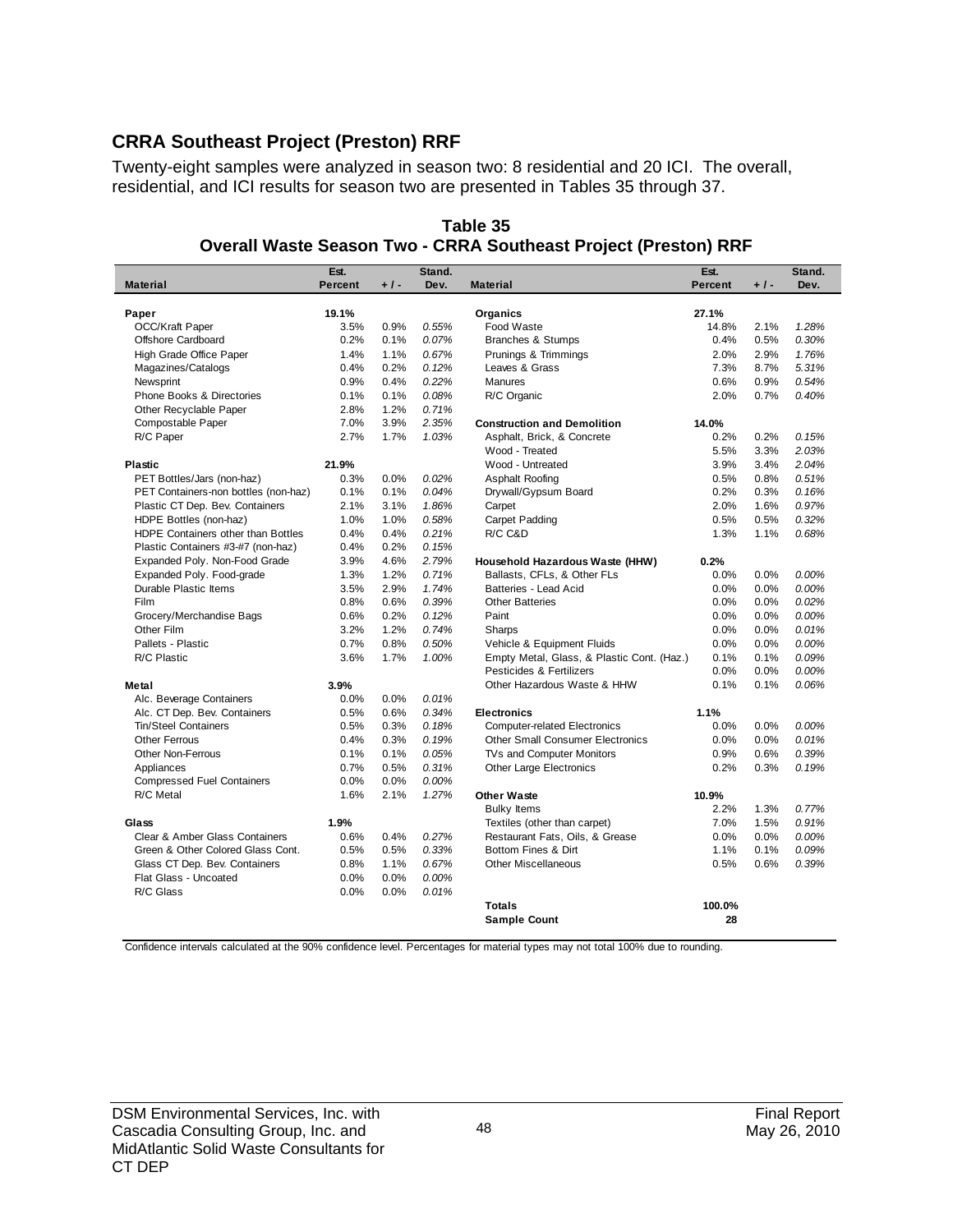| Table 36                                                            |
|---------------------------------------------------------------------|
| Residential Waste Season Two - CRRA Southeast Project (Preston) RRF |

|                                      | Est.    |       | Stand. |                                            | Est.           |       | Stand. |
|--------------------------------------|---------|-------|--------|--------------------------------------------|----------------|-------|--------|
| <b>Material</b>                      | Percent | $+1-$ | Dev.   | <b>Material</b>                            | <b>Percent</b> | $+1-$ | Dev.   |
| Paper                                | 16.2%   |       |        | Organics                                   | 35.6%          |       |        |
| <b>OCC/Kraft Paper</b>               | 1.5%    | 0.6%  | 0.39%  | Food Waste                                 | 18.9%          | 3.3%  | 1.98%  |
| Offshore Cardboard                   | 0.1%    | 0.2%  | 0.09%  | <b>Branches &amp; Stumps</b>               | 0.0%           | 0.0%  | 0.00%  |
| High Grade Office Paper              | 1.2%    | 1.7%  | 1.06%  | Prunings & Trimmings                       | 3.0%           | 5.0%  | 3.03%  |
| Magazines/Catalogs                   | 0.2%    | 0.3%  | 0.16%  | Leaves & Grass                             | 9.7%           | 15.2% | 9.21%  |
| Newsprint                            | 0.5%    | 0.2%  | 0.11%  | <b>Manures</b>                             | 1.0%           | 1.6%  | 0.94%  |
| Phone Books & Directories            | 0.1%    | 0.2%  | 0.12%  | R/C Organic                                | 2.9%           | 1.1%  | 0.66%  |
| Other Recyclable Paper               | 3.3%    | 2.0%  | 1.20%  |                                            |                |       |        |
| Compostable Paper                    | 7.9%    | 6.5%  | 3.94%  | <b>Construction and Demolition</b>         | 14.9%          |       |        |
| R/C Paper                            | 1.4%    | 1.3%  | 0.77%  | Asphalt, Brick, & Concrete                 | 0.3%           | 0.4%  | 0.25%  |
|                                      |         |       |        | Wood - Treated                             | 7.9%           | 5.7%  | 3.44%  |
| <b>Plastic</b>                       | 14.6%   |       |        | Wood - Untreated                           | 2.3%           | 1.9%  | 1.13%  |
| PET Bottles/Jars (non-haz)           | 0.5%    | 0.0%  | 0.02%  | Asphalt Roofing                            | 0.0%           | 0.0%  | 0.00%  |
| PET Containers-non bottles (non-haz) | 0.2%    | 0.1%  | 0.07%  | Drywall/Gypsum Board                       | 0.3%           | 0.5%  | 0.28%  |
| Plastic CT Dep. Bev. Containers      | 0.1%    | 0.1%  | 0.04%  | Carpet                                     | 2.5%           | 2.7%  | 1.62%  |
| HDPE Bottles (non-haz)               | 0.6%    | 0.4%  | 0.22%  | Carpet Padding                             | 0.4%           | 0.6%  | 0.38%  |
| HDPE Containers other than Bottles   | 0.3%    | 0.3%  | 0.17%  | R/C C&D                                    | 1.3%           | 1.6%  | 1.00%  |
| Plastic Containers #3-#7 (non-haz)   | 0.5%    | 0.4%  | 0.25%  |                                            |                |       |        |
| Expanded Poly. Non-Food Grade        | 0.0%    | 0.0%  | 0.03%  | Household Hazardous Waste (HHW)            | 0.2%           |       |        |
| Expanded Poly. Food-grade            | 1.2%    | 1.6%  | 0.99%  | Ballasts, CFLs, & Other FLs                | 0.0%           | 0.0%  | 0.00%  |
| Durable Plastic Items                | 4.3%    | 4.9%  | 3.01%  | Batteries - Lead Acid                      | 0.0%           | 0.0%  | 0.00%  |
| Film                                 | 0.8%    | 1.1%  | 0.64%  | <b>Other Batteries</b>                     | 0.0%           | 0.0%  | 0.03%  |
| Grocery/Merchandise Bags             | 0.8%    | 0.3%  | 0.21%  | Paint                                      | 0.0%           | 0.0%  | 0.00%  |
| Other Film                           | 3.5%    | 2.0%  | 1.19%  | Sharps                                     | 0.0%           | 0.0%  | 0.02%  |
| Pallets - Plastic                    | 0.3%    | 0.5%  | 0.28%  | Vehicle & Equipment Fluids                 | 0.0%           | 0.0%  | 0.00%  |
| R/C Plastic                          | 1.7%    | 1.1%  | 0.65%  | Empty Metal, Glass, & Plastic Cont. (Haz.) | 0.2%           | 0.3%  | 0.15%  |
|                                      |         |       |        | Pesticides & Fertilizers                   | 0.0%           | 0.0%  | 0.00%  |
| Metal                                | 1.4%    |       |        | Other Hazardous Waste & HHW                | 0.0%           | 0.0%  | 0.01%  |
| Alc. Beverage Containers             | 0.0%    | 0.0%  | 0.02%  |                                            |                |       |        |
| Alc. CT Dep. Bev. Containers         | 0.3%    | 0.4%  | 0.22%  | <b>Electronics</b>                         | 1.5%           |       |        |
| Tin/Steel Containers                 | 0.4%    | 0.2%  | 0.15%  | <b>Computer-related Electronics</b>        | 0.0%           | 0.0%  | 0.00%  |
| <b>Other Ferrous</b>                 | 0.3%    | 0.4%  | 0.24%  | <b>Other Small Consumer Electronics</b>    | 0.0%           | 0.0%  | 0.00%  |
| Other Non-Ferrous                    | 0.1%    | 0.1%  | 0.06%  | TVs and Computer Monitors                  | 1.5%           | 1.1%  | 0.68%  |
| Appliances                           | 0.2%    | 0.3%  | 0.18%  | Other Large Electronics                    | 0.0%           | 0.0%  | 0.00%  |
| <b>Compressed Fuel Containers</b>    | 0.0%    | 0.0%  | 0.00%  |                                            |                |       |        |
| R/C Metal                            | 0.1%    | 0.1%  | 0.03%  | <b>Other Waste</b>                         | 14.0%          |       |        |
|                                      |         |       |        | <b>Bulky Items</b>                         | 2.4%           | 1.8%  | 1.08%  |
| Glass                                | 1.6%    |       |        | Textiles (other than carpet)               | 10.2%          | 2.4%  | 1.44%  |
| Clear & Amber Glass Containers       | 0.8%    | 0.8%  | 0.47%  | Restaurant Fats, Oils, & Grease            | 0.0%           | 0.0%  | 0.00%  |
| Green & Other Colored Glass Cont.    | 0.8%    | 0.9%  | 0.58%  | Bottom Fines & Dirt                        | 1.4%           | 0.2%  | 0.11%  |
| Glass CT Dep. Bev. Containers        | 0.0%    | 0.0%  | 0.00%  | <b>Other Miscellaneous</b>                 | 0.0%           | 0.0%  | 0.00%  |
| Flat Glass - Uncoated                | 0.0%    | 0.0%  | 0.00%  |                                            |                |       |        |
| R/C Glass                            | 0.0%    | 0.0%  | 0.01%  |                                            |                |       |        |
|                                      |         |       |        | Totals                                     | 100.0%         |       |        |
|                                      |         |       |        | <b>Sample Count</b>                        | 8              |       |        |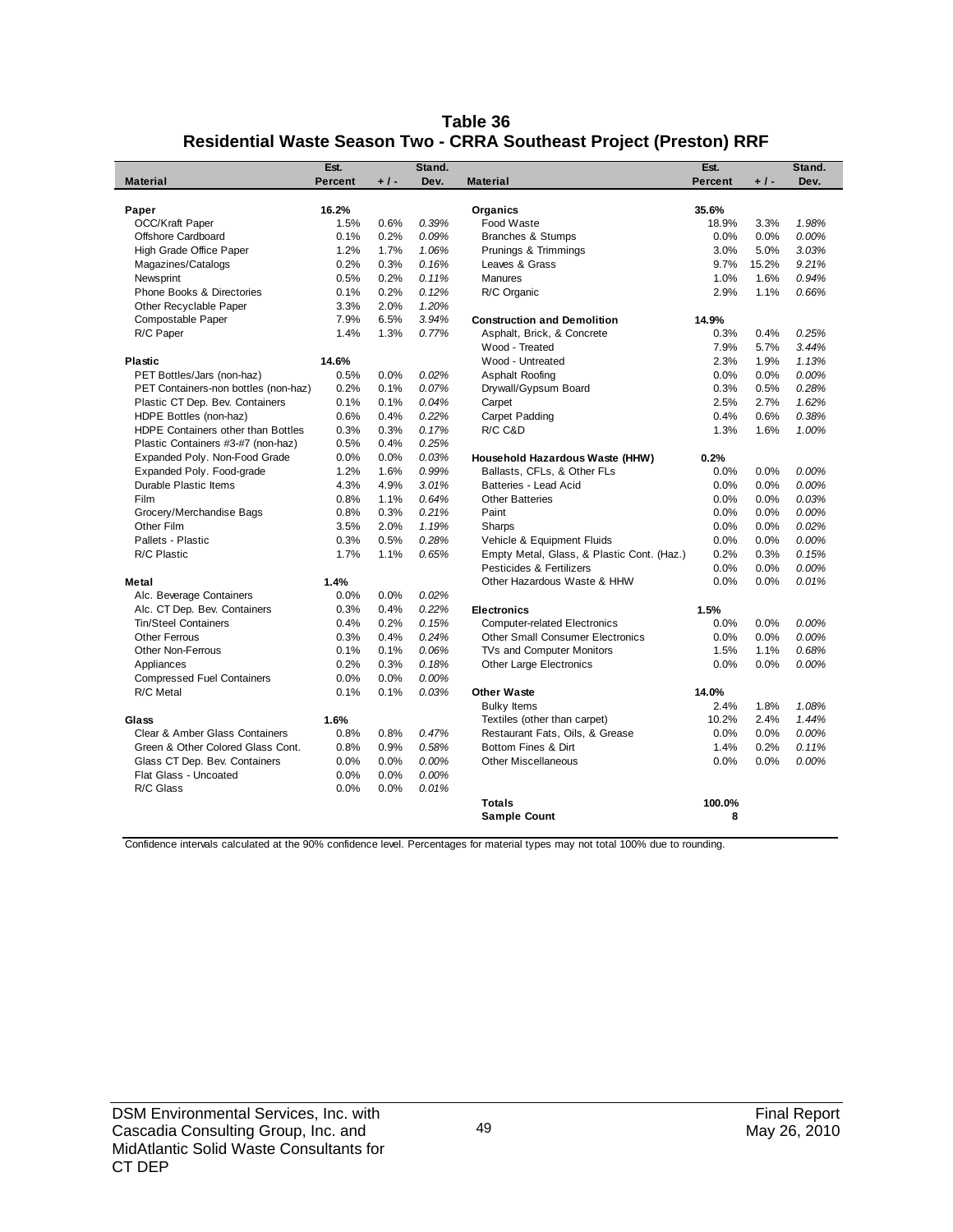|                                              | Est.         |              | Stand.         |                                            | Est.           |       | Stand.         |
|----------------------------------------------|--------------|--------------|----------------|--------------------------------------------|----------------|-------|----------------|
| <b>Material</b>                              | Percent      | $+1-$        | Dev.           | <b>Material</b>                            | <b>Percent</b> | $+1-$ | Dev.           |
|                                              |              |              |                |                                            |                |       |                |
| Paper                                        | 22.9%        |              |                | Organics                                   | 15.9%          |       |                |
| OCC/Kraft Paper<br><b>Offshore Cardboard</b> | 6.3%<br>0.2% | 1.9%<br>0.1% | 1.18%<br>0.09% | Food Waste                                 | 9.3%<br>1.0%   | 2.3%  | 1.42%<br>0.70% |
|                                              |              |              |                | Branches & Stumps                          |                | 1.2%  |                |
| High Grade Office Paper                      | 1.7%         | 1.1%         | 0.66%          | Prunings & Trimmings                       | 0.7%           | 1.1%  | 0.65%          |
| Magazines/Catalogs                           | 0.7%         | 0.3%         | 0.18%          | Leaves & Grass                             | 4.0%           | 2.5%  | 1.55%          |
| Newsprint                                    | 1.5%         | 0.8%         | 0.48%          | <b>Manures</b>                             | 0.0%           | 0.0%  | 0.00%          |
| <b>Phone Books &amp; Directories</b>         | 0.1%         | 0.1%         | 0.07%          | R/C Organic                                | 0.8%           | 0.5%  | 0.33%          |
| Other Recyclable Paper                       | 2.2%         | 0.7%         | 0.42%          |                                            |                |       |                |
| Compostable Paper                            | 5.8%         | 2.6%         | 1.55%          | <b>Construction and Demolition</b>         | 12.8%          |       |                |
| R/C Paper                                    | 4.4%         | 3.6%         | 2.17%          | Asphalt, Brick, & Concrete                 | 0.0%           | 0.1%  | 0.04%          |
|                                              |              |              |                | Wood - Treated                             | 2.4%           | 1.9%  | 1.17%          |
| <b>Plastic</b>                               | 31.6%        |              |                | Wood - Untreated                           | 6.0%           | 7.4%  | 4.52%          |
| PET Bottles/Jars (non-haz)                   | 0.1%         | 0.1%         | 0.04%          | Asphalt Roofing                            | 1.2%           | 1.9%  | 1.18%          |
| PET Containers-non bottles (non-haz)         | 0.1%         | 0.0%         | 0.02%          | Drywall/Gypsum Board                       | 0.0%           | 0.0%  | 0.00%          |
| Plastic CT Dep. Bev. Containers              | 4.7%         | 7.1%         | 4.34%          | Carpet                                     | 1.2%           | 1.1%  | 0.67%          |
| HDPE Bottles (non-haz)                       | 1.6%         | 2.2%         | 1.32%          | <b>Carpet Padding</b>                      | 0.8%           | 0.9%  | 0.54%          |
| HDPE Containers other than Bottles           | 0.6%         | 0.7%         | 0.44%          | R/C C&D                                    | 1.3%           | 1.4%  | 0.86%          |
| Plastic Containers #3-#7 (non-haz)           | 0.2%         | 0.1%         | 0.08%          |                                            |                |       |                |
| Expanded Poly. Non-Food Grade                | 9.1%         | 10.7%        | 6.53%          | Household Hazardous Waste (HHW)            | 0.2%           |       |                |
| Expanded Poly. Food-grade                    | 1.4%         | 1.7%         | 1.01%          | Ballasts, CFLs, & Other FLs                | 0.0%           | 0.0%  | 0.00%          |
| Durable Plastic Items                        | 2.5%         | 1.0%         | 0.62%          | Batteries - Lead Acid                      | 0.0%           | 0.0%  | 0.00%          |
| Film                                         | 0.9%         | 0.5%         | 0.33%          | <b>Other Batteries</b>                     | 0.0%           | 0.0%  | 0.00%          |
| Grocery/Merchandise Bags                     | 0.3%         | 0.1%         | 0.05%          | Paint                                      | 0.0%           | 0.0%  | 0.00%          |
| Other Film                                   | 2.7%         | 1.1%         | 0.66%          | Sharps                                     | 0.0%           | 0.0%  | 0.00%          |
| Pallets - Plastic                            | 1.2%         | 1.8%         | 1.11%          | Vehicle & Equipment Fluids                 | 0.0%           | 0.0%  | 0.00%          |
| R/C Plastic                                  | 6.2%         | 3.6%         | 2.18%          | Empty Metal, Glass, & Plastic Cont. (Haz.) | 0.0%           | 0.0%  | 0.00%          |
|                                              |              |              |                | Pesticides & Fertilizers                   | 0.0%           | 0.0%  | 0.00%          |
| Metal                                        | 7.3%         |              |                | Other Hazardous Waste & HHW                | 0.2%           | 0.2%  | 0.15%          |
| Alc. Beverage Containers                     | 0.0%         | 0.0%         | 0.00%          |                                            |                |       |                |
| Alc. CT Dep. Bev. Containers                 | 0.8%         | 1.2%         | 0.74%          | <b>Electronics</b>                         | 0.5%           |       |                |
| Tin/Steel Containers                         | 0.6%         | 0.6%         | 0.36%          | <b>Computer-related Electronics</b>        | 0.0%           | 0.0%  | 0.00%          |
| <b>Other Ferrous</b>                         | 0.6%         | 0.5%         | 0.32%          | <b>Other Small Consumer Electronics</b>    | 0.0%           | 0.0%  | 0.03%          |
| Other Non-Ferrous                            | 0.2%         | 0.1%         | 0.08%          | TVs and Computer Monitors                  | 0.0%           | 0.0%  | 0.00%          |
| Appliances                                   | 1.4%         | 1.1%         | 0.69%          | <b>Other Large Electronics</b>             | 0.4%           | 0.7%  | 0.44%          |
| <b>Compressed Fuel Containers</b>            | 0.0%         | 0.0%         | 0.00%          |                                            |                |       |                |
| R/C Metal                                    | 3.6%         | 4.9%         | 2.96%          | Other Waste                                | 6.7%           |       |                |
|                                              |              |              |                | <b>Bulky Items</b>                         | 1.9%           | 1.8%  | 1.09%          |
| Glass                                        | 2.2%         |              |                | Textiles (other than carpet)               | 2.8%           | 1.5%  | 0.90%          |
| Clear & Amber Glass Containers               | 0.2%         | 0.1%         | 0.09%          | Restaurant Fats, Oils, & Grease            | 0.0%           | 0.0%  | 0.00%          |
| Green & Other Colored Glass Cont.            | 0.1%         | 0.2%         | 0.09%          | Bottom Fines & Dirt                        | 0.8%           | 0.2%  | 0.14%          |
| Glass CT Dep. Bev. Containers                | 1.8%         | 2.6%         | 1.56%          | Other Miscellaneous                        | 1.2%           | 1.5%  | 0.92%          |
| Flat Glass - Uncoated                        | 0.0%         | 0.0%         | 0.00%          |                                            |                |       |                |
| R/C Glass                                    | 0.1%         | 0.0%         | 0.03%          |                                            |                |       |                |
|                                              |              |              |                | <b>Totals</b>                              | 100.0%         |       |                |
|                                              |              |              |                | <b>Sample Count</b>                        | 20             |       |                |

#### **Table 37 ICI Waste Season Two - CRRA Southeast Project (Preston) RRF**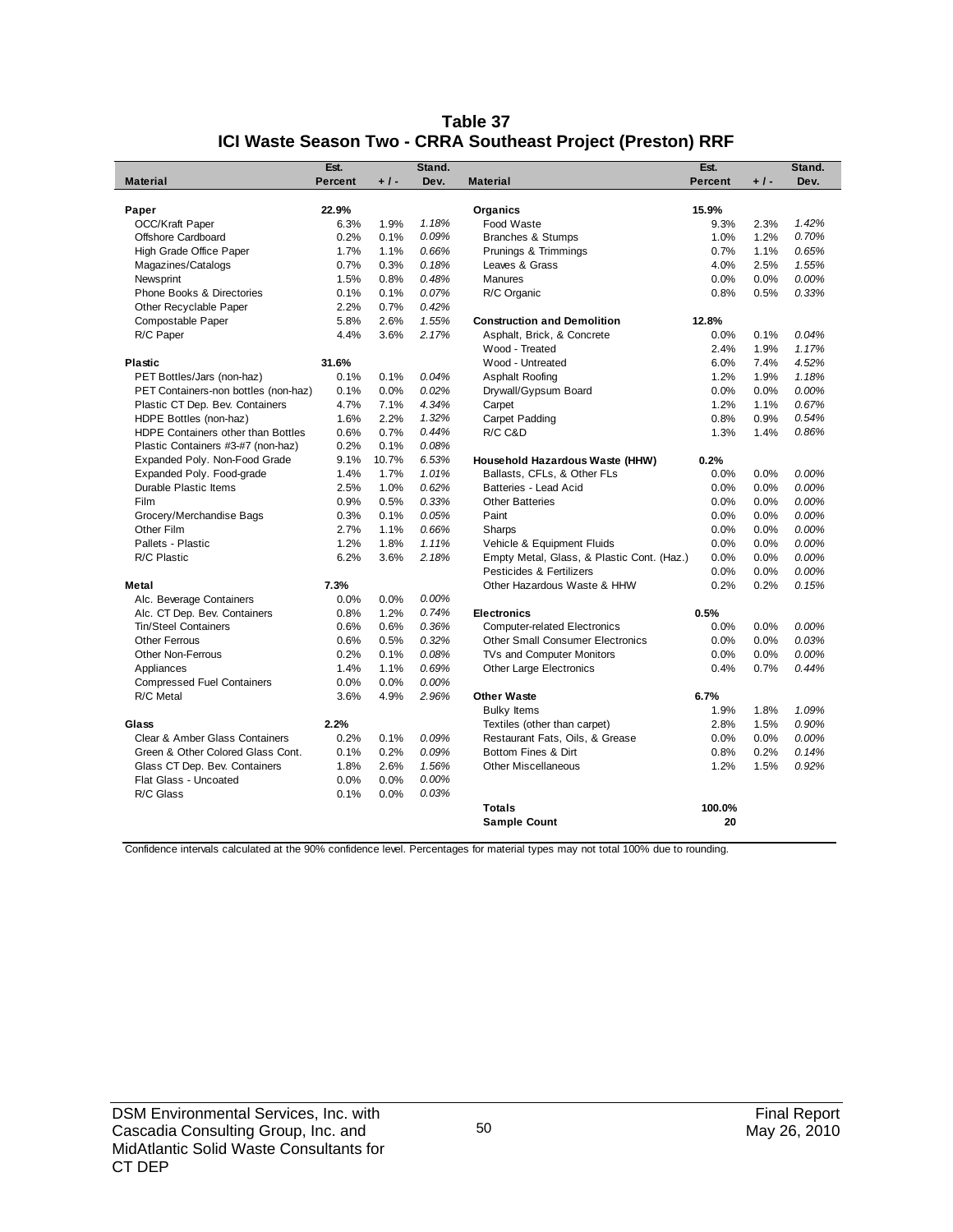# **CRRA Mid-CT Project (Hartford) RRF**

At the Mid-Connecticut Covanta facility, 28 samples were collected and sampled: 10 residential and 18 ICI. The overall, residential, and ICI results for season two are found in this section.

|                                      | Est.           |       | Stand. |                                            | Est.           |       | Stand. |
|--------------------------------------|----------------|-------|--------|--------------------------------------------|----------------|-------|--------|
| <b>Material</b>                      | <b>Percent</b> | $+1-$ | Dev.   | <b>Material</b>                            | <b>Percent</b> | $+1-$ | Dev.   |
|                                      |                |       |        |                                            |                |       |        |
| Paper                                | 18.9%          |       |        | Organics                                   | 36.7%          |       |        |
| OCC/Kraft Paper                      | 2.4%           | 1.0%  | 0.63%  | Food Waste                                 | 12.8%          | 3.5%  | 2.10%  |
| Offshore Cardboard                   | 0.4%           | 0.4%  | 0.25%  | <b>Branches &amp; Stumps</b>               | 0.1%           | 0.2%  | 0.10%  |
| High Grade Office Paper              | 1.5%           | 0.8%  | 0.48%  | Prunings & Trimmings                       | 5.4%           | 5.2%  | 3.13%  |
| Magazines/Catalogs                   | 1.2%           | 0.5%  | 0.28%  | Leaves & Grass                             | 16.5%          | 5.4%  | 3.25%  |
| Newsprint                            | 0.7%           | 0.3%  | 0.16%  | <b>Manures</b>                             | 0.2%           | 0.2%  | 0.11%  |
| Phone Books & Directories            | 0.1%           | 0.1%  | 0.05%  | R/C Organic                                | 1.7%           | 0.4%  | 0.25%  |
| Other Recyclable Paper               | 3.4%           | 0.7%  | 0.45%  |                                            |                |       |        |
| Compostable Paper                    | 8.5%           | 2.0%  | 1.20%  | <b>Construction and Demolition</b>         | 14.6%          |       |        |
| R/C Paper                            | 0.8%           | 0.5%  | 0.29%  | Asphalt, Brick, & Concrete                 | 0.0%           | 0.0%  | 0.02%  |
|                                      |                |       |        | Wood - Treated                             | 4.2%           | 2.7%  | 1.63%  |
| Plastic                              | 12.7%          |       |        | Wood - Untreated                           | 2.9%           | 1.4%  | 0.85%  |
| PET Bottles/Jars (non-haz)           | 0.1%           | 0.0%  | 0.03%  | Asphalt Roofing                            | 0.1%           | 0.1%  | 0.07%  |
| PET Containers-non bottles (non-haz) | 0.2%           | 0.1%  | 0.06%  | Drywall/Gypsum Board                       | 1.5%           | 2.5%  | 1.49%  |
| Plastic CT Dep. Bev. Containers      | 0.2%           | 0.1%  | 0.05%  | Carpet                                     | 3.3%           | 2.5%  | 1.53%  |
| HDPE Bottles (non-haz)               | 0.3%           | 0.1%  | 0.08%  | Carpet Padding                             | 1.7%           | 1.6%  | 0.98%  |
| HDPE Containers other than Bottles   | 0.2%           | 0.1%  | 0.04%  | R/C C&D                                    | 0.9%           | 0.8%  | 0.48%  |
| Plastic Containers #3-#7 (non-haz)   | 0.5%           | 0.2%  | 0.11%  |                                            |                |       |        |
| Expanded Poly. Non-Food Grade        | 1.0%           | 1.1%  | 0.64%  | Household Hazardous Waste (HHW)            | 0.2%           |       |        |
| Expanded Poly. Food-grade            | 0.7%           | 0.2%  | 0.14%  | Ballasts, CFLs, & Other FLs                | 0.0%           | 0.0%  | 0.00%  |
| Durable Plastic Items                | 4.3%           | 2.1%  | 1.25%  | Batteries - Lead Acid                      | 0.0%           | 0.0%  | 0.00%  |
| <b>Film</b>                          | 0.4%           | 0.1%  | 0.08%  | <b>Other Batteries</b>                     | 0.0%           | 0.0%  | 0.02%  |
| Grocery/Merchandise Bags             | 0.4%           | 0.1%  | 0.09%  | Paint                                      | 0.0%           | 0.0%  | 0.00%  |
| Other Film                           | 2.6%           | 0.5%  | 0.31%  | Sharps                                     | 0.0%           | 0.0%  | 0.01%  |
| Pallets - Plastic                    | 0.5%           | 0.5%  | 0.33%  | Vehicle & Equipment Fluids                 | 0.0%           | 0.0%  | 0.00%  |
| R/C Plastic                          | 1.5%           | 0.5%  | 0.30%  | Empty Metal, Glass, & Plastic Cont. (Haz.) | 0.1%           | 0.1%  | 0.07%  |
|                                      |                |       |        | Pesticides & Fertilizers                   | 0.0%           | 0.0%  | 0.00%  |
| Metal                                | 5.5%           |       |        | Other Hazardous Waste & HHW                | 0.0%           | 0.0%  | 0.02%  |
| Alc. Beverage Containers             | 0.0%           | 0.0%  | 0.00%  |                                            |                |       |        |
| Alc. CT Dep. Bev. Containers         | 0.1%           | 0.1%  | 0.03%  | <b>Electronics</b>                         | 3.3%           |       |        |
| <b>Tin/Steel Containers</b>          | 0.5%           | 0.3%  | 0.16%  | <b>Computer-related Electronics</b>        | 0.9%           | 0.9%  | 0.56%  |
| <b>Other Ferrous</b>                 | 3.3%           | 1.4%  | 0.88%  | <b>Other Small Consumer Electronics</b>    | 0.4%           | 0.3%  | 0.18%  |
| <b>Other Non-Ferrous</b>             | 1.2%           | 1.6%  | 0.99%  | TVs and Computer Monitors                  | 1.9%           | 1.9%  | 1.18%  |
| Appliances                           | 0.1%           | 0.2%  | 0.14%  | <b>Other Large Electronics</b>             | 0.0%           | 0.0%  | 0.00%  |
| <b>Compressed Fuel Containers</b>    | 0.0%           | 0.0%  | 0.00%  |                                            |                |       |        |
| R/C Metal                            | 0.3%           | 0.2%  | 0.13%  | <b>Other Waste</b>                         | 6.2%           |       |        |
|                                      |                |       |        | <b>Bulky Items</b>                         | 2.1%           | 1.9%  | 1.16%  |
| Glass                                | 2.1%           |       |        | Textiles (other than carpet)               | 1.7%           | 0.8%  | 0.51%  |
| Clear & Amber Glass Containers       | 1.5%           | 1.7%  | 1.04%  | Restaurant Fats, Oils, & Grease            | 0.0%           | 0.0%  | 0.00%  |
| Green & Other Colored Glass Cont.    | 0.0%           | 0.0%  | 0.02%  | Bottom Fines & Dirt                        | 1.0%           | 0.2%  | 0.11%  |
| Glass CT Dep. Bev. Containers        | 0.4%           | 0.5%  | 0.29%  | <b>Other Miscellaneous</b>                 | 1.3%           | 1.2%  | 0.76%  |
| Flat Glass - Uncoated                | 0.0%           | 0.0%  | 0.00%  |                                            |                |       |        |
| R/C Glass                            | 0.1%           | 0.1%  | 0.07%  |                                            |                |       |        |
|                                      |                |       |        | <b>Totals</b>                              | 100.0%         |       |        |
|                                      |                |       |        | <b>Sample Count</b>                        | 28             |       |        |
|                                      |                |       |        |                                            |                |       |        |

**Table 38 Overall Waste Season Two - CRRA Mid-CT Project (Hartford) RRF**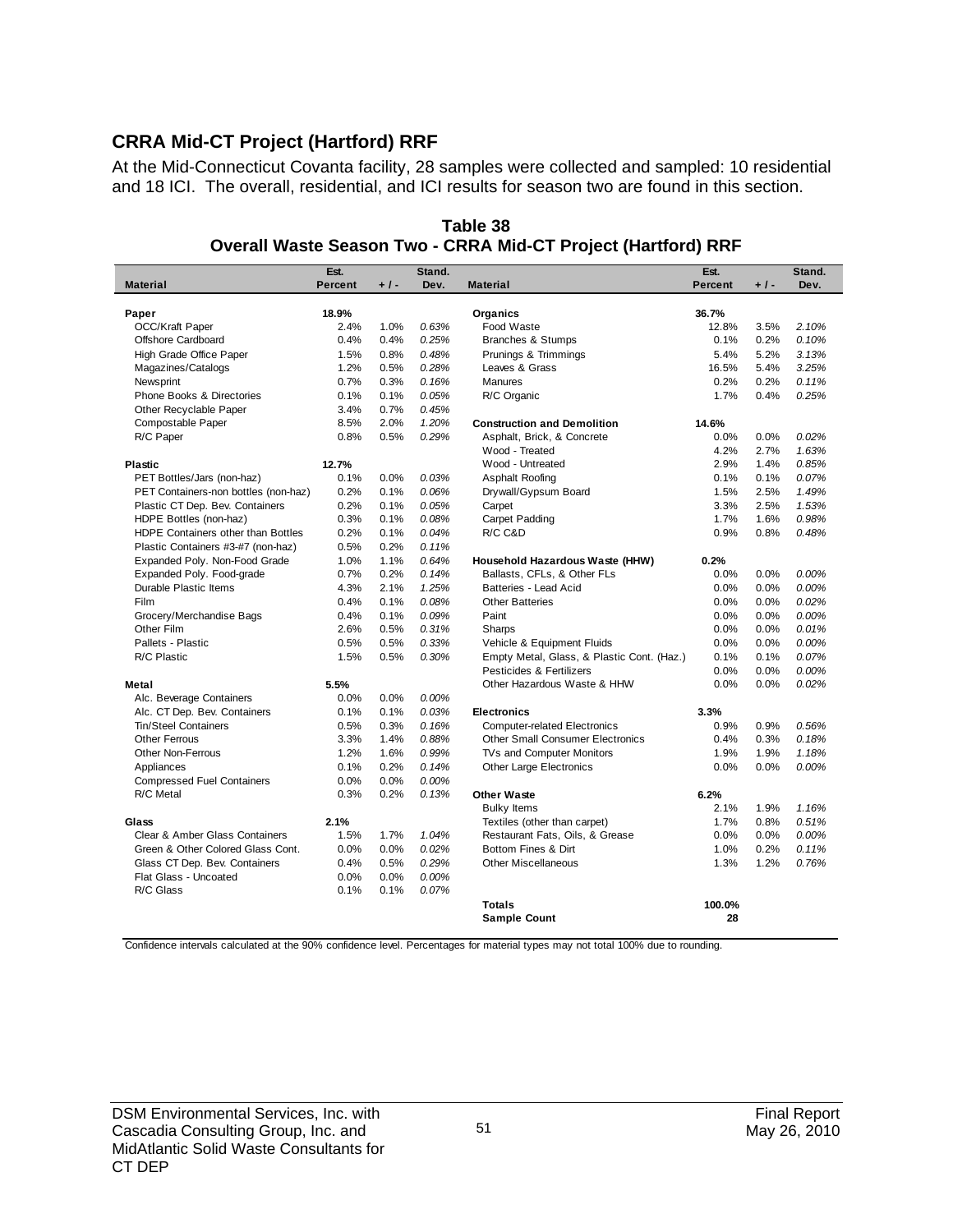| Table 39                                                          |
|-------------------------------------------------------------------|
| Residential Waste Season Two - CRRA Mid-CT Project (Hartford) RRF |

|                                      | Est.           |       | Stand. |                                            | Est.    |       | Stand. |
|--------------------------------------|----------------|-------|--------|--------------------------------------------|---------|-------|--------|
| <b>Material</b>                      | <b>Percent</b> | $+1-$ | Dev.   | <b>Material</b>                            | Percent | $+1-$ | Dev.   |
|                                      |                |       |        |                                            |         |       |        |
| Paper                                | 17.7%          |       |        | Organics                                   | 45.6%   |       |        |
| OCC/Kraft Paper                      | 0.7%           | 0.2%  | 0.14%  | Food Waste                                 | 11.2%   | 3.4%  | 2.08%  |
| Offshore Cardboard                   | 0.4%           | 0.6%  | 0.35%  | Branches & Stumps                          | 0.2%    | 0.3%  | 0.17%  |
| High Grade Office Paper              | 1.3%           | 1.0%  | 0.60%  | Prunings & Trimmings                       | 8.9%    | 8.7%  | 5.28%  |
| Magazines/Catalogs                   | 1.7%           | 0.8%  | 0.46%  | Leaves & Grass                             | 23.3%   | 8.5%  | 5.16%  |
| Newsprint                            | 0.5%           | 0.2%  | 0.15%  | <b>Manures</b>                             | 0.3%    | 0.3%  | 0.18%  |
| Phone Books & Directories            | 0.0%           | 0.0%  | 0.00%  | R/C Organic                                | 1.7%    | 0.5%  | 0.30%  |
| Other Recyclable Paper               | 3.8%           | 1.0%  | 0.59%  |                                            |         |       |        |
| Compostable Paper                    | 9.0%           | 2.8%  | 1.71%  | <b>Construction and Demolition</b>         | 10.7%   |       |        |
| R/C Paper                            | 0.5%           | 0.2%  | 0.12%  | Asphalt, Brick, & Concrete                 | 0.0%    | 0.0%  | 0.00%  |
|                                      |                |       |        | Wood - Treated                             | 4.8%    | 4.1%  | 2.50%  |
| <b>Plastic</b>                       | 11.0%          |       |        | Wood - Untreated                           | 0.5%    | 0.3%  | 0.16%  |
| PET Bottles/Jars (non-haz)           | 0.0%           | 0.0%  | 0.02%  | Asphalt Roofing                            | 0.1%    | 0.2%  | 0.12%  |
| PET Containers-non bottles (non-haz) | 0.2%           | 0.2%  | 0.10%  | Drywall/Gypsum Board                       | 2.6%    | 4.1%  | 2.52%  |
| Plastic CT Dep. Bev. Containers      | 0.2%           | 0.1%  | 0.08%  | Carpet                                     | 1.7%    | 2.8%  | 1.69%  |
| HDPE Bottles (non-haz)               | 0.3%           | 0.2%  | 0.12%  | Carpet Padding                             | 0.1%    | 0.1%  | 0.07%  |
| HDPE Containers other than Bottles   | 0.1%           | 0.1%  | 0.04%  | R/C C&D                                    | 1.0%    | 0.9%  | 0.57%  |
| Plastic Containers #3-#7 (non-haz)   | 0.6%           | 0.3%  | 0.17%  |                                            |         |       |        |
| Expanded Poly. Non-Food Grade        | 0.1%           | 0.0%  | 0.02%  | Household Hazardous Waste (HHW)            | 0.3%    |       |        |
| Expanded Poly. Food-grade            | 0.7%           | 0.3%  | 0.18%  | Ballasts, CFLs, & Other FLs                | 0.0%    | 0.0%  | 0.00%  |
| Durable Plastic Items                | 3.6%           | 2.7%  | 1.66%  | Batteries - Lead Acid                      | 0.0%    | 0.0%  | 0.00%  |
| Film                                 | 0.5%           | 0.2%  | 0.13%  | <b>Other Batteries</b>                     | 0.0%    | 0.1%  | 0.03%  |
| Grocery/Merchandise Bags             | 0.5%           | 0.2%  | 0.11%  | Paint                                      | 0.0%    | 0.0%  | 0.00%  |
| Other Film                           | 2.8%           | 0.7%  | 0.44%  | Sharps                                     | 0.0%    | 0.0%  | 0.01%  |
| Pallets - Plastic                    | 0.0%           | 0.0%  | 0.00%  | Vehicle & Equipment Fluids                 | 0.0%    | 0.0%  | 0.00%  |
| R/C Plastic                          | 1.4%           | 0.4%  | 0.27%  | Empty Metal, Glass, & Plastic Cont. (Haz.) | 0.1%    | 0.2%  | 0.12%  |
|                                      |                |       |        | Pesticides & Fertilizers                   | 0.0%    | 0.0%  | 0.00%  |
| Metal                                | 6.5%           |       |        | Other Hazardous Waste & HHW                | 0.1%    | 0.1%  | 0.04%  |
| Alc. Beverage Containers             | 0.0%           | 0.0%  | 0.00%  |                                            |         |       |        |
| Alc. CT Dep. Bev. Containers         | 0.1%           | 0.1%  | 0.05%  | <b>Electronics</b>                         | 3.1%    |       |        |
| Tin/Steel Containers                 | 0.6%           | 0.4%  | 0.25%  | <b>Computer-related Electronics</b>        | 0.3%    | 0.3%  | 0.21%  |
| <b>Other Ferrous</b>                 | 3.6%           | 2.0%  | 1.19%  | <b>Other Small Consumer Electronics</b>    | 0.3%    | 0.3%  | 0.18%  |
| <b>Other Non-Ferrous</b>             | 1.9%           | 2.8%  | 1.68%  | TVs and Computer Monitors                  | 2.5%    | 3.1%  | 1.86%  |
| Appliances                           | 0.0%           | 0.0%  | 0.00%  | <b>Other Large Electronics</b>             | 0.0%    | 0.0%  | 0.00%  |
| <b>Compressed Fuel Containers</b>    | 0.0%           | 0.0%  | 0.00%  |                                            |         |       |        |
| R/C Metal                            | 0.3%           | 0.3%  | 0.20%  | <b>Other Waste</b>                         | 4.0%    |       |        |
|                                      |                |       |        | <b>Bulky Items</b>                         | 0.4%    | 0.4%  | 0.21%  |
| Glass                                | 1.1%           |       |        | Textiles (other than carpet)               | 1.9%    | 1.2%  | 0.73%  |
| Clear & Amber Glass Containers       | 0.4%           | 0.2%  | 0.12%  | Restaurant Fats, Oils, & Grease            | 0.0%    | 0.0%  | 0.00%  |
| Green & Other Colored Glass Cont.    | 0.0%           | 0.0%  | 0.00%  | Bottom Fines & Dirt                        | 1.2%    | 0.3%  | 0.18%  |
| Glass CT Dep. Bev. Containers        | 0.5%           | 0.8%  | 0.49%  | <b>Other Miscellaneous</b>                 | 0.5%    | 0.5%  | 0.29%  |
| Flat Glass - Uncoated                | 0.0%           | 0.0%  | 0.00%  |                                            |         |       |        |
| R/C Glass                            | 0.1%           | 0.2%  | 0.10%  |                                            |         |       |        |
|                                      |                |       |        | <b>Totals</b>                              | 100.0%  |       |        |
|                                      |                |       |        | <b>Sample Count</b>                        | 10      |       |        |
|                                      |                |       |        |                                            |         |       |        |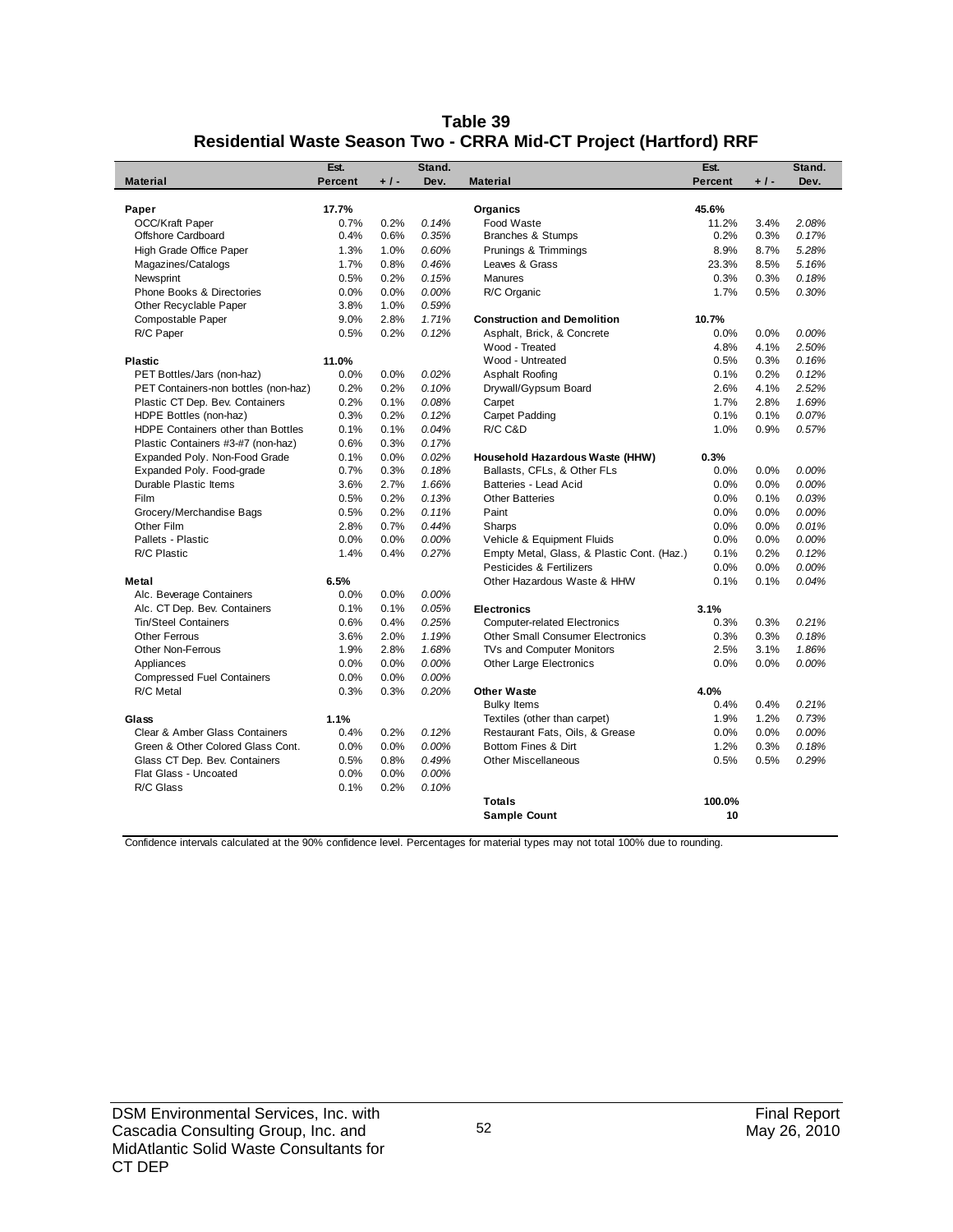|                                              | Est.          |              | Stand.         |                                            | Est.           |              | Stand. |
|----------------------------------------------|---------------|--------------|----------------|--------------------------------------------|----------------|--------------|--------|
| <b>Material</b>                              | Percent       | $+1-$        | Dev.           | <b>Material</b>                            | Percent        | $+1-$        | Dev.   |
|                                              |               |              |                |                                            |                |              |        |
| Paper                                        | 20.5%<br>4.9% |              |                | Organics<br>Food Waste                     | 23.6%<br>15.0% |              | 4.18%  |
| <b>OCC/Kraft Paper</b><br>Offshore Cardboard | 0.4%          | 2.5%<br>0.6% | 1.54%<br>0.35% |                                            | 0.0%           | 6.9%<br>0.0% | 0.00%  |
|                                              |               |              |                | Branches & Stumps                          |                |              |        |
| High Grade Office Paper                      | 1.8%          | 1.3%         | 0.78%          | Prunings & Trimmings                       | 0.3%           | 0.4%         | 0.22%  |
| Magazines/Catalogs                           | 0.5%          | 0.3%         | 0.17%          | Leaves & Grass                             | 6.5%           | 4.5%         | 2.73%  |
| Newsprint                                    | 1.0%          | 0.6%         | 0.34%          | <b>Manures</b>                             | 0.1%           | 0.1%         | 0.07%  |
| Phone Books & Directories                    | 0.1%          | 0.2%         | 0.13%          | R/C Organic                                | 1.7%           | 0.7%         | 0.43%  |
| Other Recyclable Paper                       | 2.8%          | 1.2%         | 0.71%          |                                            |                |              |        |
| Compostable Paper                            | 7.7%          | 2.6%         | 1.58%          | <b>Construction and Demolition</b>         | 20.2%          |              |        |
| R/C Paper                                    | 1.2%          | 1.2%         | 0.70%          | Asphalt, Brick, & Concrete                 | 0.1%           | 0.1%         | 0.05%  |
|                                              |               |              |                | Wood - Treated                             | 3.3%           | 2.8%         | 1.68%  |
| <b>Plastic</b>                               | 15.1%         |              |                | Wood - Untreated                           | 6.3%           | 3.4%         | 2.09%  |
| PET Bottles/Jars (non-haz)                   | 0.2%          | 0.1%         | 0.06%          | Asphalt Roofing                            | 0.0%           | 0.0%         | 0.00%  |
| PET Containers-non bottles (non-haz)         | 0.1%          | 0.1%         | 0.05%          | Drywall/Gypsum Board                       | 0.0%           | 0.0%         | 0.00%  |
| Plastic CT Dep. Bev. Containers              | 0.2%          | 0.1%         | 0.03%          | Carpet                                     | 5.7%           | 4.7%         | 2.85%  |
| HDPE Bottles (non-haz)                       | 0.2%          | 0.1%         | 0.08%          | Carpet Padding                             | 4.0%           | 4.0%         | 2.40%  |
| HDPE Containers other than Bottles           | 0.2%          | 0.1%         | 0.07%          | R/C C&D                                    | 0.8%           | 1.4%         | 0.82%  |
| Plastic Containers #3-#7 (non-haz)           | 0.3%          | 0.2%         | 0.10%          |                                            |                |              |        |
| Expanded Poly. Non-Food Grade                | 2.4%          | 2.6%         | 1.58%          | Household Hazardous Waste (HHW)            | 0.1%           |              |        |
| Expanded Poly. Food-grade                    | 0.6%          | 0.3%         | 0.21%          | Ballasts, CFLs, & Other FLs                | 0.0%           | 0.0%         | 0.00%  |
| Durable Plastic Items                        | 5.2%          | 3.1%         | 1.88%          | Batteries - Lead Acid                      | 0.0%           | 0.0%         | 0.00%  |
| Film                                         | 0.3%          | 0.2%         | 0.09%          | <b>Other Batteries</b>                     | 0.0%           | 0.0%         | 0.02%  |
| Grocery/Merchandise Bags                     | 0.3%          | 0.2%         | 0.15%          | Paint                                      | 0.0%           | 0.0%         | 0.00%  |
| Other Film                                   | 2.2%          | 0.7%         | 0.42%          | Sharps                                     | 0.0%           | 0.0%         | 0.00%  |
| Pallets - Plastic                            | 1.2%          | 1.3%         | 0.80%          | Vehicle & Equipment Fluids                 | 0.0%           | 0.0%         | 0.00%  |
| R/C Plastic                                  | 1.7%          | 1.1%         | 0.64%          | Empty Metal, Glass, & Plastic Cont. (Haz.) | 0.1%           | 0.1%         | 0.03%  |
|                                              |               |              |                | Pesticides & Fertilizers                   | 0.0%           | 0.0%         | 0.00%  |
| Metal                                        | 4.1%          |              |                | Other Hazardous Waste & HHW                | 0.0%           | 0.0%         | 0.01%  |
| Alc. Beverage Containers                     | 0.0%          | 0.0%         | 0.01%          |                                            |                |              |        |
| Alc. CT Dep. Bev. Containers                 | 0.1%          | 0.1%         | 0.04%          | <b>Electronics</b>                         | 3.5%           |              |        |
| Tin/Steel Containers                         | 0.3%          | 0.2%         | 0.15%          | <b>Computer-related Electronics</b>        | 1.8%           | 2.2%         | 1.33%  |
| Other Ferrous                                | 2.9%          | 2.1%         | 1.29%          | <b>Other Small Consumer Electronics</b>    | 0.6%           | 0.6%         | 0.36%  |
| <b>Other Non-Ferrous</b>                     | 0.2%          | 0.1%         | 0.06%          | TVs and Computer Monitors                  | 1.0%           | 1.7%         | 1.03%  |
| Appliances                                   | 0.3%          | 0.6%         | 0.34%          | <b>Other Large Electronics</b>             | 0.0%           | 0.0%         | 0.00%  |
| <b>Compressed Fuel Containers</b>            | 0.0%          | 0.0%         | 0.00%          |                                            |                |              |        |
| R/C Metal                                    | 0.2%          | 0.2%         | 0.13%          | <b>Other Waste</b>                         | 9.3%           |              |        |
|                                              |               |              |                | <b>Bulky Items</b>                         | 4.6%           | 4.6%         | 2.83%  |
| Glass                                        | 3.5%          |              |                | Textiles (other than carpet)               | 1.4%           | 1.1%         | 0.66%  |
| Clear & Amber Glass Containers               | 3.1%          | 4.2%         | 2.54%          | Restaurant Fats, Oils, & Grease            | 0.0%           | 0.0%         | 0.00%  |
| Green & Other Colored Glass Cont.            | 0.1%          | 0.1%         | 0.05%          | Bottom Fines & Dirt                        | 0.7%           | 0.2%         | 0.12%  |
| Glass CT Dep. Bev. Containers                | 0.2%          | 0.1%         | 0.08%          | <b>Other Miscellaneous</b>                 | 2.6%           | 3.0%         | 1.82%  |
| Flat Glass - Uncoated                        | 0.0%          | 0.0%         | 0.00%          |                                            |                |              |        |
| R/C Glass                                    | 0.1%          | 0.1%         | 0.06%          |                                            |                |              |        |
|                                              |               |              |                | <b>Totals</b>                              | 100.0%         |              |        |
|                                              |               |              |                | <b>Sample Count</b>                        | 18             |              |        |
|                                              |               |              |                |                                            |                |              |        |

| Table 40                                                  |  |
|-----------------------------------------------------------|--|
| ICI Waste Season Two - CRRA Mid-CT Project (Hartford) RRF |  |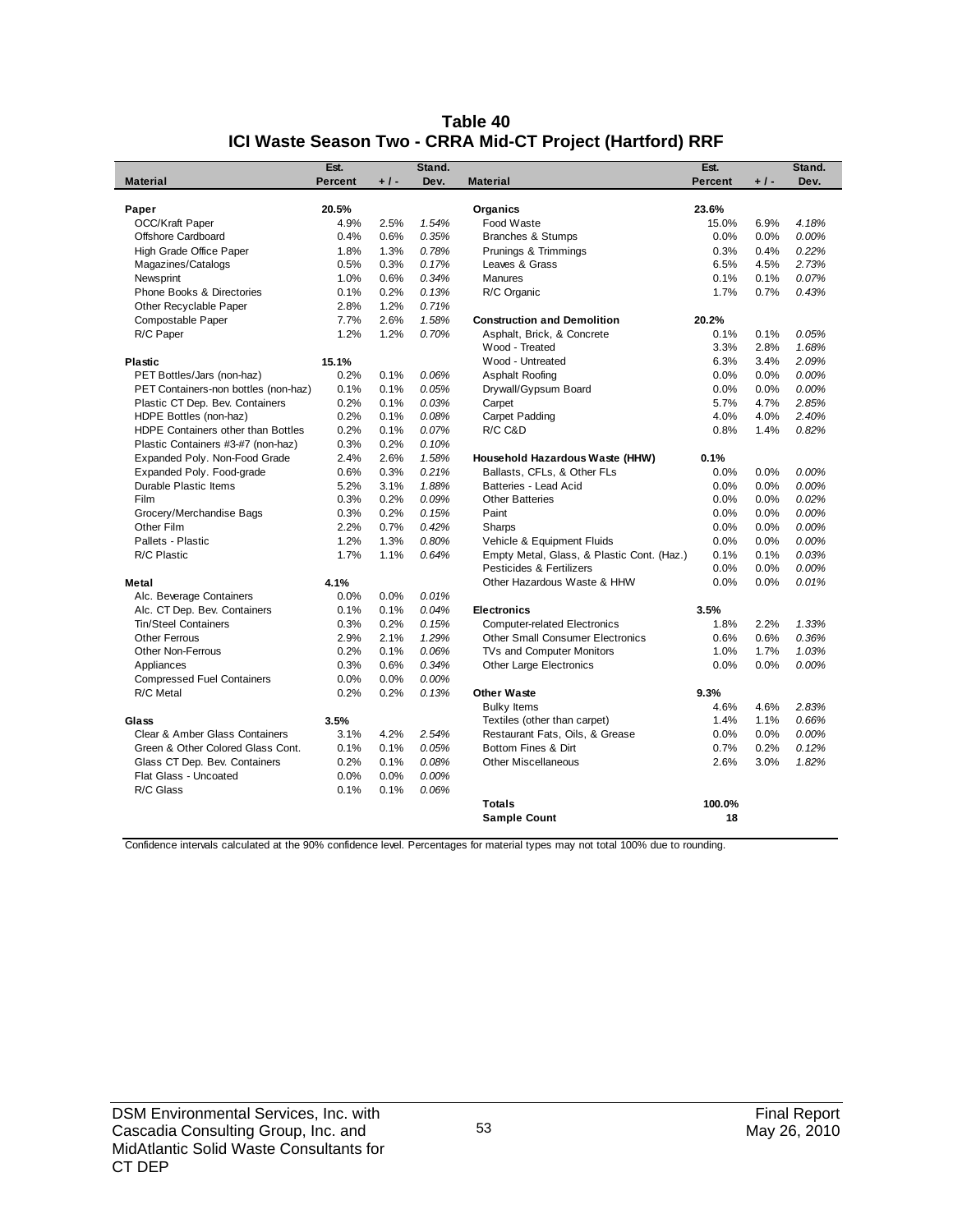This section provides waste composition data (but not disposed quantity calculations) for each of the five host facilities for seasons one and two, combined.

#### **Bristol Resource Recovery Facility**

Forty-nine samples were analyzed over the course of two seasons: 19 residential and 30 ICI. The combined seasons table is presented in table 41, below.

| <b>Percent</b><br>Dev.<br><b>Percent</b><br>Dev.<br><b>Material</b><br>+1-<br><b>Material</b><br>$+1-$<br>25.3%<br>26.3%<br>Paper<br>Organics<br>OCC/Kraft Paper<br>4.9%<br>1.5%<br>0.92%<br>Food Waste<br>1.7%<br>1.06%<br>10.6%<br>Offshore Cardboard<br>0.4%<br>0.19%<br>Branches & Stumps<br>0.8%<br>1.2%<br>0.72%<br>0.3%<br>High Grade Office Paper<br>1.9%<br>0.9%<br>0.52%<br>Prunings & Trimmings<br>1.5%<br>1.1%<br>0.68%<br>0.22%<br>Leaves & Grass<br>9.4%<br>2.1%<br>1.26%<br>Magazines/Catalogs<br>1.5%<br>0.4%<br>Newsprint<br>1.7%<br>0.45%<br>Manures<br>0.6%<br>0.36%<br>0.7%<br>0.5% |  |
|---------------------------------------------------------------------------------------------------------------------------------------------------------------------------------------------------------------------------------------------------------------------------------------------------------------------------------------------------------------------------------------------------------------------------------------------------------------------------------------------------------------------------------------------------------------------------------------------------------|--|
|                                                                                                                                                                                                                                                                                                                                                                                                                                                                                                                                                                                                         |  |
|                                                                                                                                                                                                                                                                                                                                                                                                                                                                                                                                                                                                         |  |
|                                                                                                                                                                                                                                                                                                                                                                                                                                                                                                                                                                                                         |  |
|                                                                                                                                                                                                                                                                                                                                                                                                                                                                                                                                                                                                         |  |
|                                                                                                                                                                                                                                                                                                                                                                                                                                                                                                                                                                                                         |  |
|                                                                                                                                                                                                                                                                                                                                                                                                                                                                                                                                                                                                         |  |
|                                                                                                                                                                                                                                                                                                                                                                                                                                                                                                                                                                                                         |  |
|                                                                                                                                                                                                                                                                                                                                                                                                                                                                                                                                                                                                         |  |
| Phone Books & Directories<br>0.6%<br>0.33%<br>R/C Organic<br>0.8%<br>0.50%<br>0.5%<br>3.4%                                                                                                                                                                                                                                                                                                                                                                                                                                                                                                              |  |
| Other Recyclable Paper<br>3.8%<br>1.0%<br>0.58%                                                                                                                                                                                                                                                                                                                                                                                                                                                                                                                                                         |  |
| 0.63%<br>Compostable Paper<br>7.9%<br>1.0%<br><b>Construction and Demolition</b><br>14.6%                                                                                                                                                                                                                                                                                                                                                                                                                                                                                                               |  |
| 0.49%<br>R/C Paper<br>2.7%<br>0.8%<br>Asphalt, Brick, & Concrete<br>0.0%<br>0.0%<br>0.03%                                                                                                                                                                                                                                                                                                                                                                                                                                                                                                               |  |
| Wood - Treated<br>5.0%<br>1.7%<br>1.04%                                                                                                                                                                                                                                                                                                                                                                                                                                                                                                                                                                 |  |
| Wood - Untreated<br>0.74%<br><b>Plastic</b><br>14.0%<br>1.6%<br>1.2%                                                                                                                                                                                                                                                                                                                                                                                                                                                                                                                                    |  |
| 0.0%<br>PET Bottles/Jars (non-haz)<br>0.6%<br>0.1%<br>0.08%<br>Asphalt Roofing<br>0.1%<br>0.03%                                                                                                                                                                                                                                                                                                                                                                                                                                                                                                         |  |
| PET Containers-non bottles (non-haz)<br>0.1%<br>0.03%<br>Drywall/Gypsum Board<br>0.6%<br>0.36%<br>0.1%<br>0.5%                                                                                                                                                                                                                                                                                                                                                                                                                                                                                          |  |
| Plastic CT Dep. Bev. Containers<br>0.2%<br>0.0%<br>0.02%<br>4.7%<br>4.0%<br>2.43%<br>Carpet                                                                                                                                                                                                                                                                                                                                                                                                                                                                                                             |  |
| 0.7%<br>0.7%<br>0.40%<br>HDPE Bottles (non-haz)<br>0.4%<br>0.1%<br>0.06%<br>Carpet Padding                                                                                                                                                                                                                                                                                                                                                                                                                                                                                                              |  |
| HDPE Containers other than Bottles<br>0.3%<br>0.07%<br>R/C C&D<br>2.0%<br>0.8%<br>0.51%<br>0.1%                                                                                                                                                                                                                                                                                                                                                                                                                                                                                                         |  |
| 0.08%<br>Plastic Containers #3-#7 (non-haz)<br>0.4%<br>0.1%                                                                                                                                                                                                                                                                                                                                                                                                                                                                                                                                             |  |
| Expanded Poly. Non-Food Grade<br>0.04%<br>0.1%<br>0.1%<br>Household Hazardous Waste (HHW)<br>0.6%                                                                                                                                                                                                                                                                                                                                                                                                                                                                                                       |  |
| Expanded Poly. Food-grade<br>0.8%<br>0.2%<br>0.12%<br>Ballasts, CFLs, & Other FLs<br>0.0%<br>0.0%<br>0.00%                                                                                                                                                                                                                                                                                                                                                                                                                                                                                              |  |
| Durable Plastic Items<br>0.62%<br>Batteries - Lead Acid<br>4.2%<br>1.0%<br>0.0%<br>0.0%<br>0.00%                                                                                                                                                                                                                                                                                                                                                                                                                                                                                                        |  |
| Film<br>0.6%<br>0.34%<br><b>Other Batteries</b><br>0.1%<br>0.1%<br>0.03%                                                                                                                                                                                                                                                                                                                                                                                                                                                                                                                                |  |
| 0.7%                                                                                                                                                                                                                                                                                                                                                                                                                                                                                                                                                                                                    |  |
| Grocery/Merchandise Bags<br>0.5%<br>0.1%<br>0.09%<br>Paint<br>0.2%<br>0.3%<br>0.15%                                                                                                                                                                                                                                                                                                                                                                                                                                                                                                                     |  |
| Other Film<br>0.46%<br>0.0%<br>3.6%<br>0.8%<br>Sharps<br>0.0%<br>0.01%                                                                                                                                                                                                                                                                                                                                                                                                                                                                                                                                  |  |
| Pallets - Plastic<br>0.1%<br>0.07%<br>Vehicle & Equipment Fluids<br>0.1%<br>0.1%<br>0.06%<br>0.1%                                                                                                                                                                                                                                                                                                                                                                                                                                                                                                       |  |
| R/C Plastic<br>1.9%<br>0.4%<br>0.24%<br>Empty Metal, Glass, & Plastic Cont. (Haz.)<br>0.1%<br>0.1%<br>0.05%                                                                                                                                                                                                                                                                                                                                                                                                                                                                                             |  |
| Pesticides & Fertilizers<br>0.0%<br>0.0%<br>0.00%                                                                                                                                                                                                                                                                                                                                                                                                                                                                                                                                                       |  |
| Other Hazardous Waste & HHW<br>0.2%<br>0.2%<br>0.15%<br>5.5%<br>Metal                                                                                                                                                                                                                                                                                                                                                                                                                                                                                                                                   |  |
| Alc. Beverage Containers<br>0.0%<br>0.0%<br>0.01%                                                                                                                                                                                                                                                                                                                                                                                                                                                                                                                                                       |  |
| Alc. CT Dep. Bev. Containers<br>0.1%<br>0.03%<br>0.1%<br>1.2%<br><b>Electronics</b>                                                                                                                                                                                                                                                                                                                                                                                                                                                                                                                     |  |
| Tin/Steel Containers<br>1.1%<br>0.6%<br>0.34%<br><b>Computer-related Electronics</b><br>0.0%<br>0.0%<br>0.00%                                                                                                                                                                                                                                                                                                                                                                                                                                                                                           |  |
| Other Ferrous<br>2.7%<br>0.99%<br><b>Other Small Consumer Electronics</b><br>0.3%<br>0.3%<br>0.17%<br>1.6%                                                                                                                                                                                                                                                                                                                                                                                                                                                                                              |  |
| Other Non-Ferrous<br>0.3%<br>0.04%<br>TVs and Computer Monitors<br>0.7%<br>0.6%<br>0.37%<br>0.1%                                                                                                                                                                                                                                                                                                                                                                                                                                                                                                        |  |
| 0.5%<br>0.38%<br><b>Other Large Electronics</b><br>0.2%<br>0.3%<br>0.17%<br>Appliances<br>0.6%                                                                                                                                                                                                                                                                                                                                                                                                                                                                                                          |  |
| 0.2%<br><b>Compressed Fuel Containers</b><br>0.2%<br>0.14%                                                                                                                                                                                                                                                                                                                                                                                                                                                                                                                                              |  |
| R/C Metal<br>0.6%<br>0.6%<br>0.36%<br><b>Other Waste</b><br>10.1%                                                                                                                                                                                                                                                                                                                                                                                                                                                                                                                                       |  |
| 3.7%<br>1.24%<br><b>Bulky Items</b><br>2.0%                                                                                                                                                                                                                                                                                                                                                                                                                                                                                                                                                             |  |
| 2.3%<br>Textiles (other than carpet)<br>1.0%<br>0.60%<br>Glass<br>3.9%                                                                                                                                                                                                                                                                                                                                                                                                                                                                                                                                  |  |
| Clear & Amber Glass Containers<br>0.9%<br>0.27%<br>Restaurant Fats, Oils, & Grease<br>0.0%<br>0.0%<br>0.00%<br>0.5%                                                                                                                                                                                                                                                                                                                                                                                                                                                                                     |  |
| Green & Other Colored Glass Cont.<br>0.1%<br>0.1%<br>0.04%<br>Bottom Fines & Dirt<br>1.4%<br>0.2%<br>0.15%                                                                                                                                                                                                                                                                                                                                                                                                                                                                                              |  |
| Glass CT Dep. Bev. Containers<br>0.02%<br>1.2%<br>0.1%<br>0.0%<br>Other Miscellaneous<br>0.8%<br>0.46%                                                                                                                                                                                                                                                                                                                                                                                                                                                                                                  |  |
| Flat Glass - Uncoated<br>0.2%<br>0.19%<br>0.3%                                                                                                                                                                                                                                                                                                                                                                                                                                                                                                                                                          |  |
| R/C Glass<br>1.1%<br>1.5%<br>0.88%                                                                                                                                                                                                                                                                                                                                                                                                                                                                                                                                                                      |  |
| 100.0%<br><b>Totals</b>                                                                                                                                                                                                                                                                                                                                                                                                                                                                                                                                                                                 |  |
| 49<br><b>Sample Count</b>                                                                                                                                                                                                                                                                                                                                                                                                                                                                                                                                                                               |  |

**Table 41 Combined Seasons - Bristol Resource Recovery Facility**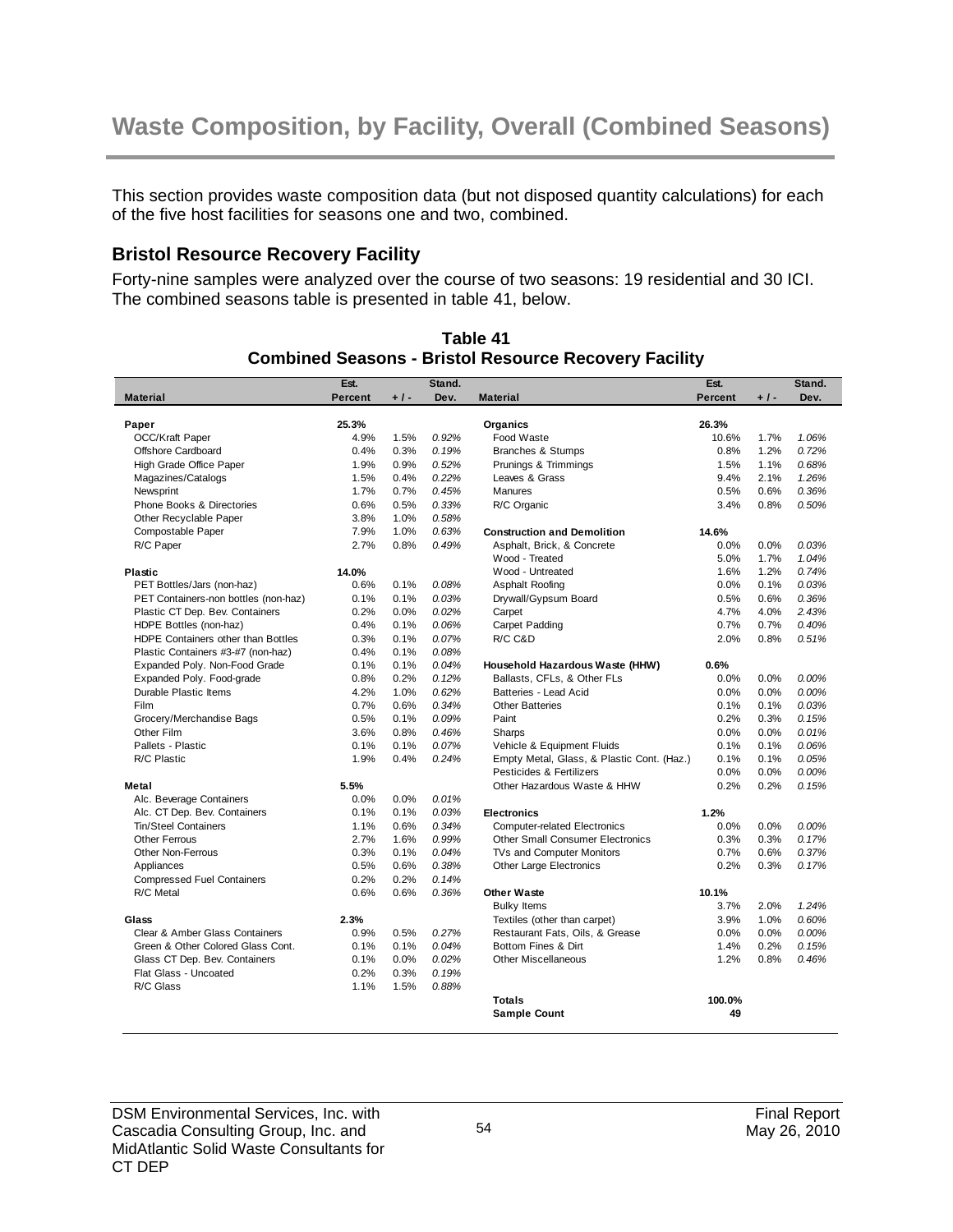## **Wheelabrator Bridgeport RRF**

Forty-eight samples were collected over the course of two seasons: 17 residential and 31 ICI. The combined seasons table is presented in table 42, below.

|                                      | Est.    |       | Stand. |                                            | Est.           |       | Stand. |
|--------------------------------------|---------|-------|--------|--------------------------------------------|----------------|-------|--------|
| <b>Material</b>                      | Percent | $+1-$ | Dev.   | <b>Material</b>                            | <b>Percent</b> | $+1-$ | Dev.   |
|                                      |         |       |        |                                            |                |       |        |
| Paper                                | 29.0%   |       |        | Organics                                   | 25.1%          |       |        |
| <b>OCC/Kraft Paper</b>               | 10.6%   | 2.2%  | 1.34%  | Food Waste                                 | 13.6%          | 3.2%  | 1.94%  |
| Offshore Cardboard                   | 0.3%    | 0.1%  | 0.07%  | <b>Branches &amp; Stumps</b>               | 0.9%           | 1.0%  | 0.59%  |
| High Grade Office Paper              | 1.5%    | 0.8%  | 0.51%  | Prunings & Trimmings                       | 1.1%           | 0.9%  | 0.55%  |
| Magazines/Catalogs                   | 1.4%    | 0.5%  | 0.28%  | Leaves & Grass                             | 5.2%           | 2.0%  | 1.24%  |
| Newsprint                            | 2.3%    | 1.1%  | 0.66%  | <b>Manures</b>                             | 0.1%           | 0.1%  | 0.06%  |
| Phone Books & Directories            | 0.4%    | 0.4%  | 0.21%  | R/C Organic                                | 4.3%           | 2.0%  | 1.19%  |
| Other Recyclable Paper               | 3.6%    | 0.8%  | 0.48%  |                                            |                |       |        |
| Compostable Paper                    | 6.7%    | 1.0%  | 0.63%  | <b>Construction and Demolition</b>         | 12.1%          |       |        |
| R/C Paper                            | 2.3%    | 0.5%  | 0.29%  | Asphalt, Brick, & Concrete                 | 0.3%           | 0.4%  | 0.27%  |
|                                      |         |       |        | Wood - Treated                             | 3.4%           | 2.1%  | 1.25%  |
| <b>Plastic</b>                       | 14.3%   |       |        | Wood - Untreated                           | 4.4%           | 2.3%  | 1.40%  |
| PET Bottles/Jars (non-haz)           | 0.7%    | 0.2%  | 0.10%  | Asphalt Roofing                            | 1.0%           | 1.7%  | 1.02%  |
| PET Containers-non bottles (non-haz) | 0.1%    | 0.1%  | 0.05%  | Drywall/Gypsum Board                       | 0.0%           | 0.0%  | 0.00%  |
| Plastic CT Dep. Bev. Containers      | 0.8%    | 1.0%  | 0.58%  | Carpet                                     | 1.2%           | 1.0%  | 0.59%  |
| HDPE Bottles (non-haz)               | 0.3%    | 0.1%  | 0.06%  | Carpet Padding                             | 0.5%           | 0.5%  | 0.28%  |
| HDPE Containers other than Bottles   | 0.1%    | 0.1%  | 0.03%  | R/C C&D                                    | 1.3%           | 0.8%  | 0.51%  |
| Plastic Containers #3-#7 (non-haz)   | 0.4%    | 0.1%  | 0.06%  |                                            |                |       |        |
| Expanded Poly. Non-Food Grade        | 1.4%    | 2.1%  | 1.25%  | Household Hazardous Waste (HHW)            | 0.4%           |       |        |
| Expanded Poly. Food-grade            | 0.5%    | 0.2%  | 0.10%  | Ballasts, CFLs, & Other FLs                | 0.0%           | 0.0%  | 0.01%  |
| Durable Plastic Items                | 3.2%    | 1.2%  | 0.74%  | Batteries - Lead Acid                      | 0.0%           | 0.0%  | 0.01%  |
| Film                                 | 0.7%    | 0.5%  | 0.28%  | <b>Other Batteries</b>                     | 0.1%           | 0.1%  | 0.05%  |
| Grocery/Merchandise Bags             | 0.5%    | 0.1%  | 0.08%  | Paint                                      | 0.0%           | 0.0%  | 0.01%  |
| Other Film                           | 3.0%    | 0.6%  | 0.33%  | Sharps                                     | 0.0%           | 0.0%  | 0.03%  |
| Pallets - Plastic                    | 0.3%    | 0.3%  | 0.17%  | Vehicle & Equipment Fluids                 | 0.0%           | 0.0%  | 0.02%  |
| R/C Plastic                          | 2.1%    | 0.5%  | 0.31%  | Empty Metal, Glass, & Plastic Cont. (Haz.) | 0.2%           | 0.2%  | 0.12%  |
|                                      |         |       |        | Pesticides & Fertilizers                   | 0.0%           | 0.0%  | 0.01%  |
| Metal                                | 4.6%    |       |        | Other Hazardous Waste & HHW                | 0.1%           | 0.0%  | 0.02%  |
| Alc. Beverage Containers             | 0.2%    | 0.1%  | 0.07%  |                                            |                |       |        |
| Alc. CT Dep. Bev. Containers         | 0.1%    | 0.1%  | 0.03%  | <b>Electronics</b>                         | 2.2%           |       |        |
| <b>Tin/Steel Containers</b>          | 0.8%    | 0.2%  | 0.11%  | <b>Computer-related Electronics</b>        | 0.4%           | 0.6%  | 0.36%  |
| <b>Other Ferrous</b>                 | 1.3%    | 0.8%  | 0.48%  | <b>Other Small Consumer Electronics</b>    | 0.7%           | 0.5%  | 0.31%  |
| <b>Other Non-Ferrous</b>             | 0.7%    | 0.2%  | 0.14%  | TVs and Computer Monitors                  | 0.1%           | 0.1%  | 0.07%  |
| Appliances                           | 0.4%    | 0.5%  | 0.29%  | <b>Other Large Electronics</b>             | 1.1%           | 1.4%  | 0.84%  |
| <b>Compressed Fuel Containers</b>    | 0.0%    | 0.0%  | 0.00%  |                                            |                |       |        |
| R/C Metal                            | 1.1%    | 0.6%  | 0.35%  | <b>Other Waste</b>                         | 9.6%           |       |        |
|                                      |         |       |        | <b>Bulky Items</b>                         | 2.0%           | 1.6%  | 0.99%  |
| Glass                                | 2.5%    |       |        | Textiles (other than carpet)               | 5.1%           | 1.5%  | 0.91%  |
| Clear & Amber Glass Containers       | 1.8%    | 1.7%  | 1.02%  | Restaurant Fats, Oils, & Grease            | 0.0%           | 0.1%  | 0.03%  |
| Green & Other Colored Glass Cont.    | 0.3%    | 0.1%  | 0.08%  | Bottom Fines & Dirt                        | 1.7%           | 0.4%  | 0.24%  |
| Glass CT Dep. Bev. Containers        | 0.3%    | 0.1%  | 0.08%  | <b>Other Miscellaneous</b>                 | 0.8%           | 0.5%  | 0.27%  |
| Flat Glass - Uncoated                | 0.1%    | 0.1%  | 0.05%  |                                            |                |       |        |
| R/C Glass                            | 0.1%    | 0.1%  | 0.04%  |                                            |                |       |        |
|                                      |         |       |        | <b>Totals</b>                              | 100.0%         |       |        |
|                                      |         |       |        | <b>Sample Count</b>                        | 48             |       |        |

**Table 42 Combined Seasons - Wheelabrator Bridgeport RRF**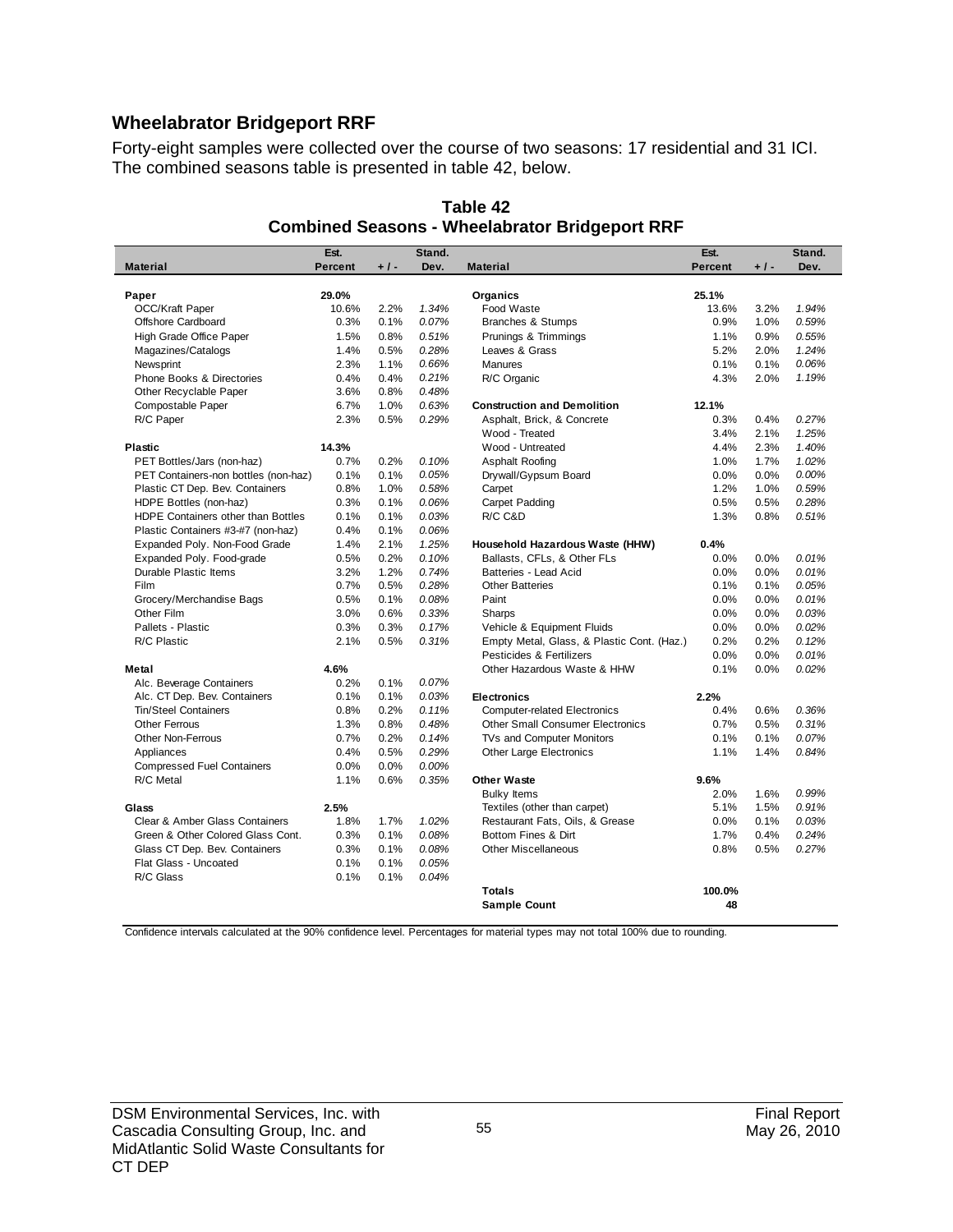#### **New Haven Municipal Transfer Station**

Forty-eight samples were collected over the course of two seasons: 26 residential and 22 ICI. The combined seasons table is presented in table 43, below.

|                                           | Est.           |       | Stand.<br>Dev. |                                            | Est.           |       | Stand.<br>Dev. |
|-------------------------------------------|----------------|-------|----------------|--------------------------------------------|----------------|-------|----------------|
| <b>Material</b>                           | <b>Percent</b> | $+1-$ |                | <b>Material</b>                            | <b>Percent</b> | $+1-$ |                |
| Paper                                     | 26.9%          |       |                | Organics                                   | 24.1%          |       |                |
| OCC/Kraft Paper                           | 10.5%          | 2.7%  | 1.63%          | Food Waste                                 | 13.1%          | 2.4%  | 1.44%          |
| Offshore Cardboard                        | 0.4%           | 0.4%  | 0.27%          | <b>Branches &amp; Stumps</b>               | 0.6%           | 0.8%  | 0.47%          |
| High Grade Office Paper                   | 2.2%           | 1.1%  | 0.69%          | Prunings & Trimmings                       | 0.9%           | 0.7%  | 0.45%          |
| Magazines/Catalogs                        | 0.9%           | 0.4%  | 0.22%          | Leaves & Grass                             | 4.8%           | 1.8%  | 1.11%          |
| Newsprint                                 | 1.9%           | 0.5%  | 0.30%          | Manures                                    | 0.5%           | 0.8%  | 0.49%          |
| Phone Books & Directories                 | 0.5%           | 0.3%  | 0.18%          | R/C Organic                                | 4.1%           | 1.3%  | 0.82%          |
| Other Recyclable Paper                    | 3.4%           | 0.6%  | 0.38%          |                                            |                |       |                |
| Compostable Paper                         | 5.5%           | 0.9%  | 0.53%          | <b>Construction and Demolition</b>         | 17.0%          |       |                |
| R/C Paper                                 | 1.5%           | 0.3%  | 0.17%          | Asphalt, Brick, & Concrete                 | 0.5%           | 0.7%  | 0.43%          |
|                                           |                |       |                | Wood - Treated                             | 8.2%           | 6.5%  | 3.98%          |
| <b>Plastic</b>                            | 12.7%          |       |                | Wood - Untreated                           | 1.9%           | 1.4%  | 0.83%          |
| PET Bottles/Jars (non-haz)                | 0.7%           | 0.1%  | 0.09%          | Asphalt Roofing                            | 0.0%           | 0.0%  | 0.00%          |
| PET Containers-non bottles (non-haz)      | 0.2%           | 0.1%  | 0.04%          | Drywall/Gypsum Board                       | 1.4%           | 1.4%  | 0.83%          |
| Plastic CT Dep. Bev. Containers           | 0.3%           | 0.1%  | 0.04%          | Carpet                                     | 2.0%           | 1.6%  | 0.95%          |
| HDPE Bottles (non-haz)                    | 0.6%           | 0.1%  | 0.06%          | Carpet Padding                             | 0.3%           | 0.6%  | 0.34%          |
| <b>HDPE Containers other than Bottles</b> | 0.2%           | 0.1%  | 0.06%          | R/C C&D                                    | 2.7%           | 2.0%  | 1.19%          |
| Plastic Containers #3-#7 (non-haz)        | 0.3%           | 0.1%  | 0.05%          |                                            |                |       |                |
| Expanded Poly. Non-Food Grade             | 0.1%           | 0.0%  | 0.03%          | Household Hazardous Waste (HHW)            | 0.3%           |       |                |
| Expanded Poly. Food-grade                 | 0.7%           | 0.2%  | 0.11%          | Ballasts, CFLs, & Other FLs                | 0.0%           | 0.0%  | 0.02%          |
| Durable Plastic Items                     | 2.6%           | 1.0%  | 0.63%          | Batteries - Lead Acid                      | 0.0%           | 0.0%  | 0.00%          |
| Film                                      | 0.9%           | 0.6%  | 0.38%          | <b>Other Batteries</b>                     | 0.0%           | 0.0%  | 0.02%          |
| Grocery/Merchandise Bags                  | 0.7%           | 0.1%  | 0.06%          | Paint                                      | 0.0%           | 0.0%  | 0.00%          |
| Other Film                                | 3.0%           | 0.4%  | 0.25%          | Sharps                                     | 0.0%           | 0.0%  | 0.00%          |
| Pallets - Plastic                         | 0.2%           | 0.3%  | 0.19%          | Vehicle & Equipment Fluids                 | 0.0%           | 0.1%  | 0.04%          |
| R/C Plastic                               | 2.2%           | 0.8%  | 0.49%          | Empty Metal, Glass, & Plastic Cont. (Haz.) | 0.1%           | 0.1%  | 0.03%          |
|                                           |                |       |                | Pesticides & Fertilizers                   | 0.0%           | 0.0%  | 0.02%          |
| Metal                                     | 4.0%           |       |                | Other Hazardous Waste & HHW                | 0.1%           | 0.0%  | 0.03%          |
| Alc. Beverage Containers                  | 0.1%           | 0.0%  | 0.01%          |                                            |                |       |                |
| Alc. CT Dep. Bev. Containers              | 0.2%           | 0.1%  | 0.03%          | <b>Electronics</b>                         | 1.9%           |       |                |
| Tin/Steel Containers                      | 1.3%           | 0.6%  | 0.36%          | <b>Computer-related Electronics</b>        | 0.3%           | 0.5%  | 0.27%          |
| Other Ferrous                             | 0.5%           | 0.3%  | 0.18%          | <b>Other Small Consumer Electronics</b>    | 0.5%           | 0.3%  | 0.19%          |
| <b>Other Non-Ferrous</b>                  | 0.5%           | 0.2%  | 0.15%          | TVs and Computer Monitors                  | 0.4%           | 0.5%  | 0.28%          |
| Appliances                                | 0.1%           | 0.1%  | 0.08%          | Other Large Electronics                    | 0.6%           | 0.7%  | 0.45%          |
| <b>Compressed Fuel Containers</b>         | 0.6%           | 1.0%  | 0.58%          |                                            |                |       |                |
| R/C Metal                                 | 0.9%           | 0.5%  | 0.33%          | <b>Other Waste</b>                         | 10.8%          |       |                |
|                                           |                |       |                | <b>Bulky Items</b>                         | 1.9%           | 1.9%  | 1.17%          |
| Glass                                     | 2.4%           |       |                | Textiles (other than carpet)               | 5.8%           | 1.3%  | 0.81%          |
| Clear & Amber Glass Containers            | 1.1%           | 0.3%  | 0.18%          | Restaurant Fats, Oils, & Grease            | 0.0%           | 0.0%  | 0.00%          |
| Green & Other Colored Glass Cont.         | 0.1%           | 0.1%  | 0.06%          | Bottom Fines & Dirt                        | 1.5%           | 0.2%  | 0.12%          |
| Glass CT Dep. Bev. Containers             | 0.4%           | 0.2%  | 0.11%          | <b>Other Miscellaneous</b>                 | 1.7%           | 1.6%  | 0.99%          |
| Flat Glass - Uncoated                     | 0.6%           | 0.8%  | 0.49%          |                                            |                |       |                |
| R/C Glass                                 | 0.2%           | 0.1%  | 0.08%          |                                            |                |       |                |
|                                           |                |       |                | <b>Totals</b>                              | 100.0%         |       |                |
|                                           |                |       |                | <b>Sample Count</b>                        | 48             |       |                |

**Table 43 Combined Seasons - New Haven Municipal Transfer Station**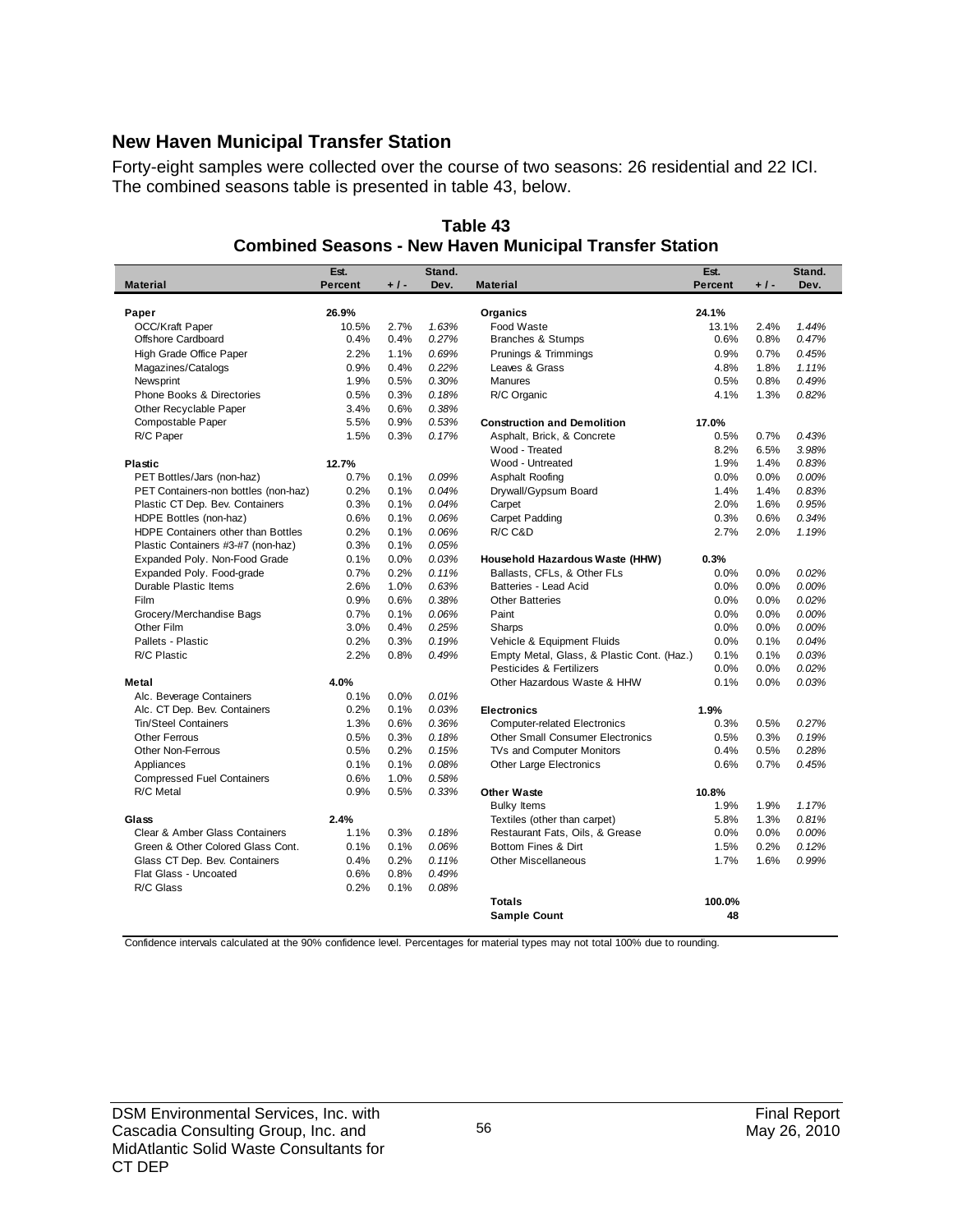## **CRRA Southeast Project (Preston) RRF**

Fifty-one samples were collected over the course of two seasons: 20 residential and 31 ICI. The combined seasons table is presented in table 44, below.

|                                      | Est.           |       | Stand. |                                            | Est.    |      | Stand. |
|--------------------------------------|----------------|-------|--------|--------------------------------------------|---------|------|--------|
| <b>Material</b>                      | <b>Percent</b> | $+1-$ | Dev.   | <b>Material</b>                            | Percent | +1-  | Dev.   |
|                                      |                |       |        |                                            |         |      |        |
| Paper                                | 24.0%          |       |        | Organics                                   | 26.2%   |      |        |
| <b>OCC/Kraft Paper</b>               | 4.9%           | 1.0%  | 0.60%  | Food Waste                                 | 17.6%   | 2.5% | 1.50%  |
| Offshore Cardboard                   | 0.3%           | 0.2%  | 0.12%  | Branches & Stumps                          | 0.2%    | 0.2% | 0.13%  |
| High Grade Office Paper              | 1.9%           | 0.8%  | 0.47%  | Prunings & Trimmings                       | 1.6%    | 1.4% | 0.87%  |
| Magazines/Catalogs                   | 1.0%           | 0.3%  | 0.20%  | Leaves & Grass                             | 3.4%    | 3.7% | 2.25%  |
| Newsprint                            | 1.1%           | 0.4%  | 0.23%  | <b>Manures</b>                             | 0.2%    | 0.4% | 0.23%  |
| Phone Books & Directories            | 0.2%           | 0.1%  | 0.06%  | R/C Organic                                | 3.3%    | 1.0% | 0.60%  |
| Other Recyclable Paper               | 3.6%           | 0.7%  | 0.41%  |                                            |         |      |        |
| Compostable Paper                    | 8.2%           | 2.1%  | 1.25%  | <b>Construction and Demolition</b>         | 12.2%   |      |        |
| R/C Paper                            | 2.8%           | 0.9%  | 0.56%  | Asphalt, Brick, & Concrete                 | 0.1%    | 0.1% | 0.06%  |
|                                      |                |       |        | Wood - Treated                             | 5.3%    | 2.4% | 1.47%  |
| <b>Plastic</b>                       | 18.1%          |       |        | Wood - Untreated                           | 2.4%    | 1.7% | 1.01%  |
| PET Bottles/Jars (non-haz)           | 0.6%           | 0.2%  | 0.11%  | Asphalt Roofing                            | 0.2%    | 0.3% | 0.21%  |
| PET Containers-non bottles (non-haz) | 0.1%           | 0.0%  | 0.03%  | Drywall/Gypsum Board                       | 0.1%    | 0.1% | 0.07%  |
| Plastic CT Dep. Bev. Containers      | 1.0%           | 1.3%  | 0.78%  | Carpet                                     | 2.1%    | 1.3% | 0.77%  |
| HDPE Bottles (non-haz)               | 0.7%           | 0.4%  | 0.25%  | <b>Carpet Padding</b>                      | 0.7%    | 0.6% | 0.34%  |
| HDPE Containers other than Bottles   | 0.2%           | 0.2%  | 0.10%  | R/C C&D                                    | 1.3%    | 0.9% | 0.56%  |
| Plastic Containers #3-#7 (non-haz)   | 0.8%           | 0.5%  | 0.29%  |                                            |         |      |        |
| Expanded Poly. Non-Food Grade        | 1.9%           | 2.0%  | 1.19%  | Household Hazardous Waste (HHW)            | 0.7%    |      |        |
| Expanded Poly. Food-grade            | 0.9%           | 0.5%  | 0.31%  | Ballasts, CFLs, & Other FLs                | 0.0%    | 0.0% | 0.00%  |
| Durable Plastic Items                | 2.9%           | 1.5%  | 0.89%  | Batteries - Lead Acid                      | 0.0%    | 0.0% | 0.00%  |
| Film                                 | 0.4%           | 0.3%  | 0.17%  | <b>Other Batteries</b>                     | 0.0%    | 0.0% | 0.01%  |
| Grocery/Merchandise Bags             | 0.5%           | 0.1%  | 0.07%  | Paint                                      | 0.0%    | 0.0% | 0.00%  |
| Other Film                           | 4.0%           | 0.8%  | 0.48%  | Sharps                                     | 0.0%    | 0.0% | 0.00%  |
| Pallets - Plastic                    | 0.3%           | 0.3%  | 0.21%  | Vehicle & Equipment Fluids                 | 0.1%    | 0.1% | 0.06%  |
| R/C Plastic                          | 3.6%           | 1.7%  | 1.04%  | Empty Metal, Glass, & Plastic Cont. (Haz.) | 0.4%    | 0.3% | 0.17%  |
|                                      |                |       |        | Pesticides & Fertilizers                   | 0.0%    | 0.0% | 0.00%  |
| Metal                                | 4.4%           |       |        | Other Hazardous Waste & HHW                | 0.2%    | 0.2% | 0.09%  |
| Alc. Beverage Containers             | 0.0%           | 0.0%  | 0.01%  |                                            |         |      |        |
| Alc. CT Dep. Bev. Containers         | 0.3%           | 0.2%  | 0.15%  | <b>Electronics</b>                         | 1.6%    |      |        |
| <b>Tin/Steel Containers</b>          | 0.5%           | 0.2%  | 0.10%  | <b>Computer-related Electronics</b>        | 0.1%    | 0.2% | 0.14%  |
| <b>Other Ferrous</b>                 | 0.5%           | 0.2%  | 0.14%  | <b>Other Small Consumer Electronics</b>    | 0.3%    | 0.2% | 0.13%  |
| <b>Other Non-Ferrous</b>             | 0.3%           | 0.1%  | 0.05%  | TVs and Computer Monitors                  | 0.8%    | 0.8% | 0.51%  |
| Appliances                           | 1.7%           | 1.6%  | 0.96%  | <b>Other Large Electronics</b>             | 0.3%    | 0.4% | 0.23%  |
| <b>Compressed Fuel Containers</b>    | 0.0%           | 0.0%  | 0.00%  |                                            |         |      |        |
| R/C Metal                            | 1.1%           | 0.9%  | 0.55%  | <b>Other Waste</b>                         | 10.9%   |      |        |
|                                      |                |       |        | <b>Bulky Items</b>                         | 3.2%    | 2.5% | 1.52%  |
| Glass                                | 1.9%           |       |        | Textiles (other than carpet)               | 4.7%    | 0.9% | 0.57%  |
| Clear & Amber Glass Containers       | 0.8%           | 0.3%  | 0.19%  | Restaurant Fats, Oils, & Grease            | 0.0%    | 0.0% | 0.00%  |
| Green & Other Colored Glass Cont.    | 0.4%           | 0.3%  | 0.17%  | Bottom Fines & Dirt                        | 1.3%    | 0.3% | 0.18%  |
| Glass CT Dep. Bev. Containers        | 0.5%           | 0.5%  | 0.30%  | <b>Other Miscellaneous</b>                 | 1.6%    | 0.7% | 0.44%  |
| Flat Glass - Uncoated                | 0.0%           | 0.0%  | 0.00%  |                                            |         |      |        |
| R/C Glass                            | 0.1%           | 0.1%  | 0.07%  |                                            |         |      |        |
|                                      |                |       |        | <b>Totals</b>                              | 100.0%  |      |        |
|                                      |                |       |        | <b>Sample Count</b>                        | 51      |      |        |

#### **Table 44 Combined Seasons - CRRA Southeast Project (Preston) RRF**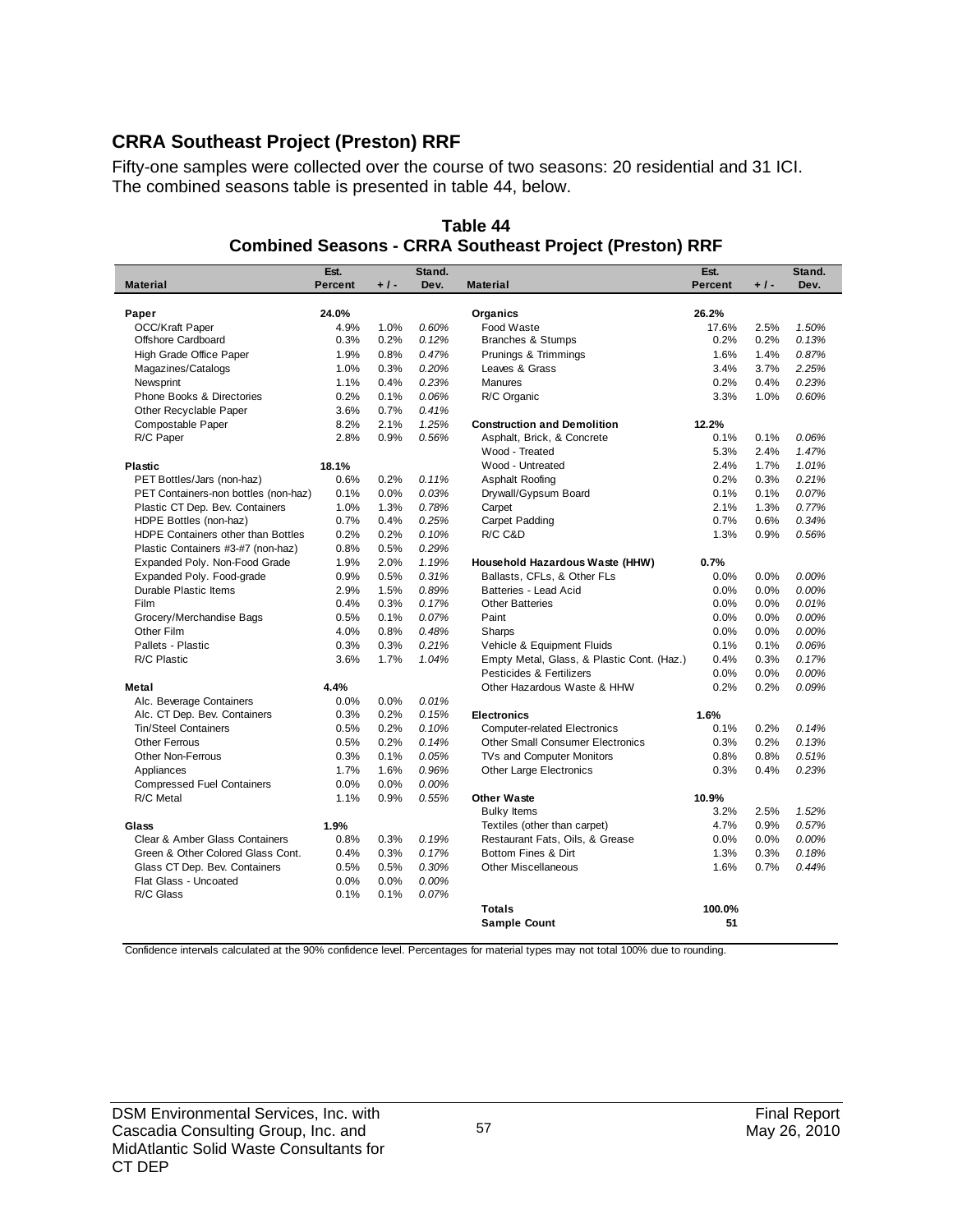# **CRRA Mid-CT Project (Hartford) RRF**

Sixty-two samples were collected over the course of two seasons: 16 residential and 46 ICI. The combined seasons table is presented in table 45, below.

|                                      | Est.    |       | Stand. |                                            | Est.           |       | Stand. |
|--------------------------------------|---------|-------|--------|--------------------------------------------|----------------|-------|--------|
| <b>Material</b>                      | Percent | $+1-$ | Dev.   | <b>Material</b>                            | <b>Percent</b> | $+1-$ | Dev.   |
|                                      |         |       |        |                                            |                |       |        |
| Paper                                | 25.3%   |       |        | Organics                                   | 28.5%          |       |        |
| <b>OCC/Kraft Paper</b>               | 3.4%    | 0.8%  | 0.49%  | Food Waste                                 | 13.0%          | 2.4%  | 1.43%  |
| Offshore Cardboard                   | 0.6%    | 0.3%  | 0.17%  | <b>Branches &amp; Stumps</b>               | 0.1%           | 0.1%  | 0.08%  |
| High Grade Office Paper              | 1.6%    | 0.6%  | 0.38%  | Prunings & Trimmings                       | 3.5%           | 2.7%  | 1.67%  |
| Magazines/Catalogs                   | 1.3%    | 0.3%  | 0.20%  | Leaves & Grass                             | 9.6%           | 3.0%  | 1.82%  |
| Newsprint                            | 2.4%    | 1.4%  | 0.86%  | <b>Manures</b>                             | 0.1%           | 0.1%  | 0.06%  |
| Phone Books & Directories            | 0.2%    | 0.2%  | 0.09%  | R/C Organic                                | 2.3%           | 0.4%  | 0.23%  |
| Other Recyclable Paper               | 3.5%    | 0.5%  | 0.30%  |                                            |                |       |        |
| Compostable Paper                    | 9.6%    | 1.4%  | 0.86%  | <b>Construction and Demolition</b>         | 15.0%          |       |        |
| R/C Paper                            | 2.6%    | 1.3%  | 0.76%  | Asphalt, Brick, & Concrete                 | 0.0%           | 0.0%  | 0.01%  |
|                                      |         |       |        | Wood - Treated                             | 4.1%           | 1.6%  | 0.97%  |
| <b>Plastic</b>                       | 14.0%   |       |        | Wood - Untreated                           | 2.6%           | 0.8%  | 0.51%  |
| PET Bottles/Jars (non-haz)           | 0.4%    | 0.0%  | 0.03%  | Asphalt Roofing                            | 0.1%           | 0.1%  | 0.05%  |
| PET Containers-non bottles (non-haz) | 0.1%    | 0.1%  | 0.04%  | Drywall/Gypsum Board                       | 1.1%           | 1.4%  | 0.83%  |
| Plastic CT Dep. Bev. Containers      | 0.2%    | 0.1%  | 0.05%  | Carpet                                     | 5.0%           | 4.4%  | 2.68%  |
| HDPE Bottles (non-haz)               | 0.4%    | 0.1%  | 0.07%  | Carpet Padding                             | 1.0%           | 0.9%  | 0.54%  |
| HDPE Containers other than Bottles   | 0.1%    | 0.1%  | 0.04%  | R/C C&D                                    | 1.1%           | 0.6%  | 0.39%  |
| Plastic Containers #3-#7 (non-haz)   | 0.4%    | 0.1%  | 0.06%  |                                            |                |       |        |
| Expanded Poly. Non-Food Grade        | 0.6%    | 0.6%  | 0.34%  | Household Hazardous Waste (HHW)            | 0.6%           |       |        |
| Expanded Poly. Food-grade            | 0.5%    | 0.1%  | 0.09%  | Ballasts, CFLs, & Other FLs                | 0.0%           | 0.0%  | 0.01%  |
| Durable Plastic Items                | 4.1%    | 1.8%  | 1.10%  | Batteries - Lead Acid                      | 0.0%           | 0.0%  | 0.02%  |
| Film                                 | 0.4%    | 0.1%  | 0.07%  | <b>Other Batteries</b>                     | 0.0%           | 0.0%  | 0.01%  |
| Grocery/Merchandise Bags             | 0.5%    | 0.1%  | 0.06%  | Paint                                      | 0.0%           | 0.0%  | 0.00%  |
| Other Film                           | 3.6%    | 0.7%  | 0.40%  | Sharps                                     | 0.0%           | 0.0%  | 0.00%  |
| Pallets - Plastic                    | 0.4%    | 0.4%  | 0.22%  | Vehicle & Equipment Fluids                 | 0.0%           | 0.0%  | 0.01%  |
| R/C Plastic                          | 2.4%    | 0.6%  | 0.35%  | Empty Metal, Glass, & Plastic Cont. (Haz.) | 0.2%           | 0.1%  | 0.05%  |
|                                      |         |       |        | Pesticides & Fertilizers                   | 0.0%           | 0.0%  | 0.00%  |
| Metal                                | 4.1%    |       |        | Other Hazardous Waste & HHW                | 0.3%           | 0.4%  | 0.25%  |
| Alc. Beverage Containers             | 0.0%    | 0.0%  | 0.00%  |                                            |                |       |        |
| Alc. CT Dep. Bev. Containers         | 0.1%    | 0.1%  | 0.05%  | <b>Electronics</b>                         | 2.8%           |       |        |
| Tin/Steel Containers                 | 0.7%    | 0.2%  | 0.11%  | <b>Computer-related Electronics</b>        | 0.7%           | 0.5%  | 0.33%  |
| <b>Other Ferrous</b>                 | 2.1%    | 0.8%  | 0.48%  | Other Small Consumer Electronics           | 0.4%           | 0.2%  | 0.14%  |
| <b>Other Non-Ferrous</b>             | 0.9%    | 0.9%  | 0.53%  | TVs and Computer Monitors                  | 1.7%           | 1.3%  | 0.82%  |
| Appliances                           | 0.1%    | 0.1%  | 0.07%  | Other Large Electronics                    | 0.0%           | 0.1%  | 0.05%  |
| <b>Compressed Fuel Containers</b>    | 0.0%    | 0.0%  | 0.00%  |                                            |                |       |        |
| R/C Metal                            | 0.3%    | 0.2%  | 0.09%  | <b>Other Waste</b>                         | 7.7%           |       |        |
|                                      |         |       |        | Bulky Items                                | 2.1%           | 1.2%  | 0.75%  |
| Glass                                | 1.9%    |       |        | Textiles (other than carpet)               | 3.0%           | 1.1%  | 0.65%  |
| Clear & Amber Glass Containers       | 1.2%    | 1.0%  | 0.59%  | Restaurant Fats, Oils, & Grease            | 0.0%           | 0.0%  | 0.00%  |
| Green & Other Colored Glass Cont.    | 0.1%    | 0.1%  | 0.06%  | Bottom Fines & Dirt                        | 1.3%           | 0.3%  | 0.19%  |
| Glass CT Dep. Bev. Containers        | 0.3%    | 0.3%  | 0.16%  | <b>Other Miscellaneous</b>                 | 1.3%           | 0.7%  | 0.43%  |
| Flat Glass - Uncoated                | 0.1%    | 0.1%  | 0.09%  |                                            |                |       |        |
| R/C Glass                            | 0.2%    | 0.1%  | 0.06%  |                                            |                |       |        |
|                                      |         |       |        | <b>Totals</b>                              | 100.0%         |       |        |
|                                      |         |       |        | <b>Sample Count</b>                        | 62             |       |        |

#### **Table 45 Combined Seasons - CRRA Mid-CT Project (Hartford) RRF**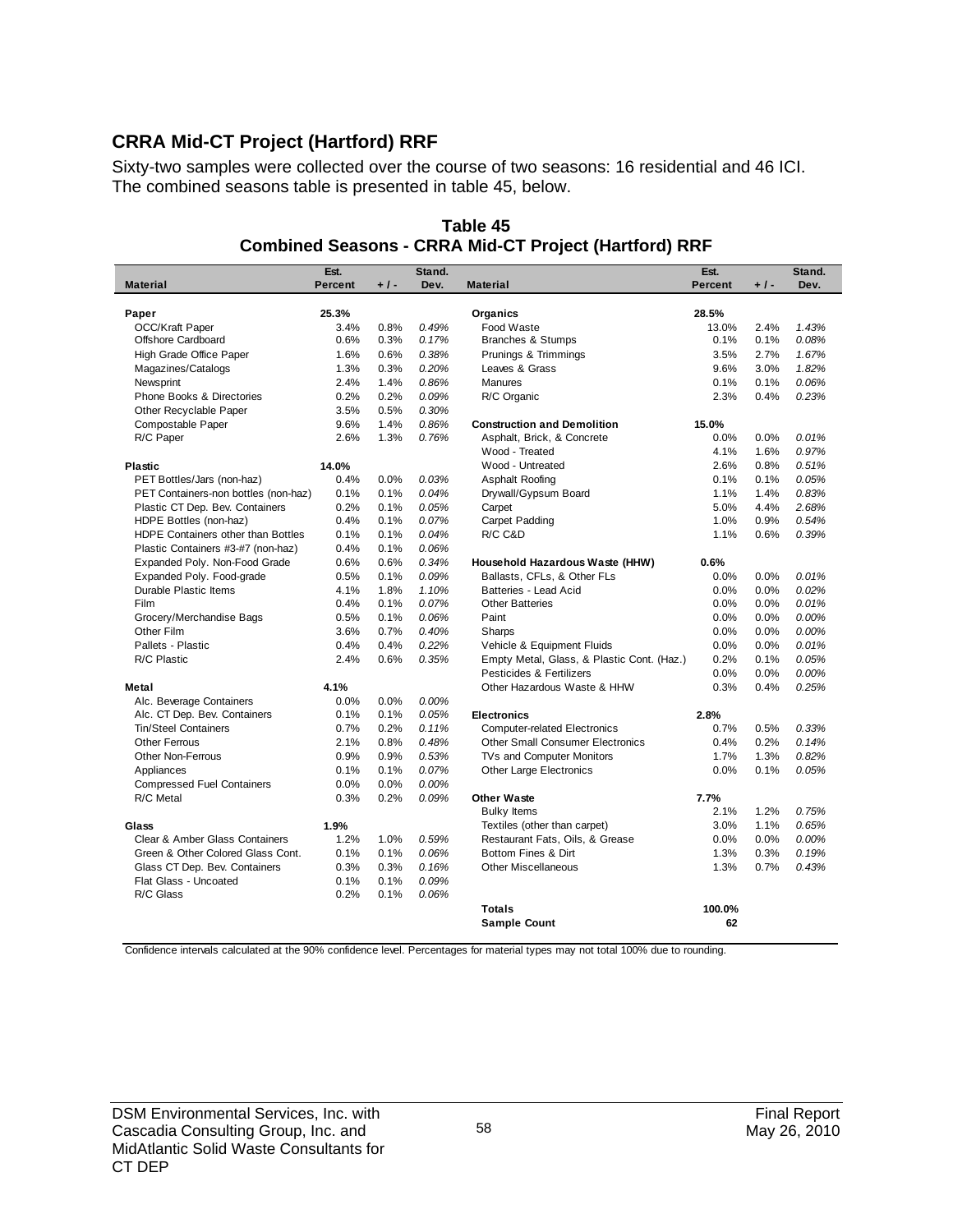# **Recommendations for Future Waste Composition Studies**

The Project Team offers the following recommendations going forward:

- CTDEP should work toward an improved system of reporting of residential and commercial waste so that better estimates of the total residential versus ICI waste are available.
- Waste composition studies conducted on a seven to ten year cycle should be sufficient to monitor significant changes in composition.
- The materials categories should remain as close to the ones used in the current Study as possible to assure comparable data.
- More detailed capture rate studies should be considered to supplement the waste composition studies to better determine the potential for increased diversion, especially of household wastes.
- Subsequent waste composition studies should consider more targeted generator samples from different types of commercial establishments. Based on lessons for other states, the higher the level of recycling that exists, the more it is necessary to focus on specific generators to gain additional insight into incremental diversion opportunities.
- Subsequent waste composition studies should also consider analyzing contamination levels in the disposed waste. For example, film plastic is usually highly recyclable. However, other studies have found that disposed film plastics often weigh only half or less of the weight reported from field data collection after adjustment for the contamination. CTDEP may want to consider some enhancements to its protocol in subsequent studies to improve the interpretation of results.
- As more material is diverted for recycling in Connecticut, future statewide waste composition studies should encompass recyclable materials as well. This will enable rough estimates of material specific recovery rates, which are informative in determining the effectiveness of recycling activities, and in targeting further efforts to increase material recovery rates.
- Data on waste composition by brand owner, as opposed to material type should be considered to facilitate discussions about the potential for producer responsibility requirements for increasing recycling.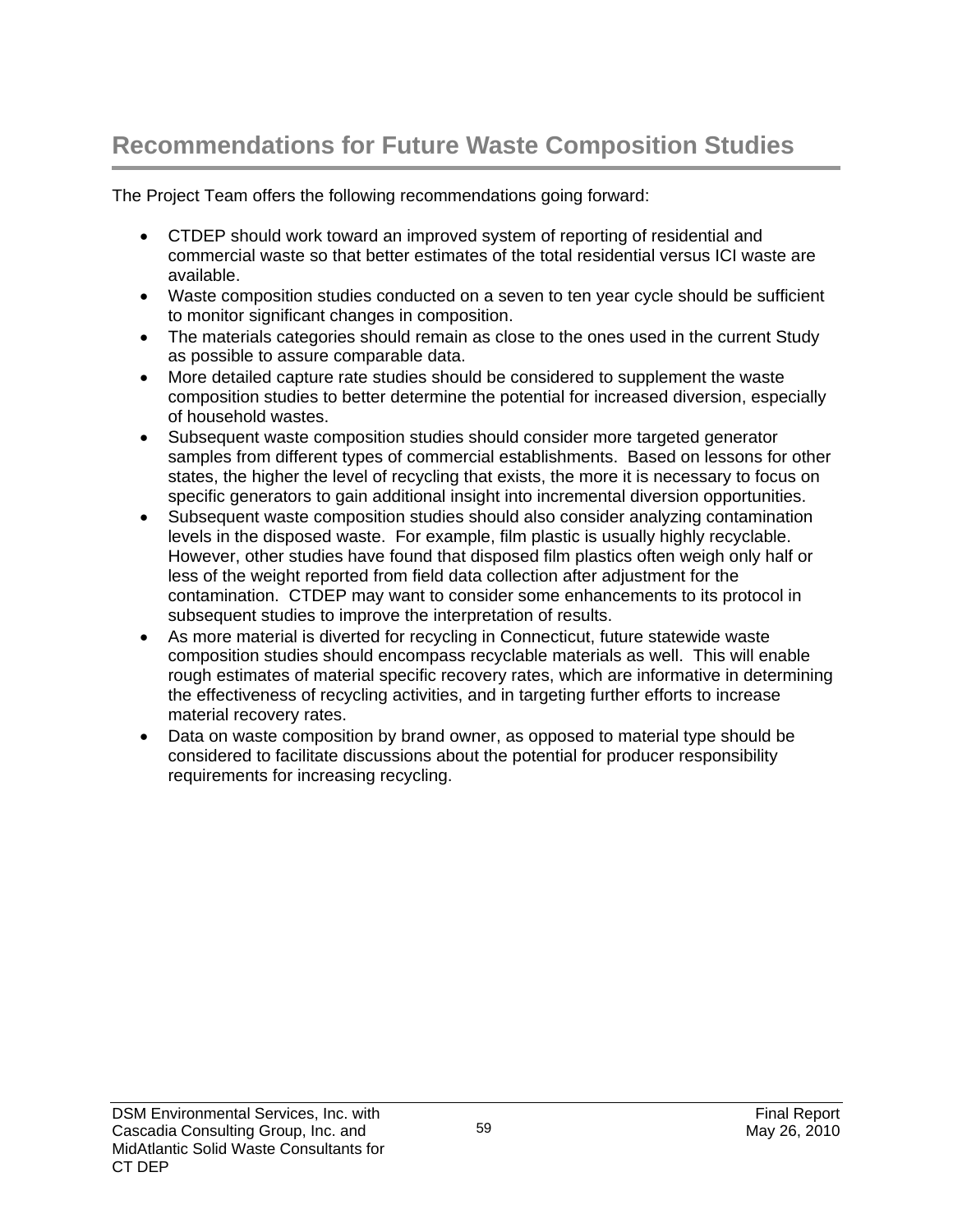## **Paper**

- 1. **Uncoated Corrugated Cardboard/Kraft Paper** means corrugated boxes or paper bags made from Kraft paper. Uncoated Corrugated Cardboard has a wavy center layer and is sandwiched between the two outer layers and does not have any wax coating on the inside or outside. Examples include entire cardboard containers, such as shipping and moving boxes, computer packaging cartons, and sheets and pieces of boxes and cartons. This type does not include chipboard. Examples of Kraft paper include paper grocery bags, un-soiled fast food bags, department store bags, and heavyweight sheets of Kraft packing paper.
- 2. **Offshore Cardboard** means cardboard shipping containers manufactured overseas and containing bogus liners or center medium. Color is somewhat lighter/more yellow than North American produced materials.
- 3. **High Grade Office Paper** means the type of paper that is free of ground wood fibers; usually sulfite or sulphate paper; includes office printing and writing papers such as white ledger, color ledger, envelopes, and computer printout paper, bond, rag, or stationary grade paper. This subtype does not include fluorescent dyed paper or deeptone dyed paper such a goldenrod colored paper.
- 4. **Magazines/Catalogs** means items made of glossy coated paper. This paper is usually slick, smooth to the touch, and reflects light. Examples include glossy magazines, catalogs, brochures, and pamphlets.
- 5. **Newsprint** means the class or kind of paper chiefly used for printing newspapers i.e. uncoated ground wood paper.
- 6. **Phone Books and Directories** means thin paper between coated covers. These items are bound along the spine with glue. Examples include telephone books, "yellow pages," real estate listings, and some non-glossy mail order catalogs.
- 7. **Other Recyclable Paper** means paper, other than the paper mentioned above, which can be recycled. Examples include manila folders, manila envelopes, index cards, white envelopes, white window envelopes, notebook paper, carbonless forms, junk mail, chipboard and uncoated paperboard, groundwood paper, and deep-toned or fluorescent dyed paper.
- 8. **Compostable Paper** means low grade paper that is not capable of being recycled, as well as food contaminated paper. Examples include paper towels, paper plates, waxed papers and waxed cardboard, and tissues.
- 9. **Remainder/Composite Paper** means items made mostly of paper but combined with large amounts of other materials such as plastic, metal, glues, foil, and moisture. Examples include plastic coated corrugated cardboard, cellulose insulation, aseptic packages, polycoated (gable top) cartons, blueprints, sepia, onion skin, foiled lined fast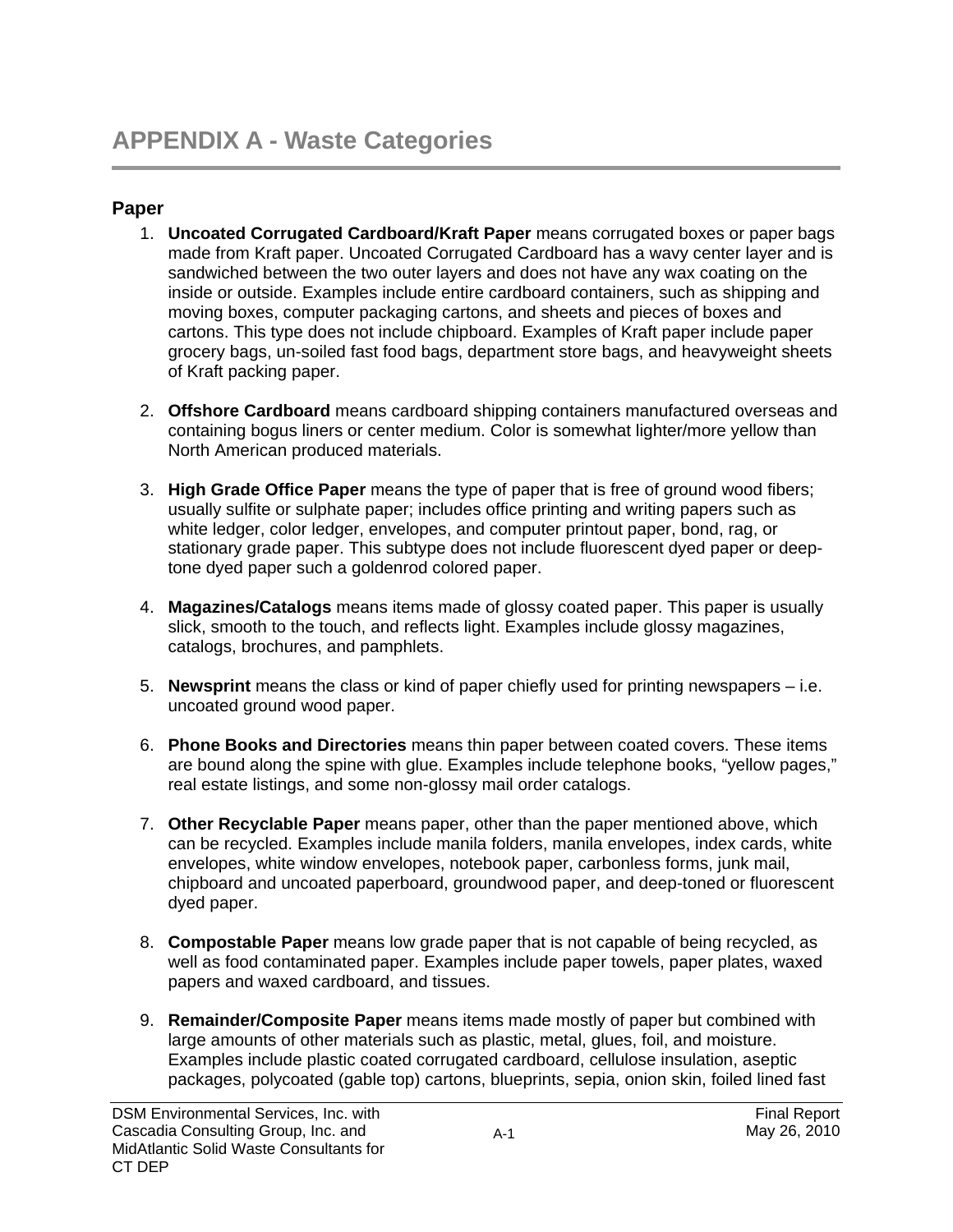food wrappers, frozen juice containers, carbon paper, self-adhesive notes, softcover and hardcover books, and photographs.

# **Plastics**

- 10. **PET Bottles/Jars** (which originally contained non-hazardous materials) means clear or colored PET bottles other than CT deposit containers. When marked for identification, it bears the number "1"in the center of the triangular recycling symbol and may also bear the letters "PETE" or "PET". The color is usually transparent green or clear. A PET container usually has a small dot left from the manufacturing process, not a seam. It does not turn white when bent.
- 11. **PET Containers other than Bottles** (which originally contained non-hazardous material) means types of containers such as PET jars, rectangular PET containers used for produce; etc.
- 12. **Plastic CT Deposit Beverage Containers** means plastic beverage containers subject to CT's bottle bill and marked as deposit containers in Connecticut.
- 13. **HDPE Bottles, colored and natural,** (which originally contained non-hazardous material) means natural and colored HDPE containers. This plastic is usually either cloudy white, allowing light to pass through it (natural) or a solid color, preventing light from passing through it (colored). When marked for identification, it bears the number "2" in the triangular recycling symbol and may also bear the letters "HDPE.
- 14. **HDPE Containers other than Bottles** ( such as pails, paint cans, other) means colored and natural buckets and pails made of HDPE and designed to hold 5 gallons or less of material. This category includes buckets regardless of whether they are attached to metal handles. Examples include large paint buckets and commercial buckets used to contain food for commercial use (restaurants, etc.). These objects are packages containing material for sale, and are not sold as buckets themselves (such as mop buckets).
- 15. **Plastic Containers #3-#7** (which originally contained non-hazardous material) means plastic containers made of types of plastic other than HDPE or PET. Items may be made of PVC, PP, or PS. When marked for identification, these items may bear the number 3, 4, 5, 6, or 7 in the triangular recycling symbol. This subtype also includes unmarked plastic containers.
- 16. **Expanded Polystyrene Non-food Grade** includes non-food packaging and finished products made of expanded polystyrene. Excludes Styrofoam products such as cups, plates, and bowls.
- 17. **Expanded Food-grade Polystyrene** means "Styrofoam" products used to contain food such as "clamshells," cups, plates, and bowls.
- 18. **Durable Plastic Items** means plastic objects other than disposable package items. These items are usually made to last for a few months up to many years. These include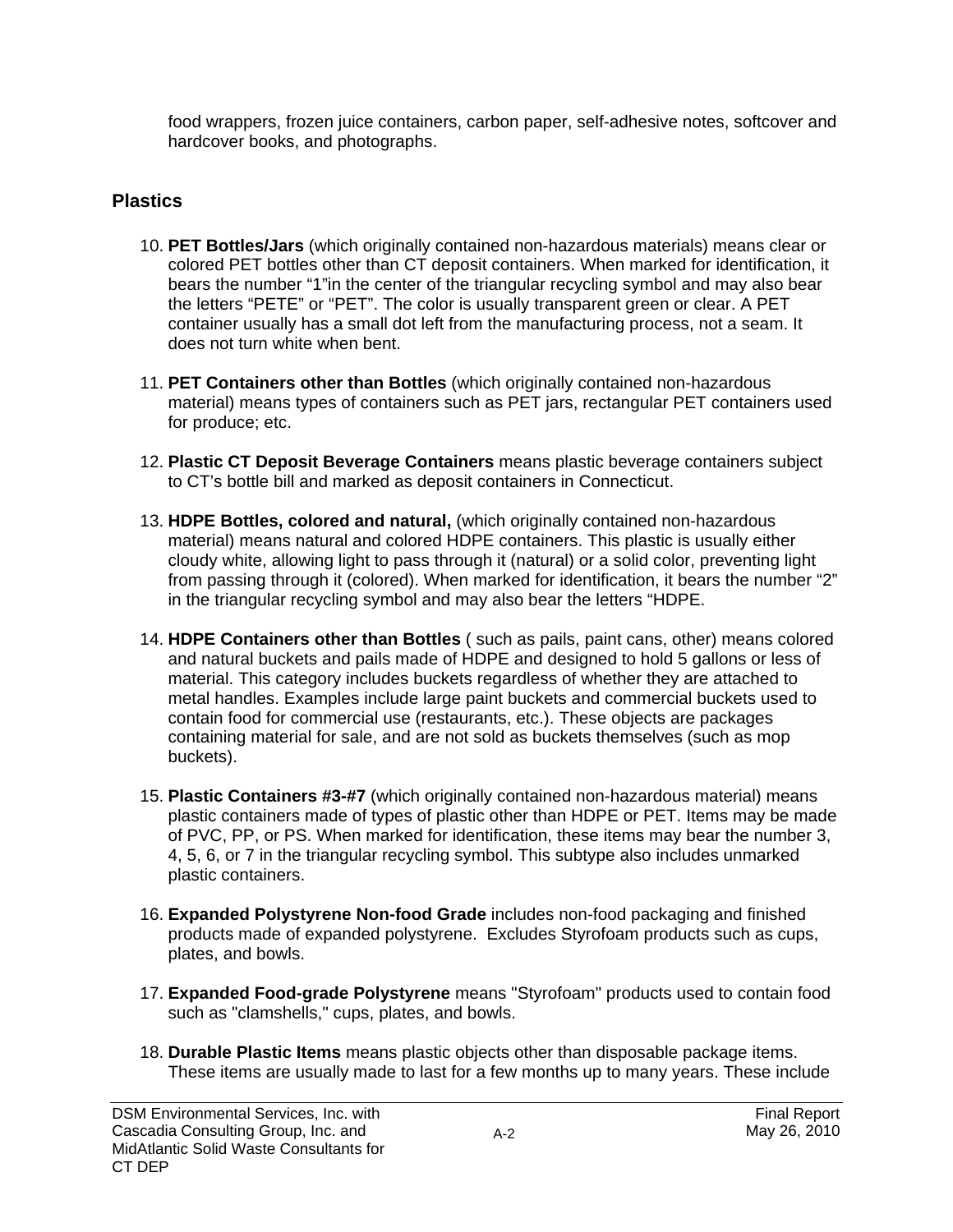the plastics used in children toys, furniture, plastic landscape ties; plastic railroad ties, mop buckets, sporting goods, etc.

- 19. **Film** (non-bag clean commercial and industrial packaging film) means film plastic used for large-scale packaging or transport packaging. Examples include shrink-wrap, mattress bags, furniture wrap, and film bubble wrap.
- 20. **Grocery and other Merchandise Bags** means plastic shopping bags used to contain merchandise to transport from the place of purchase, given out by the store with the purchase. Includes dry-cleaning plastic bags intended for one-time use.
- 21. **Other Film** means plastic film that is contaminated or otherwise non-recyclable. Examples include garbage bags and other types of plastic bags (sandwich bags, zipperrecloseable bags, produce bags, frozen vegetable bags), painting tarps, food wrappers such as candy-bar wrappers, mailing pouches, bank bags, X-ray film, metallized film (wine containers and balloons), and plastic food wrap.
- 22. **Pallets Plastic** means plastic pallets and crating materials commonly used for industrial and commercial packaging and shipping.
- 23. **Remainder/Composite Plastic** means plastic that cannot be put in any other type or subtype. This type includes items made mostly of plastic but combined with other materials. Examples include auto parts made of plastic attached to metal, plastic drinking straws, produce trays, foam packing blocks (not including expanded polystyrene blocks), plastic strapping, new plastic laminate (e.g., Formica), vinyl, linoleum, plastic lumber, imitation ceramics, handles and knobs, plastic lids, some kitchen ware, toys, plastic string (as used for hay bales), and plastic rigid bubble/foil packaging (as for medications); durable plastic such as plastic outdoor furniture, plastic toys and sporting goods, CD's, and rigid plastic housewares, such as mop buckets, dishes, cups, and cutlery.

## **Metals**

- 24. **Aluminum Beverage Containers** means beverage containers made from aluminum other than CT deposit containers.
- 25. **Aluminum CT Deposit Beverage Containers** means metal beverage containers subject to CT's bottle bill and marked as deposit containers in Connecticut.
- 26. **Tin/Steel Containers** means rigid containers made mainly of steel, such as food and beverage containers. These items will stick to a magnet and may be tin-coated.
- 27. **Other Ferrous** means any iron or steel that is magnetic. This subtype does not include "tin/steel containers". Examples include empty or dry paint cans, structural steel beams, boilers, metal clothes hangers, metal pipes, some cookware, security bars, and scrap ferrous items and galvanized items such as nails and flashing.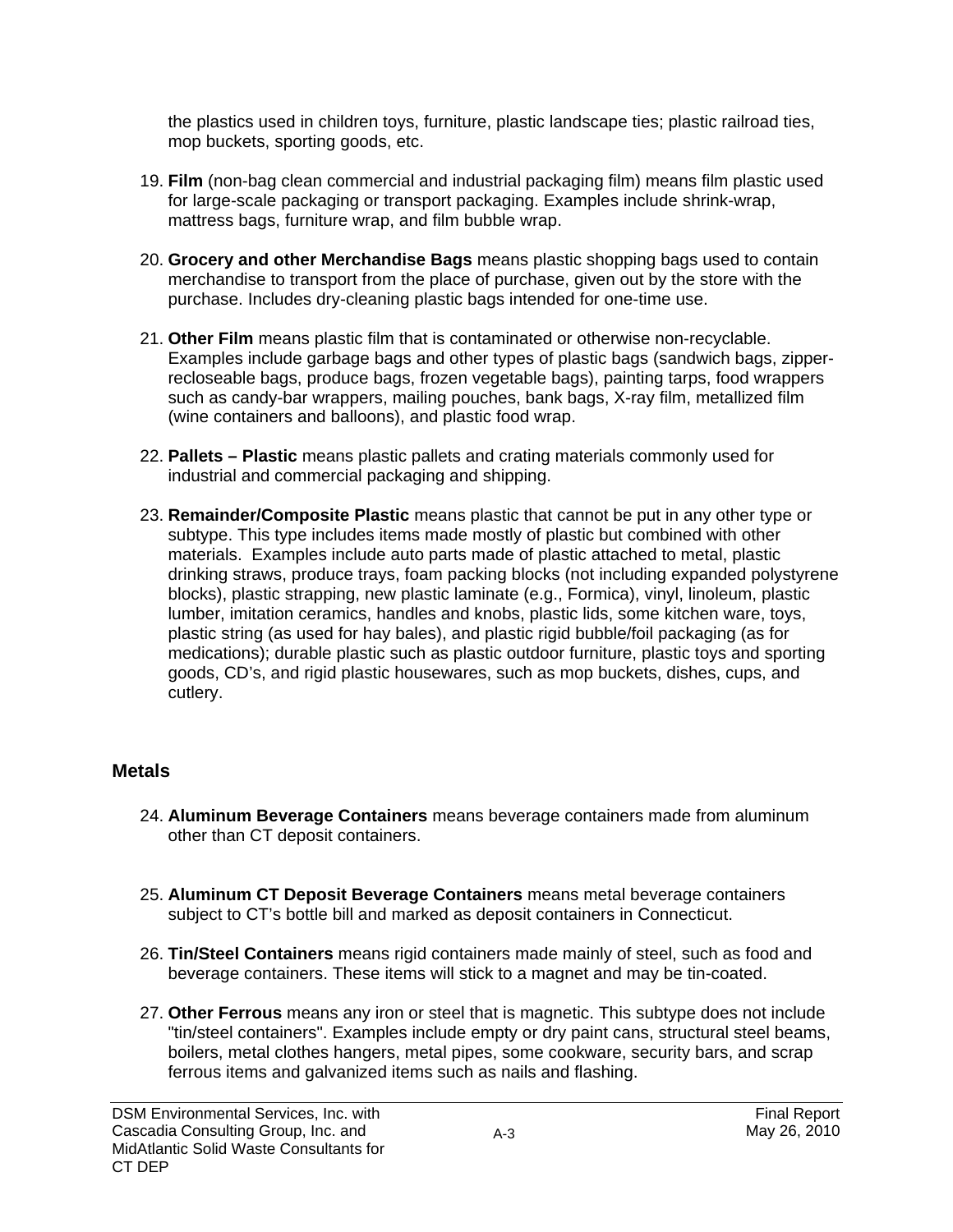- 28. **Other Non-Ferrous** means any metal item that is not magnetic, as well as stainless steel. These items may be made of copper, brass, bronze, lead, zinc, or other metals. Examples include copper wire, shell casings, and brass pipe.
- 29. **Appliances** means major appliances that are primarily encased in metal, such as refrigerators, stoves, water heaters, dryers and microwaves; white goods.
- 30. **Compressed Fuel Containers/Propane Tanks** includes large compressed fuel containers/propane tanks and small one-pound propane tanks used for lanterns, camp stoves etc. as well as larger tanks such as those used in home gas grills, RVs.
- 31. **Remainder/Composite Metal** means metal that cannot be put in any other type. This type includes items made mostly of metal but combined with other materials and items made of both ferrous metal and non-ferrous metal combined. Examples include small non-electronic appliances such as toasters and hair dryers, motors, insulated wire, and finished products that contain a mixture of metals, or metals and other materials, whose weight is derived significantly from the metal portion of its construction.

## **Glass**

- 32. **Clear and Amber Glass Packaging Containers** (non-deposit) includes clear or amber colored wine bottles, nonalcoholic beverage containers, malt beverage containers, mayonnaise jars, and jam jars.
- 33. **Green and Other Colored Glass Packaging Containers** (non-deposit) includes green or other colored beer bottles and other nonalcoholic beverage containers.
- 34. **Glass CT Deposit Beverage Containers** means glass beverage containers subject to CT's bottle bill and marked as deposit containers in Connecticut.
- 35. **Flat Glass Plate Glass Uncoated** includes window and door glass, table-tops, and some auto glass (side windows).
- 36. **Remainder/Composite Glass** means glass that cannot be put in any other type. It includes items made mostly of glass but combined with other materials. Examples include Pyrex, Corningware, crystal and other glass tableware, mirrors, non-fluorescent light bulbs, auto windshields, laminated glass, or any curved glass.

# **Organic Materials**

37. **Food Waste** means food material resulting from the processing, storage, preparation, cooking, handling, or consumption of food. This type includes material from industrial, commercial, or residential sources. Examples include discarded meat scraps, dairy products, eggshells, fruit or vegetable peels, and other food items from homes, stores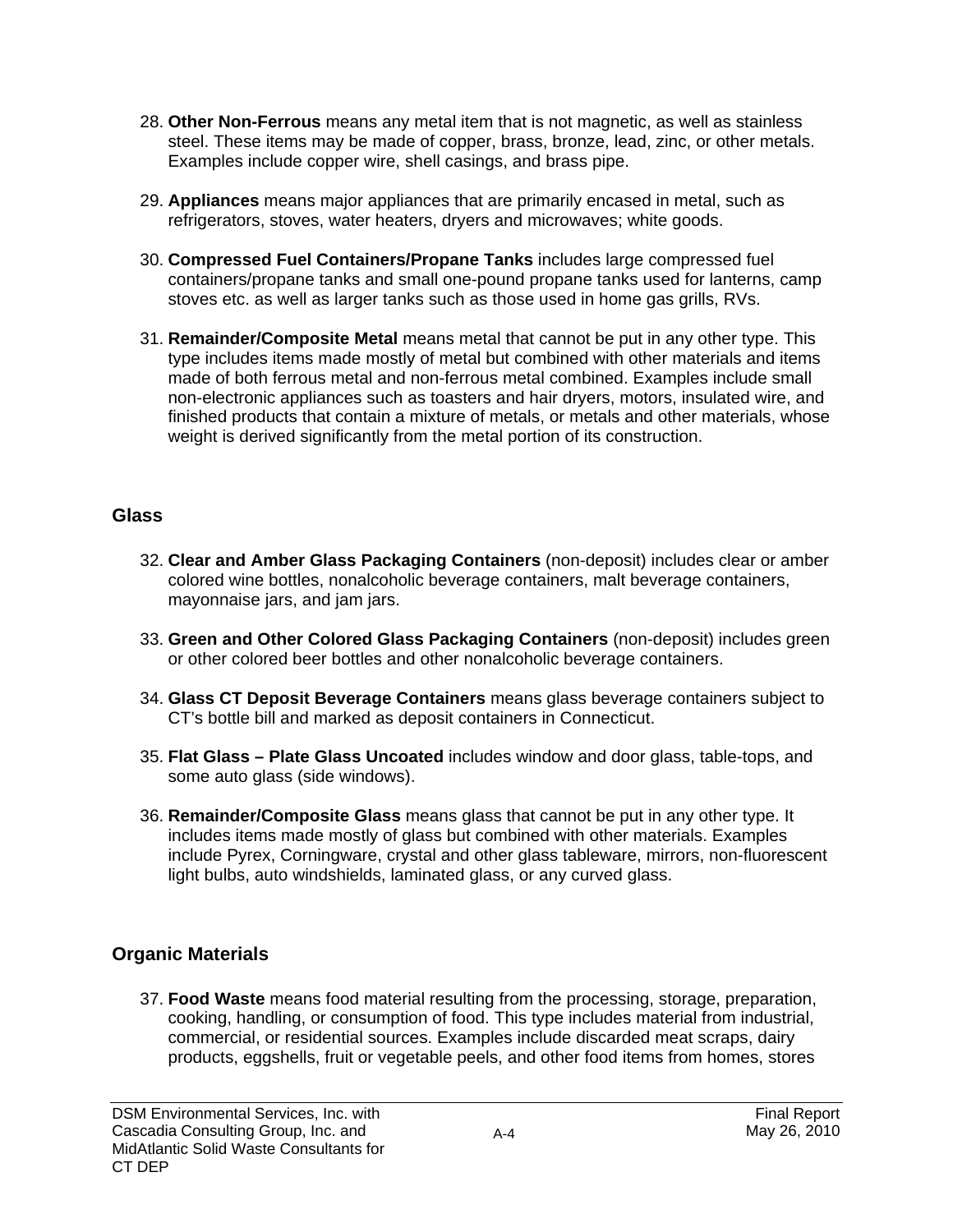and restaurants. This type includes apple pomace and other processed residues or material from canneries, wineries or other industrial sources.

- 38. **Branches and Stumps** means trees, stumps, branches, or other wood generated from clearing land for commercial or residential development, road construction, agricultural land clearing, storms, or natural disaster.
- 39. **Prunings and Trimmings** means woody plant material up to 4 inches in diameter from any public or private landscape. Examples include prunings, shrubs, and small branches with branch diameters that do not exceed 4 inches. This subtype does not include stumps, tree trunks, or branches exceeding 4 inches in diameter. This subtype does not include material from agricultural sources.
- 40. **Leaves and Grass** means plant material, except woody material, from any public or private landscapes. Examples include leaves, grass clippings, and plants. This subtype does not include woody material or material from agricultural sources. (CA)
- 41. **Manures** means manure and soiled bedding materials from domestic, farm, wild, or ranch animals. Examples include manure and soiled bedding from animal production operations, racetracks, riding stables, animal hospitals, laboratories, zoos, nature centers, and other sources.
- 42. **Remainder/Composite Organic** means organic material that cannot be put in any other type or subtype. This type includes items made mostly of organic materials but combined with other materials. Examples include cork, hemp rope, hair, cigarette butts, full vacuum bags, sawdust, and animal feces.

## **Construction and Demolition (in the MSW stream)**

- 43. **Asphalt, Brick, and Concrete** includes asphalt paving, a black or brown, tar-like material mixed with aggregate used as a paving material. Concrete means a hard material made from sand, gravel, aggregate, cement mix, and water. Examples include pieces of building foundations, concrete paving, and cinder blocks.
- 44. **Wood Treated** means wood that contains an adhesive, paint, stain, fire retardant, pesticide or preservative.
- 45. **Wood Untreated** refers to any wood which does not contain an adhesive, paint, stain, fire retardant, pesticide or preservative; includes such items as pallets, skids, spools, packaging materials, bulky wood waste or scraps from newly built wood products. (CT) Under this definition, does not including land clearing debris or yard waste prunings and trimmings
- 46. **Asphalt Roofing** means composite shingles and other roofing material made with asphalt. Examples include asphalt shingles and attached roofing tar and tar paper.
- 47. **Drywall/Gypsum Board** means interior wall covering made of a sheet of gypsum sandwiched between paper layers. Examples include used or unused, broken or whole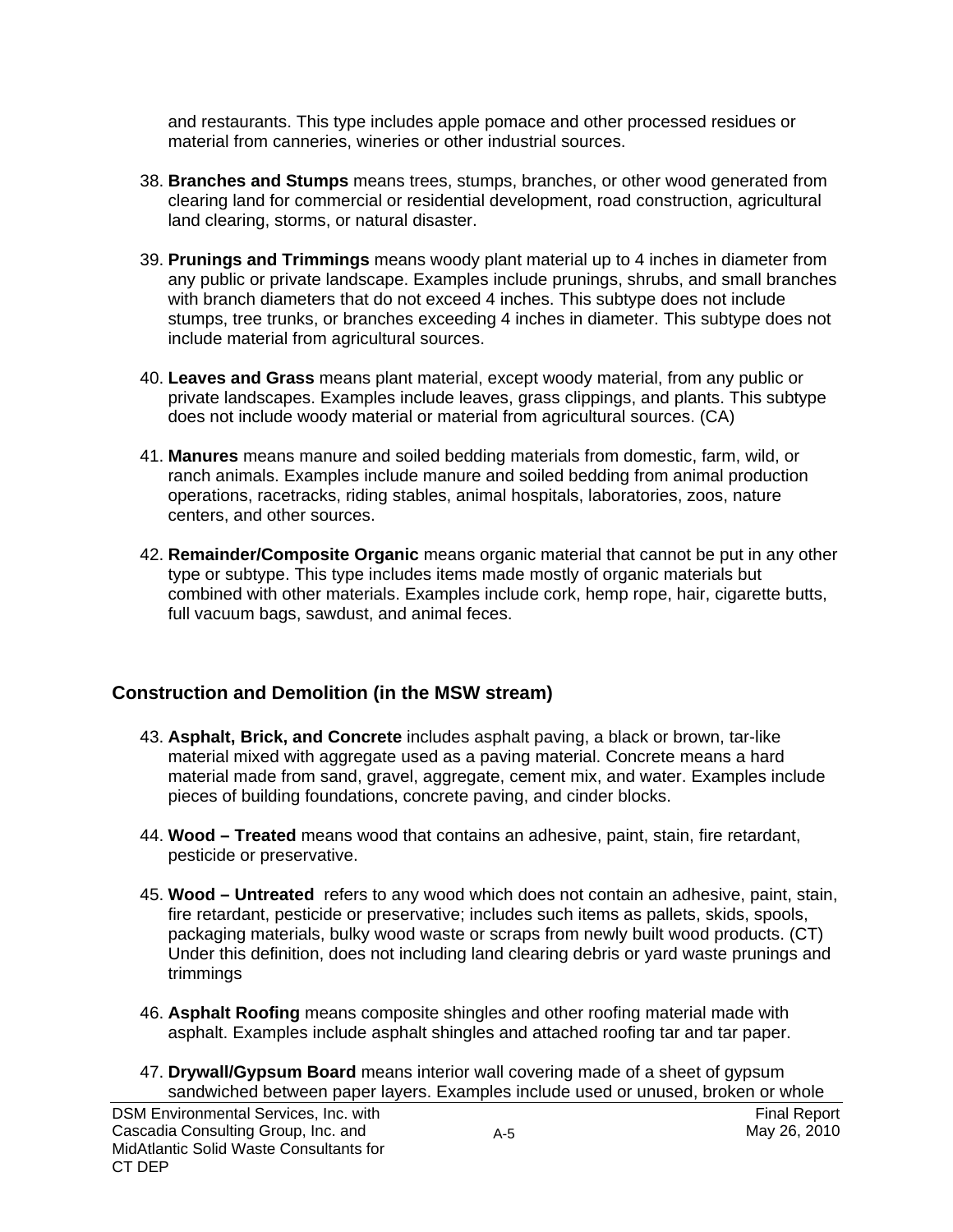sheets of sheetrock, drywall, gypsum board, plasterboard, gypsum board, gyproc, and wallboard.

- 48. **Carpet** means flooring applications consisting of various natural or synthetic fibers bonded to some type of backing material.
- 49. **Carpet Padding** means plastic, foam, felt, or other material used under carpet to provide insulation and padding.
- 50. **Remainder/Composite Construction and Demolition** means construction and demolition material that cannot be put in any other type or subtype. This type may include items from different types combined, which would be very hard to separate.

# **Household Hazardous Waste**

- 51. **Ballasts, CFLs, and Other Fluorescents** include ballasts, which are devices that electrically control fluorescent light fixtures and that include a capacitor, CFLs, which are compact fluorescent bulbs, and other fluorescent lighting, which includes tubular fluorescent lamps.
- 52. **Batteries Lead Acid** means lead acid storage batteries most commonly used in vehicles such as cars, trucks, boats, etc.
- 53. **Other Batteries** means any type of battery other than lead acid (automotive) batteries. Examples include household batteries such as AA, AAA, D, button cell, 9 volt, and rechargeable batteries used for flashlights, small appliances, tools, watches, and hearing aids.
- 54. **Paint** means containers with paint in them. Examples include latex paint, oil based paint, and tubes of pigment or fine art paint. This type does not include dried paint, empty paint cans, or empty aerosol containers.
- 55. **Sharps** means discarded needles that have been used in animal or human patient care or treatment or in medical, research or industrial laboratories.
- 56. **Vehicle and Equipment Fluids** in containers and oil filters means containers with fluids used in vehicles or engines. Examples include antifreeze, oil, and brake fluid. This type does not include empty vehicle and equipment fluid containers. Oil filters include vehicle engine oil filters.
- 57. **Empty Metal, Glass, and Plastic Containers** (that originally contained toxic materials) means all containers that are empty but that at one time contained toxic or hazardous fluids or other materials. Examples include empty antifreeze, oil, or lye containers.
- 58. **Pesticides and Fertilizers** means households and commercial products used to destroy or control organisms, pests or enhance plant growth.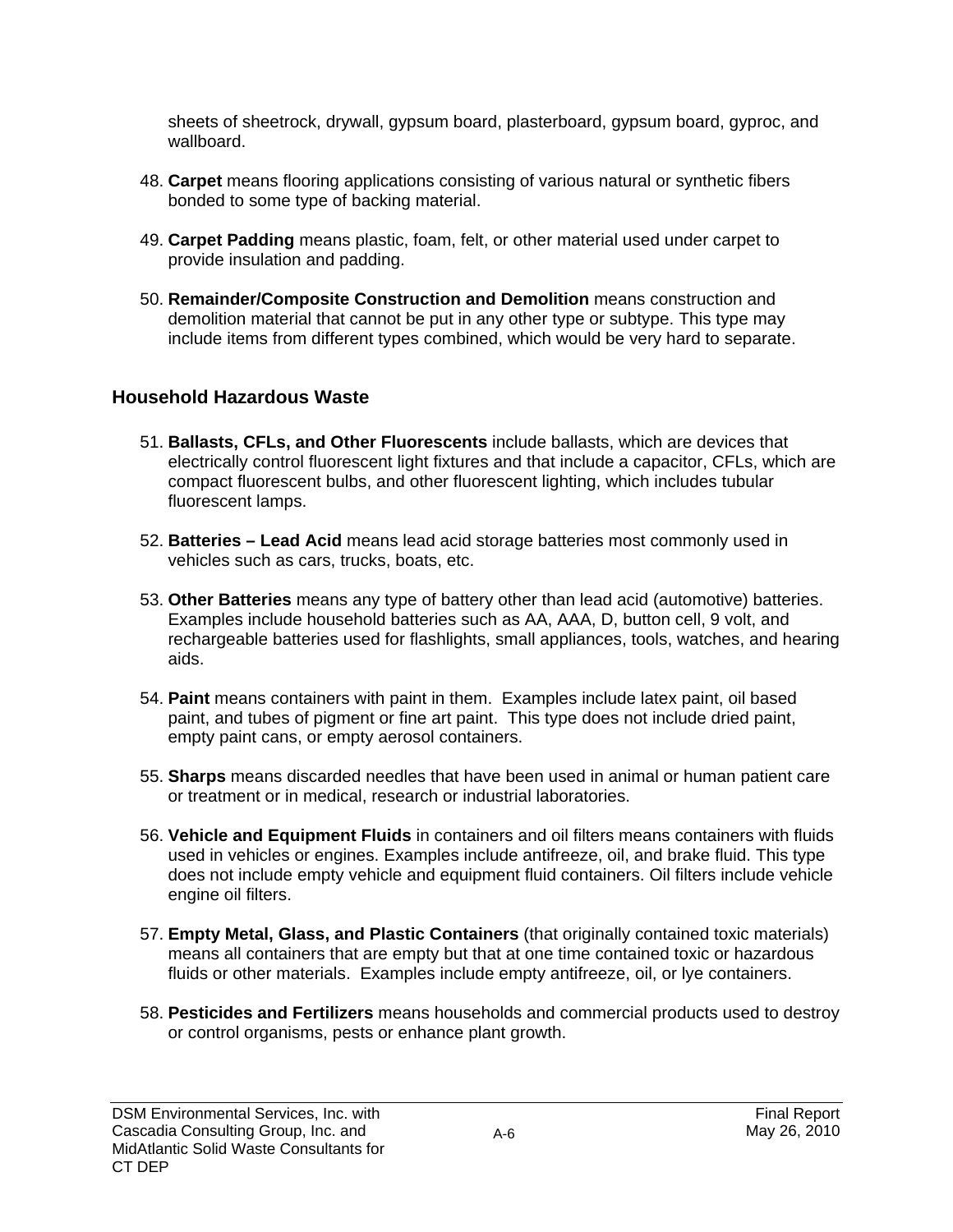59. **Other Hazardous or Household Hazardous Waste** means all household or commercial products characterized as "toxic", "corrosive", "flammable", "ignitable", "radioactive", "poisonous", and "reactive".

## **Electronics**

- 60. **Computer-related Electronics** includes personal computers, laptop computers, notebook computers, processors, keyboards, etc. This category does not include automated typewriters or typesetters, portable handheld calculators, portable digital assistants or other similar devices.
- 61. **Other Small Consumer Electronics** includes cell phones, iPODs, PDAs.
- 62. **Televisions and Computer Monitors** means a stand-alone display system containing a CRT or any other type of display primarily intended to receive video programming via broadcast. Examples also include non-CRT units such as plasma and LCD monitors.
- 63. **Other Larger Electronics** includes stereos, VCRs, DVD players, etc.

## **Other Waste**

- 64. **Bulky Items** means large hard to handle items that are not defined separately. Examples include all sizes and types of furniture, mattresses, box springs, and base components.
- 65. **Textiles** (other than carpet) includes clothing, fabrics, curtains, blankets, stuffed animals, and other cloth material.
- 66. **Restaurant Fats, Oils and Grease** means any fats, oils and grease generated from the food preparation process.
- 67. **Bottom Fines and Dirt** means small fragments that pass through the ½" sort screen, and includes miscellaneous fines (paper, plastic, glass, etc.) and dirt.
- 68. **Other Miscellaneous** means any other type of waste material not listed in any other sort category.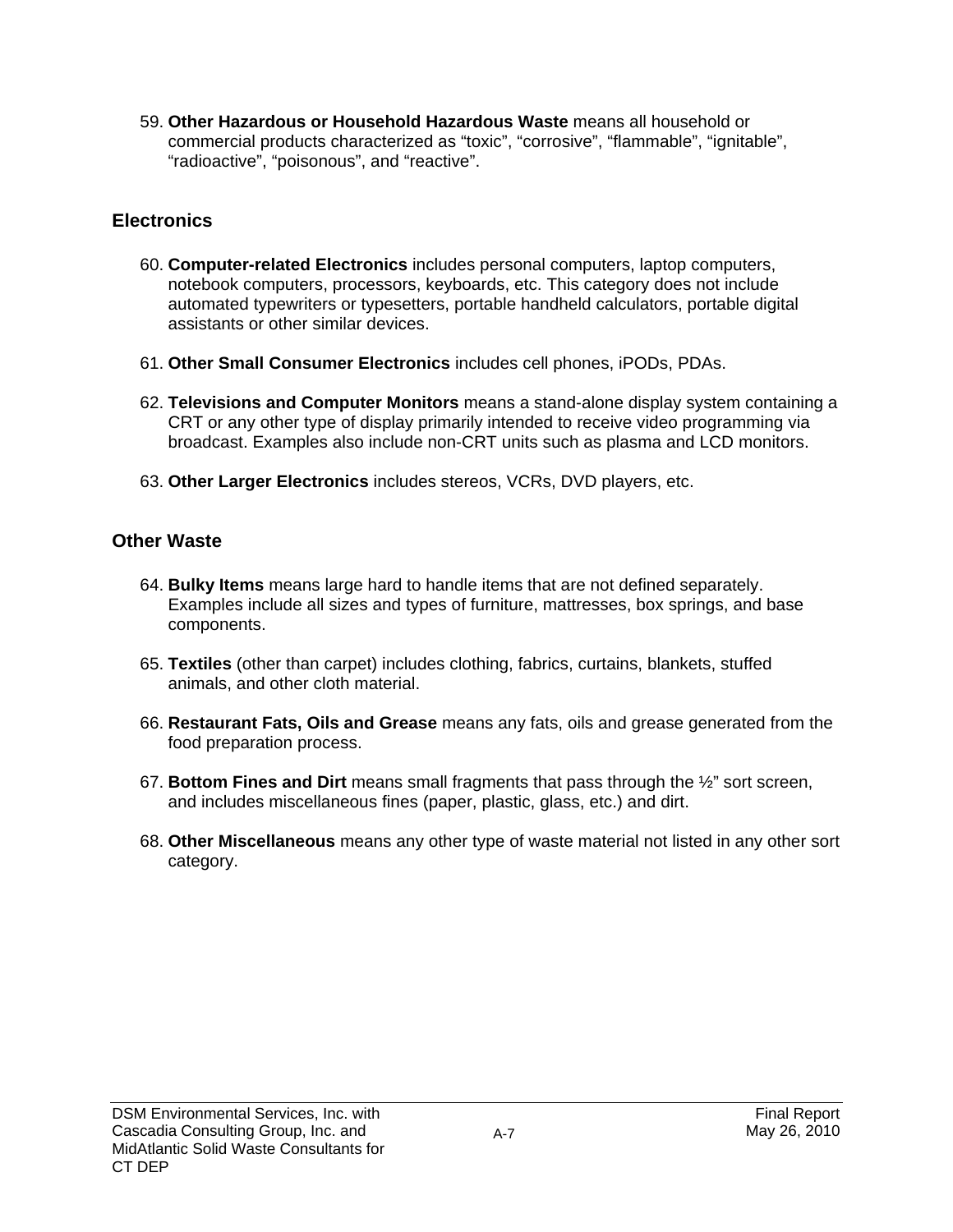## **Vehicle Selection Form-Example**

|                       | <b>Connecticut Statewide Waste Composition Study 2009</b><br><b>Vehicle Selection Form</b> |                         |                |
|-----------------------|--------------------------------------------------------------------------------------------|-------------------------|----------------|
| Site:                 | <b>Bristol</b>                                                                             |                         |                |
| Date:                 | Goal:<br>Monday, Feb 23                                                                    | <b>12 Samples Total</b> |                |
|                       | Each number represents an expected vehicle based on the available data.                    |                         |                |
|                       | Cross off one number for each category of vehicle entering the landfill.                   |                         |                |
|                       | When you reach the number circled, ask this vehicle to go to the sorting area.             |                         |                |
|                       | <b>Residential Packer Trucks (RPT 1-4)</b>                                                 | <b>NEED</b>             | <b>4 TOTAL</b> |
|                       | *Must be at least 80% single-family residential waste.                                     |                         |                |
| (1)<br>$\overline{2}$ | 3<br>(7)<br>4<br>5<br>6<br>8<br>9<br>10<br>11<br>12                                        | (13)                    |                |
| 14<br>15              | 18(19)20<br>16<br>22<br>17 <sup>7</sup><br>21<br>23<br>24<br>25                            | -26                     |                |
| (expect 26)           |                                                                                            |                         |                |
|                       | <b>Residential Transfer Loads (RTL 1)</b>                                                  | <b>NEED</b>             | 1 TOTAL        |
|                       | *Must be at least 80% commercial waste.                                                    |                         |                |
| (2)<br>1.             | 3<br>4                                                                                     |                         |                |
| (expect 4)            |                                                                                            |                         |                |
|                       | ICI Packer Truck (ICIP 1-5)                                                                | <b>NEED</b>             | <b>5 TOTAL</b> |
|                       | *Must be at least 80% commercial waste.                                                    |                         |                |
| (1)<br>2              | $\left( 9\right)$<br>4<br>5<br>6<br>3<br>$\overline{7}$<br>8<br>10<br>12<br>11             | 14<br>13                |                |
| 15                    | 16(17)<br>22<br>23<br>24<br>(25)<br>26<br>18<br>- 19<br>20<br>21                           | 28<br>27                |                |
| 29<br>30              | $32(33)$ 34 35<br>37<br>31<br>36<br>38<br>- 39<br>40                                       | 41<br>42                |                |
| (expect 42)           |                                                                                            |                         |                |
|                       | <b>ICI Compacted Dropbox (ICID 1-2)</b>                                                    | <b>NEED</b>             | 2 TOTAL        |
|                       | *Must be at least 80% commercial waste.                                                    |                         |                |
| (2)<br>1.             | 4 $(5)$<br>$\mathbf{3}$<br>6<br>7                                                          |                         |                |
| (expect 7)            |                                                                                            |                         |                |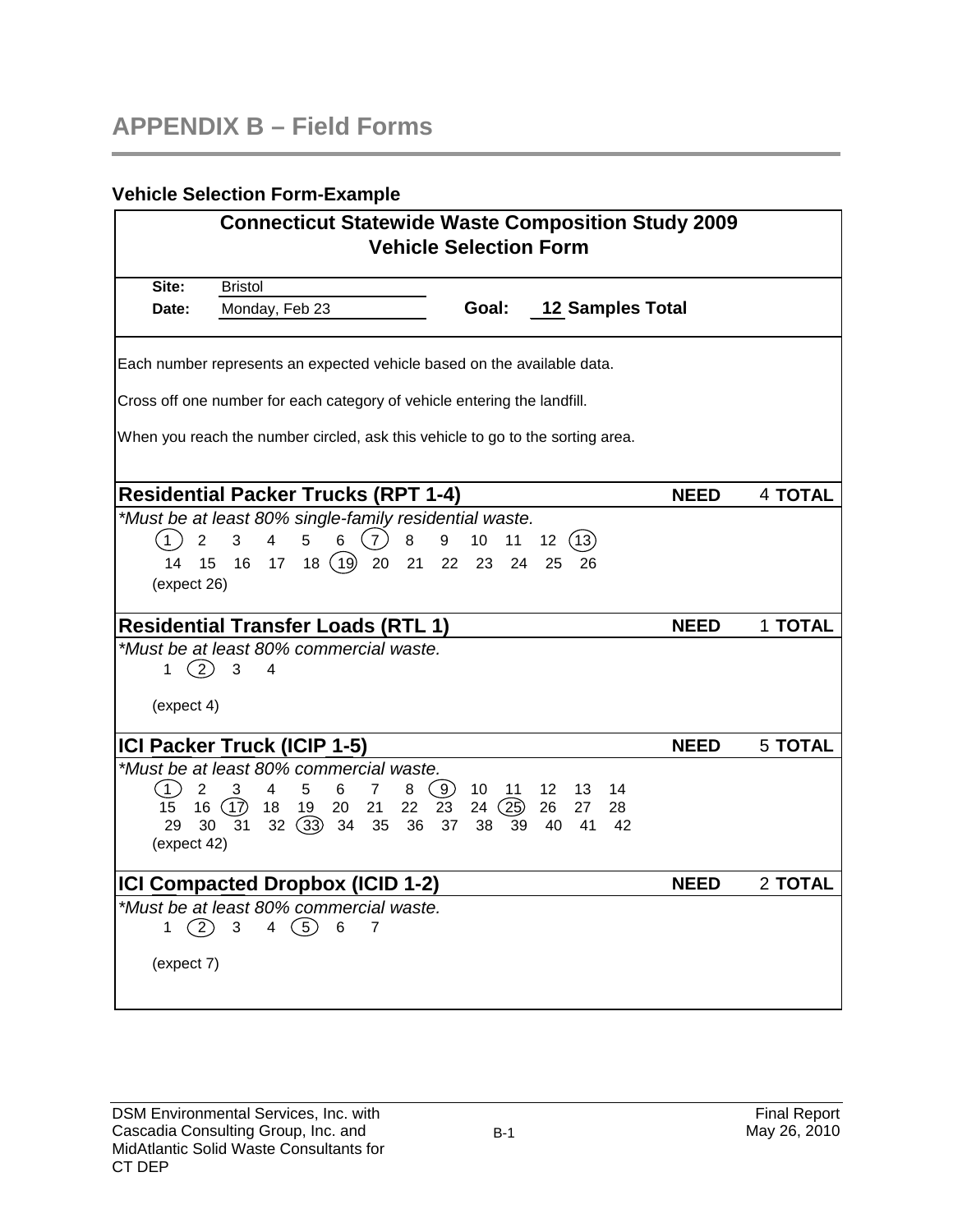# **Hand-sort Tally Sheet-Example**

| Paper                                |                          | Organics (wood, yard)                      |                       |
|--------------------------------------|--------------------------|--------------------------------------------|-----------------------|
| OCC/Kraft Paper                      |                          | Food Waste                                 |                       |
| Offshore Cardboard                   |                          | Branches & Stumps                          |                       |
| High Grade Office Paper              |                          | Prunings & Trimmings                       |                       |
| Magazines/Catalogs                   |                          | Leaves & Grass                             |                       |
| Newsprint                            |                          | <b>Manures</b>                             |                       |
| Phone Books & Directories            |                          | R/C Organic                                |                       |
| Other Recyclable Paper               |                          | <b>Construction and Demolition</b>         |                       |
| Compostable Paper                    |                          | Asphalt, Brick, & Concrete                 |                       |
| R/C Paper                            |                          | Wood - Treated                             |                       |
| <b>Plastic</b>                       |                          | Wood - Untreated                           |                       |
| PET Bottles/Jars (non-haz)           |                          | Asphalt Roofing                            |                       |
| PET Containers-non bottles (non-haz) |                          | Drywall/Gypsum Board                       |                       |
| Plastic CT Dep. Bev. Containers      |                          | Carpet                                     |                       |
| HDPE Bottles (non-haz)               |                          | Carpet Padding                             |                       |
| HDPE Containers other than Bottles   |                          | R/C C&D                                    |                       |
| Plastic Containers #3-#7 (non-haz)   |                          | <b>Household Hazardous Waste</b>           |                       |
| Expanded Poly. Non-Food Grade        |                          | Ballasts, CFLs, & Other FLs                |                       |
| Expanded Poly. Food-grade            |                          | Batteries - Lead Acid                      |                       |
| Durable Plastic Items                |                          | <b>Other Batteries</b>                     |                       |
| Film                                 |                          | Paint                                      |                       |
| Grocery/Merchandise Bags             |                          | Sharps                                     |                       |
| Other Film                           |                          | Vehicle & Equipment Fluids                 |                       |
| Pallets - Plastic                    |                          | Empty Metal, Glass, & Plastic Cont. (Haz.) |                       |
| R/C Plastic                          |                          | Pesticides & Fertilizers                   |                       |
| Metals                               |                          | Other Hazardous Waste & HHW                |                       |
| Alc. Beverage Containers             |                          | Electronics                                |                       |
| Alc. CT Dep. Bev. Containers         |                          | <b>Computer-related Electronics</b>        |                       |
| <b>Tin/Steel Containers</b>          |                          | Other Small Consumer Electronics           |                       |
| Other Ferrous                        |                          | TVs and Computer Monitors                  |                       |
| Other Non-Ferrous                    |                          | Other Large Electronics                    |                       |
| Appliances                           |                          | <b>Other Waste</b>                         |                       |
| <b>Compressed Fuel Containers</b>    |                          | <b>Bulky Items</b>                         |                       |
| R/C Metal                            |                          | Textiles (other than carpet)               |                       |
| Glass                                |                          | Restaurant Fats, Oils, & Grease            |                       |
| Clear & Amber Glass Containers       |                          | Bottom Fines & Dirt                        |                       |
| Green & Other Colored Glass Cont.    |                          | Other Miscellaneous                        |                       |
| Glass CT Dep. Bev. Containers        |                          |                                            |                       |
| Flat Glass - Uncoated                |                          |                                            |                       |
| R/C Glass                            |                          |                                            |                       |
|                                      |                          |                                            |                       |
|                                      |                          |                                            |                       |
|                                      |                          |                                            |                       |
| Waste Sector (circle):<br><b>RES</b> | <b>ICI</b>               | Sample ID: _____________                   | Date: $\frac{1}{2}$   |
|                                      |                          |                                            |                       |
|                                      |                          |                                            | Time: _______________ |
| Vehicle Type (circle):               | Packer Truck             | Notes:                                     |                       |
|                                      | <b>Transfer Vehicle</b>  |                                            |                       |
|                                      | <b>Compacted Dropbox</b> |                                            |                       |
| Hauler Name: _____________________   |                          |                                            |                       |
|                                      |                          |                                            |                       |
|                                      |                          |                                            |                       |
|                                      |                          |                                            |                       |
|                                      |                          |                                            |                       |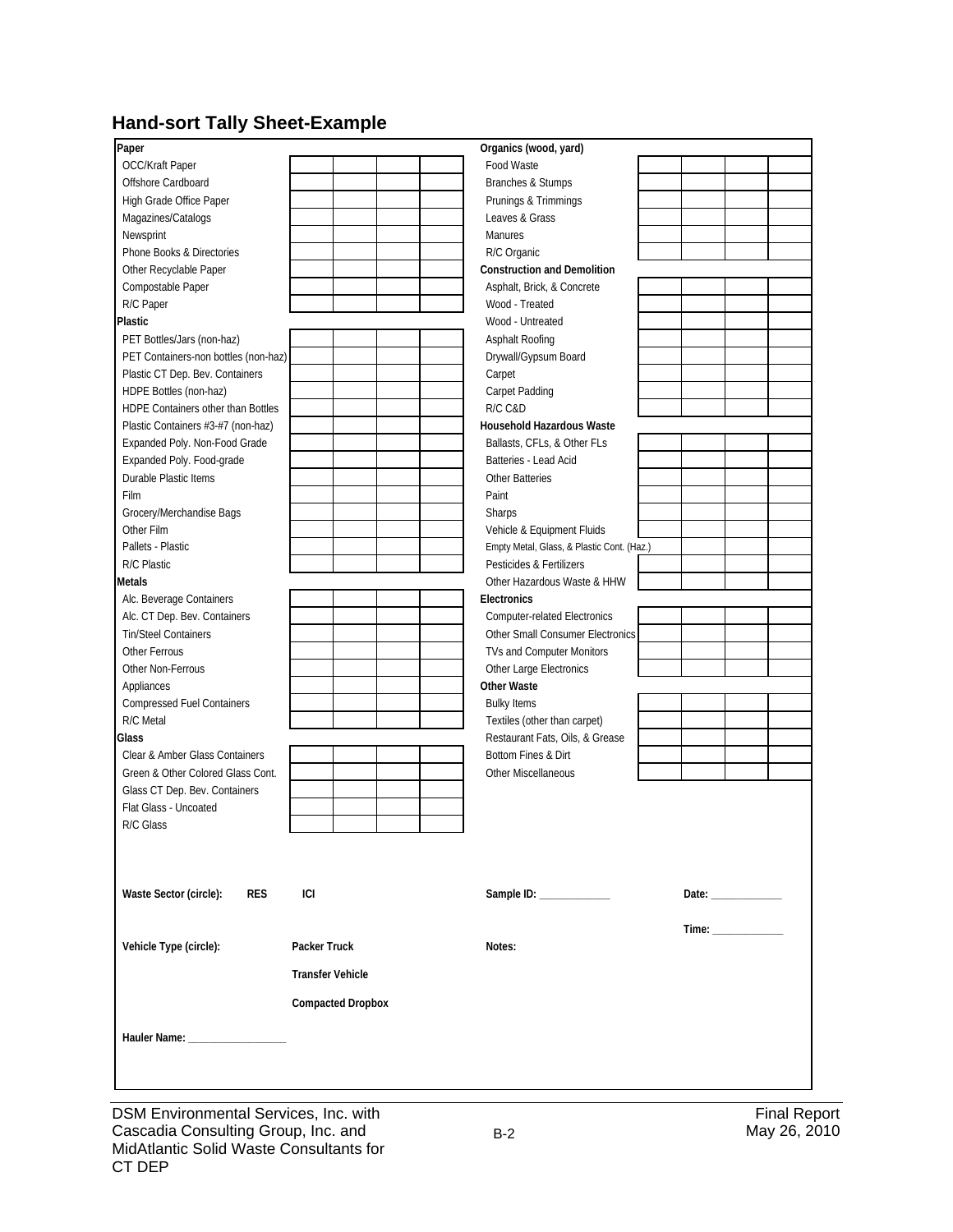**Sample Placard-Example** 



Vehicle Type: Packer Transfer (circle) Compacted Dropbox

# Hauler/Truck:\_\_\_\_\_\_\_\_\_\_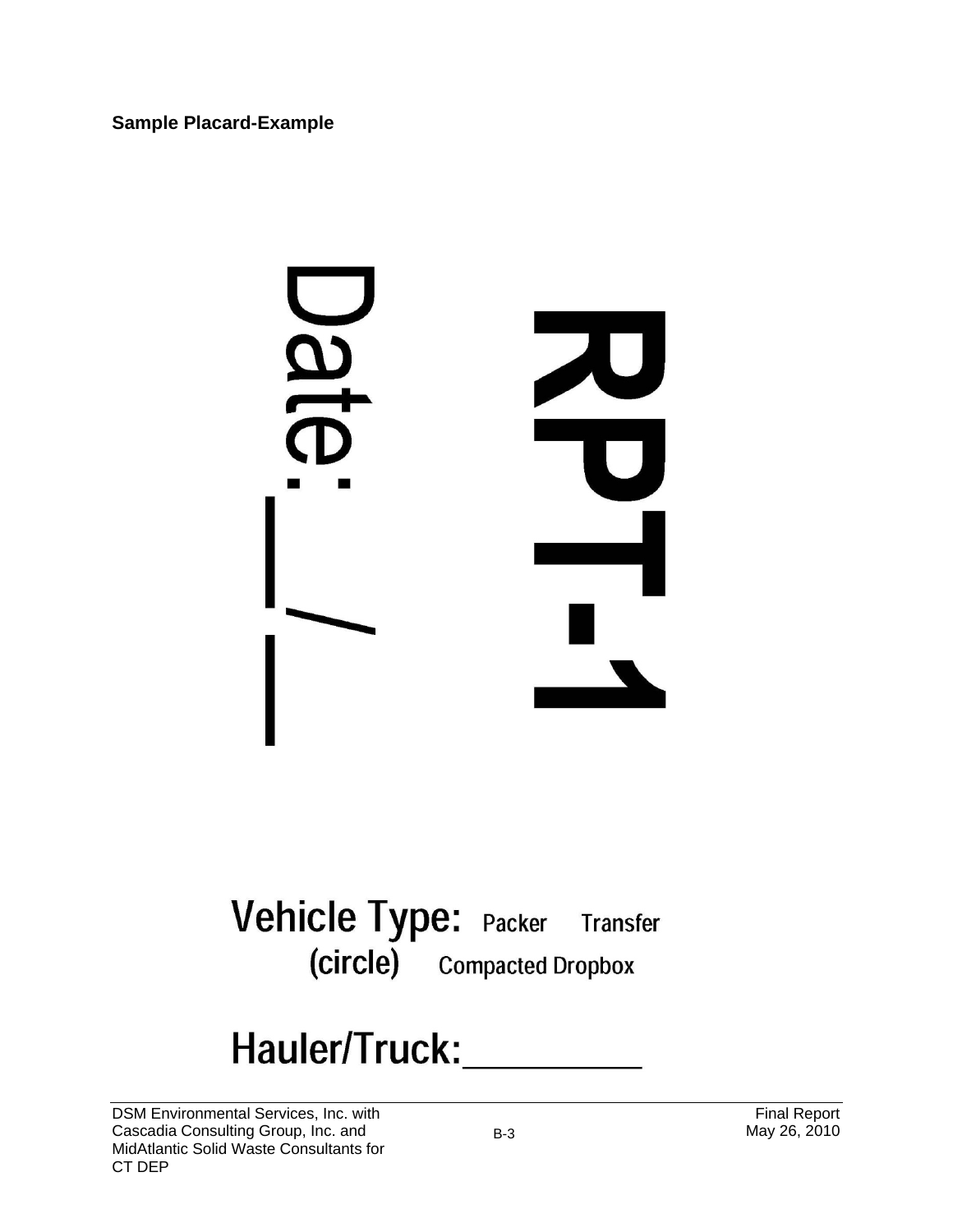The following Health and Safety Plan is the property of MidAtlantic Solid Waste Consultants (MSW) and has been created to provide a Health and Safety Plan that applies broadly to waste composition projects.

MSW is responsible for the physical sampling and sorting at facilities, therefore the Health and Safety Plan concentrates on the essential safety aspects for physical sorting. While physical sampling and sorting will be performed by MSW Consultants, it is expected that anyone entering the field will follow MSW's Health and Safety Plan.

All field personnel from MSW Consultants, DSM Environmental Services, Inc. and Cascadia Consulting Group, Inc. will read, and understand the MSW Health and Safety plan before entering the field. All field personnel will also sign off saying they agree to abide by the sections that are relevant to them in this Health and Safety Plan.

# **INTRODUCTION**

This Safety and Health Plan (SAHP) has been written for use by MidAtlantic Solid Waste Consultants, LLC, (MSW Consultants) personnel, their subcontractors, and any other individuals authorized access to areas where site control is established to conduct field work associated with the performance of a physical or visual composition study of municipal solid wastes.

MSW Consultants does not guarantee the health and safety of any person entering the designated work areas. Because of the nature of this work and the activity occurring therein, it is not possible to discover, evaluate, and provide protection for all possible hazards that may be encountered. Strict adherence to these health and safety guidelines will reduce, but not eliminate, the potential for injury or exposure to hazards on the site. The health and safety guidelines in this plan were prepared generally for this type of field activity. It may be necessary to refine this plan for each individual project, depending on local site characteristics and job requirements.

The following practices are included in this document:

- 1. Safety and health framework at host municipal solid waste facilities;
- 2. Sampling hazard evaluation and controls;
- 3. Sorting hazard evaluation and controls;
- 4. Fundamental safe work practices including site controls;
- 5. Personnel protective equipment (PPE) applicable the field work; and
- 6. Emergency response procedures.

A copy of this SAHP will be maintained by the MSW Consultants Field Supervisor at all times while field operations are in progress. A copy of the SAHP will be provided to the client, facility management, subcontractors, and other project stakeholders at their request. Each employee (MSW Consultants or subcontractor) is required to receive basic training on the safety and health principals and procedures contained herein at the outset of the project and sign a release documenting receipt of such training.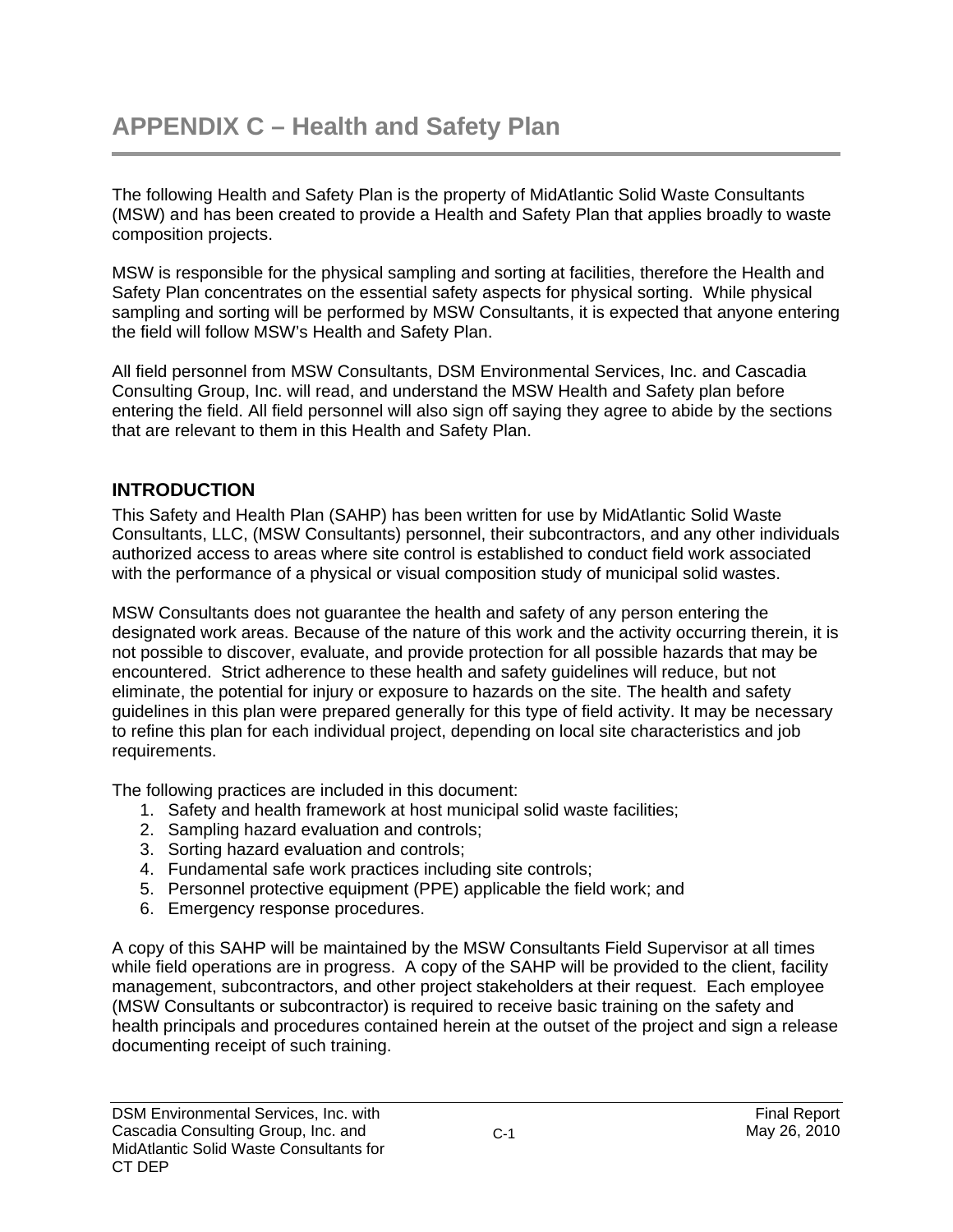## **Statement of Safety and Health Policy**

It is the policy of MSW Consultants to conduct all work in a manner that minimizes the physical and chemical/biological hazards to which workers might be exposed in the course of their work. MSW consultants also will conduct emergency planning in such as way as to minimize the consequences of any accident or exposure for their employees and subcontractors. MSW Consultants will provide adequate training and supervision to all employees performing work on a given project and will be responsible for ensuring all employees and subcontractors follow the provisions of the Safety and Health Plan developed for that project.

Safety is basic or inherent to the work performed by MSW Consultants. Each employee (MSW Consultants or subcontractor) is held accountable and responsible for working safely, including following the procedures and guidance of this SAHP. All employees are required to comply with applicable safety regulations. Individuals who do not follow the procedure and guidance of this SAHP are subject to removal from the site and project.

# **Background Information**

| Contractor:                       | <b>MSW Consultants, LLC</b>                                                                                                                      |
|-----------------------------------|--------------------------------------------------------------------------------------------------------------------------------------------------|
| <b>Contract Number:</b>           |                                                                                                                                                  |
| Corporate Address:                | 6225 Sawyer Road, New Market, MD 21774                                                                                                           |
| Phone:                            | (301) 607-6428                                                                                                                                   |
|                                   | Designated Field Supervisor: New York 1997                                                                                                       |
| <b>Brief Project Name:</b>        |                                                                                                                                                  |
| <b>Brief Project Description:</b> | This project entails the physical sampling and sorting of 200 to<br>300 pound samples of municipal solid waste into its component<br>categories. |

# **Safety and Health Framework**

The figure below summarizes the three layers of organizations/personnel that are typically involved safety and health plan compliance for waste composition projects. One unique aspect to the performance of a waste composition study is that the project is typically hosted by a permitted solid waste management facility. Such facilities are required to have detailed safety and health plans, accident prevention plans, accident reporting plans, emergency response plans, and other procedures and policies in place to minimize risks associated with handling municipal solid waste in an operating environment with noise, dust, heavy machinery, and other risks. For this reason, it is MSW Consultants' policy first and foremost to obtain, review, and comply with the safety and health framework that exists at the facility hosting the project.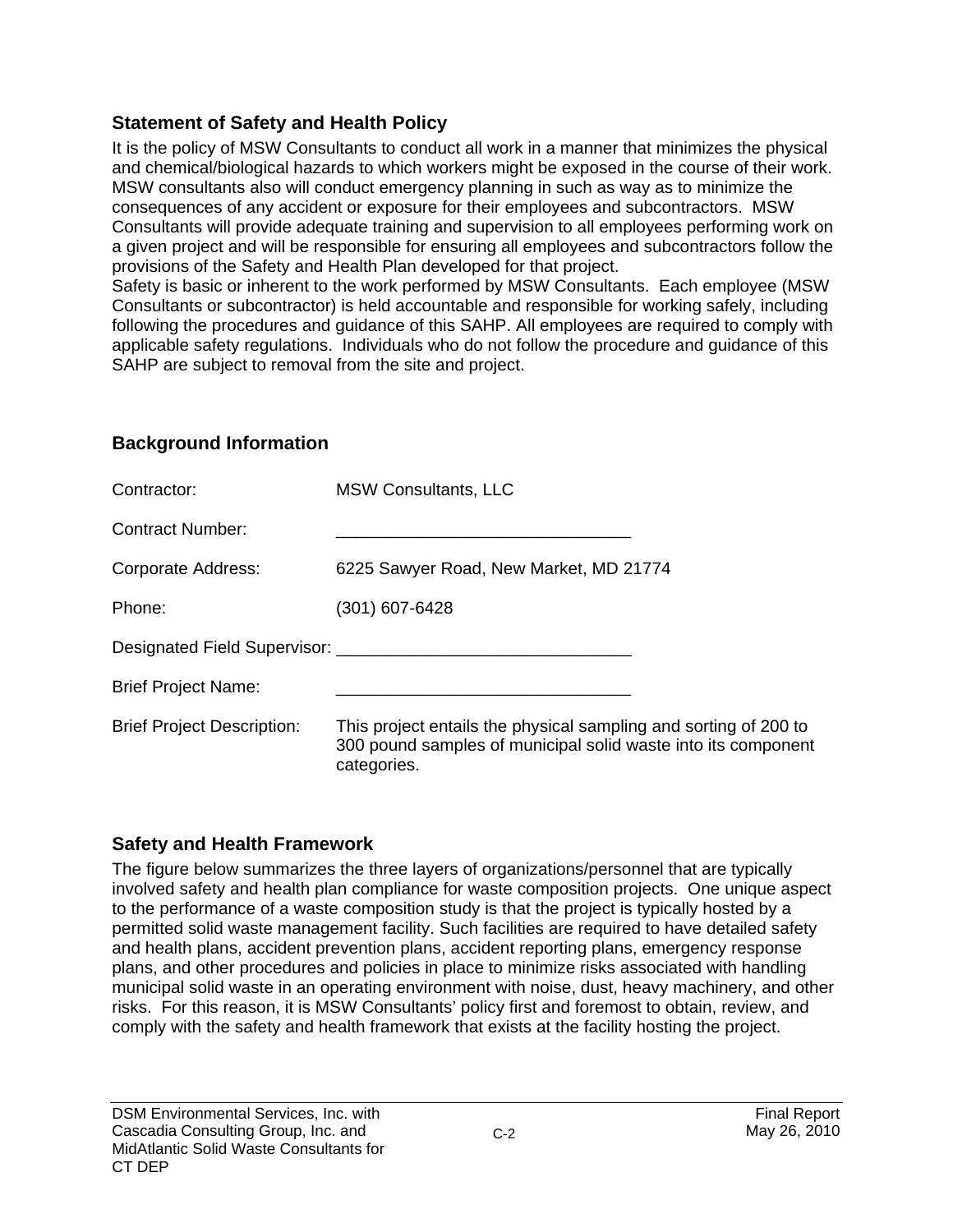## **Safety and Health Plan Framework**



Occasionally, procedural conflicts may arise between the host facility safety and health procedures and processes and MSW Consultants' site controls. In these instances, the requirement most protective of worker health and safety, the public, and property shall take precedence.

The remainder of this section identifies task organization and personnel responsibilities for the management and implementation of this SAHP. It also specifies the training and physical qualifications of employees performing the work. Accident reporting, recordkeeping, and emergency planning also are discussed in this section of the SAHP:

# **Training Requirements**

If required by the host facility, all MSW Consultant employees (and subcontractors) will participate in a training program provided by the host facility.

The following training will be provided by MSW Consultants Field Supervisor staff at the outset of the project and prior to conducting any field operations. This training is intended to be provided verbally in the form of tailgate meetings or roundtable discussions with the field employees.

- 1. Understanding the SAHP;
- 2. Personal protective equipment and use;
- 3. Physical, chemical, and biological hazards and prevention;
- 4. Site access and control;
- 5. Roles and responsibilities;
- 6. Accident prevention and reporting; and
- 7. Emergency procedures.

# **Client Personnel and Visitors**

Client personnel other than those already working at the host facility and other visitors must obtain clearance from both the host facility management and from the MSW Consultants Field Supervisor before obtaining access to controlled work areas. Visitors will receive a job-specific safety briefing. Visitors in areas requiring PPE must have the equivalent training and PPE as the on-site worker to gain entry. MSW Consultants is not responsible for distributing or obtaining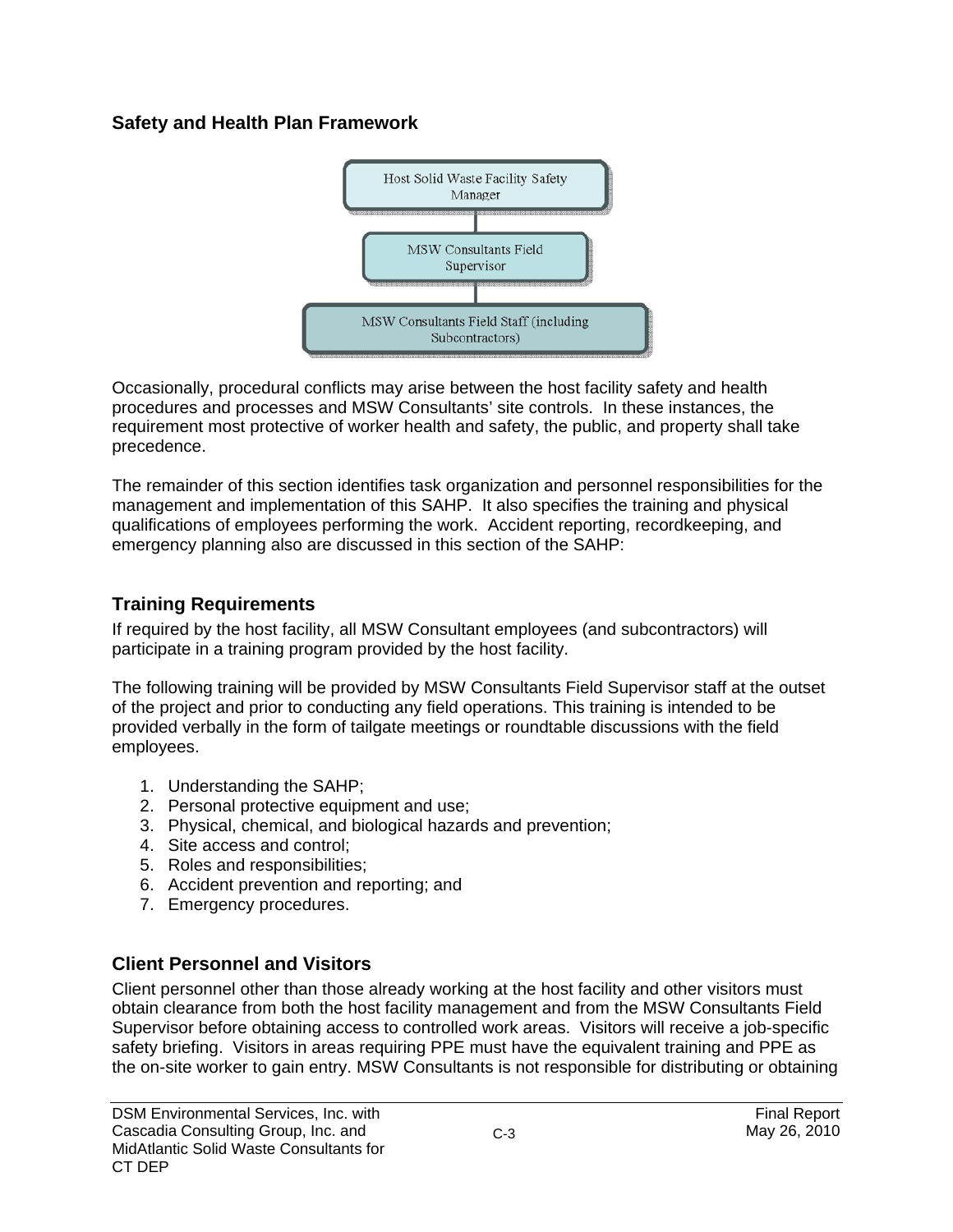PPE for visitors, or training visitors or client personnel on proper use of PPE, unless otherwise agreed to prior to the project.

## **Physical Qualification of Employees**

All personnel associated with the sampling and handling of the materials collected from the field for this project will be trained in their safe handling. All personnel involved in the performance of physical work will be physically fit and demonstrate their ability to perform their duties. The MSW Consultants Field Supervisor can prohibit any person from performing work at the site should there be a question as to their fitness for duty.

## **Roles and Responsibilities**

**Corporate Safety and Health Managers:** MSW Consultants principals Walt Davenport and John Culbertson are responsible for the health and safety of all MSW Consultants employees. As officers of the company, their role entails:

- Oversee maintenance and implementation of the MSW Consultants Safety and Health Program;
- Provide project personnel with technical guidance for conducting field work in a safe and healthful manner;
- Assist with preparation, or review and approval of project health and safety documents;
- Assign adequate levels of support:
- Interact with contracts personnel to verify that subcontractors are informed and can meet MSW Consultants health and safety requirements for this work; and
- Conduct field audits, as necessary, in accordance with MSW Consultants policies and procedures, and to verify that action plans are developed to correct any deficiencies.

**Field Supervisor:** The Field Supervisor will be assigned on a project by project basis and will be trained and knowledgeable in the MSW Consultants SAHP as well as the host facility health and safety requirements. This position will be required to:

- Administer the SAHP for the specific project and coordinate any amendments to the SAHP with the MSW Consultants Health and Safety Managers;
- Verify current certifications of individuals' fitness and training prior to authorizing access to areas where site control is established;
- Conduct emergency planning actions such as interfacing with emergency providers, assessing emergency supplies, assessing possible emergency needs;
- Verify availability of health and safety equipment on site in accordance with the SAHP;
- Verify that copies of plans and regulations are available at the site;
- Conduct employee health and safety orientations prior to the start of field activities;
- Monitor field activities;
- Establish and enforce site controls;
- Assist in independent health and safety site audits conducted by MSW Consultants Corporate Personnel, regulatory agencies, or the host solid waste management facility;
- Conduct accident investigations of injuries, illnesses, and near misses and to ensure the completion of associated documentation;
- Exercise "stop work authority" when an imminent hazard or potentially dangerous work practice exists; and
- Complete and submit recordkeeping forms mandated by the SAHP.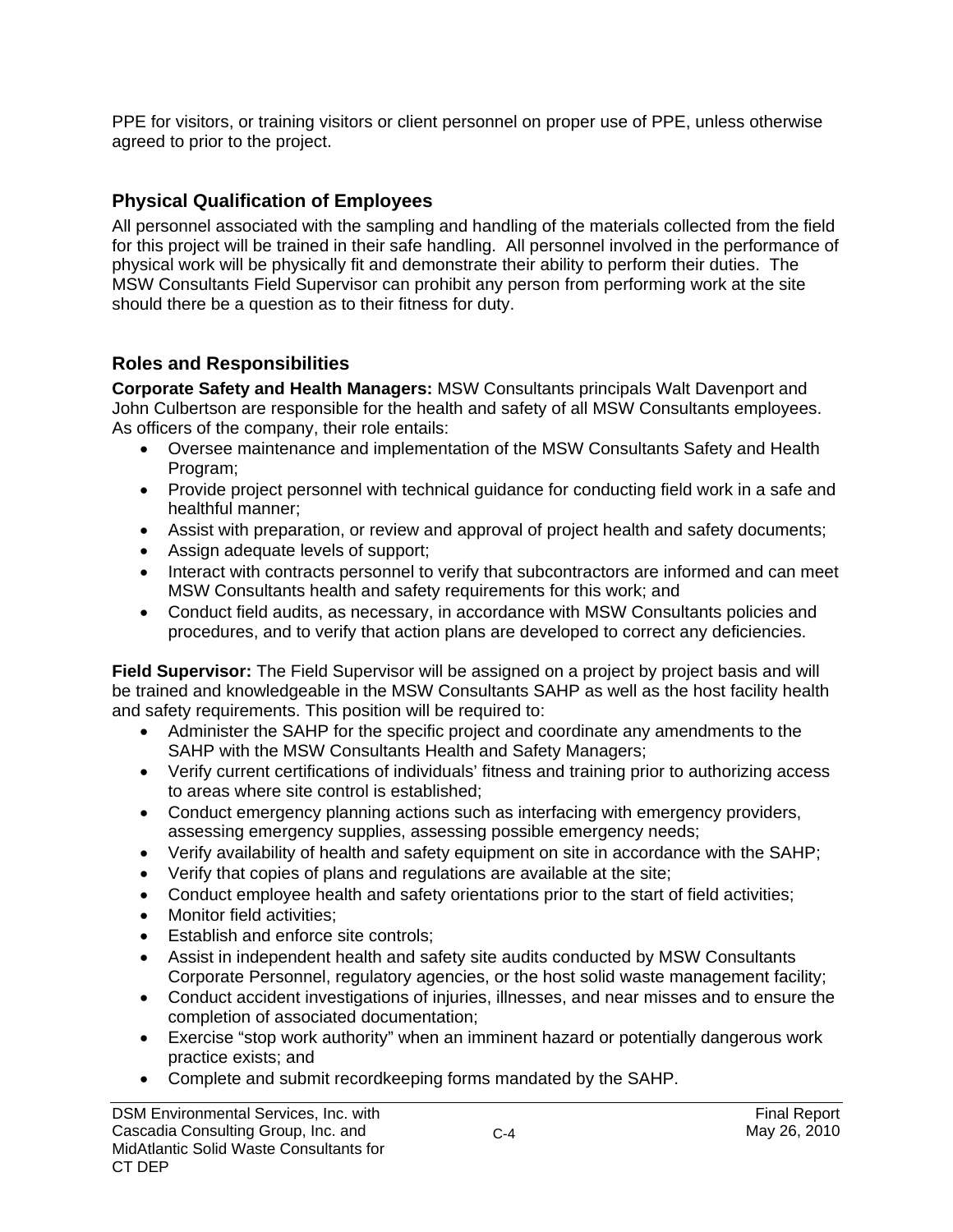**Subcontractors:** MSW Consultants has historically relied on temporary light-industrial staffing agencies to supply the sorting laborers needed to perform the physical sorting of solid wastes. These laborers are required to perform the following:

- Attend site-specific orientation and safety meetings when participating in field work;
- Read, understand, and sign the training verification form that states "I have read, understood, and agree to abide by these safety and health policies and procedures," before working on site;
- Evaluate tasks to be performed and site-specific hazards; develop appropriate controls and supplement this SAHP, as required;
- Follow safe work procedures for this work that will address the specific hazards associated with the task to be performed for this work;
- Ensure that all employees are trained in the safe and proper use of all tools they may use;
- Ensure that all employees receive a safety orientation before beginning to work;
- Assure that all employees use all necessary personal protective equipment (PPE); and
- Promptly correct any unsafe conditions.

# **Accident Reporting**

As soon as possible following an incident or emergency, the Field Supervisor, or his designee is to directly notify the MSW Consultants Corporate Safety and Health Manager, the host facility manager, the subcontractor contact (if applicable) and the client.

# **Emergency Planning**

This section discusses the health and safety and emergency planning required for this project. If health and safety concerns arise during field activities, the following steps will be taken:

- Bring health and safety concerns to the attention of the host facility manager;
- If the host facility manager are unable to satisfactorily address concerns, bring the concerns to the attention of the MSW Consultants Corporate Safety and Health Manager;
- In the event of an incident or emergency, notify responsible personnel listed in this plan; and
- Discuss "stop work authority" for imminent danger situations.

# **SANITATION**

Waste composition field sorting events typically last for one or more weeks. Because they may be carried out in multiple locations—on the face of a landfill or within the confines of a transfer station or other waste management facility—, it may be necessary to consider providing specialty sanitary requirements at the job site.

# **Drinking Water**

Drinking water for the field work will be brought to the site and stored outside of the work area. It will not be brought within the work area, nor will it be accessed by any worker in a non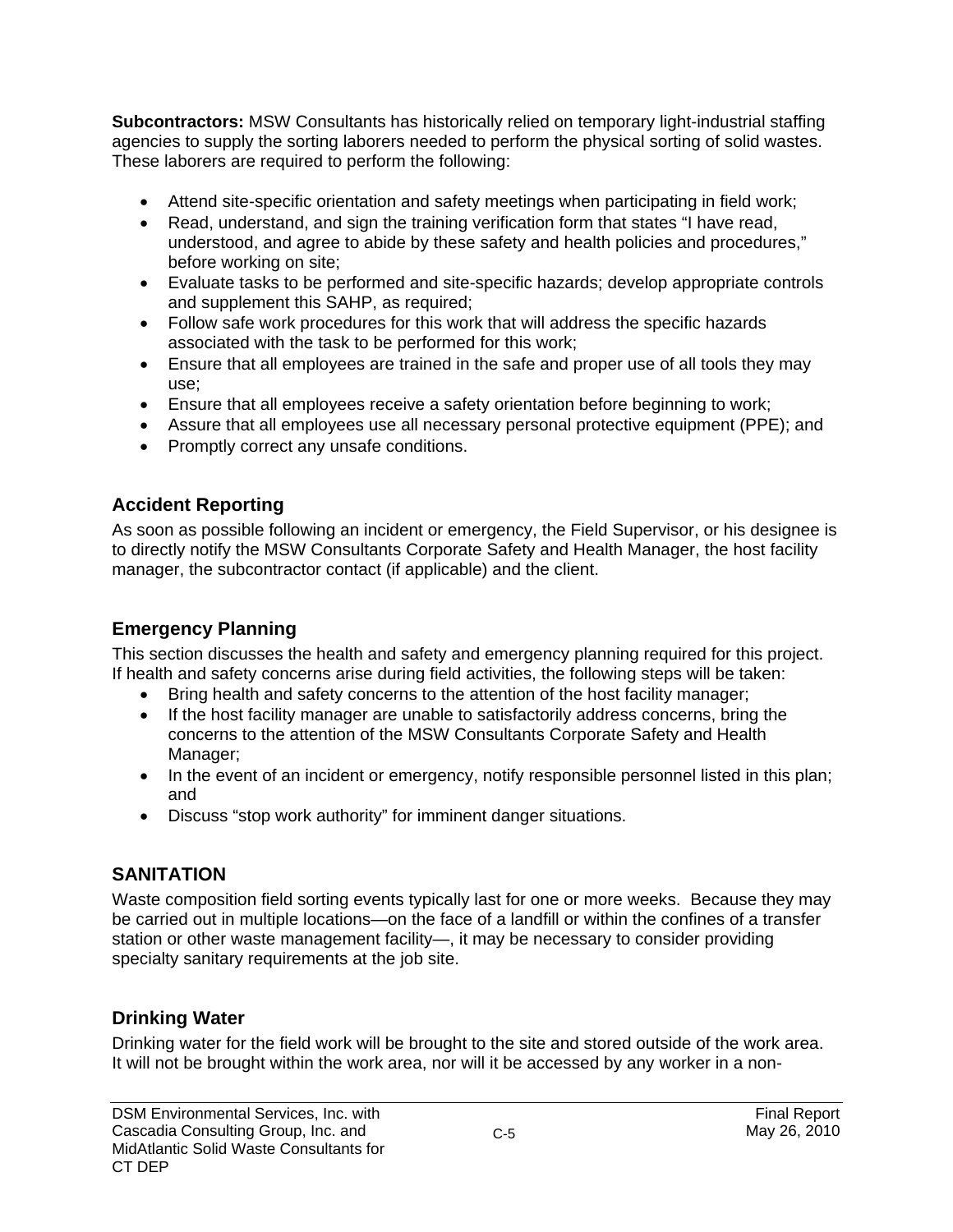emergency situation without the worker first undergoing the proper decontamination procedure, as described elsewhere in this plan.

# **Toilets and Washing Facilities**

If the host facility provides access to toilets, including washing facilities, within reasonable distance from the job site, such toilets will be used. If no such access if possible, portable toilet facilities, including washing capability, will be provided by MSW Consultants for field work. Portable toilet facilities will be located outside, but in close proximity to, the work area. Workers must first undergo decontamination before using portable toilet facilities. MSW Consultants will also maintain anti-bacterial hand sanitizer for use outside the work area.

# **Waste Disposal**

To the extent wastes are generated by field operations, this waste will be disposed in the same manner as the removal of sorted samples.

# **Vermin Control**

MSW Consultants will comply with the vermin control measures in place at the host facility. This typically consists of maintaining daily site clean-up efforts, and requires that un-sorted samples be completely contained for overnight storage.

# **First Aid Kits**

First aid kits will be stored at locations where field work will be performed or in vehicles used to transport workers to the field. The kits will contain standard first aid supplies, including, but not limited to bandages and treatment for minor abrasions and strains and will comply with the criteria contained in American National Standards Institute (ANSI) Z308.1 in the ratio of one for every 25 persons or less. Distilled water or portable saline solution bottles will be taken to the field for emergency eye wash purposes.

First-aid kits shall be easily accessible to all workers, and each item maintained sterile. The contents of first-aid kits shall be checked by the employer prior to their use and at least weekly when work is in progress to ensure that expended items are replaced.

# **First Aid Stations and Infirmaries**

There are no first aid stations or infirmaries provided for this work, other than an eyewash station or a full supply of portable eye-wash bottles provided at by the Field Supervisor. Other than minor first aid procedures, all injuries or exposures will be treated by emergency personnel at off-site facilities. If a medical emergency occurs, the Field Supervisor assumes charge until an ambulance arrives or until the injured person is admitted to the emergency room. Site personnel will prevent further injury by taking the following actions:

- If properly trained (including blood borne pathogen training) and properly equipped with appropriate PPE, initiate first aid and CPR, if needed.
- Call ambulance and hospital, as appropriate.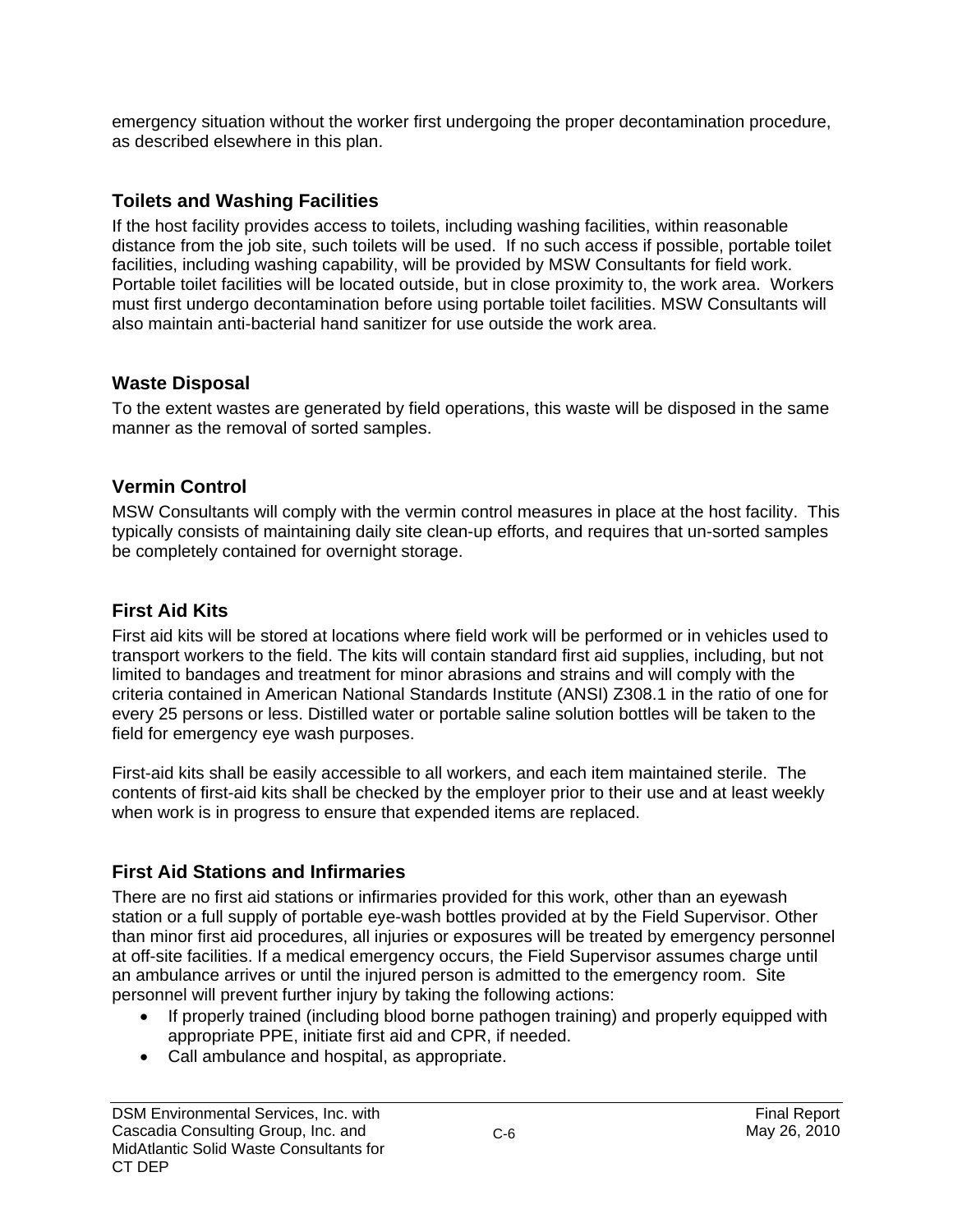- Determine whether decontamination will make injury worse. If yes, seek medical treatment immediately.
- Make certain the injured person is accompanied to the emergency room by at least one field team member with the same employer.

# **PERSONAL PROTECTIVE EQUIPMENT (PPE)**

The purpose of personal protective clothing and equipment is to shield or isolate individuals from the hazards that may be encountered when engineering and other controls are not feasible or cannot provide adequate protection. Adherence to all prescribed controls is vital to minimize exposures.

PPE ensembles for site activities are defined by the EPA and OSHA. Either MSW Consultants or the subcontractor will supply appropriate PPE for their staff, as agreed prior to the field operations. PPE must conform to the requirements of this SAHP. Those not supplied with the proper PPE will not be allowed to work at the site. PPE will be inspected, tested, and used as required.

Employees shall be physically able and medically determined qualified to use the personal protective and safety equipment that may be required in their job duties. Employers shall ensure users of personal protective and safety equipment are trained to know the following: when PPE, and what types of PPE are necessary; how to properly don, doff, adjust, and wear PPE; limitations of the PPE; and proper care, inspection, testing, maintenance, useful life, storage, and disposal of the PPE.

Each affected employee shall demonstrate an understanding of this training and the ability to use PPE properly before being allowed to perform work requiring the use of PPE. When the employer has reason to believe that any affected employee who has been trained does not have the understanding and skill required for the task, the employer shall assure the employee receives the necessary retraining to acquire the appropriate skills.

Personal protective and safety equipment shall be inspected and maintained in serviceable and sanitary condition as recommended by the manufacturer. Defective or damaged equipment shall not be used and shall be removed from the work site to prevent accidental use. Most PPE required for waste composition projects is single-use only, with the intent of being discarded at the end of the day. For re-usable PPE, before being stored or reissued to another person, equipment shall be cleaned, disinfected, inspected, and repaired.

In general, MSW Consultants will comply with the PPE requirements of the host solid waste management facility. Such requirements supersede those described in this SAHP. However, MSW Consultants will require the following minimum PPE regardless of the host facility requirements

#### **Gloves**

Gloves are required to be worn by every employee involved in the physical handling of waste, regardless of the requirements of the host facility. Municipal solid waste may contain materials that are sharp or chemically dangerous if contacted by skin. Appropriate gloves are critical to worker safety.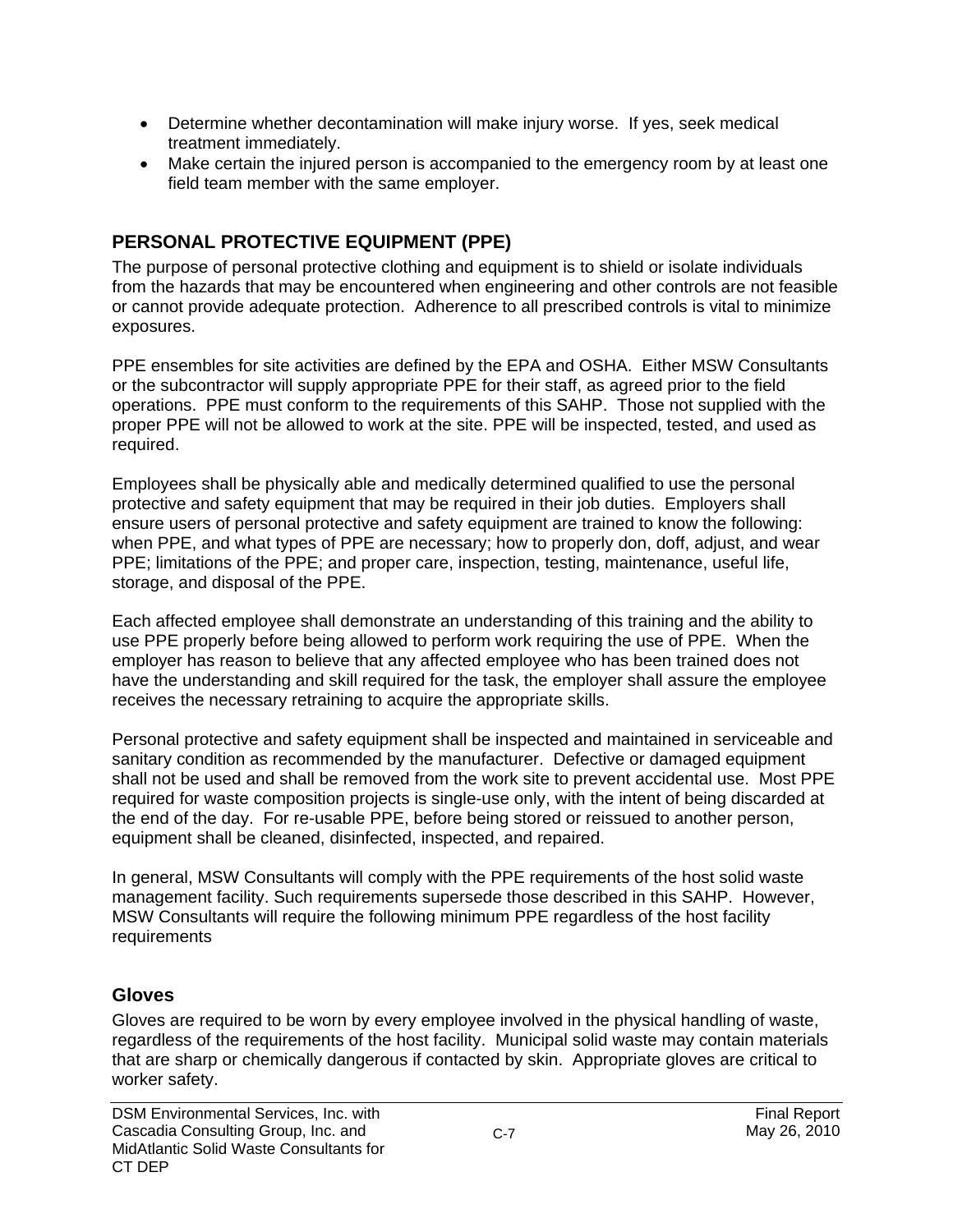MSW Consultants has evaluated safety gloves available from the safety products industry. Based on extensive field and office testing, we have standardized on heavy duty neoprene gloves that are compliant with CFR 21 Parts 170-199.

While no glove will effectively prevent every puncture, this glove provides extremely high puncture resistance, as well as chemical protection for chemical processing, alkaline units at petroleum refineries, metal plating operations, haz-mat handling, hazmat suits

and for hazardous waste disposal. Although arguably overkill for handling municipal solid waste, we believe such precautions are appropriate.

### **Eye Protection**

Eye protection will be worn by employees engaged in physical sorting of municipal solid waste. Eye protection equipment shall be distinctly marked to facilitate identification of the manufacturer. Every worker should know the location of the nearest eye wash station or the location of eye wash bottles prior to beginning work.

MSW Consultants has evaluated eye protection products available from the safety products industry. This product is compliant with ANSI Z87.1-1989, and features an optimal combination of protection, functionality, and comfort. The wraparound style has a

hingeless frame system, a single lens design providing a continuous field of vision, and a dynamic shape that allows you to wear eyewear around your neck, on top of your head or over a hardhat. The gel temple sleeves and soft, secure gel nosepiece provide additional wearing comfort. A clip-on, breakaway retainer cord is included with every pair. The lens is constructed of impact-resistant polycarbonate lens filters out 99.9% of UV radiation, and includes a scratchresistant coating.

## **Respiratory Protection**

Due to the non-hazardous levels of contaminants anticipated in handling municipal solid waste, respiratory protection is not required but will be offered to all employees. MSW Consultants has evaluated respiratory protection products available from the safety products industry. Based on extensive field and office testing, we have standardized our respiratory protection on the product shown in the figure below. This product is National Institute for Occupational Safety and Health (NIOSH) approved. It conforms to facial contours, and comes in individual packages for ease of distribution and sanitary storage.

#### **Footwear**

Heavy-duty work boots with leather uppers are the minimum foot protection required to perform waste composition analysis. Although steel toes are not required, they are preferred.





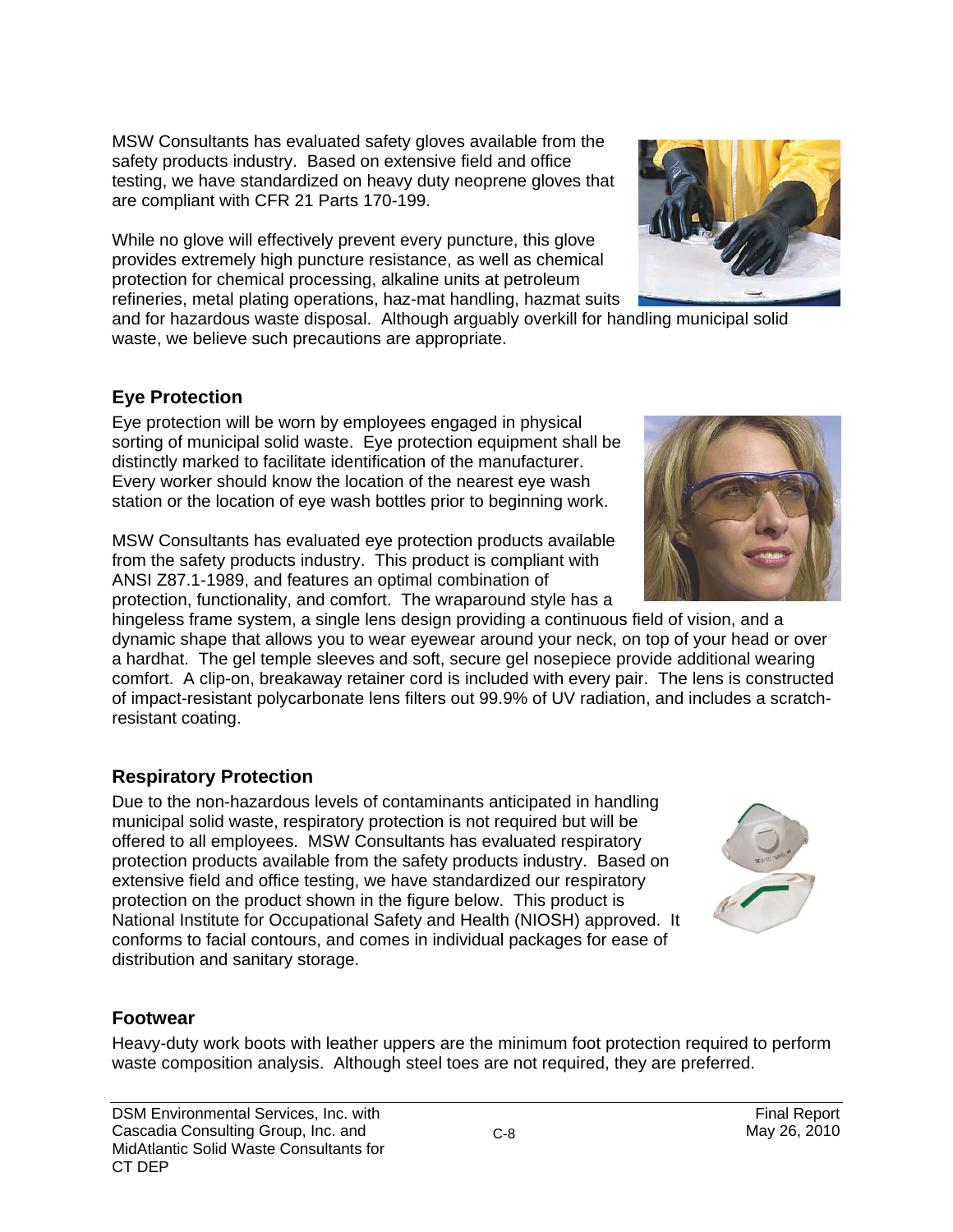Employees (or subcontractors) not wearing the minimum foot protection shall not be allowed to enter the work site.

## **Protective Suits**

Although not required, MSW Consultants will provide and encourage that all workers wear aprons or coveralls for the duration of physical sorting of wastes. For warm weather sorts, aprons are generally preferable because they allow greater airflow and help keep workers from overheating. For cold weather sorts, coveralls are preferred because they add a layer of warmth as well as barrier protection. The figure below shows a standard Tyvek coverall that may be worn in colder weather sorting events. These coveralls are available in a wide range of sizes, and meet sizing.



# **Other PPE**

Although not required by MSW Consultants when performing waste composition analysis, many host solid waste management facilities may require the following PPE:

 Reflective vests; Hard hats; and

Hearing protection.

If required, these PPE items will be provided by MSW Consultants.

# **HAZARDOUS SUBSTANCES AND ENVIRONMENTS**

The activities covered by this SAHP present potential chemical, biological, and physical hazards that may be encountered during the conduct of work. This SAHP is written to provide guidance on ways to eliminate or minimize exposure to these hazards and the steps to take if an exposure occurs.

## **Hazardous Substances**

Municipal solid waste by definition may not contain hazardous waste, with the exception of Household Hazardous Wastes (HHW) from residential generators, or commercial generators that

dispose of HHW-like products at de minimus levels. Nonetheless, employees performing waste composition analysis must have an awareness of the possibility of these materials, which may include:

- Medical wastes from residential generators (e.g., sharps)
- Household poisons;
- Flammable chemicals; and
- Reactive agents.

Radioactive, biologically active, explosive and other highly hazardous materials are prohibited from being disposed as municipal solid waste, and to the extent these items are found during a waste composition study all sorting activities will be immediately postponed and the host facility management notified for removal of these wastes and site remediation.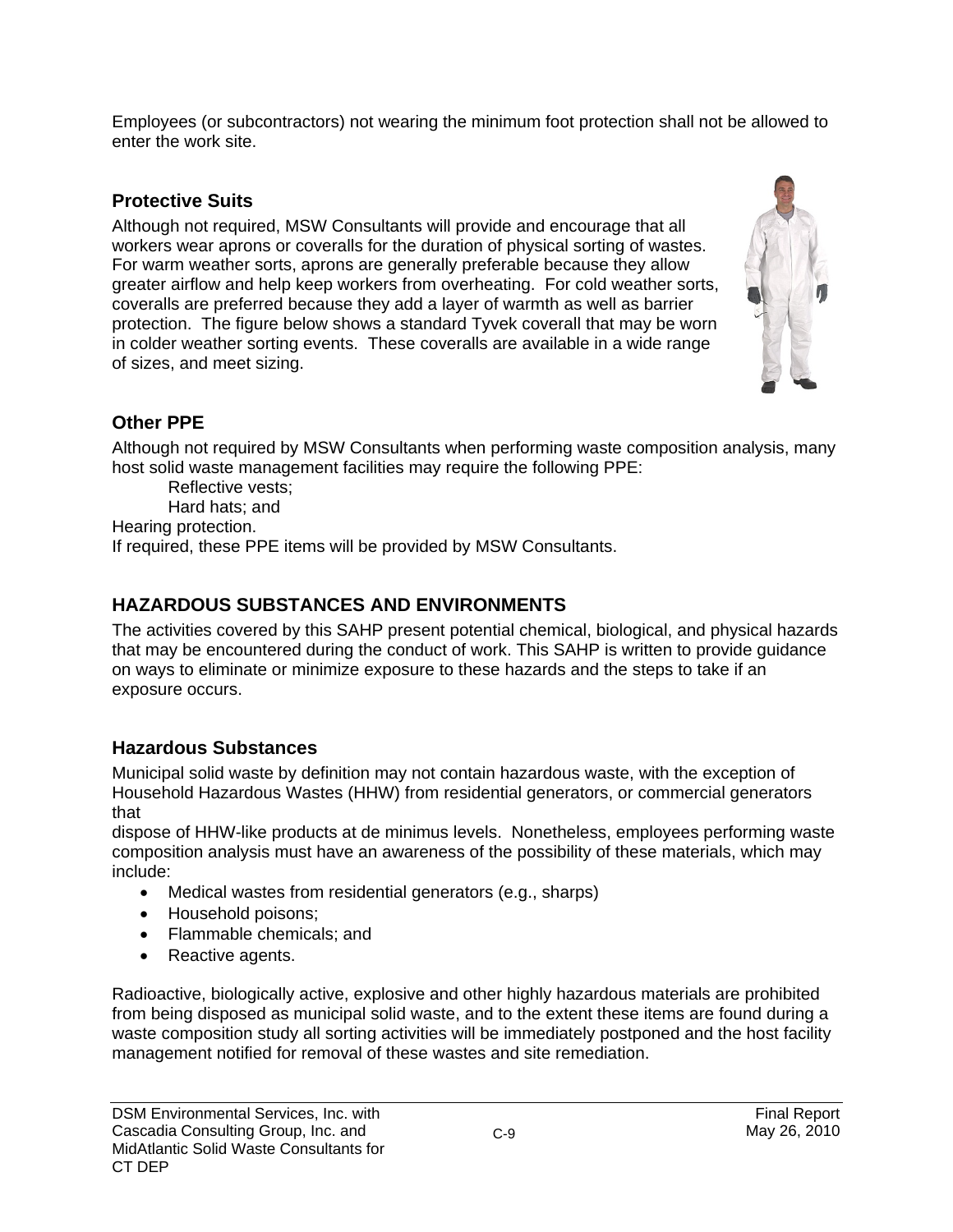This SAHP covers a wide variety of hazards known or suspected to exist or that are inherent to the process of waste management activities; however, unforeseen hazards may be present in the performance of these tasks. Hazards not covered by this SAHP specifically will be assessed by the Field Supervisor for the appropriate control measures to maximize worker, environment, and public safety.

## **Harmful Plants, Animals, and Insects**

Depending on the location of the waste composition analysis, it is possible that the potential exist to exposure to harmful plants, animals or insects. Poison ivy may be encountered on the periphery of some work areas, and could conceivably occur in the sample itself. It is identified as having dark green, somewhat shiny foliage with sets of three, pointed leaves. Protective clothing will be worn during the performance of field work. Outer garments can either be disposed or washed at the end of each day. Protective gloves will be worn. If encountered, do not touch or burn this plant. If exposure occurs, thoroughly wash the exposed area with soap and water within 10 minutes to remove the irritating oil.

Although a remote risk, outdoor work areas may be in areas where deer ticks live. Deer ticks can carry Lyme Disease. Evidence of exposure is the presence of a tic on the body or clothes. A small, red circular area will appear shortly after a bite. If exposed, contact a physician and save the offending tics, if possible, for analysis. Avoid dense woods and wear a hat and lightcolored, protective clothing. Check body at the end of each field day for the presence of tics.

## **Inclement Weather and Environmental Hazards**

Hazards presented by the natural work environment may include heat or cold stress, and inclement weather. When there are warnings or indications of impending severe weather (heavy rains, damaging winds, tornados, hurricanes, floods, lightning, etc.), weather conditions shall be monitored and appropriate precautions taken to protect personnel and property from the effects of the severe weather. Table 5-3 outlines exposure control methods for working in extreme temperatures and summarizes symptoms and treatment procedures for heat and cold stress.

| <b>Conditions</b> | <b>Symptoms</b>                                                                                                                          | <b>Treatment</b>                                                                                                                                               |
|-------------------|------------------------------------------------------------------------------------------------------------------------------------------|----------------------------------------------------------------------------------------------------------------------------------------------------------------|
| Heat stroke       | Red, hot, dry skin; no perspiration;<br>dizziness; confusion; rapid breathing and<br>pulse; and high body temperature.                   | This is a MEDICAL EMERGENCY! Cool<br>victim rapidly by soaking in cool (not cold)<br>water. Loosen restrictive clothing. Get<br>medical attention immediately! |
| Heat exhaustion   | Pale, clammy, moist skin; shallow<br>breathing; profuse sweating; weakness;<br>normal temperature; headache;<br>dizziness; and vomiting. | Move victim to a cool, air-conditioned<br>area. Loosen clothing, place head in low<br>position. Have victim drink cool (not cold)<br>water.                    |
| <b>Frostbite</b>  | Blanched, white, waxy skin, but resilient<br>tissue; tissue cold and pale.                                                               | Move victim to a warm area. Warm area<br>quickly in warm (not hot) water. Do not<br>break any blisters. Elevate the injured<br>area and get medical attention. |

**Table 1 Symptoms and Treatment of Heat and Cold Stress**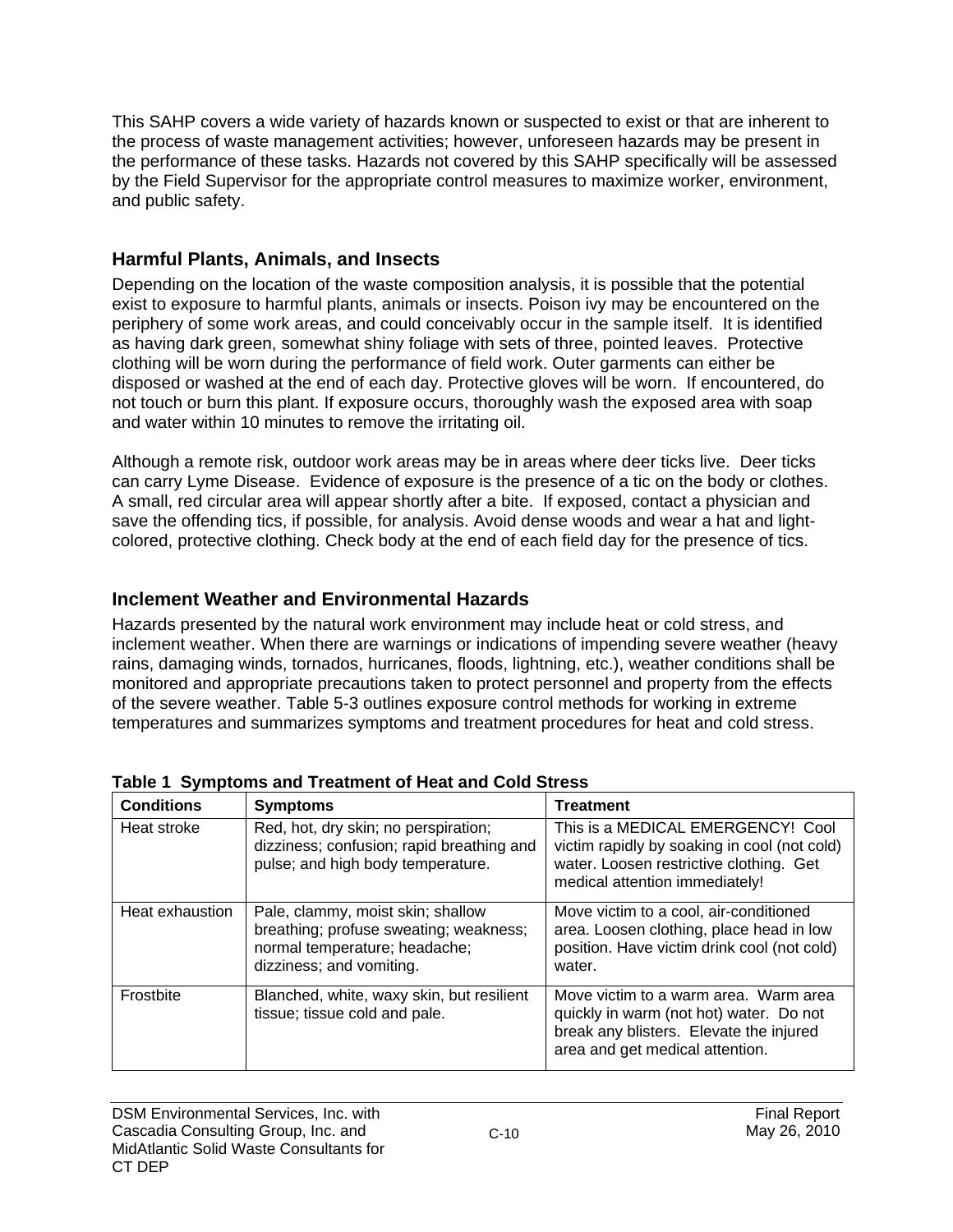| Hypothermia | Shivering, apathy, sleepiness; rapid drop<br>in body temperature; glassy stare; slow<br>pulse; and slow respiration. | Move victim to a warm area. Have victim<br>drink warm fluids - not coffee or alcohol.<br>Get medical attention. |
|-------------|----------------------------------------------------------------------------------------------------------------------|-----------------------------------------------------------------------------------------------------------------|
|             |                                                                                                                      |                                                                                                                 |

In the event of adverse weather conditions, the Field Supervisor will evaluate whether work can continue without compromising the health and safety of site personnel. The Field Supervisor will direct the implementation of precautions necessary to ensure the health and safety of site personnel. A lightning watch will go into effect 30 minutes prior to thunderstorms being within a five nautical mile radius of an activity. During the watch, operations or activities may continue, however all personnel must be prepared to implement warning procedures without delay. Workers must be alert for any lightning activity, to include audible thunder, and advise supervisory personnel of any observations.

#### **Decontamination**

Decontamination protects workers, the public, and the environment by limiting exposure to harmful substances and by preventing the spread of contamination. The Field Supervisor will oversee personnel and equipment decontamination to determine its effectiveness, and take corrective actions to rectify any deficiencies. Table 15-3 presents the decontamination procedures that will be followed for personnel and equipment. Subcontractors are responsible for decontaminating their own equipment and personnel according to these procedures.

| <b>Item</b>              | <b>Decontamination Procedure</b>                                                                                                                                                                                                                                                                                                                                                                                                                                                                      |
|--------------------------|-------------------------------------------------------------------------------------------------------------------------------------------------------------------------------------------------------------------------------------------------------------------------------------------------------------------------------------------------------------------------------------------------------------------------------------------------------------------------------------------------------|
| Sampling Table,          | Pressure wash at the conclusion of the waste composition study in an area with                                                                                                                                                                                                                                                                                                                                                                                                                        |
| Bins, and Tools          | leachate collection                                                                                                                                                                                                                                                                                                                                                                                                                                                                                   |
| Personal – Mid           | PPE shall be removed while the worker is in the work area. Employees shall wash                                                                                                                                                                                                                                                                                                                                                                                                                       |
| day breaks               | hands and forearms in the washing facility supplied for the project.                                                                                                                                                                                                                                                                                                                                                                                                                                  |
| Personal – End<br>of Day | Hard hats, vests and eye protection shall be returned to the Field Supervisor for<br>inspection and cleaning. Neoprene gloves shall be removed, inspected for tears<br>and chemical damage, and if still in safe working condition, stored in the work<br>area. Damaged gloves shall be replaced for subsequent work days. Tyvek suits,<br>respirators, and ear plugs shall be discarded as solid waste. Employees shall<br>wash hands and forearms in the washing facility supplied for the project. |

#### **Table 2 Decontamination Procedures**

## **Personnel Decontamination**

All personnel exiting the sampling area will follow decontamination procedures. Under no circumstances (except emergency evacuation) will personnel be allowed to leave the work area before decontamination. The Field Supervisor may approve simplification of the procedures in the field when a determination has been made that decontamination procedures are unnecessary.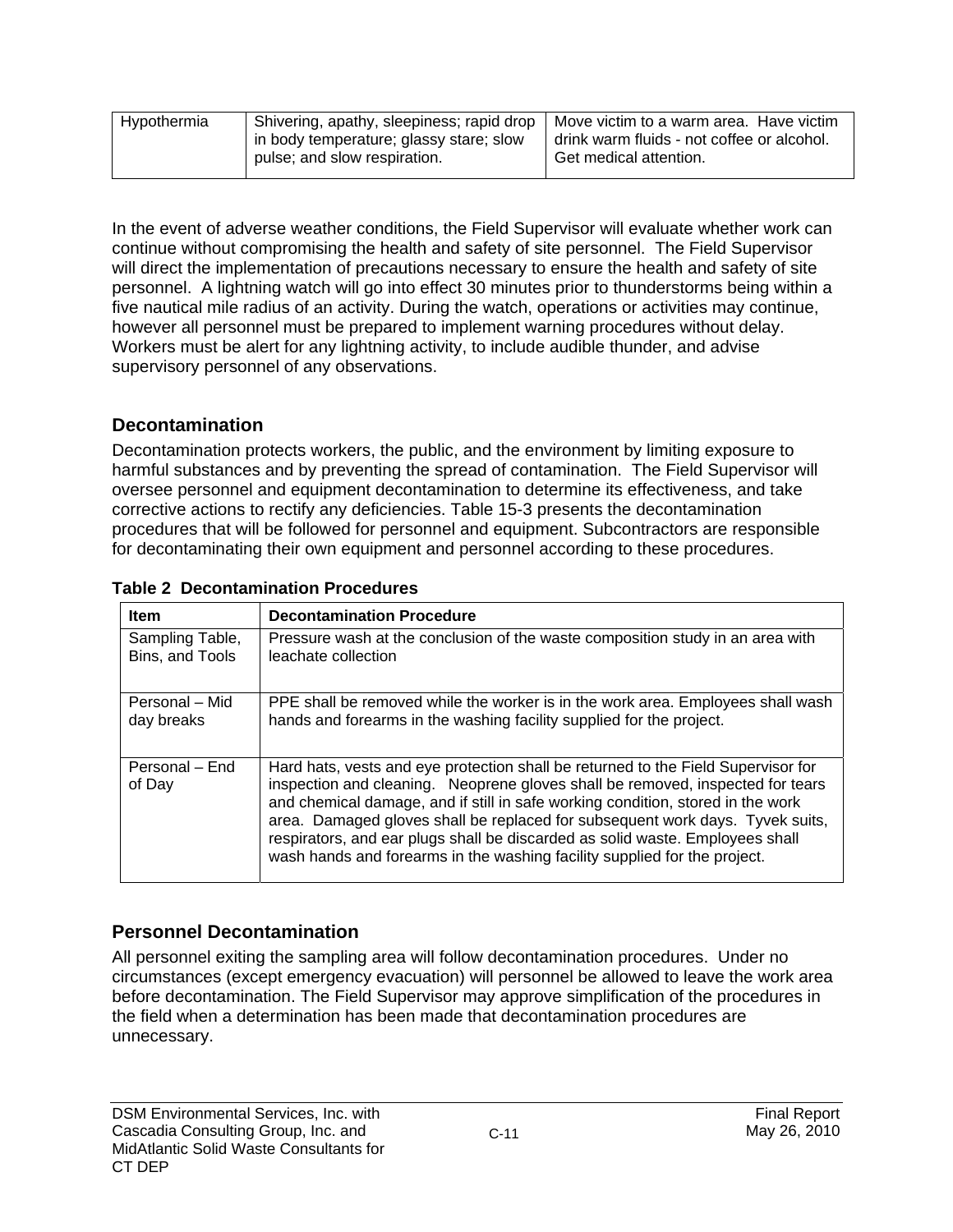## **MATERIAL HANDLING**

Although waste composition project do not require extensive handling of heavy material, there is significant lifting and carrying that must be performed to complete the data collection. This section describes considerations in handling materials during the waste composition study.

## **Lifting and Carrying**

Employees shall be trained in and shall use safe lifting techniques. When lifting:

- Reaching out to lift an object fights against gravity, and increases strain on the lower back. Stand close to the load to be lifted and spread your feet for balance.
- Be certain the weight being lifted is within your capabilities. Ask for assistance if needed.
- Bend your knees and keep your spine straight. Grasp the object to be lifted and keep it close to your body.
- Using your leg muscles, straighten your knees and stand.

When carrying:

- Always keep the object you are carrying close to your body.
- When changing directions, shift your feet. Don't twist the upper body.
- Try to avoid changing your grip while carrying the load.
- After reaching your destination, keep the object close to your body, keep the spine straight, and slowly bend the knees as you lower the object to the floor.

## **Material and Equipment Storage**

To the extent it is necessary to store sampled wastes, the entire sample shall be contained by either temporary or permanent means. Permanent storage is preferred in containers with lids. In some instances, tarping of sampled material is acceptable, provided the tarp can fully contain the sampled waste and be weighted down to prevent removal by vermin of from winds.

Work site equipment shall be stacked, consolidated, and placed at ground level so that it is stable and secured against sliding or collapse.

#### **Housekeeping**

Scrap, trash, and other wastes shall be placed in designated containers. Work areas shall be cleaned up as the job progresses. Cords and hoses shall be routed in a manner that will present no tripping hazard - preferably overhead. At a minimum, all tools, and equipment shall be stored in a stable position (tied, stacked, or chocked) to prevent rolling or falling. Tools and equipment will preferably be removed from the work site for secure storage in a vehicle overnight. A safe access way shall be maintained to all work areas and emergency exits.

## **Material Disposal**

Waste generated onsite from field activities includes the sorted waste samples, PPE discards, and field trash. These wastes will be managed as non-hazardous, solid waste, and will be placed in the same receptacle being used to remove sorted waste samples.